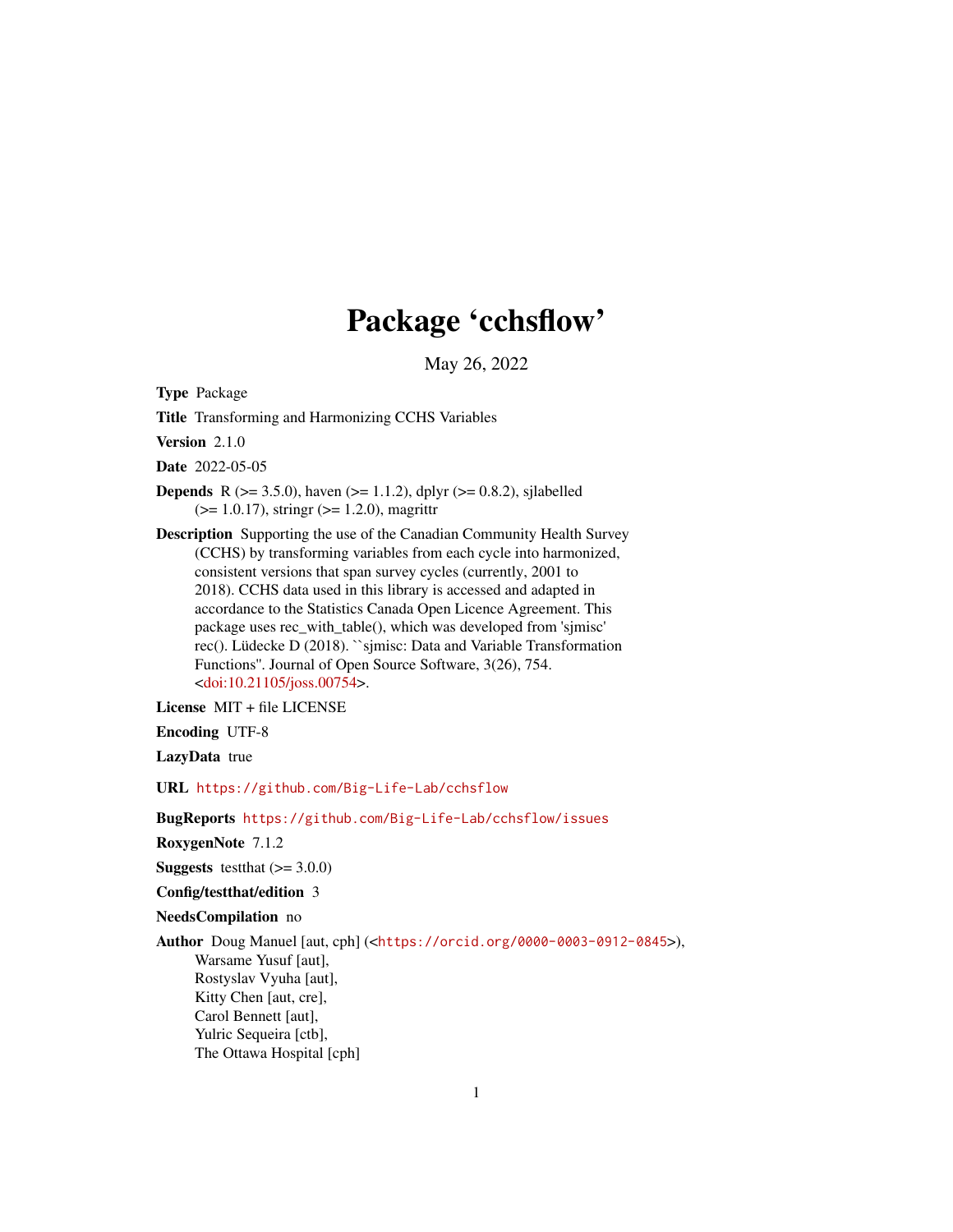Maintainer Kitty Chen <kitchen@ohri.ca> **Repository CRAN** Date/Publication 2022-05-26 14:10:02 UTC

# R topics documented:

|         | $\overline{4}$   |
|---------|------------------|
|         | 5                |
|         | 6                |
|         | $\overline{7}$   |
|         | $\boldsymbol{Q}$ |
|         | 11               |
|         | 13               |
|         | 14               |
|         | 15               |
|         | 16               |
|         | -17              |
| $ALW_1$ | 17               |
|         |                  |
|         |                  |
|         | 20               |
|         | 20               |
|         | 21               |
|         | 22               |
|         | 23               |
|         | 24               |
|         | 26               |
|         |                  |
|         |                  |
|         | 30               |
|         |                  |
|         |                  |
|         |                  |
|         |                  |
|         | 34               |
|         | 34               |
|         |                  |
|         |                  |
|         |                  |
|         |                  |
|         |                  |
|         | 39               |
|         | 40               |
|         |                  |
|         |                  |
|         |                  |
|         | 44               |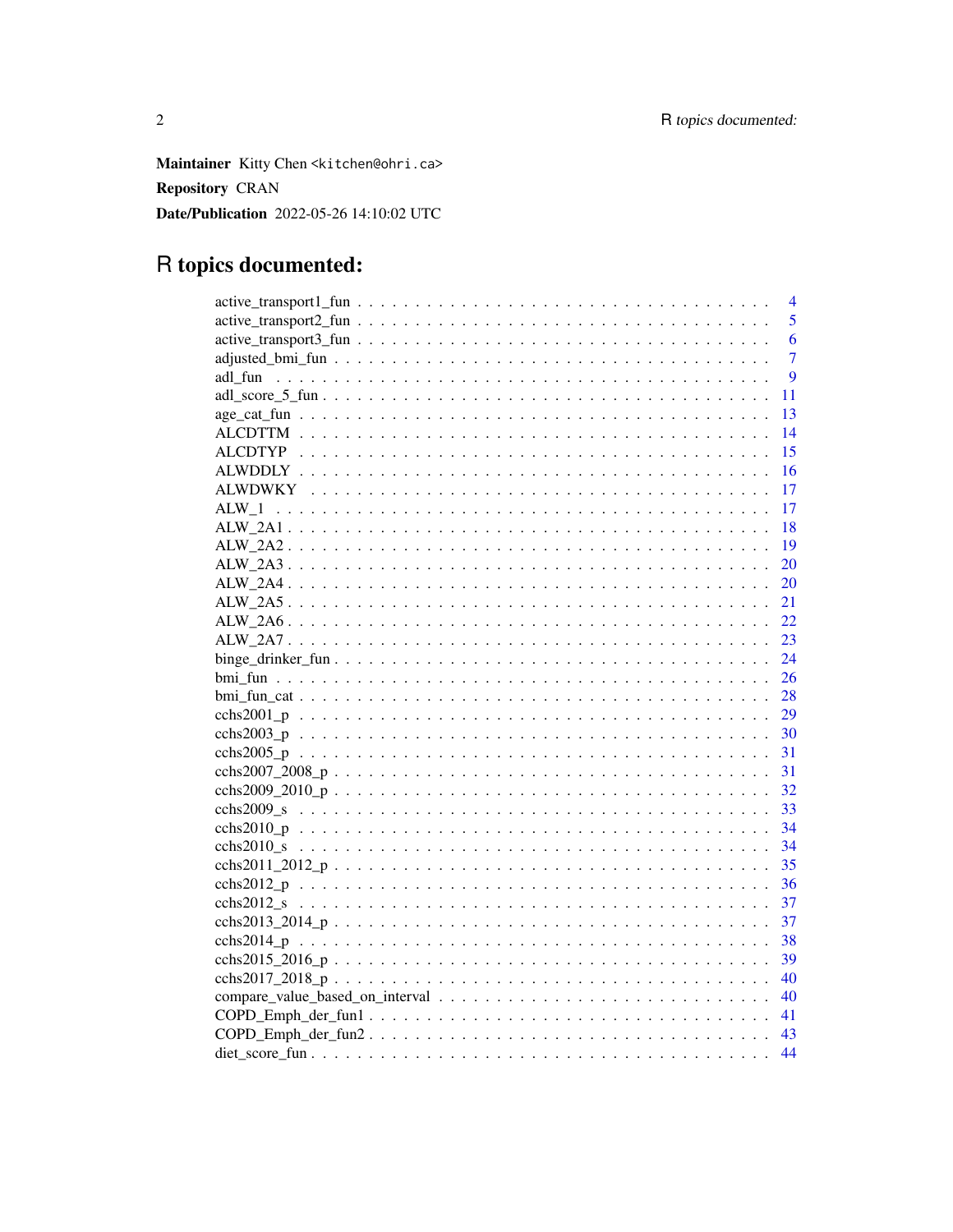|           | 45  |
|-----------|-----|
|           | 47  |
|           | 48  |
|           | 49  |
|           | 51  |
|           | 52  |
|           | 53  |
|           | 54  |
|           | 55  |
|           | 56  |
|           | 57  |
|           | 58  |
|           | 59  |
|           | 60  |
|           | 61  |
|           | 63  |
|           | 65  |
|           | 66  |
|           | 69  |
|           | 70  |
|           | 72  |
|           | 74  |
|           | 76  |
|           | 77  |
|           | 78  |
|           | 80  |
|           | 81  |
|           | 82  |
|           | 83  |
|           | 85  |
|           | 87  |
|           | 88  |
|           | 90  |
|           | 91  |
|           |     |
|           | 94  |
|           | 95  |
|           | 96  |
| SPS 5 fun | 97  |
|           | 99  |
|           | 100 |
|           |     |
|           |     |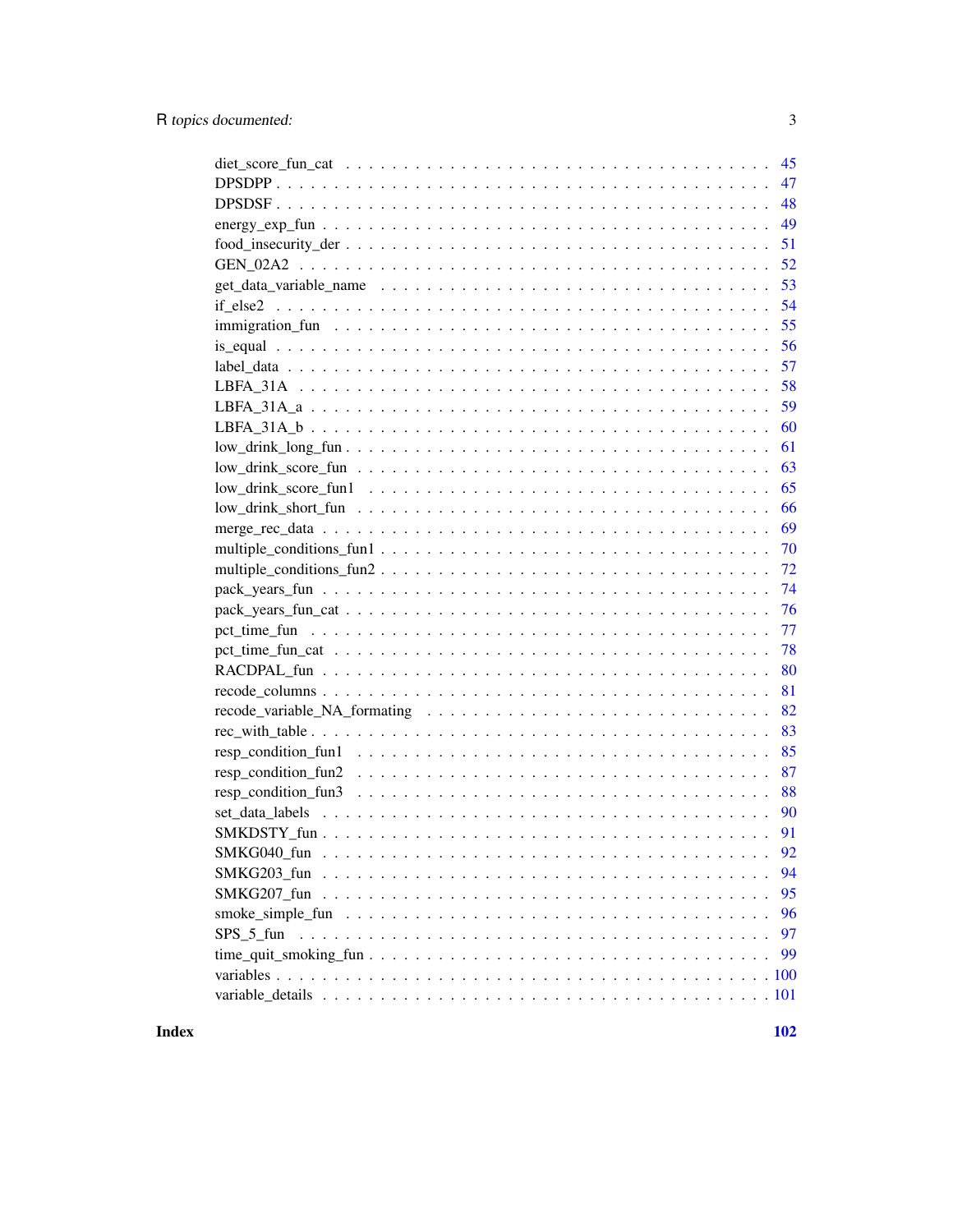<span id="page-3-0"></span>active\_transport1\_fun *Daily active transportation (2001-2005)*

### Description

This function creates a derived variable for daily time spent traveling in active ways. This includes walking and biking. This function is used for CCHS 2001-2005.

## Usage

```
active_transport1_fun(PAC_4A_cont, PAC_4B_cont)
```
## Arguments

| PAC 4A cont | number of hours walk work/school in week in the past 3 months. |
|-------------|----------------------------------------------------------------|
| PAC 4B cont | number of hours bike work/school in week in the past 3 months. |

#### Value

Continuous variable for active transportation (active\_transport)

```
# Using active_transport1_fun() to determine daily time spent
# traveling in active ways values across CCHS 2001-2005.
# active_transport1_fun() is specified in variable_details.csv along with the CCHS
# variables and cycles included.
# To transform active_transport across cycles, use rec_with_table() for each
# CCHS cycle and specify active_transport, along with each activity variable.
# Then by using merge_rec_data(), you can combine active_transport across
# cycles
library(cchsflow)
active_transport2001 <- rec_with_table(
  cchs2001_p, c(
    "PAC_4A_cont", "PAC_4B_cont", "active_transport"
  )
)
head(active_transport2001)
active_transport2005 <- rec_with_table(
  cchs2005_p, c(
    "PAC_4A_cont", "PAC_4B_cont", "active_transport"
  )
\mathcal{L}
```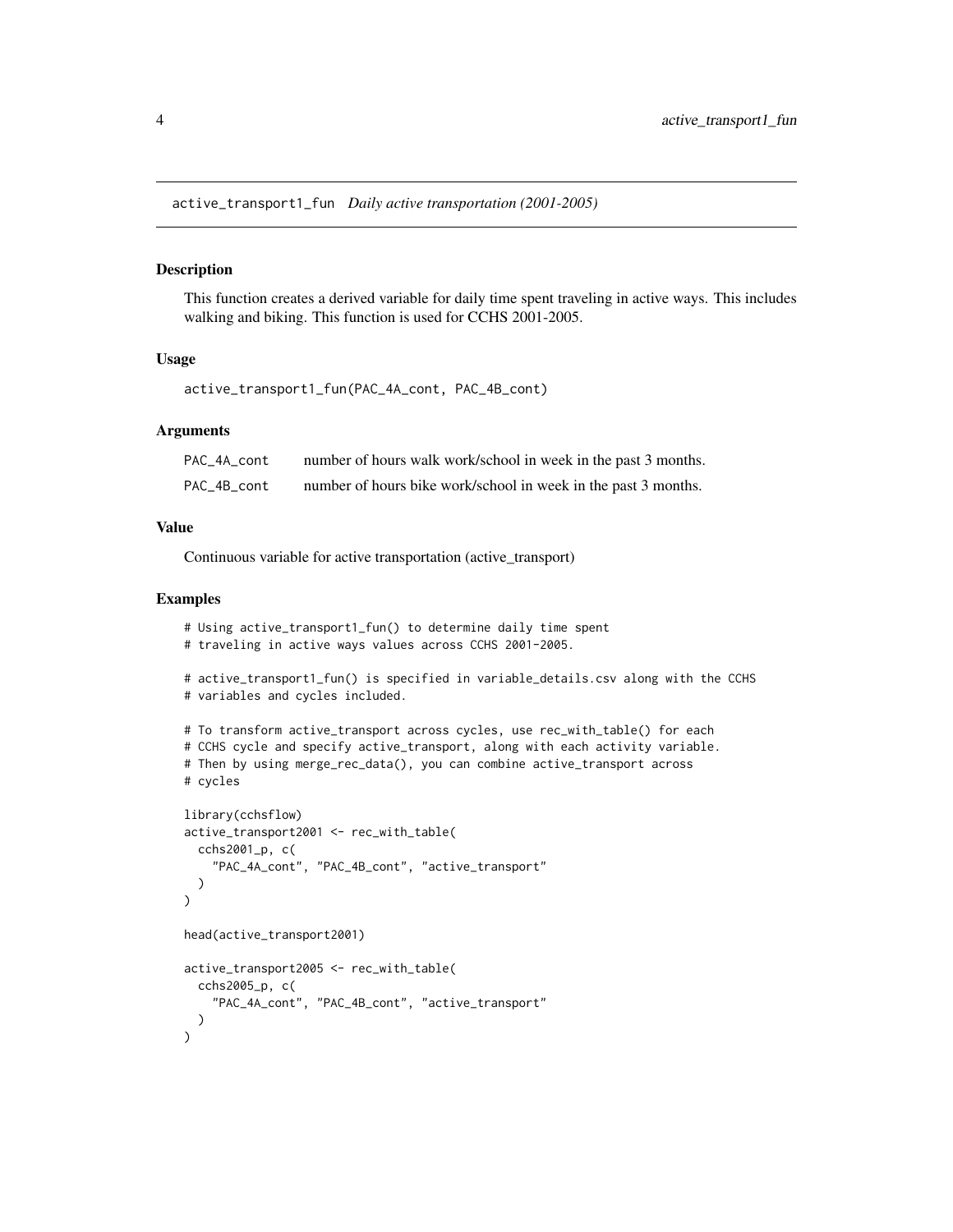# <span id="page-4-0"></span>active\_transport2\_fun 5

```
tail(active_transport2005)
combined_active_transport <- suppressWarnings(merge_rec_data(active_transport2001,
active_transport2005))
head(combined_active_transport)
tail(combined_active_transport)
```
active\_transport2\_fun *Daily active transportation (2007-2014)*

#### Description

This function creates a derived variable for daily time spent traveling in active ways. This includes walking and biking. This function is used for CCHS 2007-2014.

## Usage

active\_transport2\_fun(PAC\_7, PAC\_7A, PAC\_7B\_cont, PAC\_8, PAC\_8A, PAC\_8B\_cont)

## **Arguments**

| $PAC_7$          | have walked to work or school in the past 3 months?         |
|------------------|-------------------------------------------------------------|
| $PAC_7A$         | number of times walked to work/school in the past 3 months. |
| PAC_7B_cont      | number of minutes walk to work/school.                      |
| PAC <sub>8</sub> | have biked to work or school in the past 3 months?          |
| PAC_8A           | number of times biked to work/school in the past 3 months.  |
| PAC_8B_cont      | number of minutes bike to work/school.                      |

## Value

Continuous variable for active transportation (active\_transport)

#### Examples

```
# Using active_transport2_fun() to determine daily time spent
```
# traveling in active ways values across CCHS 2007-2014.

# active\_transport2\_fun() is specified in variable\_details.csv along with the CCHS # variables and cycles included.

# To transform active\_transport across cycles, use rec\_with\_table() for each

# CCHS cycle and specify active\_transport, along with each activity variable.

# Then by using merge\_rec\_data(), you can combine active\_transport across

# cycles

```
library(cchsflow)
active_transport2007_2008 <- rec_with_table(
```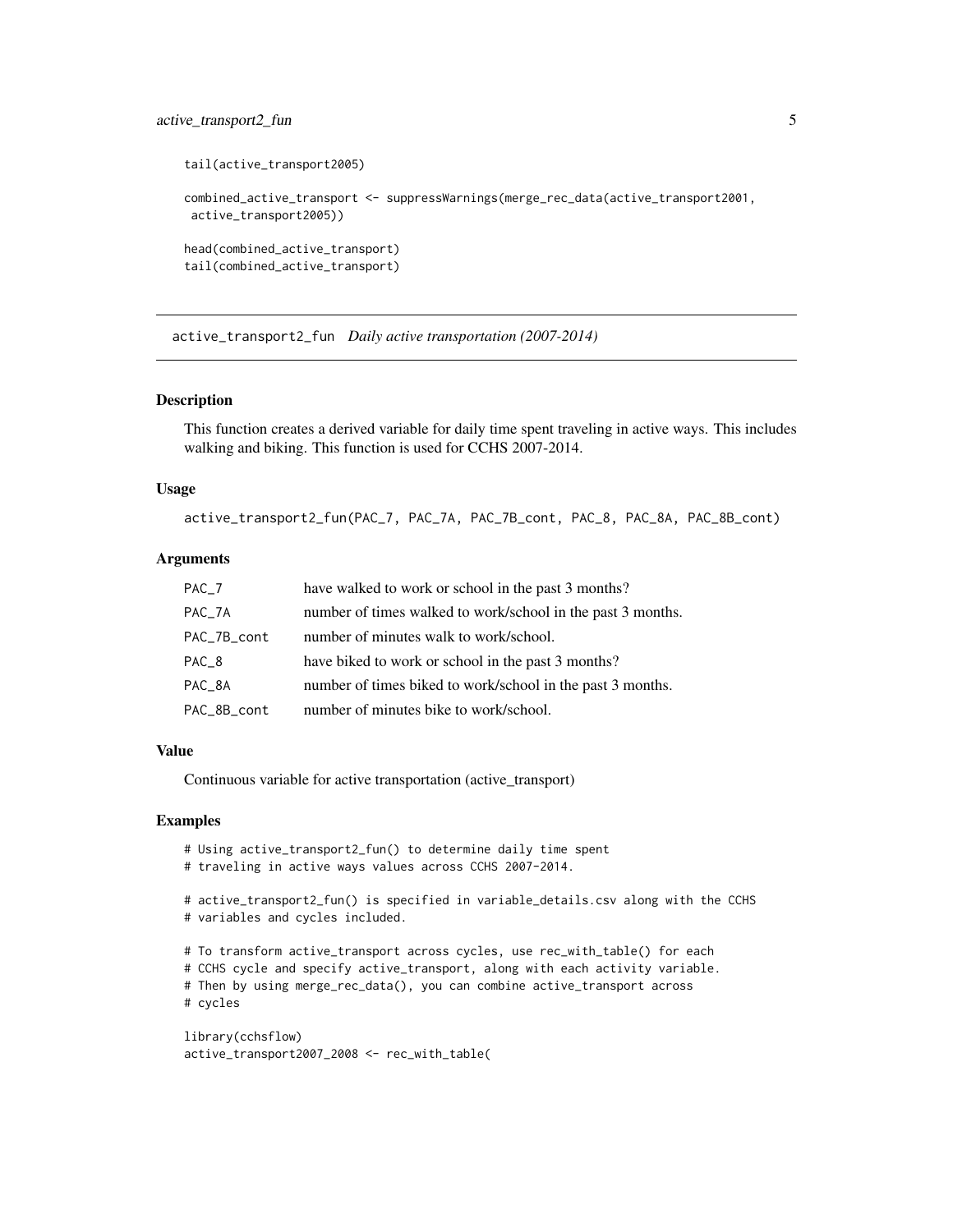```
cchs2007_2008_p, c(
    "PAC_7", "PAC_7A", "PAC_7B_cont", "PAC_8", "PAC_8A", "PAC_8B_cont",
    "active_transport"
  )
\mathcal{L}head(active_transport2007_2008)
active_transport2013_2014 <- rec_with_table(
  cchs2013_2014_p, c(
    "PAC_7", "PAC_7A", "PAC_7B_cont", "PAC_8", "PAC_8A", "PAC_8B_cont",
    "active_transport"
  )
\overline{\phantom{a}}tail(active_transport2013_2014)
combined_active_transport <- suppressWarnings(merge_rec_data(
 active_transport2007_2008, active_transport2013_2014))
head(combined_active_transport)
tail(combined_active_transport)
```
active\_transport3\_fun *Daily active transportation (2015-2018)*

## Description

This function creates a derived variable for daily time spent traveling in active ways. This includes walking and biking. This function is used for CCHS 2015-2018.

## Usage

active\_transport3\_fun(PAYDVTTR, PAADVTRV)

## Arguments

| PAYDVTTR | number of minutes of active transportation in a week for 12-17 years old. |
|----------|---------------------------------------------------------------------------|
| PAADVTRV | number of minutes of active transportation in a week for 18+ years old.   |

# Value

Continuous variable for active transportation (active\_transport)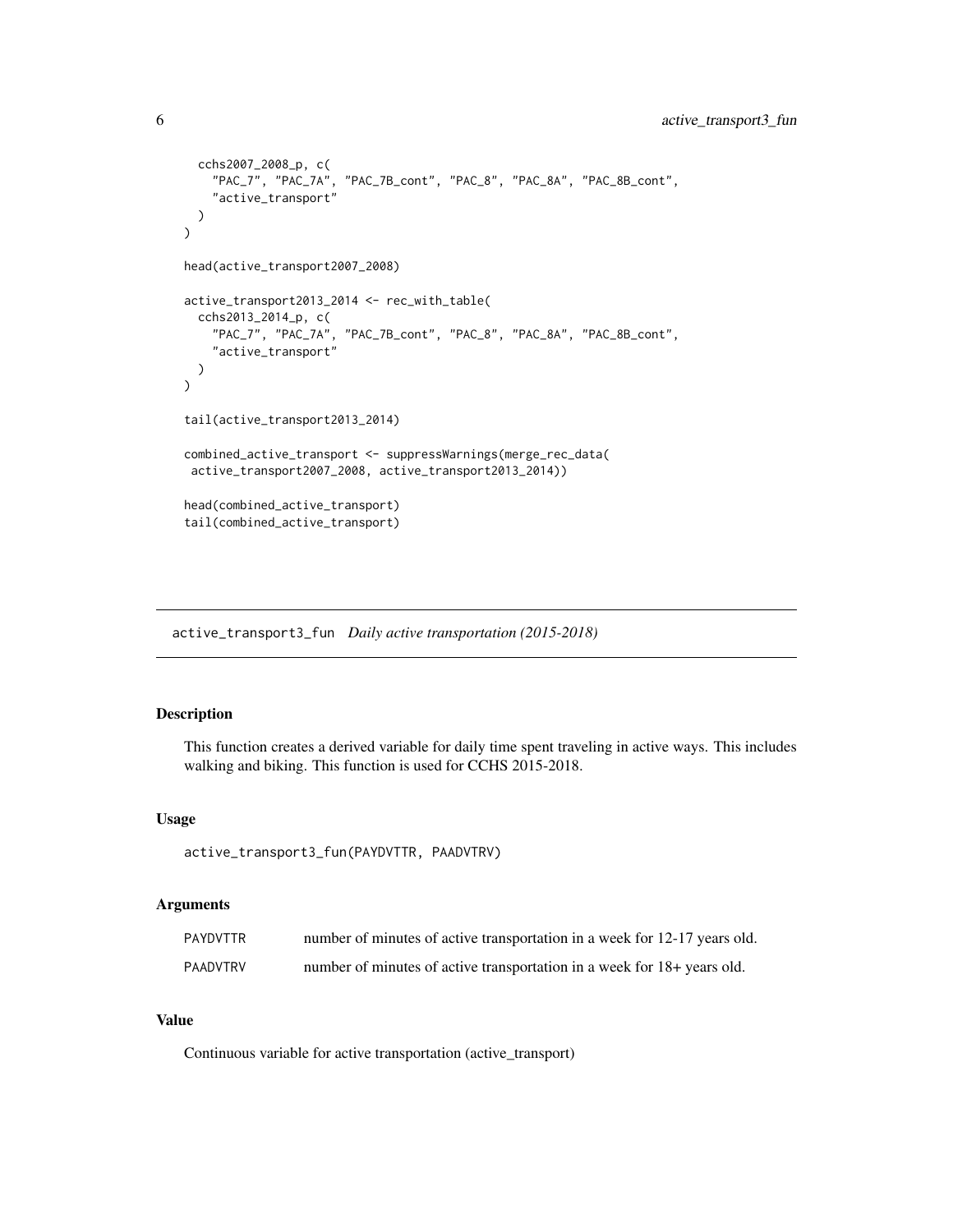# <span id="page-6-0"></span>adjusted\_bmi\_fun 7

### Examples

```
# Using active_transport3_fun() to determine daily time spent
# traveling in active ways values across CCHS 2015-2018.
# active_transport3_fun() is specified in variable_details.csv along with the CCHS
# variables and cycles included.
# To transform active_transport across cycles, use rec_with_table() for each
# CCHS cycle and specify active_transport, along with each activity variable.
# Then by using merge_rec_data(), you can combine active_transport across
# cycles
library(cchsflow)
active_transport2015_2016 <- rec_with_table(
 cchs2015_2016_p, c(
    "PAYDVTTR", "PAADVTRV","active_transport"
 )
\mathcal{L}head(active_transport2015_2016)
active_transport2017_2018 <- rec_with_table(
 cchs2017_2018_p, c(
    "PAYDVTTR", "PAADVTRV","active_transport"
 )
)
tail(active_transport2017_2018)
combined_active_transport <- suppressWarnings(merge_rec_data(
active_transport2015_2016, active_transport2017_2018))
head(combined_active_transport)
tail(combined_active_transport)
```
adjusted\_bmi\_fun *Adjusted Body Mass Index (BMI) derived variable*

## Description

This function creates a harmonized adjusted BMI variable. A systematic review of the literature concluded that the use of self-reported data among adults underestimates weight and overestimates height, resulting in lower estimates of obesity than those obtained from measured data. Using data from the 2005 Canadian Community Health Survey (CCHS) subsample, where both measured and self-reported values were collected, correction equations have been developed (Connor Gorber et al. 2008). Differences between corrected estimates of obesity from the CCHS and measured estimates from the Canadian Health Measures Survey is monitored over time to determine if the bias in selfreported values is changing and if new correction equations need to be developed. Adjusted BMI variable is first introduced in the CCHS 2015 cycle.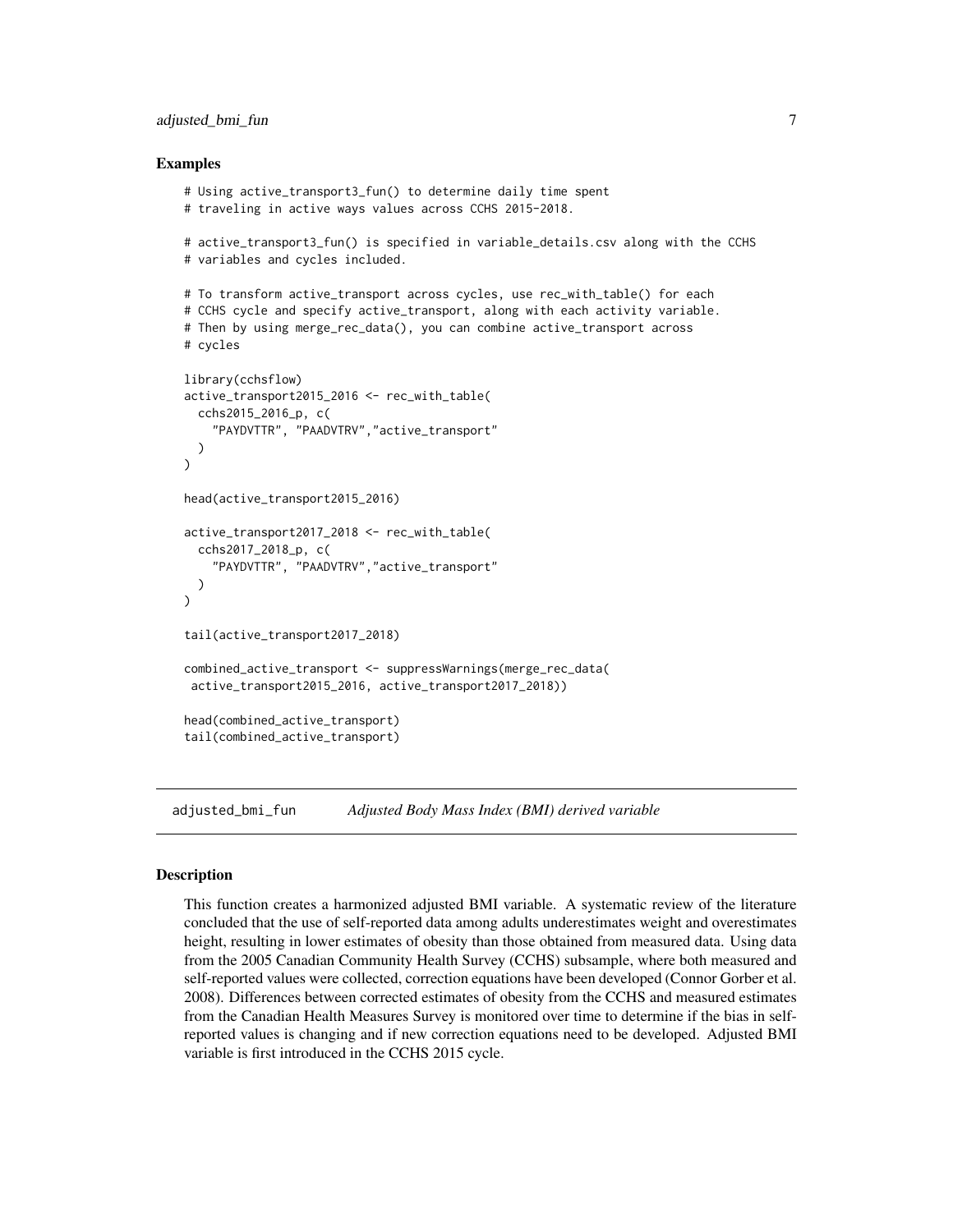adjusted\_bmi\_fun() creates a derived variable (HWTGCOR\_der) that is harmonized across all CCHS cycles. This function takes the BMI by dividing weight by the square of height, and adds a correction value based on sex.

## Usage

adjusted\_bmi\_fun(DHH\_SEX, HWTGHTM, HWTGWTK)

## **Arguments**

| DHH SEX | CCHS variable for sex; $1 =$ male, $2 =$ female |
|---------|-------------------------------------------------|
| HWTGHTM | CCHS variable for height (in meters)            |
| HWTGWTK | CCHS variable for weight (in kilograms)         |

## Details

For HWTGCOR der, there are no restrictions to age, height, weight, or pregnancy status. While pregnancy was consistent across all CCHS cycles, its variable (MAM\_037) was not available in the PUMF CCHS datasets so it could not be harmonized and included into the function.

HWTGCOR\_der uses the CCHS variables for sex, height and weight that have been transformed by cchsflow. In order to generate a value for adjusted BMI across CCHS cycles, sex, height and weight must be transformed and harmonized.

## Value

numeric value for adjusted BMI in the HWTGCOR\_der variable

#### Note

In earlier CCHS cycles (2001 and 2003), height was collected in inches; while in later CCHS cycles (2005+) it was collected in meters. To harmonize values across cycles, height was converted to meters (to 3 decimal points). Weight was collected in kilograms across all CCHS cycles, so no transformations were required in the harmonization process.

```
# Using adjusted_bmi_fun() to create adjusted BMI values between cycles
# adjusted_bmi_fun() is specified in variable_details.csv along with the
# CCHS variables and cycles included.
# To transform the derived BMI variable, use rec_with_table() for each cycle
# and specify HWTGCOR_der, along with sex (DHH_SEX), height (HWTGHTM) and
# weight (HWTGWTK).Then by using merge_rec_data(), you can combined
# HWTGBMI_der across cycles.
library(cchsflow)
adjustedbmi2001 <- rec_with_table(
```

```
cchs2001_p, c(
  "HWTGHTM",
  "HWTGWTK",
```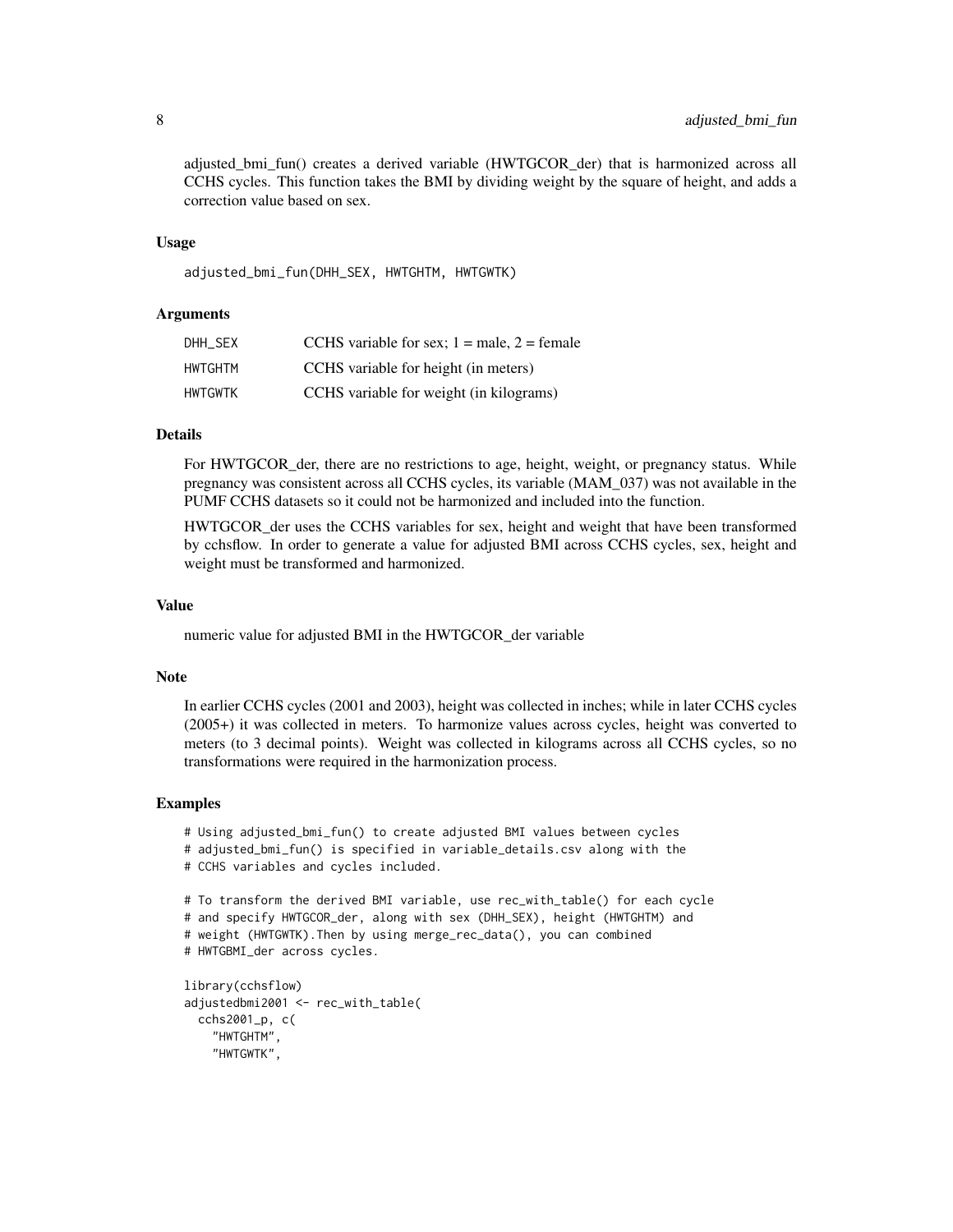```
"DHH_SEX",
    "HWTGCOR_der"
  )
\lambdahead(adjustedbmi2001)
adjustedbmi2011_2012 <- rec_with_table(
  cchs2011_2012_p, c(
    "HWTGHTM",
    "HWTGWTK",
    "DHH_SEX",
    "HWTGCOR_der"
  )
\mathcal{L}tail(adjustedbmi2011_2012)
combined_bmi <- merge_rec_data(adjustedbmi2001, adjustedbmi2011_2012)
head(combined_bmi)
tail(combined_bmi)
# adjusted_bmi_fun() can also generate a value for BMI if you input your sex,
# and a value for height and weight. Let's say your sex is male, height is
# 170cm (1.7m) and your weight is 50kg, your BMI can be calculated as follows:
library(cchsflow)
adjusted_BMI <- adjusted_bmi_fun(DHH_SEX = 1, HWTGHTM = 1.7, HWTGWTK = 50)
print(adjusted_BMI)
```
adl\_fun *Derived needs help with tasks*

## Description

This derived variable (ADL\_der) is based on the CCHS derived variable ADLF6R which flags respondents who need help with tasks based on their response to the various activities of daily living (ADL) variables.

## Usage

adl\_fun(ADL\_01, ADL\_02, ADL\_03, ADL\_04, ADL\_05)

# Arguments

| ADL_01 | Needs help preparing meals                 |
|--------|--------------------------------------------|
| ADL_02 | Needs help getting to appointments/errands |
| ADL_03 | Needs help doing housework                 |
| ADL_04 | Needs help doing personal care             |
| ADL_05 | Needs help moving inside house             |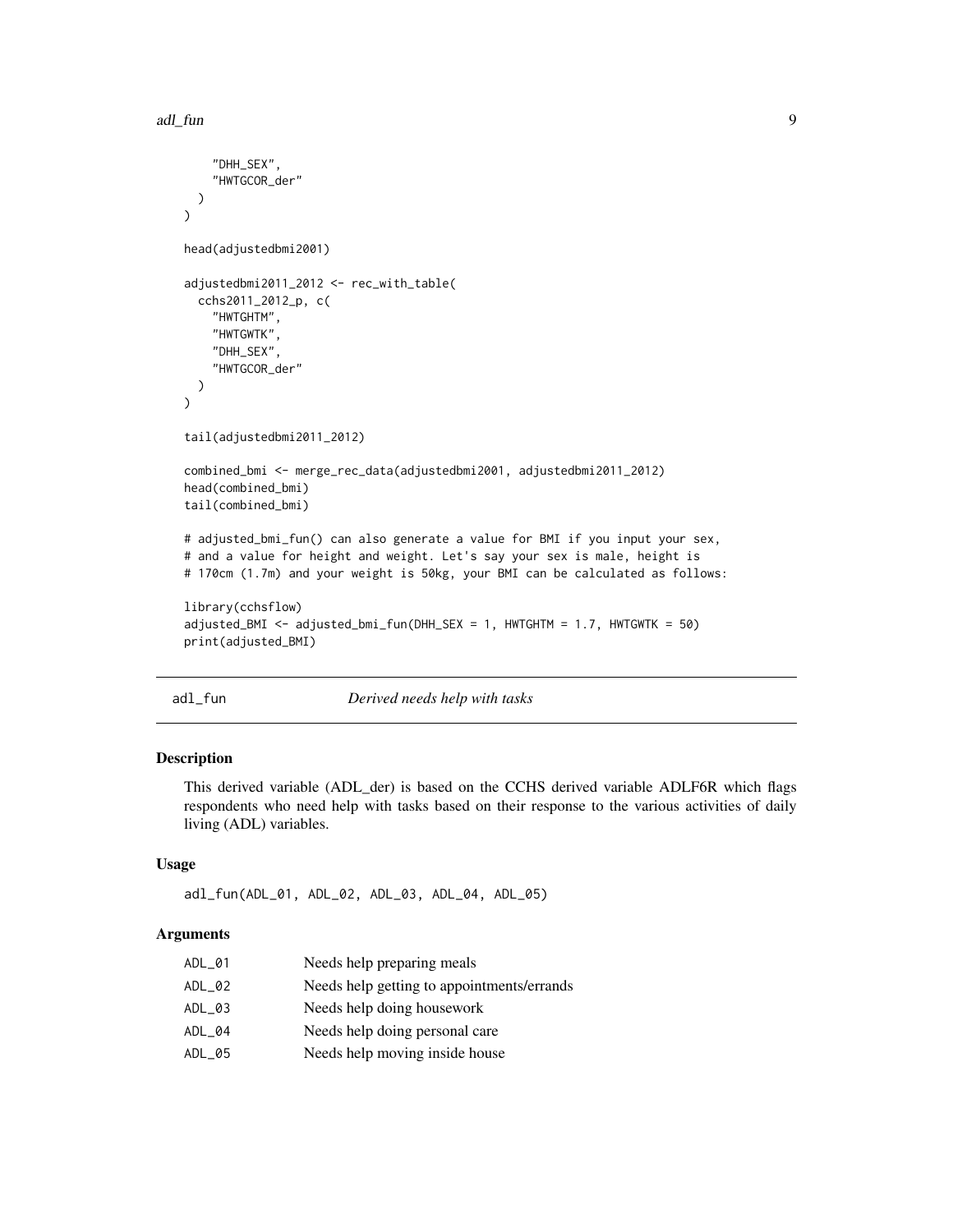## Details

The CCHS derived variable ADLF6R uses different ADL variables across the various CCHS survey cycles. This newly derived variable (ADL\_der) uses ADL variables that are consistent across CCHS cycles.

In the 2001 CCHS survey cycle, the ADLF6R variable examines the following ADL variables:

- 1. ADL\_01 Needs help preparing meals
- 2. ADL\_02 Needs help getting to appointments/errands
- 3. ADL\_03 Needs help doing housework
- 4. ADL\_04 Needs help doing personal care
- 5. ADL\_05 Needs help moving inside house
- 6. ADL\_07 Needs help doing heavy household chores

In the 2003-2005 CCHS survey cycles, the ADLF6R variable examines the following ADL variables:

- 1. ADL\_01 Needs help preparing meals
- 2. ADL\_02 Needs help getting to appointments/errands
- 3. ADL\_03 Needs help doing housework
- 4. ADL\_04 Needs help doing personal care
- 5. ADL\_05 Needs help moving inside house
- 6. ADL\_06 Needs help doing finances
- 7. ADL\_07 Needs help doing heavy household chores

In the 2007-2014 CCHS survey cycles, the ADLF6R variable examines the following ADL variables:

- 1. ADL\_01 Needs help preparing meals
- 2. ADL\_02 Needs help getting to appointments/errands
- 3. ADL\_03 Needs help doing housework
- 4. ADL\_04 Needs help doing personal care
- 5. ADL\_05 Needs help moving inside house
- 6. ADL\_06 Needs help doing finances

This newly derived variable (ADL\_der) uses ADL\_01 to ADL\_05 which are consistent across all survey cycles. For any single CCHS survey year, it is appropriate to use ADLF6R. ADL\_der is recommended when using multiple survey cycles.

# Value

A derived variable (ADL\_der) with 2 categories:

- 1. Needs help with tasks
- 2. Does not need help with tasks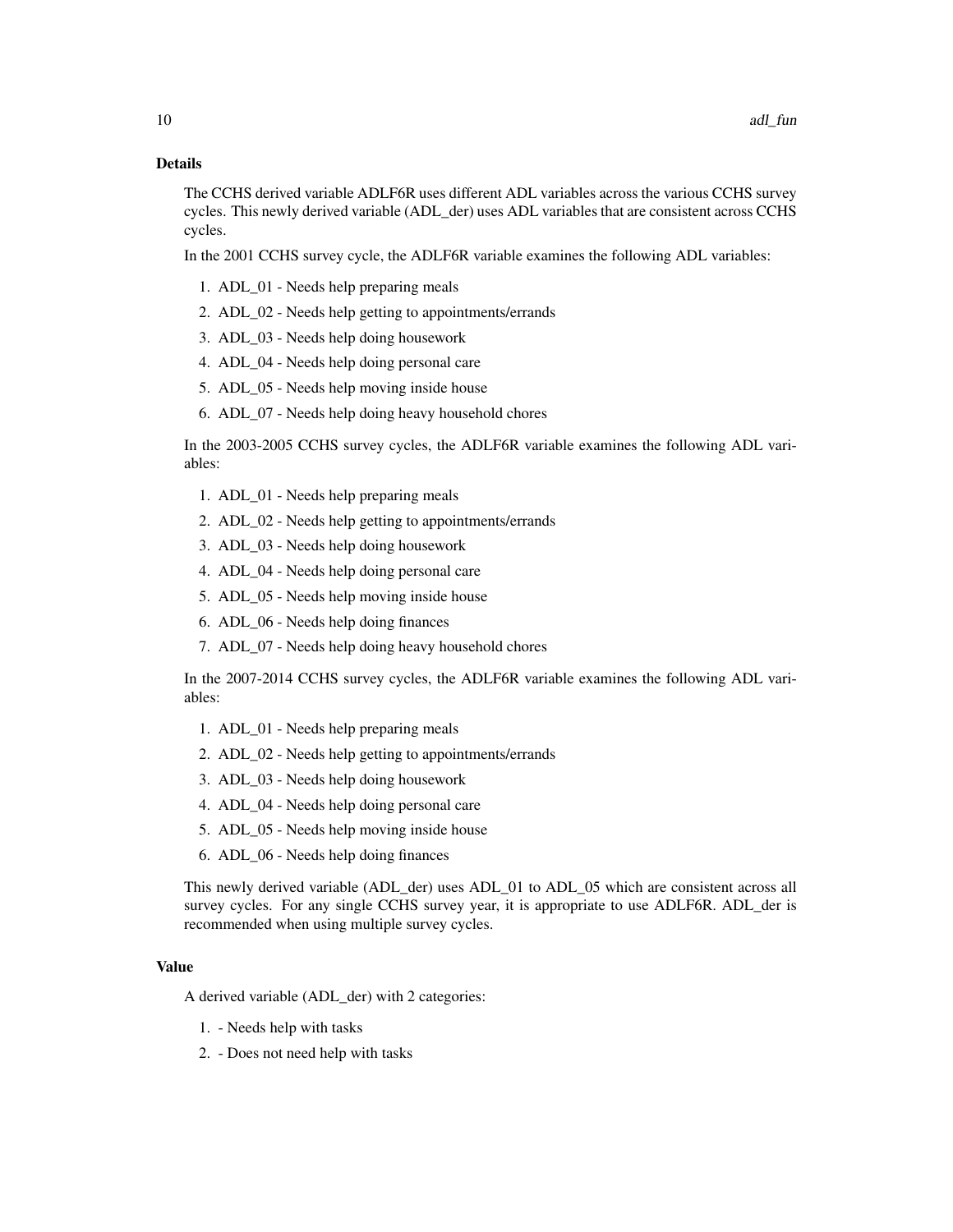### <span id="page-10-0"></span>adl\_score\_5\_fun 11

## Examples

```
# Using adl_fun() to create ADL_der values across CCHS cycles
# adl_fun() is specified in variable_details.csv along with the
# CCHS variables and cycles included.
# To transform ADL_der, use rec_with_table() for each CCHS cycle
# and specify ADL_der, along with the various ADL variables.
# Then by using merge_rec_data() you can combine ADL_der across cycles.
library(cchsflow)
adl2001 <- rec_with_table(
  cchs2001_p, c(
    "ADL_01", "ADL_02", "ADL_03", "ADL_04", "ADL_05", "ADL_der"
  )
)
head(adl2001)
adl2009_2010 <- rec_with_table(
  cchs2009_2010_p, c(
    "ADL_01", "ADL_02", "ADL_03", "ADL_04", "ADL_05", "ADL_der"
  )
)
tail(adl2009_2010)
combined_adl <- merge_rec_data(adl2001, adl2009_2010)
head(combined_adl)
tail(combined_adl)
# Using adl_fun() to generate to ADL_der based on user inputted values.
#
# Let's say you do not need help preparing meals, you need help getting to
# appointments or errands, you need help doing housework, do not need help
# doing personal care, and do not need help moving inside the house. Using
# adl_fun() we can check if you need help doing tasks
ADL_der <- adl_fun(2, 1, 1, 2, 2)
print(ADL_der)
```
adl\_score\_5\_fun *The number of activities of daily living tasks that require help.*

#### **Description**

A 6 category variable (ADL\_score\_5) representing the number of activities of daily living tasks that require help. This variable tallies the number of daily living tasks that a respondent requires help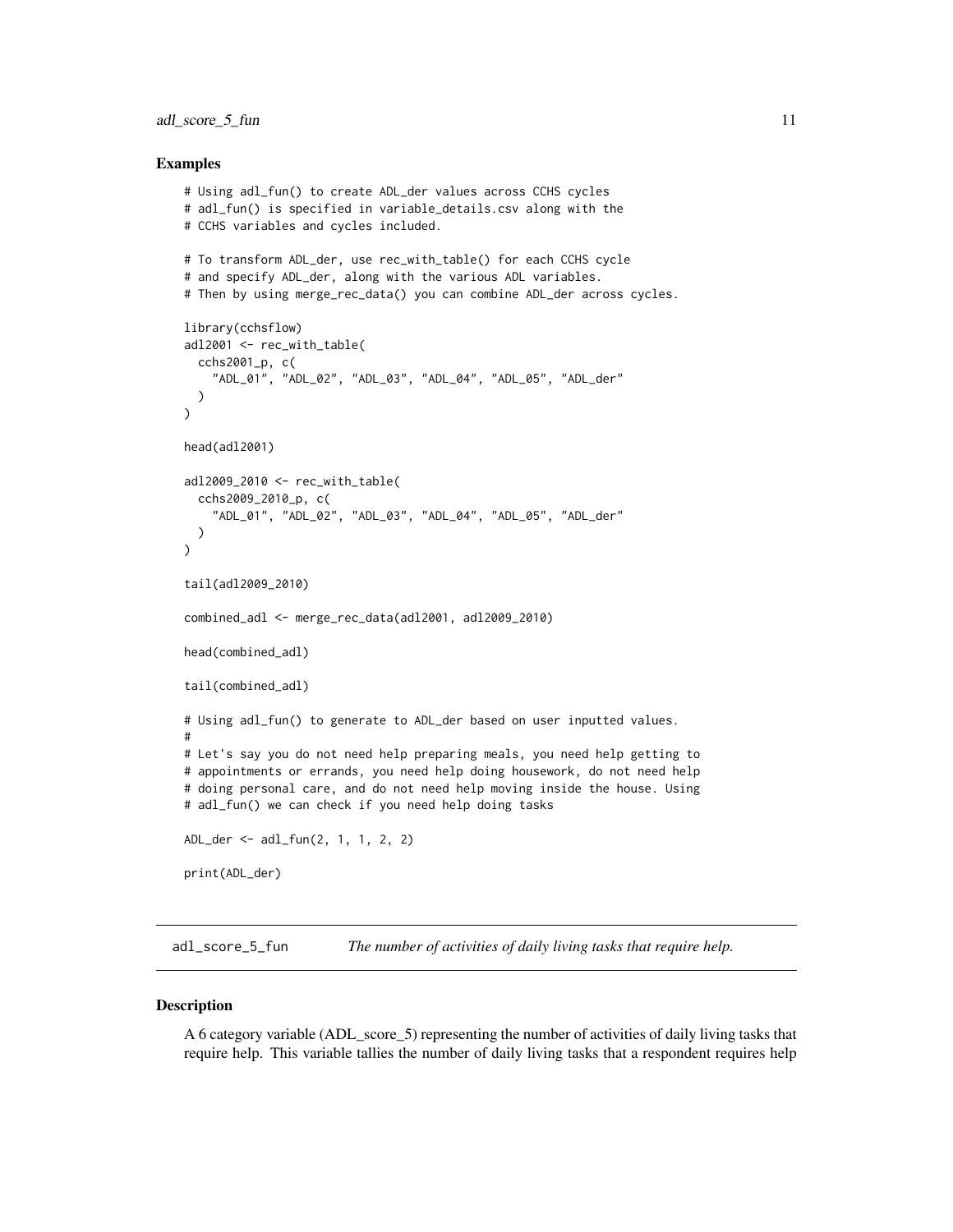with based on various ADL variables that a respondent answered yes or no to. The ADL variables used are common across all CCHS cycles from 2001 to 2014.

## Usage

adl\_score\_5\_fun(ADL\_01, ADL\_02, ADL\_03, ADL\_04, ADL\_05)

## Arguments

| $ADL_01$ | Needs help preparing meals.                 |
|----------|---------------------------------------------|
| ADL_02   | Needs help getting to appointments/errands. |
| ADL_03   | Needs help doing housework.                 |
| ADL_04   | Needs help doing personal care.             |
| ADL_05   | Needs help moving inside house.             |

# Value

A derived variable (ADL\_score\_5) with 6 categories:

- 1. 0 Needs help with 0 tasks
- 2. 1 Needs help with at least 1 task
- 3. 2 Needs help with at least 2 tasks
- 4. 3 Needs help with at least 3 tasks
- 5. 4 Needs help with at least 4 tasks
- 6. 5 Needs help with at least 5 tasks

```
# Use adl_score_5_fun() to create the variable ADL_score_5 across CCHS
# cycles adl_score_5_fun() is specified in variable_details.csv along with
# the CCHS variables and cycles included.
# To transform ADL_score_5, use rec_with_table() for each CCHS cycle
# and specify ADL_score_5, along with the various ADL variables.
# Then by using merge_rec_data() you can combine ADL_der across cycles.
library(cchsflow)
adl2001 <- rec_with_table(
 cchs2001_p, c(
    "ADL_01", "ADL_02", "ADL_03", "ADL_04", "ADL_05", "ADL_score_5"
 )
\mathcal{L}head(adl2001)
adl2009_2010 <- rec_with_table(
 cchs2009_2010_p, c(
   "ADL_01", "ADL_02", "ADL_03", "ADL_04", "ADL_05", "ADL_score_5"
 )
```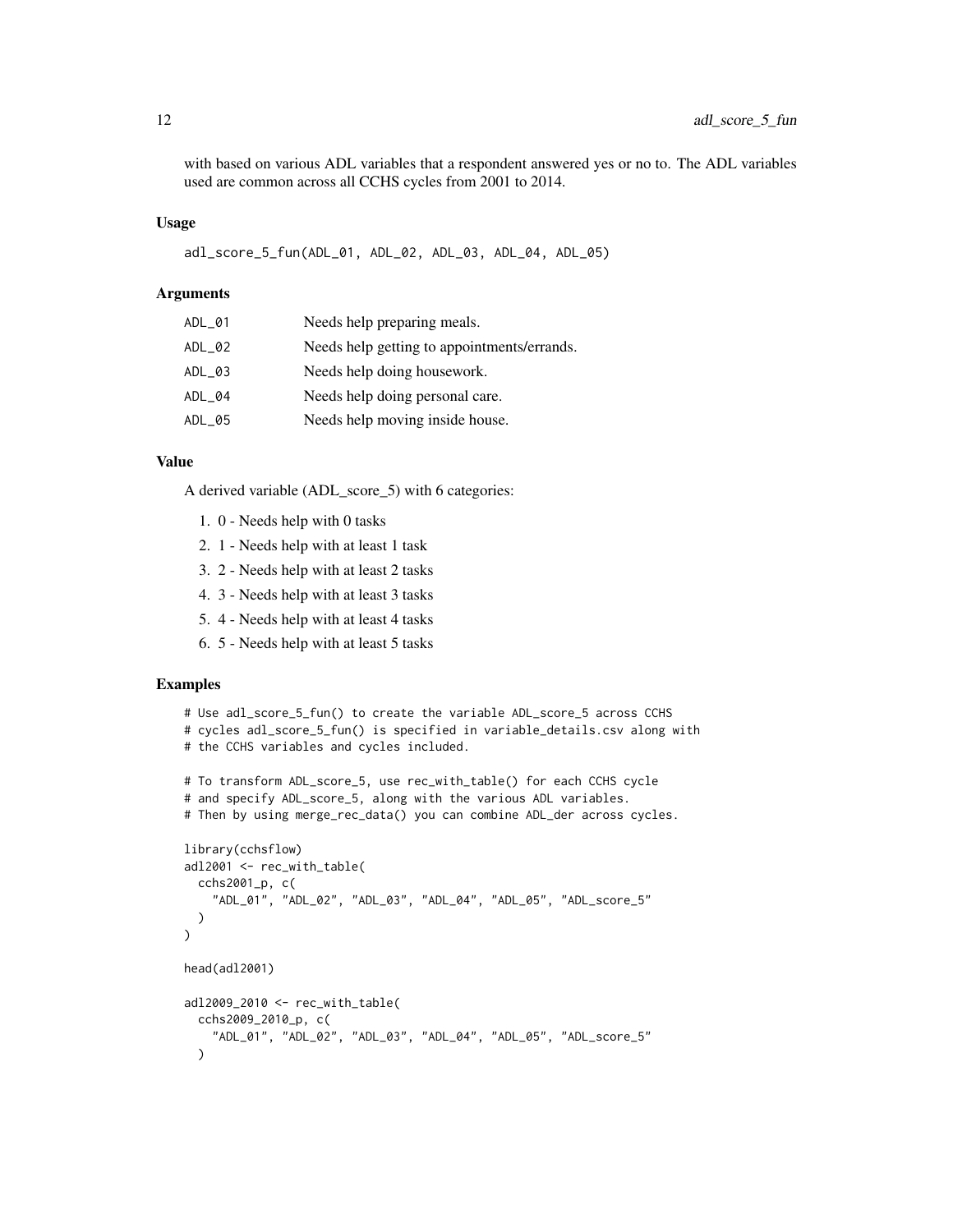<span id="page-12-0"></span>age\_cat\_fun 13

 $\mathcal{L}$ tail(adl2009\_2010) combined\_adl <- merge\_rec\_data(adl2001, adl2009\_2010) head(combined\_adl) tail(combined\_adl) # Using adl\_score\_5\_fun() to generate to ADL\_score\_5 based on user inputted # values. # Let's say you do not need help preparing meals, you need help getting to # appointments or errands, you need help doing housework, do not need help # doing personal care, and do not need help moving inside the house. Using # adl\_score\_5\_fun() we can check the number of tasks you need help with ADL\_score\_5 <- adl\_score\_5\_fun(2, 1, 1, 2, 2) print(ADL\_score\_5)

age\_cat\_fun *Derived categorical age*

# Description

This is a derived categorical age variable (DHHGAGE\_C) that groups various age categories across all CCHS cycles. This is based on the continuous age variable (DHHGAGE\_cont) that is harmonious across all CCHS cycles.

The categories of this new age variable are as follows:

- 1. 12 to 14 years
- 2. 15 to 17 years
- 3. 18 to 19 years
- 4. 20 to 24 years
- 5. 25 to 29 years
- 6. 30 to 34 years
- 7. 35 to 39 years
- 8. 40 to 44 years
- 9. 45 to 49 years
- 10. 50 to 54 years
- 11. 55 to 59 years
- 12. 60 to 64 years
- 13. 65 to 69 years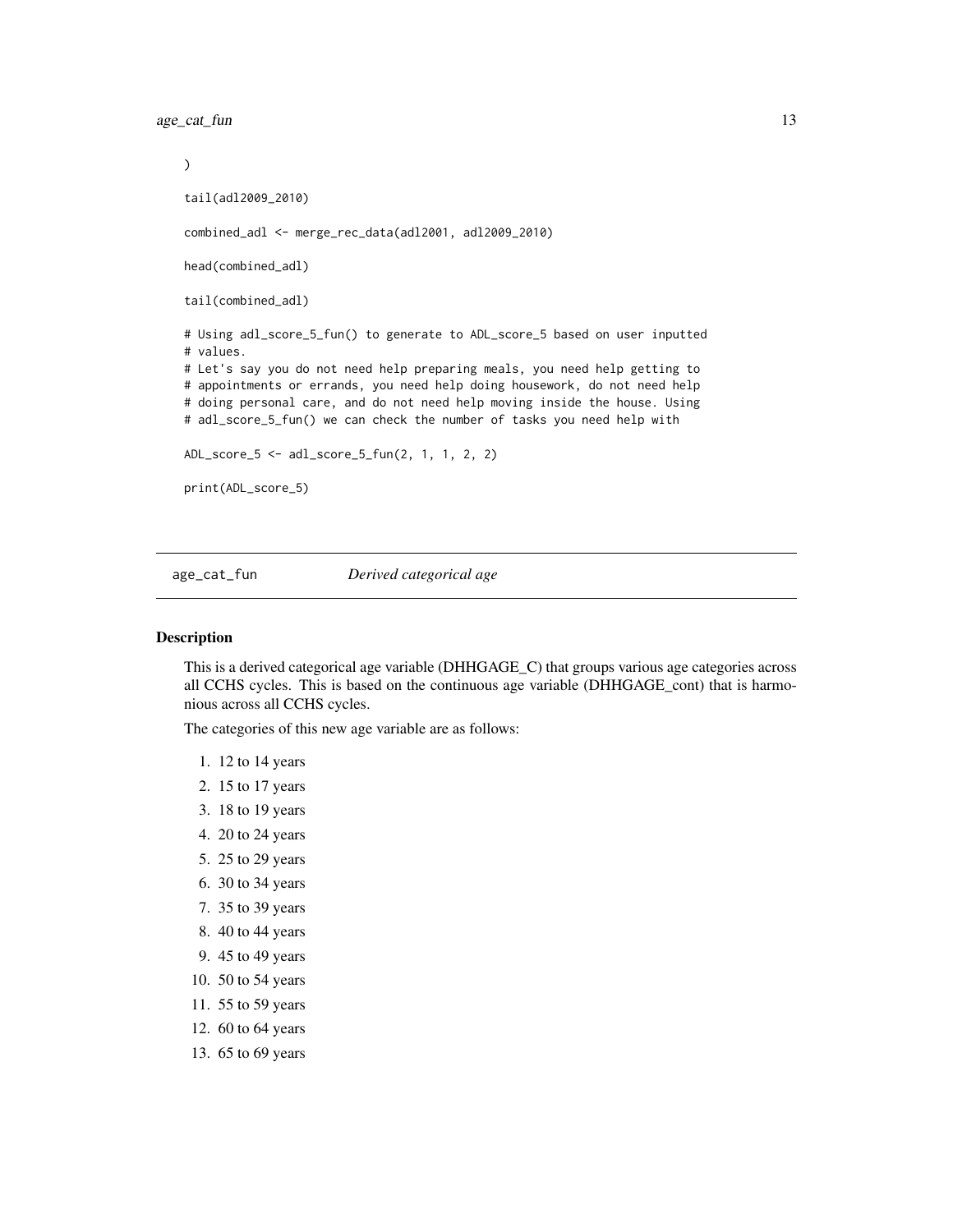## 14 ALCDTTM

- 14. 70 to 74 years
- 15. 75 to 79 years
- 16. 80 years or more

## Usage

```
age_cat_fun(DHHGAGE_cont)
```
# Arguments

DHHGAGE\_cont continuous age variable

#### Details

The categories in the grouped age variable (DHHGAGE) vary between CCHS cycles. As such, a continuous age variable (DHHGAGE\_cont) was created that harmonized age across all CCHS cycles by taking the midpoint of each age category. This new age variable (DHHGAGE\_C) categorizes age based on the categories used in CCHS cycles from 2007 to 2014.

# Value

a categorical age variable (DHHGAGE\_C)

# Examples

```
# Using age_cat_fun() to create categorical age values from DHHGAGE_cont
# age_cat_fun() is specified in variable_details.csv along with the CCHS
# variables and cycles included.
# To generate DHHGAGE_C in a cycle, use rec_with_table() and specify
# DHHGAGE_C along with DHHGAGE_cont.
library(cchsflow)
cat_age2009_2010 <- rec_with_table(
  cchs2009_2010_p, c(
     "DHHGAGE_cont", "DHHGAGE_C"
```
)  $\lambda$ 

<span id="page-13-0"></span>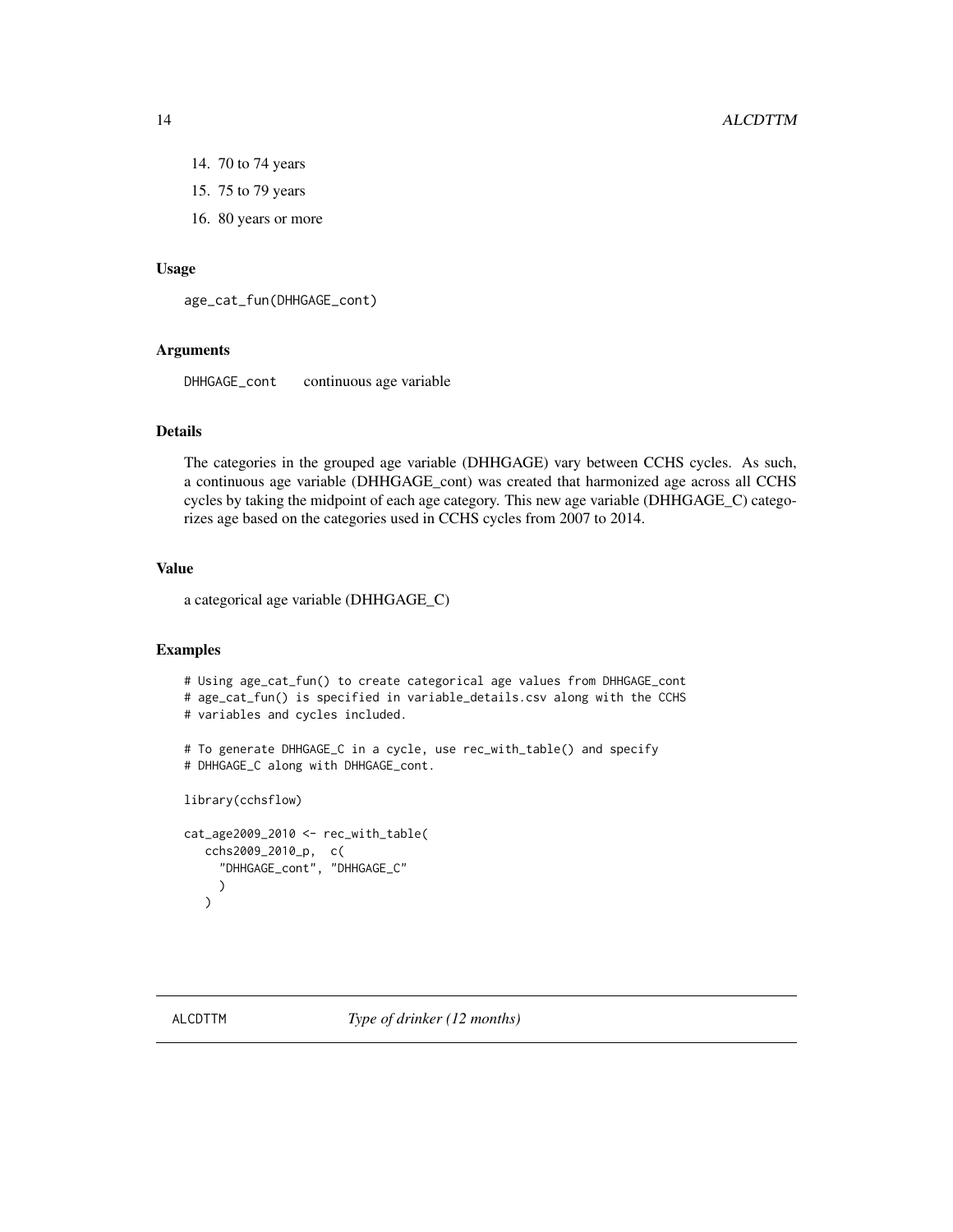## <span id="page-14-0"></span>ALCDTYP<sup>15</sup>

# Description

NOTE: this is not a function.

This is a categorical variable derived by Statistics Canada that uses various intermediate alcohol variables to categorize individuals into 3 distinct groups:

- 1. Regular Drinker
- 2. Occasional Drinker
- 3. No drink in the last 12 months.

# Usage

ALCDTTM(ALCDTTM)

#### Arguments

ALCDTTM cchsflow variable name for type of drinker (12 months)

# Details

This variable was introduced in the 2007-2008 cycle of the CCHS, and became the sole derived variable that categorized people into various drinker types from 2009 onwards. Unlike ALCDTYP, this variable does not distinguish between former and never drinkers.

# Examples

library(cchsflow) ?ALCDTTM

ALCDTYP *Type of drinker*

## Description

NOTE: this is not a function.

This is a categorical variable derived by Statistics Canada that uses various intermediate alcohol variables to categorize individuals into 4 distinct groups:

- 1. Regular Drinker
- 2. Occasional Drinker
- 3. Former Drinker
- 4. Never Drinker

#### Usage

ALCDTYP(ALCDTYP)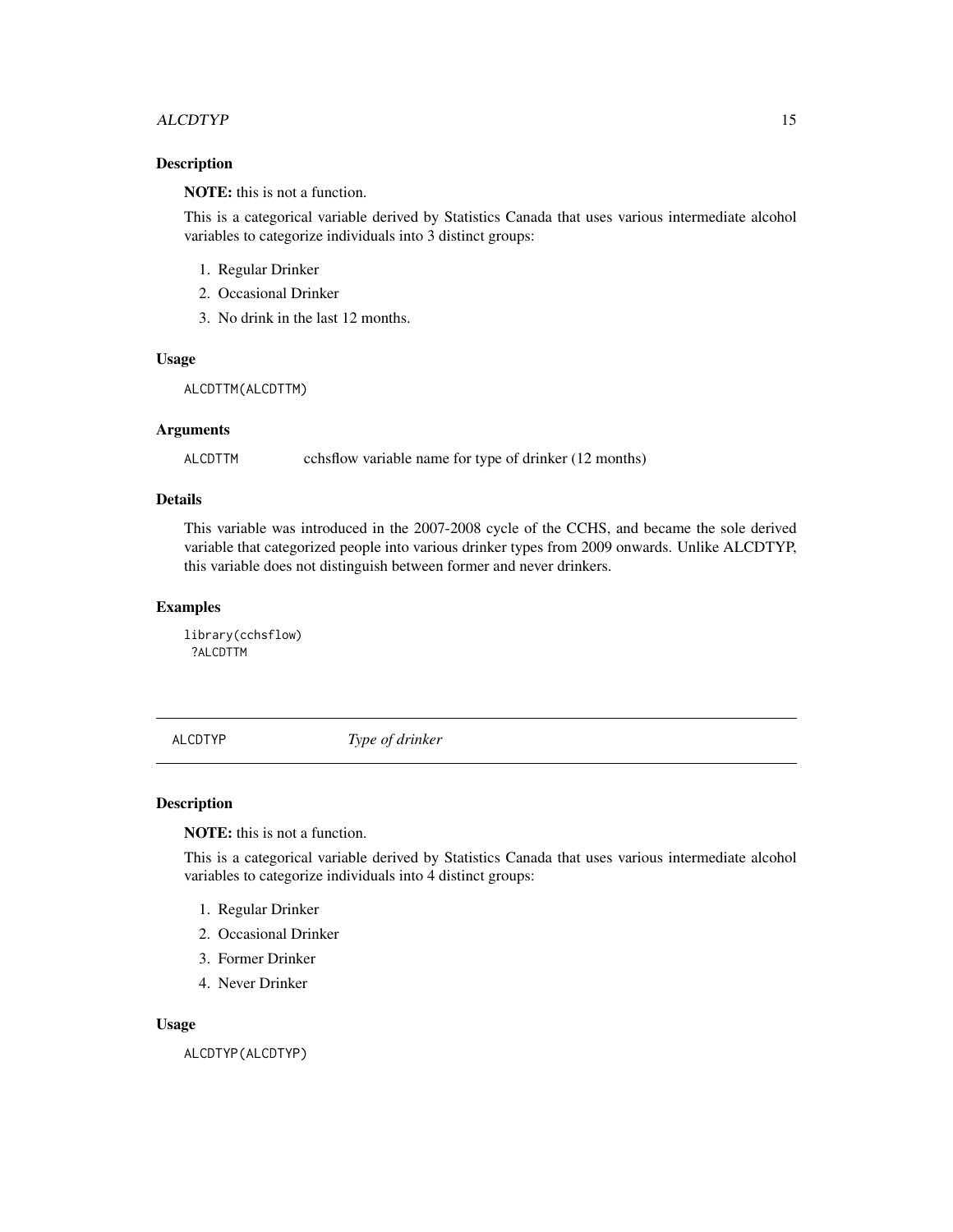## <span id="page-15-0"></span>Arguments

ALCDTYP cchsflow variable name for type of drinker

# **Details**

This variable is used in CCHS cycles from 2001 to 2007. How it was derived remained consistent during these years.

Starting in 2007, Statistics Canada created a derived variable that looked at drinking type in the last 12 months. This new derived variable did not distinguish between former and never drinkers. If your research requires you to differentiate between former and never drinkers, we recommend using earlier cycles of the CCHS.

# Examples

library(cchsflow) ?ALCDTYP

ALWDDLY *Average daily alcohol consumption*

# Description

NOTE: this is not a function.

This is a continuous variable derived by Statistics Canada that quantifies the mean daily consumption of alcohol. This takes the value of ALWDWKY and divides it by 7.

## Usage

ALWDDLY(ALWDDLY)

## Arguments

ALWDDLY cchsflow variable name for average daily alcohol consumption

#### Details

This variable is present in every CCHS cycle used in cchsflow, and how it was derived remains consistent.

## Examples

library(cchsflow) ?ALWDDLY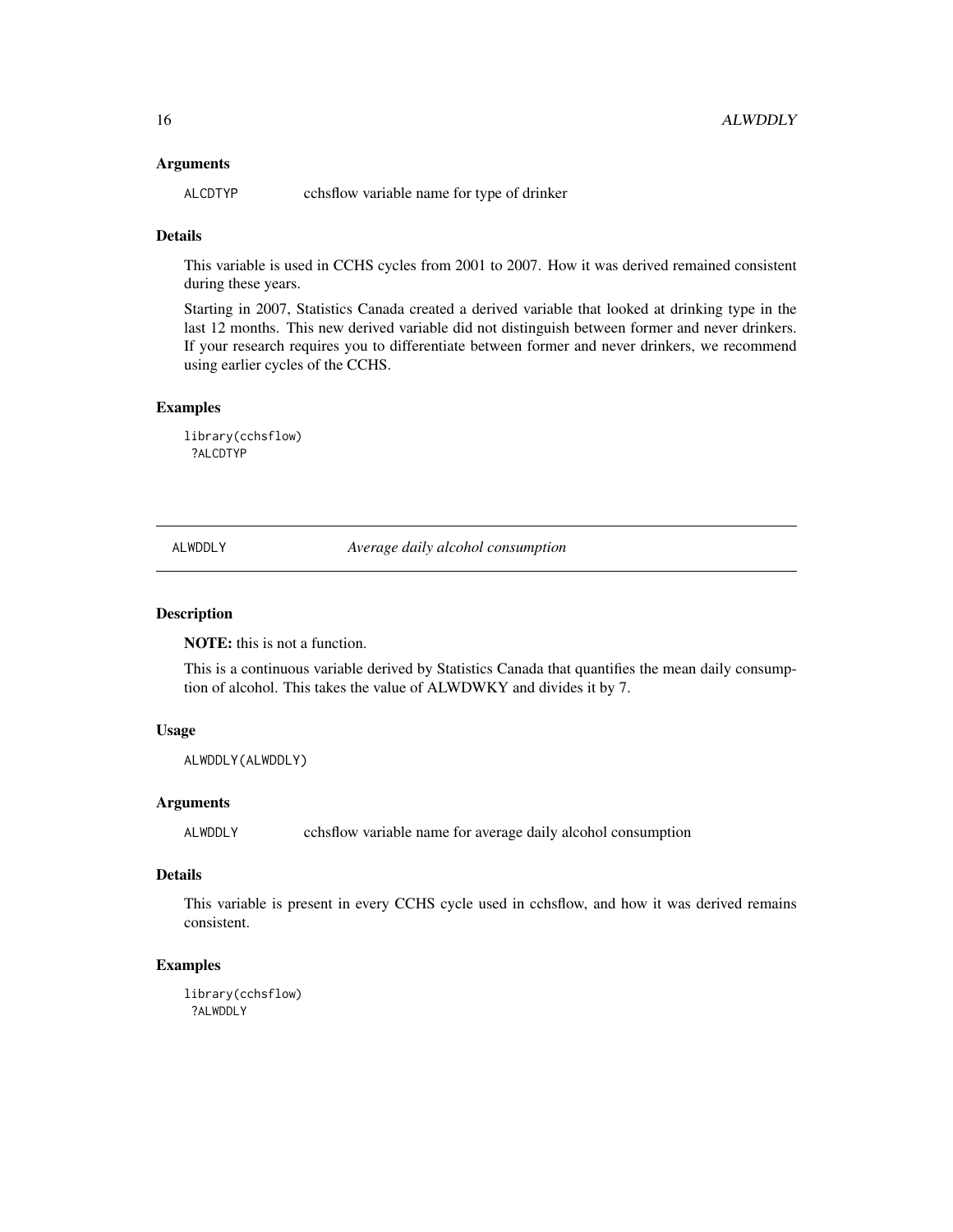<span id="page-16-0"></span>

## Description

NOTE: this is not a function.

This is a continuous variable derived by Statistics Canada that quantifies the amount of alcohol that is consumed in a week. This is calculated by adding the number of drinks consumed each day in the past week. Respondents of each CCHS cycle are asked how much alcohol they have consumed each day in the past week (ie. how much alcohol did you consume on Sunday, how much did you consume on Monday etc.). Each day is considered an individual variable and ALWDWKY takes the sum of all daily variables.

### Usage

ALWDWKY(ALWDWKY)

## Arguments

ALWDWKY cchsflow variable name for number of drinks consumed in the past week

## Details

This variable is present in every CCHS cycle used in cchsflow, and how it was derived remains consistent.

#### Examples

library(cchsflow) ?ALWDWKY

ALW\_1 *Any alcohol past week*

# Description

NOTE: this is not a function.

This is a categorical variable derived by Statistics Canada that determines if alcohol was consumed in the past week. The variable is optional in selected provinces and territories.

#### Usage

ALW\_1(ALW\_1)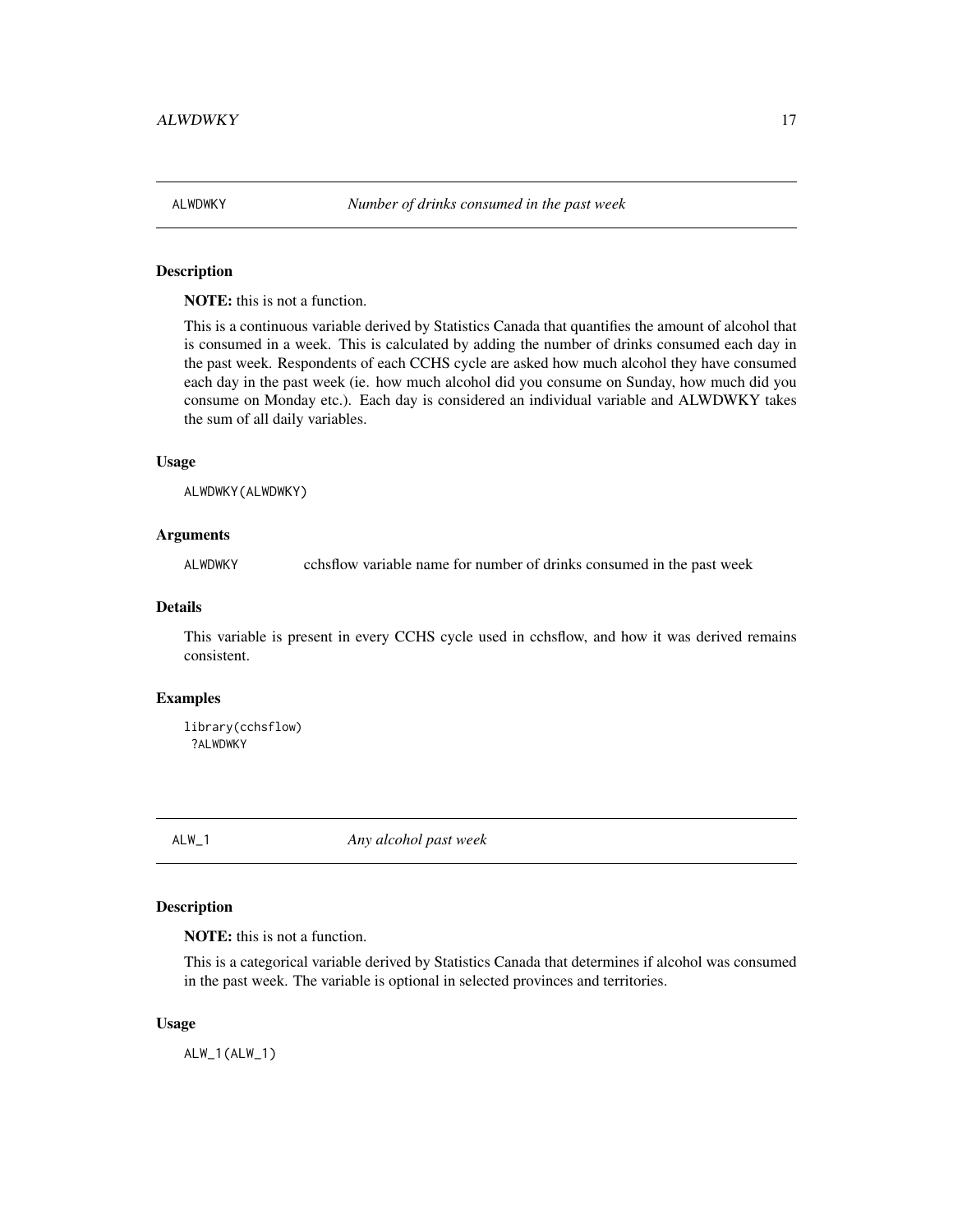#### <span id="page-17-0"></span>Arguments

ALW\_1 cchsflow variable name for any alcohol past week

## Details

This variable is present in every CCHS cycle used in cchsflow. In 2007 and 2008, the variable is optional for Newfoundland and Labrador, Nova Scotia, Ontario, British Columbia and Nunavut.In 2009 and 2010, the variable is optional for Newfoundland and Labrador, Ontario, and Saskatchewan. In 2011, the variable is optional for Newfoundland and Labrador, Quebec, Ontario, Manitoba, and Saskatchewan. In 2012, the variable is optional for Newfoundland and Labrador, Quebec, Ontario, Manitoba, Nunavut, and Saskatchewan.In 2013, the variable is optional for Quebec, Ontario, Prince Edward Island, Manitoba, Yukon, and Saskatchewan. In 2014, the variable is optional for Nunavut, Quebec, Ontario, Prince Edward Island, Manitoba, Newfoundland and Labrador, Saskatchewan, and British Columbia.

#### Examples

library(cchsflow) ?ALW\_1

ALW\_2A1 *Number of drinks - Sunday*

## **Description**

NOTE: this is not a function.

This is a continuous variable derived by Statistics Canada that quantifies the number of alcoholic drinks consumed on Sunday. The variable is optional in selected provinces and territories.

## Usage

ALW\_2A1(ALW\_2A1)

## **Arguments**

ALW\_2A1 cchsflow variable name for number of drinks on Sunday

#### Details

This variable is present in every CCHS cycle used in cchsflow. In 2007 and 2008, the variable is optional for Newfoundland and Labrador, Nova Scotia, Ontario, British Columbia and Nunavut.In 2009 and 2010, the variable is optional for Newfoundland and Labrador, Ontario, and Saskatchewan. In 2011, the variable is optional for Newfoundland and Labrador, Quebec, Ontario, Manitoba, and Saskatchewan. In 2012, the variable is optional for Newfoundland and Labrador, Quebec, Ontario, Manitoba, Nunavut, and Saskatchewan.In 2013, the variable is optional for Quebec, Ontario, Prince Edward Island, Manitoba, Yukon, and Saskatchewan. In 2014, the variable is optional for Nunavut, Quebec, Ontario, Prince Edward Island, Manitoba, Newfoundland and Labrador, Saskatchewan, and British Columbia.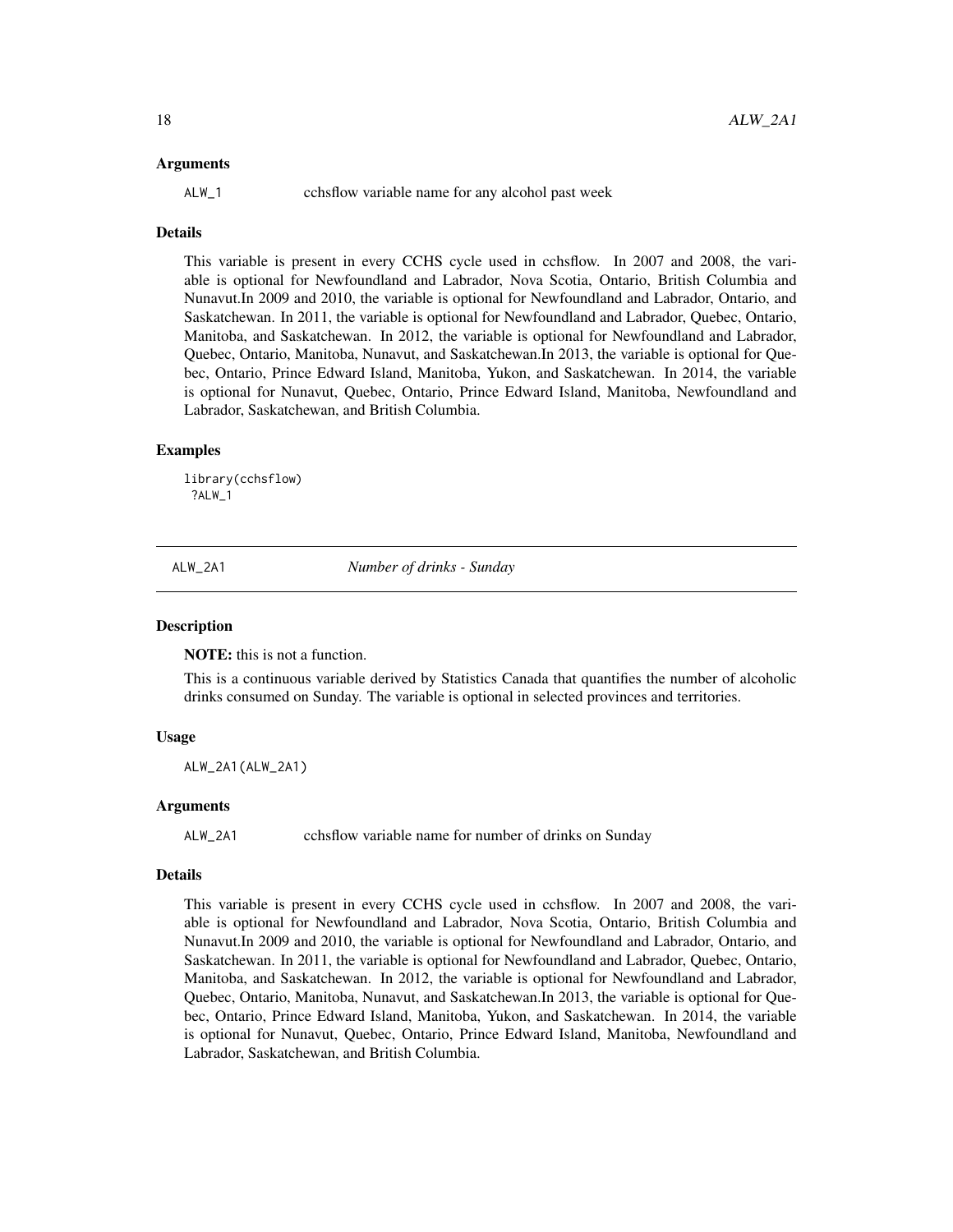# <span id="page-18-0"></span> $ALW_2A2$  19

## Examples

library(cchsflow) ?ALW\_2A1

ALW\_2A2 *Number of drinks - Monday*

# **Description**

NOTE: this is not a function.

This is a continuous variable derived by Statistics Canada that quantifies the number of alcoholic drinks consumed on Monday. The variable is optional in selected provinces and territories.

## Usage

ALW\_2A2(ALW\_2A2)

## Arguments

ALW\_2A2 cchsflow variable name for number of drinks on Monday

## Details

This variable is present in every CCHS cycle used in cchsflow. In 2007 and 2008, the variable is optional for Newfoundland and Labrador, Nova Scotia, Ontario, British Columbia and Nunavut.In 2009 and 2010, the variable is optional for Newfoundland and Labrador, Ontario, and Saskatchewan. In 2011, the variable is optional for Newfoundland and Labrador, Quebec, Ontario, Manitoba, and Saskatchewan. In 2012, the variable is optional for Newfoundland and Labrador, Quebec, Ontario, Manitoba, Nunavut, and Saskatchewan.In 2013, the variable is optional for Quebec, Ontario, Prince Edward Island, Manitoba, Yukon, and Saskatchewan. In 2014, the variable is optional for Nunavut, Quebec, Ontario, Prince Edward Island, Manitoba, Newfoundland and Labrador, Saskatchewan, and British Columbia.

## Examples

library(cchsflow) ?ALW\_2A2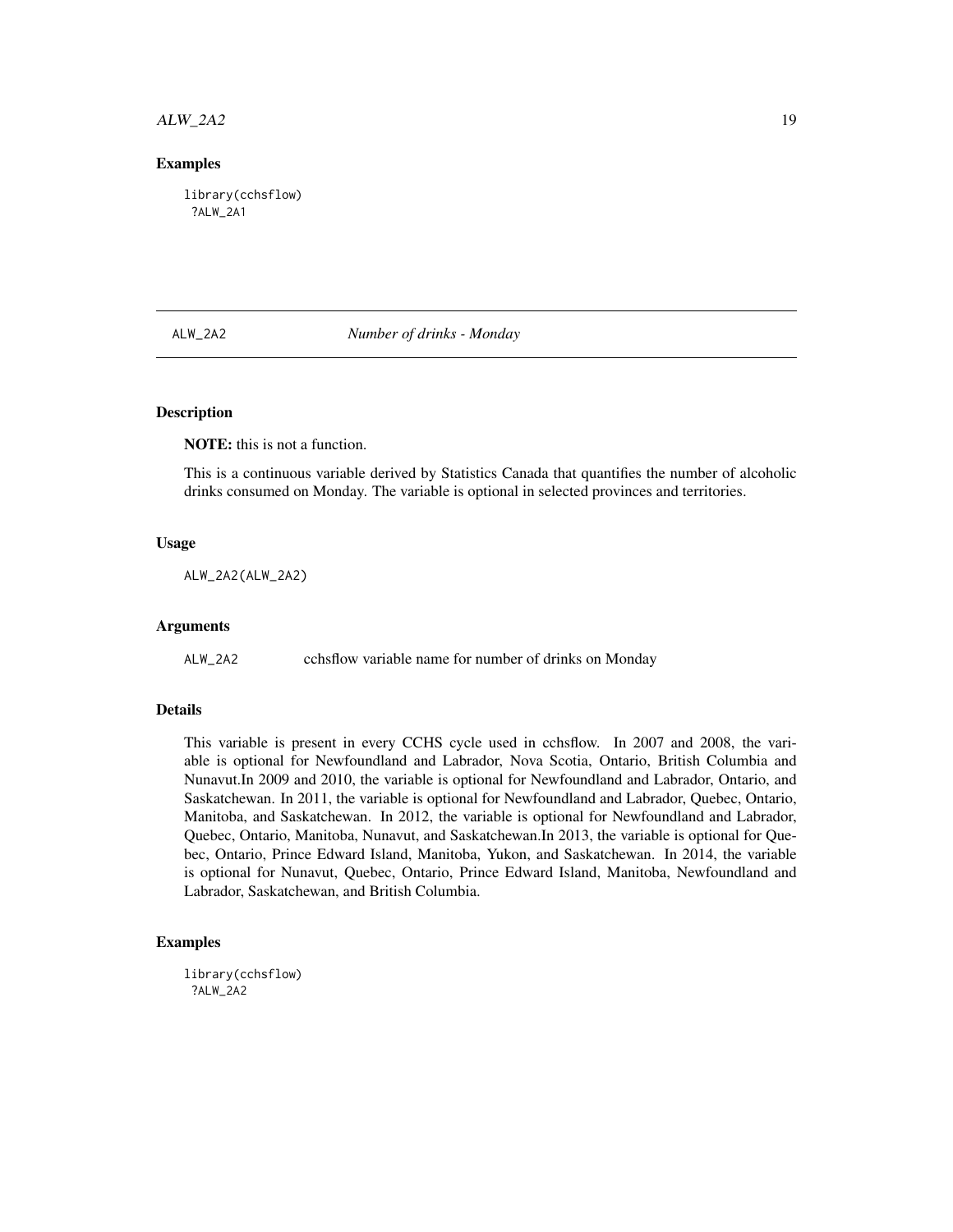<span id="page-19-0"></span>

# **Description**

NOTE: this is not a function.

This is a continuous variable derived by Statistics Canada that quantifies the number of alcoholic drinks consumed on Tuesday. The variable is optional in selected provinces and territories.

## Usage

ALW\_2A3(ALW\_2A3)

#### Arguments

ALW\_2A3 cchsflow variable name for number of drinks on Tuesday

## Details

This variable is present in every CCHS cycle used in cchsflow. In 2007 and 2008, the variable is optional for Newfoundland and Labrador, Nova Scotia, Ontario, British Columbia and Nunavut.In 2009 and 2010, the variable is optional for Newfoundland and Labrador, Ontario, and Saskatchewan. In 2011, the variable is optional for Newfoundland and Labrador, Quebec, Ontario, Manitoba, and Saskatchewan. In 2012, the variable is optional for Newfoundland and Labrador, Quebec, Ontario, Manitoba, Nunavut, and Saskatchewan.In 2013, the variable is optional for Quebec, Ontario, Prince Edward Island, Manitoba, Yukon, and Saskatchewan. In 2014, the variable is optional for Nunavut, Quebec, Ontario, Prince Edward Island, Manitoba, Newfoundland and Labrador, Saskatchewan, and British Columbia.

## Examples

library(cchsflow) ?ALW\_2A3

ALW\_2A4 *Number of drinks - Wednesday*

## Description

NOTE: this is not a function.

This is a continuous variable derived by Statistics Canada that quantifies the number of alcoholic drinks consumed on Wednesday. The variable is optional in selected provinces and territories.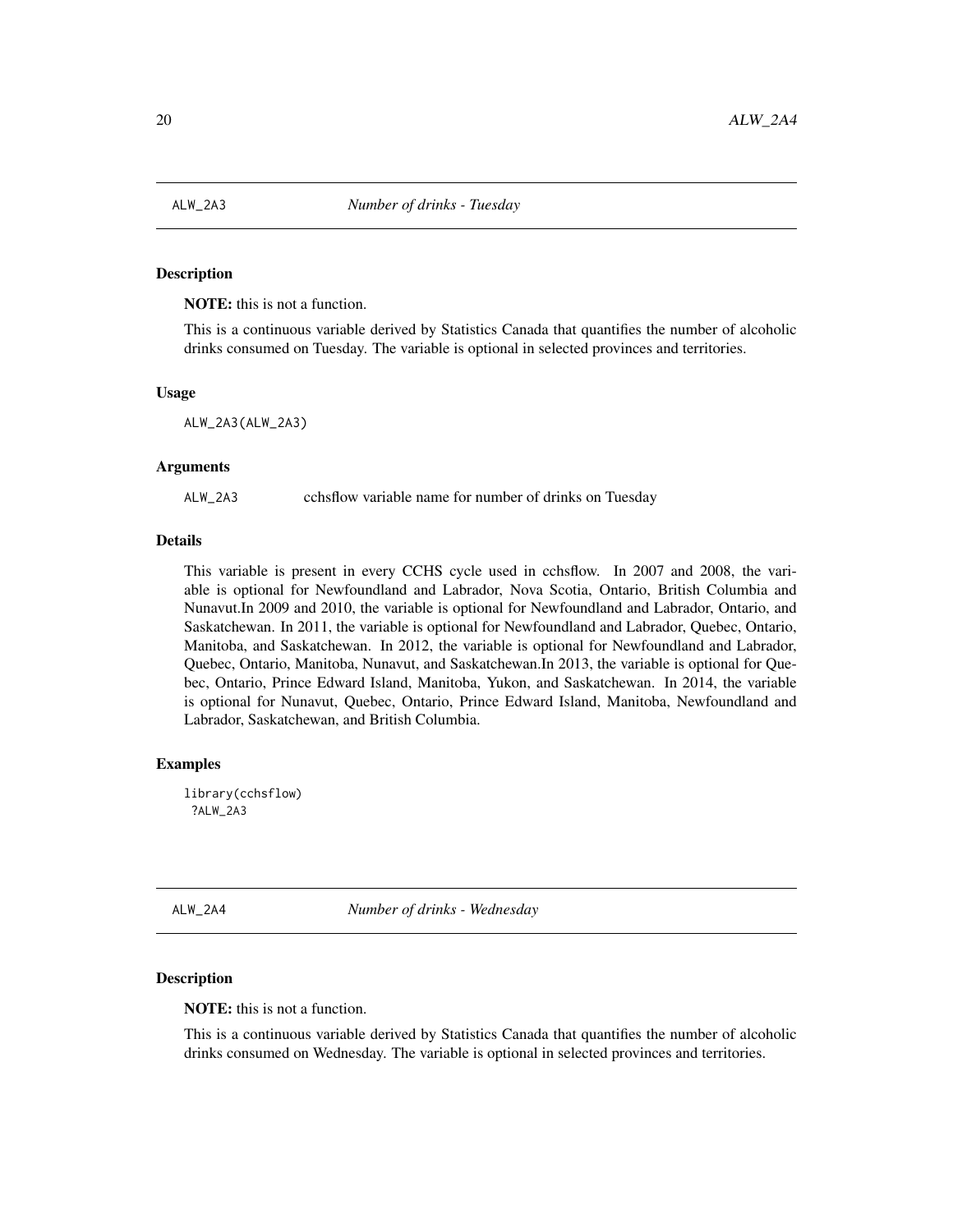# <span id="page-20-0"></span> $ALW_2A5$  21

## Usage

ALW\_2A4(ALW\_2A4)

# Arguments

ALW\_2A4 cchsflow variable name for number of drinks on Wednesday

## Details

This variable is present in every CCHS cycle used in cchsflow. In 2007 and 2008, the variable is optional for Newfoundland and Labrador, Nova Scotia, Ontario, British Columbia and Nunavut.In 2009 and 2010, the variable is optional for Newfoundland and Labrador, Ontario, and Saskatchewan. In 2011, the variable is optional for Newfoundland and Labrador, Quebec, Ontario, Manitoba, and Saskatchewan. In 2012, the variable is optional for Newfoundland and Labrador, Quebec, Ontario, Manitoba, Nunavut, and Saskatchewan.In 2013, the variable is optional for Quebec, Ontario, Prince Edward Island, Manitoba, Yukon, and Saskatchewan. In 2014, the variable is optional for Nunavut, Quebec, Ontario, Prince Edward Island, Manitoba, Newfoundland and Labrador, Saskatchewan, and British Columbia.

#### Examples

library(cchsflow) ?ALW\_2A4

ALW\_2A5 *Number of drinks - Thursday*

## **Description**

NOTE: this is not a function.

This is a continuous variable derived by Statistics Canada that quantifies the number of alcoholic drinks consumed on Thursday. The variable is optional in selected provinces and territories.

#### Usage

ALW\_2A5(ALW\_2A5)

#### Arguments

ALW\_2A5 cchsflow variable name for number of drinks on Thursday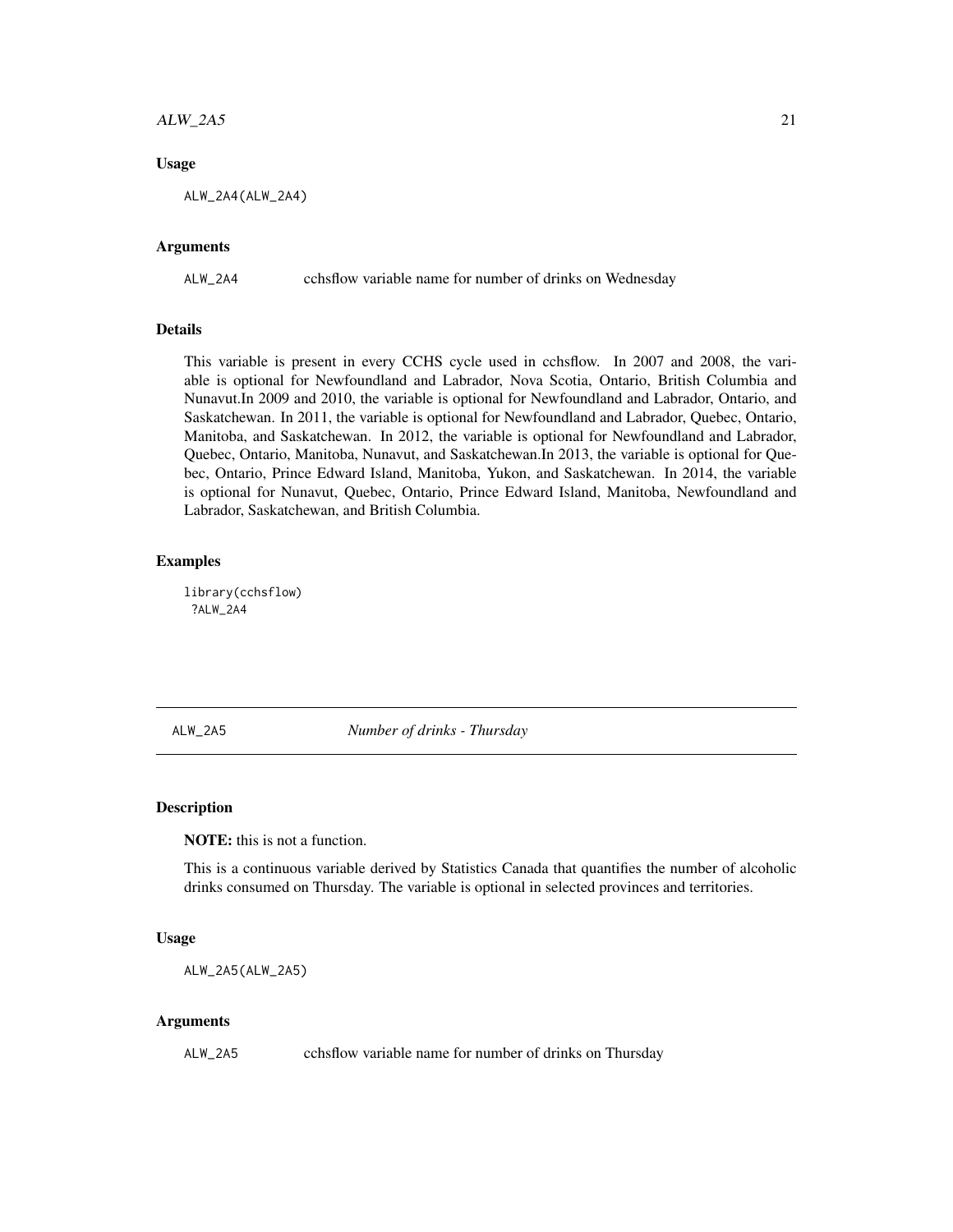Details

This variable is present in every CCHS cycle used in cchsflow. In 2007 and 2008, the variable is optional for Newfoundland and Labrador, Nova Scotia, Ontario, British Columbia and Nunavut.In 2009 and 2010, the variable is optional for Newfoundland and Labrador, Ontario, and Saskatchewan. In 2011, the variable is optional for Newfoundland and Labrador, Quebec, Ontario, Manitoba, and Saskatchewan. In 2012, the variable is optional for Newfoundland and Labrador, Quebec, Ontario, Manitoba, Nunavut, and Saskatchewan.In 2013, the variable is optional for Quebec, Ontario, Prince Edward Island, Manitoba, Yukon, and Saskatchewan. In 2014, the variable is optional for Nunavut, Quebec, Ontario, Prince Edward Island, Manitoba, Newfoundland and Labrador, Saskatchewan, and British Columbia.

## Examples

library(cchsflow) ?ALW\_2A5

ALW\_2A6 *Number of drinks - Friday*

#### Description

NOTE: this is not a function.

This is a continuous variable derived by Statistics Canada that quantifies the number of alcoholic drinks consumed on Friday. The variable is optional in selected provinces and territories.

#### Usage

ALW\_2A6(ALW\_2A6)

#### Arguments

ALW\_2A6 cchsflow variable name for number of drinks on Friday

#### Details

This variable is present in every CCHS cycle used in cchsflow. In 2007 and 2008, the variable is optional for Newfoundland and Labrador, Nova Scotia, Ontario, British Columbia and Nunavut.In 2009 and 2010, the variable is optional for Newfoundland and Labrador, Ontario, and Saskatchewan. In 2011, the variable is optional for Newfoundland and Labrador, Quebec, Ontario, Manitoba, and Saskatchewan. In 2012, the variable is optional for Newfoundland and Labrador, Quebec, Ontario, Manitoba, Nunavut, and Saskatchewan.In 2013, the variable is optional for Quebec, Ontario, Prince Edward Island, Manitoba, Yukon, and Saskatchewan. In 2014, the variable is optional for Nunavut, Quebec, Ontario, Prince Edward Island, Manitoba, Newfoundland and Labrador, Saskatchewan, and British Columbia.

<span id="page-21-0"></span>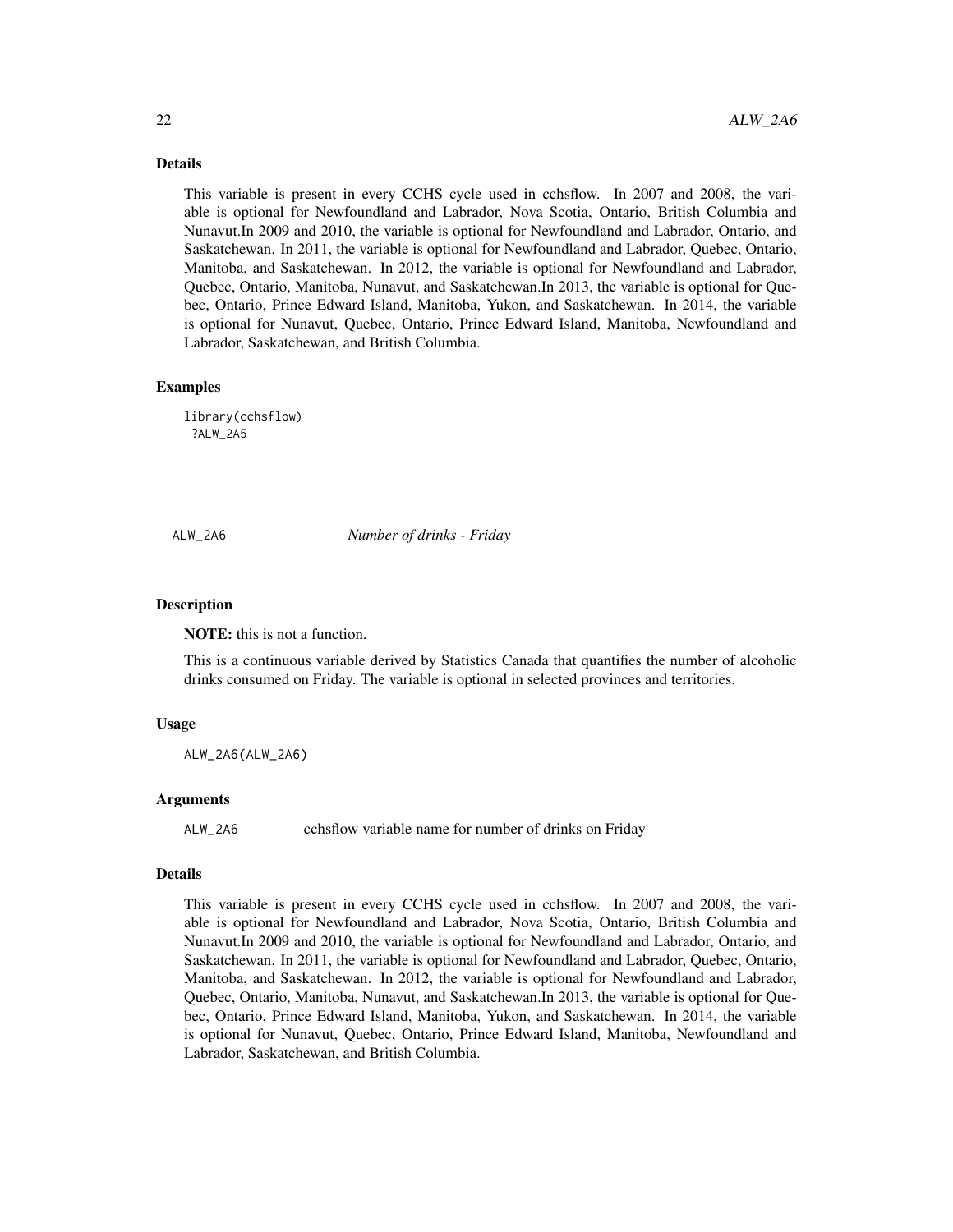# <span id="page-22-0"></span> $ALW_2A7$  23

## Examples

library(cchsflow) ?ALW\_2A6

ALW\_2A7 *Number of drinks - Saturday*

# **Description**

NOTE: this is not a function.

This is a continuous variable derived by Statistics Canada that quantifies the number of alcoholic drinks consumed on Saturday. The variable is optional in selected provinces and territories.

## Usage

ALW\_2A7(ALW\_2A7)

## Arguments

ALW\_2A7 cchsflow variable name for number of drinks on Saturday

## Details

This variable is present in every CCHS cycle used in cchsflow. In 2007 and 2008, the variable is optional for Newfoundland and Labrador, Nova Scotia, Ontario, British Columbia and Nunavut.In 2009 and 2010, the variable is optional for Newfoundland and Labrador, Ontario, and Saskatchewan. In 2011, the variable is optional for Newfoundland and Labrador, Quebec, Ontario, Manitoba, and Saskatchewan. In 2012, the variable is optional for Newfoundland and Labrador, Quebec, Ontario, Manitoba, Nunavut, and Saskatchewan.In 2013, the variable is optional for Quebec, Ontario, Prince Edward Island, Manitoba, Yukon, and Saskatchewan. In 2014, the variable is optional for Nunavut, Quebec, Ontario, Prince Edward Island, Manitoba, Newfoundland and Labrador, Saskatchewan, and British Columbia.

## Examples

library(cchsflow) ?ALW\_2A7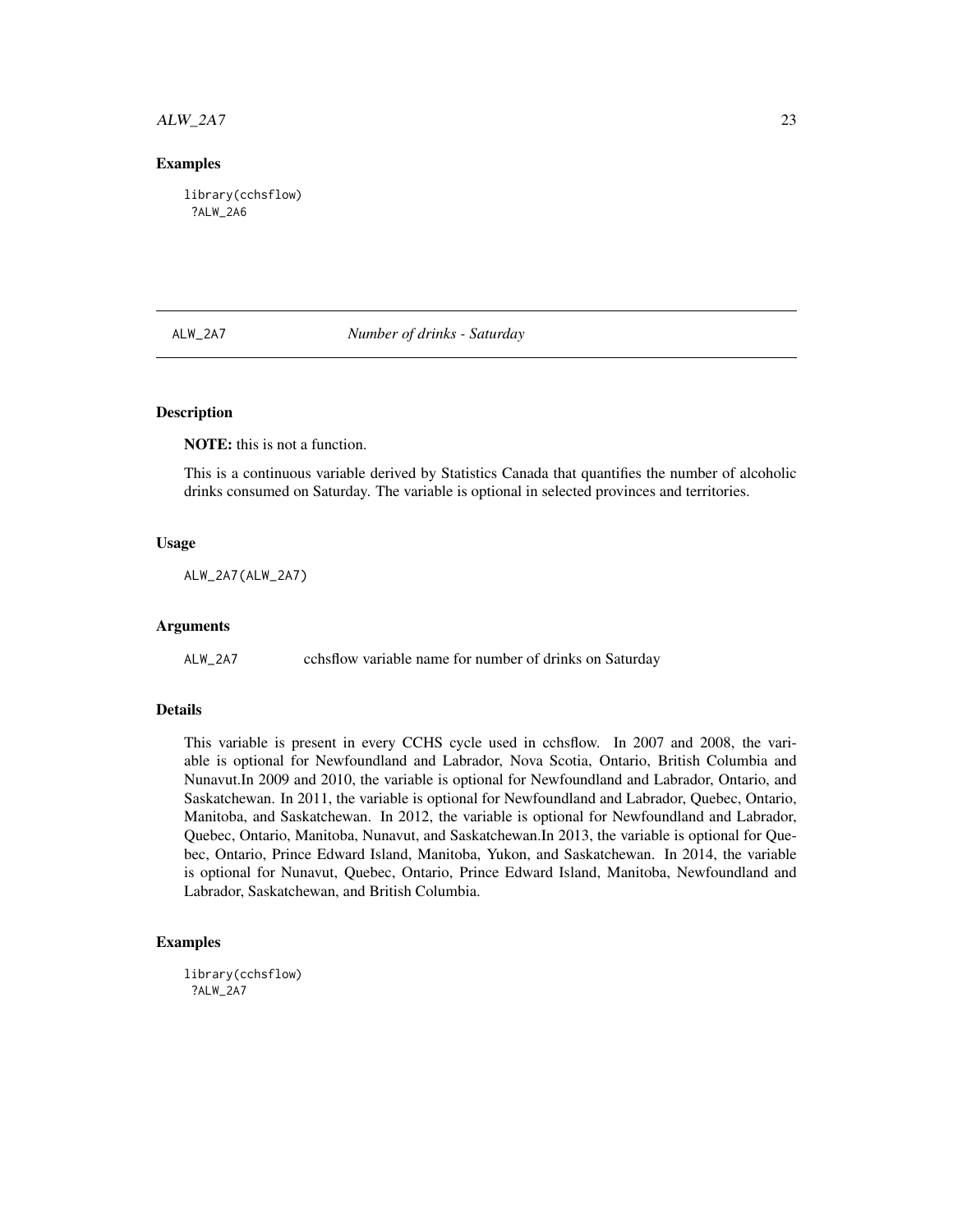<span id="page-23-0"></span>binge\_drinker\_fun *Binge drinking*

# Description

This function creates a derived categorical variable that flags for binge drinking based on the number drinks consumed on a single day.

# Usage

```
binge_drinker_fun(
  DHH_SEX,
  ALW_1,
  ALW_2A1,
  ALW_2A2,
  ALW_2A3,
  ALW_2A4,
  ALW_2A5,
 ALW_2A6,
  ALW_2A7
)
```
# Arguments

| DHH_SEX   | sex of respondent (1 - male, 2 - female)    |
|-----------|---------------------------------------------|
| $ALW_1$   | Drinks in the last week $(1 - yes, 2 - no)$ |
| ALW_2A1   | Number of drinks on Sunday                  |
| ALW_2A2   | Number of drinks on Monday                  |
| $ALW_2A3$ | Number of drinks on Tuesday                 |
| ALW_2A4   | Number of drinks on Wednesday               |
| ALW_2A5   | Number of drinks on Thursday                |
| ALW_2A6   | Number of drinks on Friday                  |
| ALW_2A7   | Number of drinks on Saturday                |

# Details

In health research, binge drinking is defined as having an excess amount of alcohol in a single day. For males, this is defined as having five or more drinks; and for females it is four or more drinks. In the CCHS, respondents are asked to count the number of drinks they had during each day of the last week.

# Value

Categorical variable (binge\_drinker) with two categories:

- 1. 1 binge drinker
- 2. 2 non-binge drinker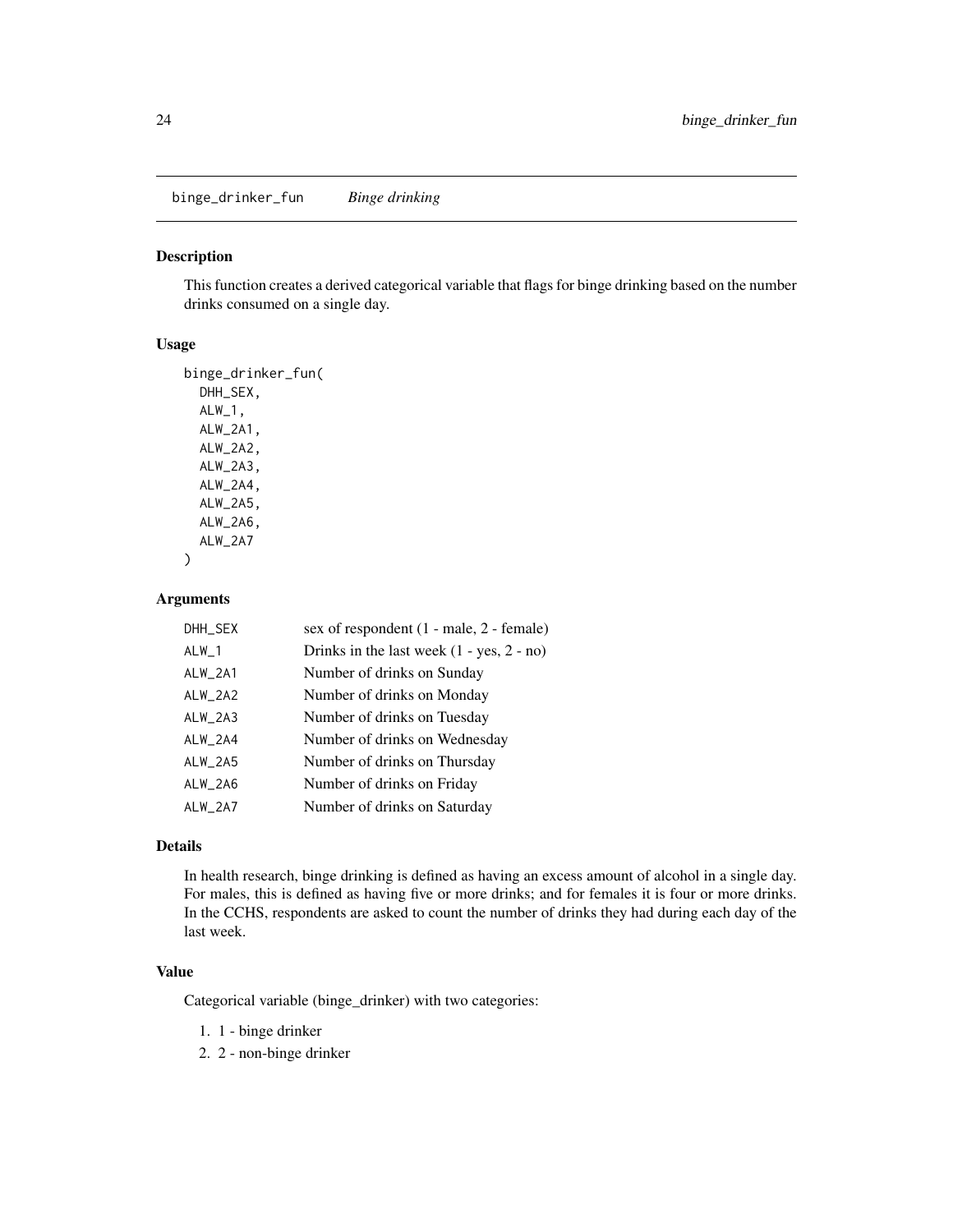```
# Using binge_drinker_fun() to create binge_drinker values across CCHS cycles
# binge_drinker_fun() is specified in variable_details.csv along with the
# CCHS variables and cycles included.
# To transform binge_drinker, use rec_with_table() for each CCHS cycle
# and specify binge_drinker, along with the various alcohol and sex
# variables. Then by using bind_rows() you can combine binge_drinker
# across cycles.
library(cchsflow)
binge2001 <- rec_with_table(
  cchs2001_p, c(
    "ALW_1", "DHH_SEX", "ALW_2A1", "ALW_2A2", "ALW_2A3", "ALW_2A4",
    "ALW_2A5", "ALW_2A6", "ALW_2A7", "binge_drinker"
  )
\mathcal{L}head(binge2001)
binge2009_2010 <- rec_with_table(
  cchs2009_2010_p, c(
    "ALW_1", "DHH_SEX", "ALW_2A1", "ALW_2A2", "ALW_2A3", "ALW_2A4",
    "ALW_2A5", "ALW_2A6", "ALW_2A7", "binge_drinker"
  )
\lambdatail(binge2009_2010)
combined_binge <- bind_rows(binge2001, binge2009_2010)
head(combined_binge)
tail(combined_binge)
# Using binge_drinker_fun() to generate binge_drinker with user-inputted
# values.
#
# Let's say you are a male, and you had drinks in the last week. Let's say
# you had 3 drinks on Sunday, 1 drink on
# Monday, 6 drinks on Tuesday, 0 drinks on Wednesday, 3 drinks on Thurday,
# 8 drinks on Friday, and 2 drinks on Saturday. Using binge_drinker_fun(),
# we can check if you would be classified as a drinker.
binge \le binge_drinker_fun(DHH_SEX = 1, ALW_1 = 1, ALW_2A1 = 3, ALW_2A2 = 1,
                          ALW_2A3 = 6, ALW_2A4 = 0, ALW_2A5 = 3,
                          ALW_2A6 = 8, ALW_2A7 = 2print(binge)
```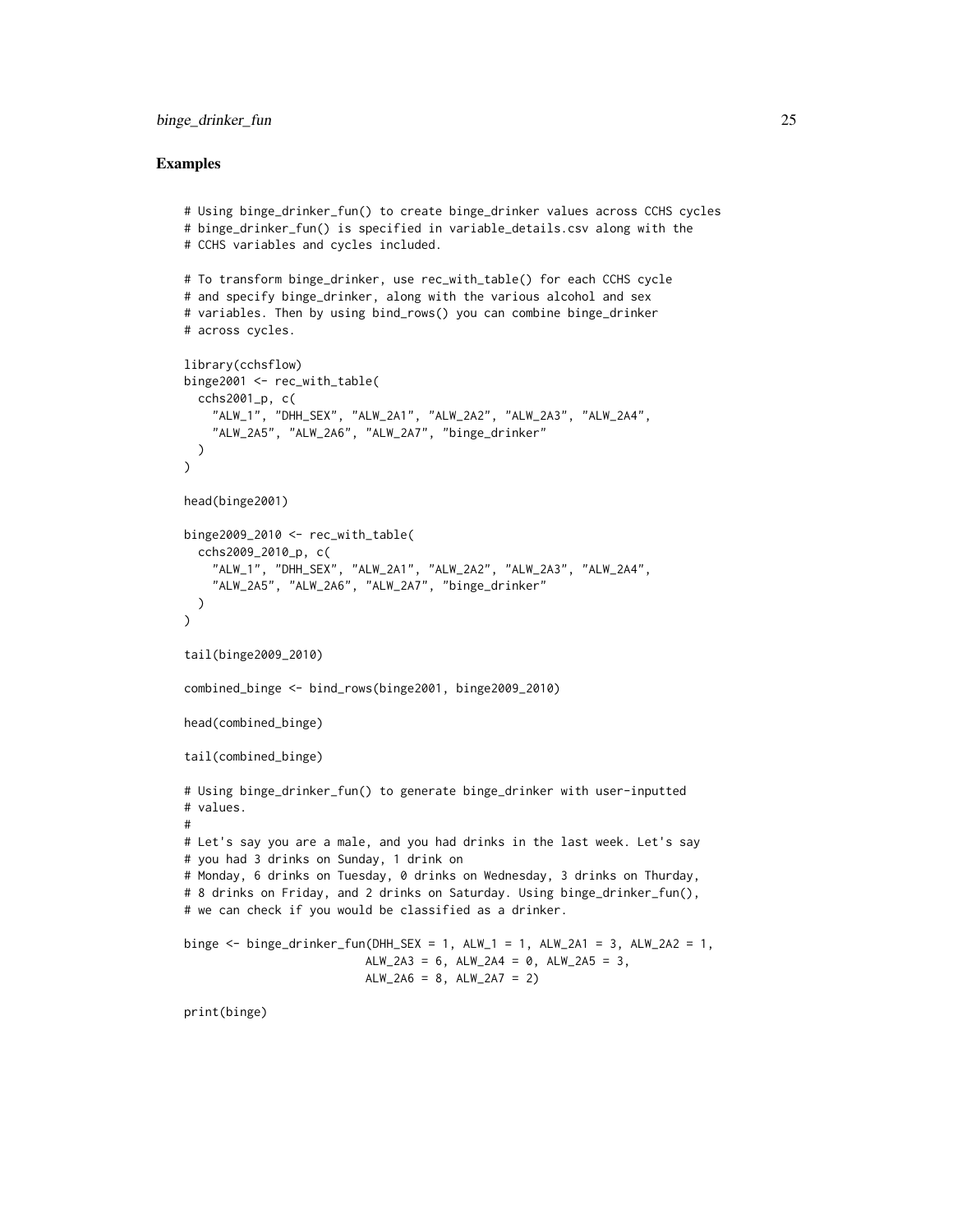<span id="page-25-1"></span><span id="page-25-0"></span>

#### Description

This function creates a harmonized BMI variable. The BMI variable provided by the CCHS calculates BMI using methods that vary across cycles, leading to measurement error when using multiple CCHS cycles. In certain CCHS cycles (2001-2003, 2007+), there are age restrictions in which respondents under the age of 20 and over the age of 64 were not included. Across all CCHS cycles, female respondents who identified as being pregnant were excluded; and in certain CCHS cycles (2003-2007, 2013-2014), females who did not answer the pregnancy question were coded as NS (not stated) for HWTGBMI. As well, in certain CCHS cycles (2001-2003, 2009-2014), respondents outside certain height and weight ranges (0.914-2.108m for height, 0-260kg for weight) were excluded from HWTGBMI.

bmi\_fun() creates a derived variable (HWTGBMI\_der) that is harmonized across all CCHS cycles. This function divides weight by the square of height.

#### Usage

bmi\_fun(HWTGHTM, HWTGWTK)

## Arguments

| HWTGHTM        | CCHS variable for height (in meters)    |
|----------------|-----------------------------------------|
| <b>HWTGWTK</b> | CCHS variable for weight (in kilograms) |

#### Details

For HWTGBMI\_der, there are no restrictions to age, height, weight, or pregnancy status. While pregnancy was consistent across all CCHS cycles, its variable (MAM\_037) was not available in the PUMF CCHS datasets so it could not be harmonized and included into the function.

For any single CCHS survey year, it is appropriate to use the CCHS BMI variable (HWTGBMI) that is also available on cchsflow. HWTGBMI\_der is recommended when using multiple survey cycles.

HWTGBMI\_der uses the CCHS variables for height and weight that have been transformed by cchsflow. In order to generate a value for BMI across CCHS cycles, height and weight must be transformed and harmonized.

# Value

numeric value for BMI in the HWTGBMI\_der variable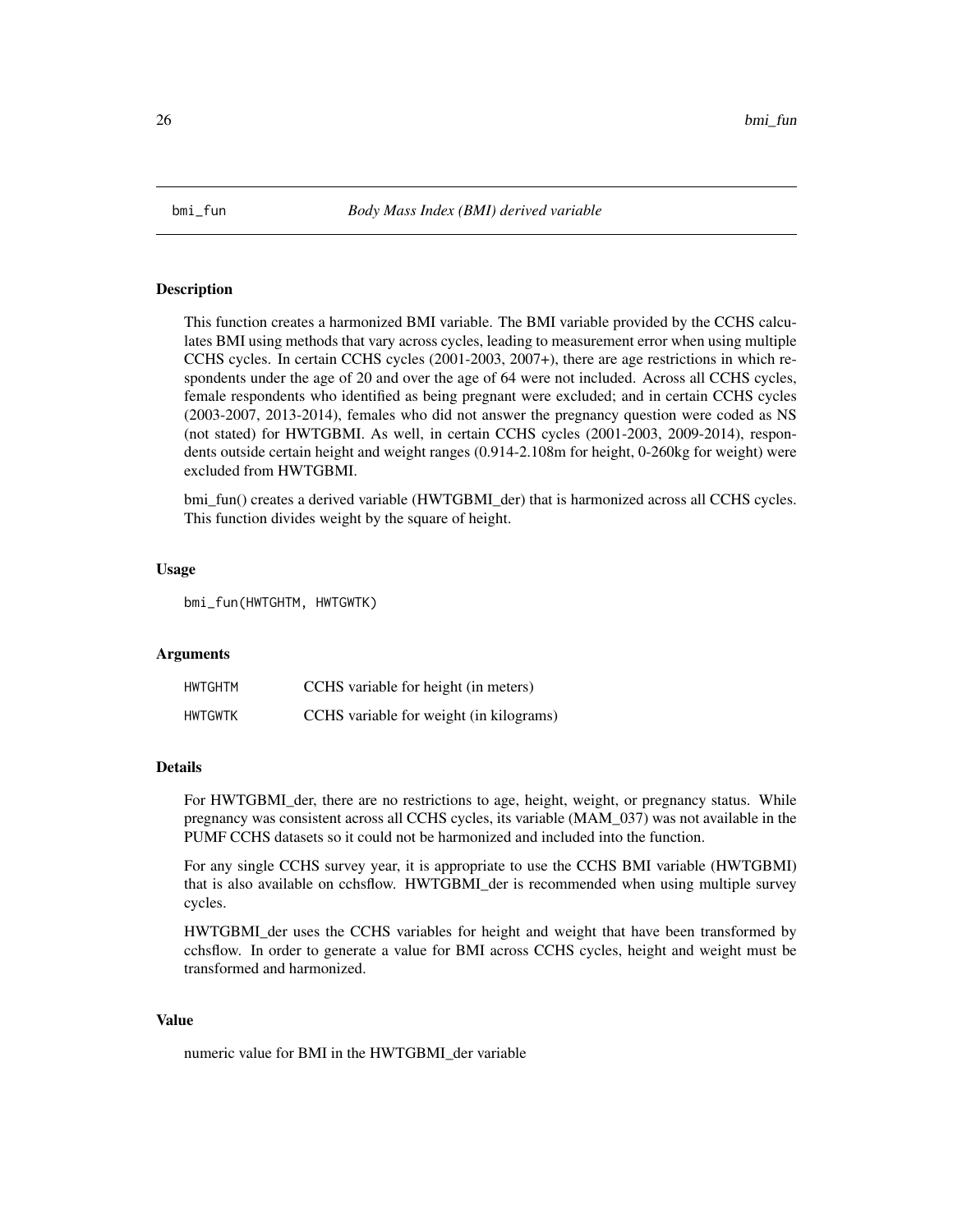#### bmi\_fun 27

#### Note

In earlier CCHS cycles (2001 and 2003), height was collected in inches; while in later CCHS cycles (2005+) it was collected in meters. To harmonize values across cycles, height was converted to meters (to 3 decimal points). Weight was collected in kilograms across all CCHS cycles, so no transformations were required in the harmonization process.

```
# Using bmi_fun() to create BMI values between cycles
# bmi_fun() is specified in variable_details.csv along with the
# CCHS variables and cycles included.
# To transform the derived BMI variable, use rec_with_table() for each cycle
# and specify HWTGBMI_der, along with height (HWTGHTM) and weight (HWTGWTK).
# Then by using merge_rec_data(), you can combined HWTGBMI_der across
# cycles.
library(cchsflow)
bmi2001 <- rec_with_table(
  cchs2001_p, c(
    "HWTGHTM",
    "HWTGWTK", "HWTGBMI_der"
  )
\mathcal{L}head(bmi2001)
bmi2011_2012 <- rec_with_table(
  cchs2011_2012_p, c(
    "HWTGHTM",
    "HWTGWTK", "HWTGBMI_der"
  )
\overline{)}tail(bmi2011_2012)
combined_bmi <- merge_rec_data(bmi2001, bmi2011_2012)
head(combined_bmi)
tail(combined_bmi)
# Using bmi_fun() to generate a BMI value with user inputted height and
# weight values. bmi_fun() can also generate a value for BMI if you input a
# value for height and weight. Let's say your height is 170cm (1.7m) and
# your weight is 50kg, your BMI can be calculated as follows:
library(cchsflow)
BMI <- bmi_fun(HWTGHTM = 1.7, HWTGWTK = 50)
print(BMI)
```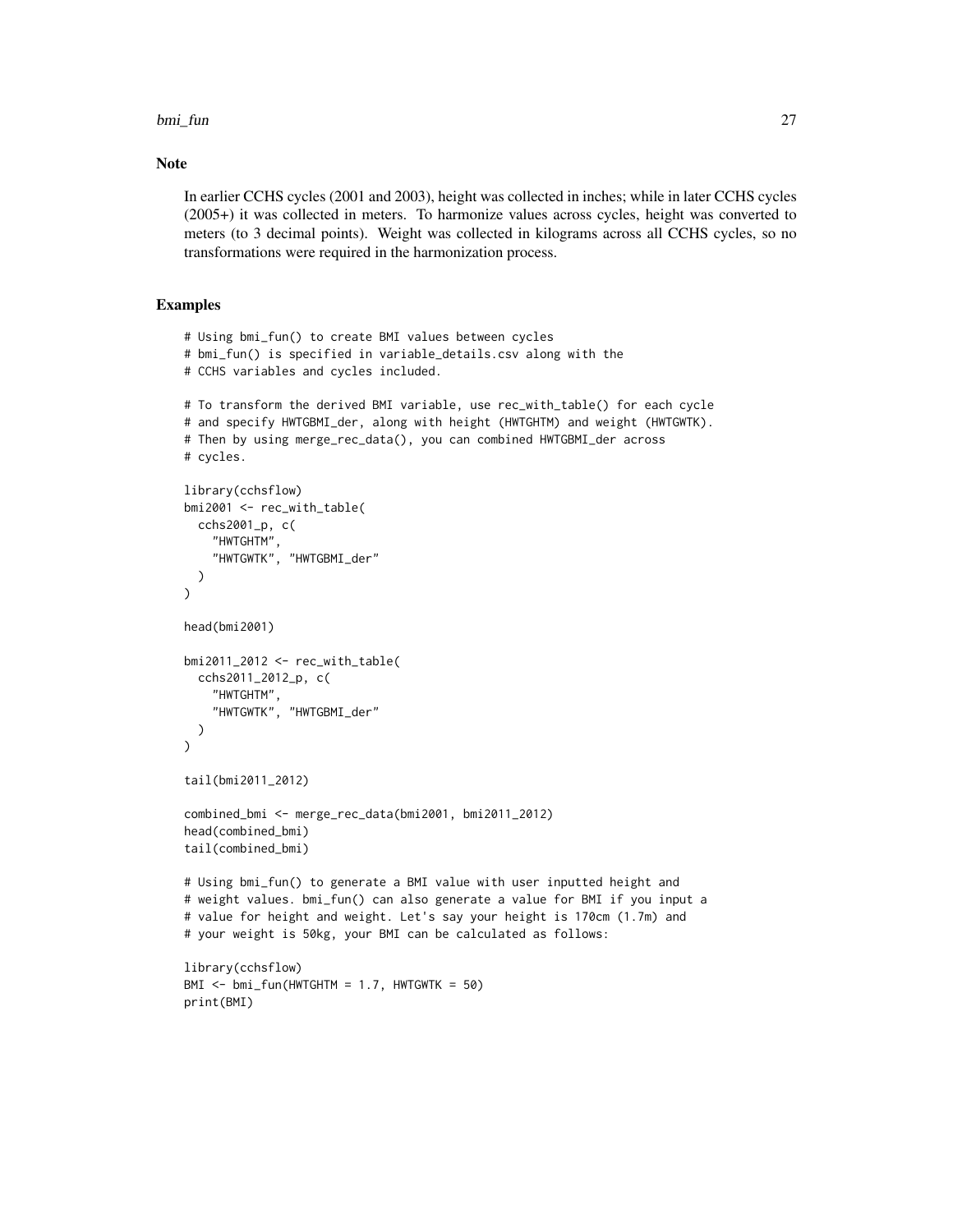<span id="page-27-0"></span>

## Description

This function creates a categorical derived variable (HWTGBMI\_der\_cat4) that categorizes derived BMI (HWTGBMI\_der).

## Usage

```
bmi_fun_cat(HWTGBMI_der)
```
## Arguments

HWTGBMI\_der derived variable that calculates numeric value for BMI. See [bmi\\_fun](#page-25-1) for documentation on how variable was derived.

# Details

The categories were based on international standards and are divided into four categories: underweight for  $BMI < 18.5$  (1), normal weight for BMI between 18.5 to 25 (2), overweight for BMI between 25 to 30 (3), and obese for BMI over 30 (4).

HWTGBMI\_der\_cat4 uses the derived variable HWTGBMI\_der. HWTGBMI\_der uses height and weight that have been transformed by cchsflow. In order to categorize BMI across CCHS cycles, height and weight variables must be transformed and harmonized.

# Value

value for BMI categories in the HWTGBMI\_der\_cat4 variable.

# Examples

- # Using bmi\_fun\_cat() to categorize BMI across CCHS cycles
- # bmi\_fun\_cat() is specified in variable\_details.csv along with the
- # CCHS variables and cycles included.

```
# To transform HWTGBMI_der_cat4 across all cycles, use rec_with_table() for
# each CCHS cycle.
```

```
# Since HWTGBMI_der is also a derived variable, you will have to specify
```

```
# the variables that are derived from it.
```
library(cchsflow)

```
bmi_cat_2009_2010 <- rec_with_table(
 cchs2009_2010_p, c(
    "HWTGHTM",
    "HWTGWTK",
    "HWTGBMI_der",
```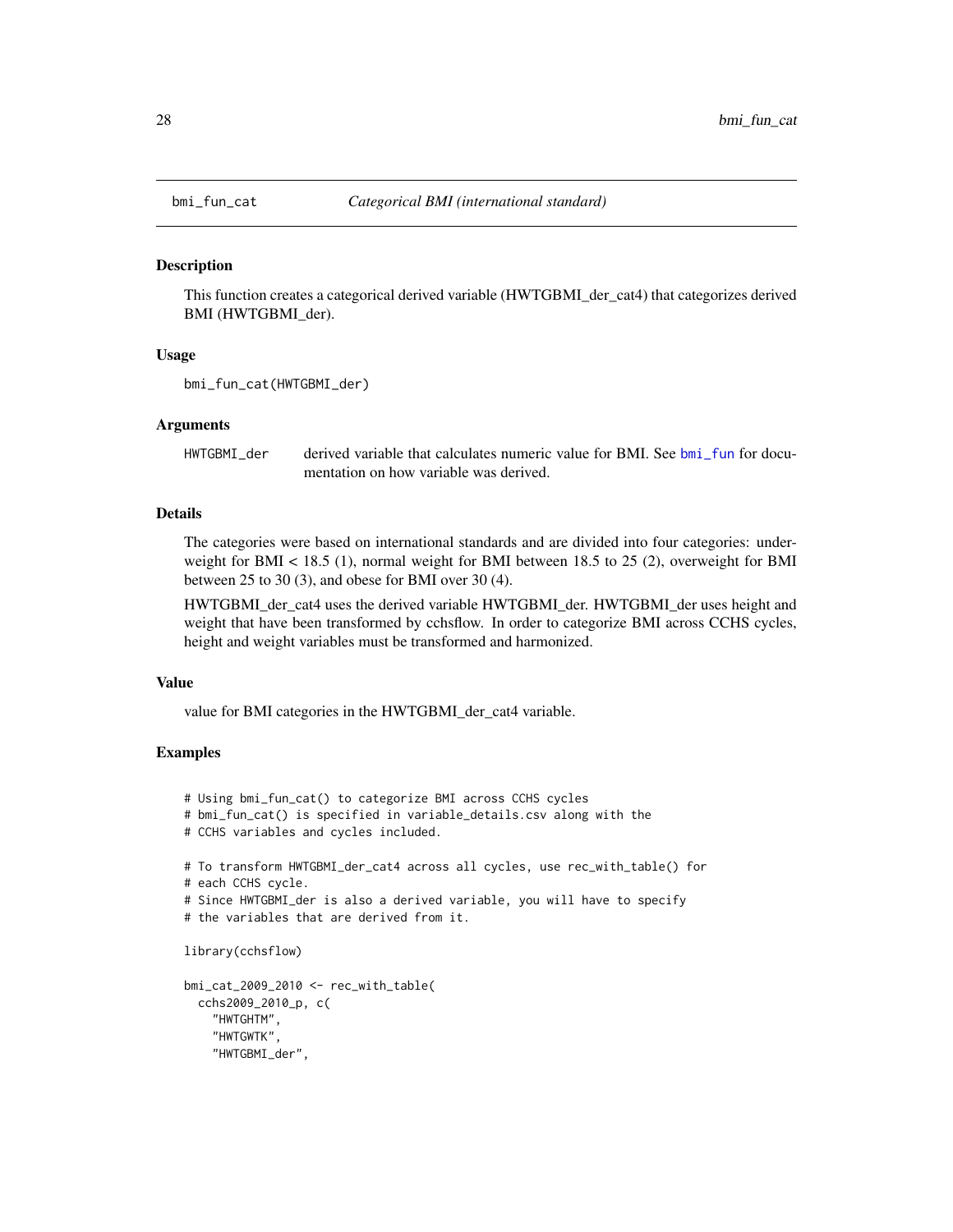```
"HWTGBMI_der_cat4"
 )
)
head(bmi_cat_2009_2010)
bmi_cat_2011_2012 <- rec_with_table(
 cchs2011_2012_p,c(
    "HWTGHTM",
    "HWTGWTK",
    "HWTGBMI_der",
    "HWTGBMI_der_cat4"
 )
\overline{)}tail(bmi_cat_2011_2012)
combined_bmi_cat <- suppressWarnings(merge_rec_data
(bmi_cat_2009_2010,bmi_cat_2011_2012))
head(combined_bmi_cat)
tail(combined_bmi_cat)
```
cchs2001\_p *2001 CCHS PUMF subset data (200 respondents)*

## Description

This is a subset of 200 observations from the 2001 cycle of the Canadian Community Health Survey (CCHS) Public Use Microdata file (PUMF) dataset. The CCHS survey is conducted by Statistics Canada.

# Details

See [here](https://www.statcan.gc.ca/en/reference/licence) for the open license. Source from Statistics Canada, Canadian Community Health Survey PUMF, accessed Jan 2020. Reproduced and distributed on an "as is" basis with the permission of Statistics Canada.

Long name: cchs-82M0013-E-2001-c1-1-general-file

DDI: <https://osf.io/jtd9h/>

Additional documentation (PDFs): <https://osf.io/hkuy3/>

## Value

cchs2001\_p a data frame

## Source

<https://www23.statcan.gc.ca/imdb/p2SV.pl?Function=getSurvey&Id=3359>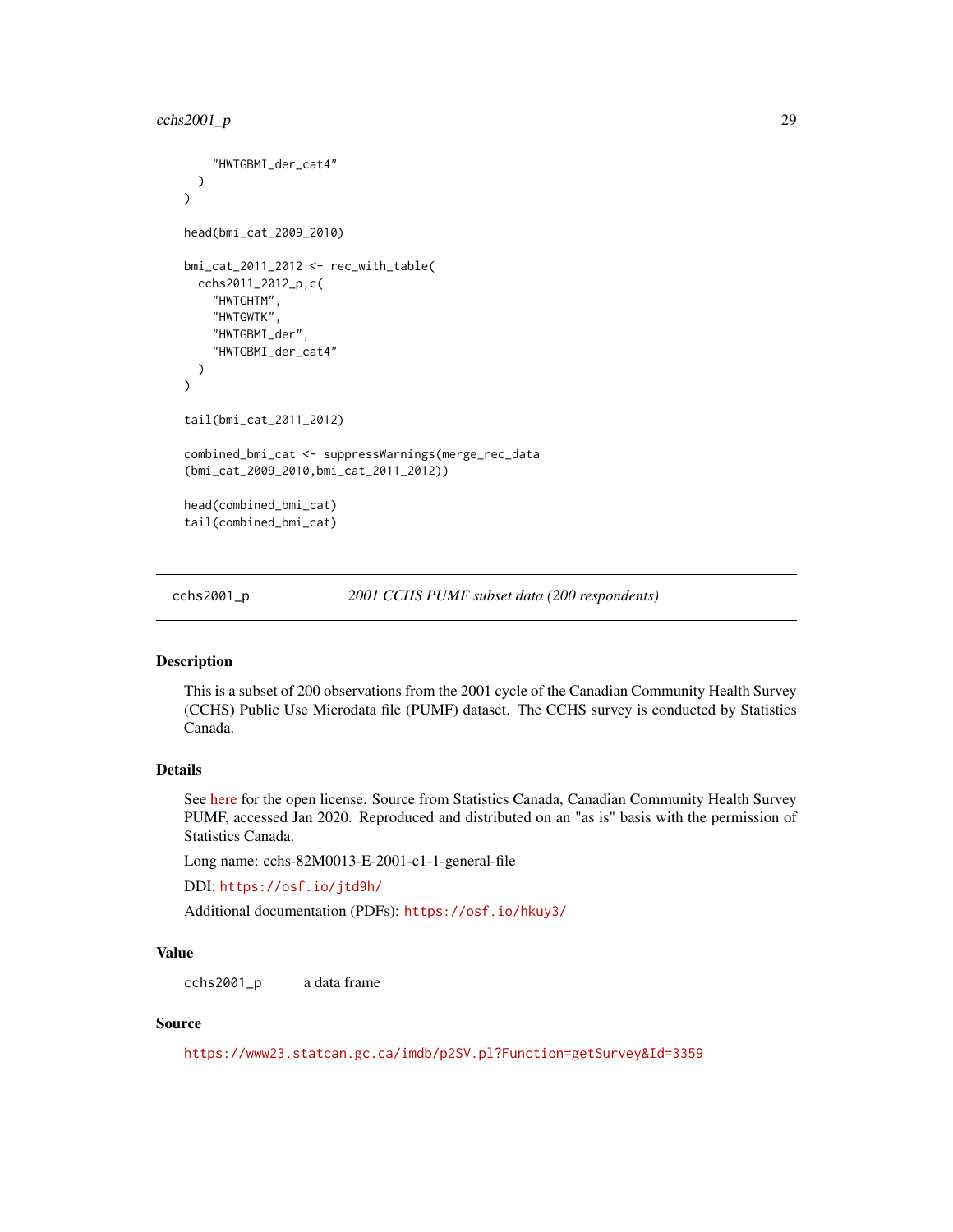# Examples

data(cchs2001\_p) str(cchs2001\_p)

cchs2003\_p *2003 CCHS PUMF subset data (200 respondents)*

# Description

This is a subset of 200 observations from the 2003 cycle of the Canadian Community Health Survey (CCHS) Public Use Microdata file (PUMF) dataset. The CCHS survey is conducted by Statistics Canada.

# Details

See [here](https://www.statcan.gc.ca/en/reference/licence) for the open license. Source from Statistics Canada, Canadian Community Health Survey PUMF, accessed Jan 2020. Reproduced and distributed on an "as is" basis with the permission of Statistics Canada.

Long name: cchs-82M0013-E-2003-c2-1-General File

DDI: <https://osf.io/nzq37/>

Additional documentation (PDFs): <https://osf.io/hkuy3/>

# Value

cchs2003\_p a data frame

## Source

<https://www23.statcan.gc.ca/imdb/p2SV.pl?Function=getSurvey&Id=4995>

```
data(cchs2003_p)
str(cchs2003_p)
```
<span id="page-29-0"></span>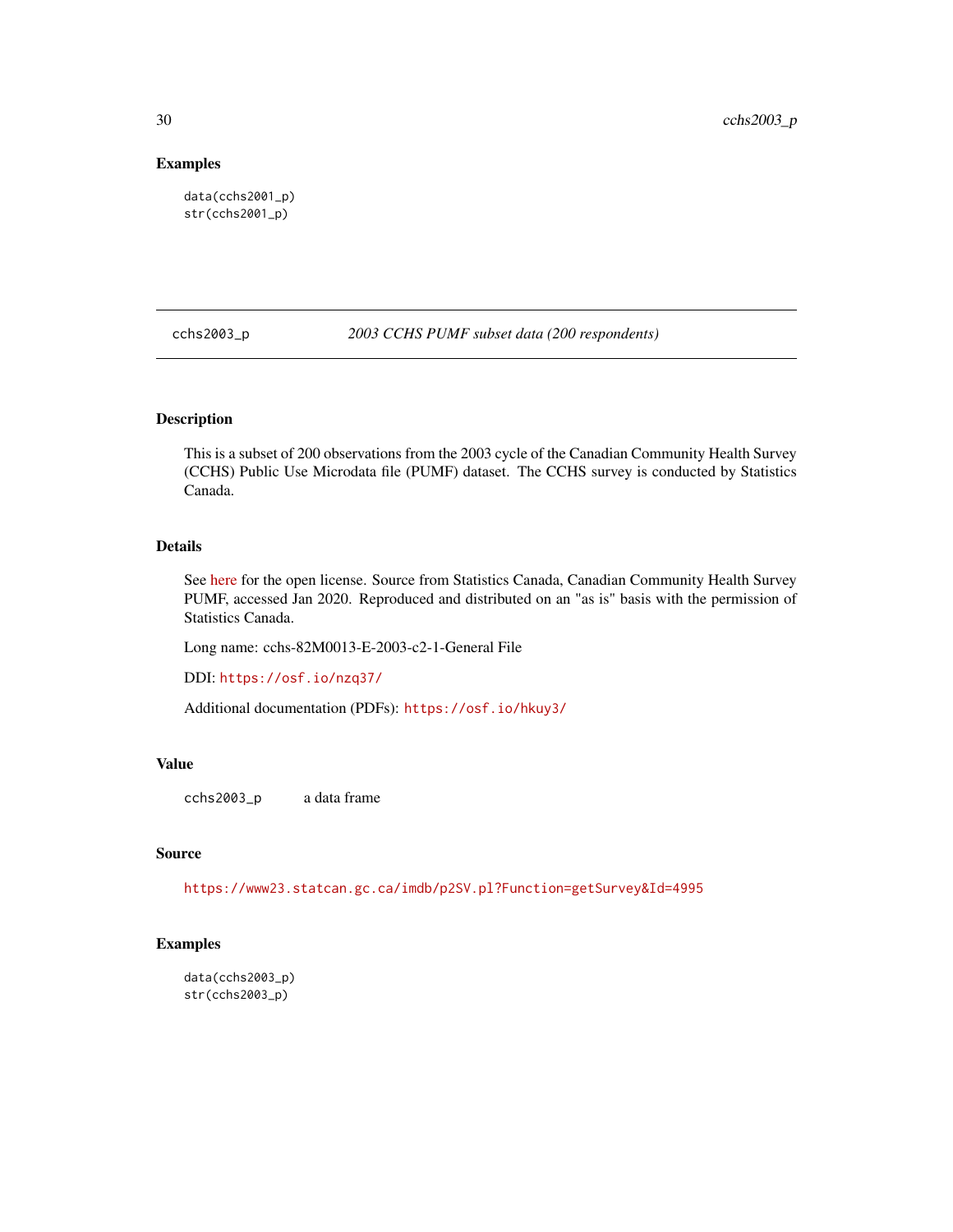<span id="page-30-0"></span>

## Description

This is a subset of 200 observations from the 2005 cycle of the Canadian Community Health Survey (CCHS) Public Use Microdata file (PUMF) dataset. The CCHS survey is conducted by Statistics Canada.

## Details

See [here](https://www.statcan.gc.ca/en/reference/licence) for the open license. Source from Statistics Canada, Canadian Community Health Survey PUMF, accessed Jan 2020. Reproduced and distributed on an "as is" basis with the permission of Statistics Canada.

Long name: cchs-82M0013-E-2005-c3-1-main-file

DDI: <https://osf.io/35mhq/>

Additional documentation (PDFs): <https://osf.io/hkuy3/>

# Value

cchs2005\_p a data frame

#### Source

<https://www23.statcan.gc.ca/imdb/p2SV.pl?Function=getSurvey&Id=22642>

#### Examples

data(cchs2005\_p) str(cchs2005\_p)

cchs2007\_2008\_p *2007-2008 CCHS PUMF subset data (200 respondents)*

## Description

This is a subset of 200 observations from the 2007-2008 cycle of the Canadian Community Health Survey (CCHS) Public Use Microdata file (PUMF) dataset. The CCHS survey is conducted by Statistics Canada.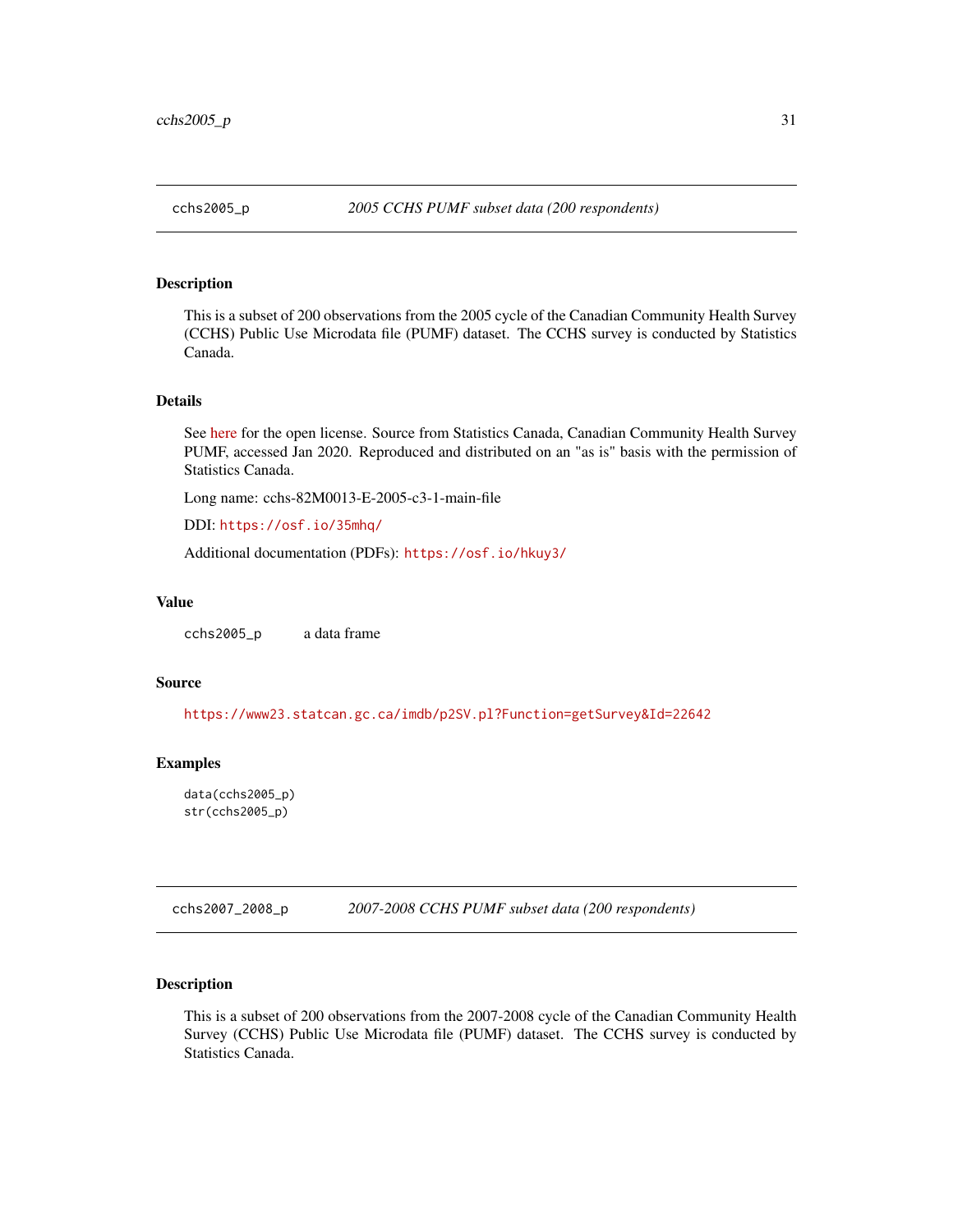# Details

See [here](https://www.statcan.gc.ca/en/reference/licence) for the open license. Source from Statistics Canada, Canadian Community Health Survey PUMF, accessed Jan 2020. Reproduced and distributed on an "as is" basis with the permission of Statistics Canada.

Long name: cchs-E-2007-2008-AnnualComponent

DDI: <https://osf.io/emzsp/>

Additional documentation (PDFs): <https://osf.io/hkuy3/>

## Value

cchs2007\_2008\_p

a data frame

## Source

<https://www23.statcan.gc.ca/imdb/p2SV.pl?Function=getSurvey&Id=29539>

# Examples

```
data(cchs2007_2008_p)
str(cchs2007_2008_p)
```
cchs2009\_2010\_p *2009-2010 CCHS PUMF subset data (200 respondents)*

## Description

This is a subset of 200 observations from the 2009-2010 cycle of the Canadian Community Health Survey (CCHS) Public Use Microdata file (PUMF) dataset. The CCHS survey is conducted by Statistics Canada.

# Details

See [here](https://www.statcan.gc.ca/en/reference/licence) for the open license. Source from Statistics Canada, Canadian Community Health Survey PUMF, accessed Jan 2020. Reproduced and distributed on an "as is" basis with the permission of Statistics Canada.

Long name: CCHS-82M0013-E-2009-2010-Annualcomponent

DDI: <https://osf.io/ynzpe/>

Additional documentation (PDFs): <https://osf.io/hkuy3/>

### Value

cchs2009\_2010\_p a data frame

<span id="page-31-0"></span>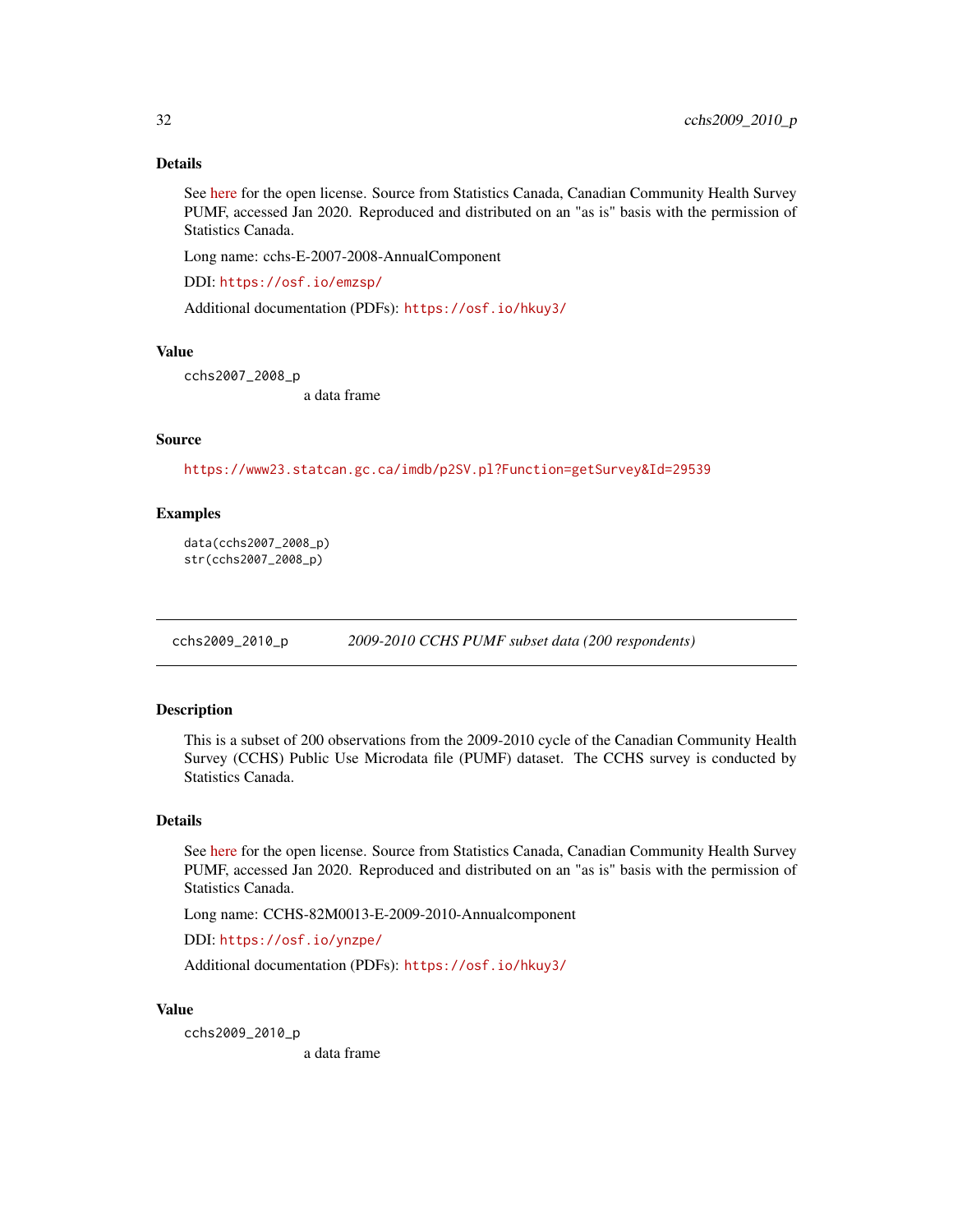## <span id="page-32-0"></span> $\cosh 2009$ <sub>-S</sub> 33

## Source

<https://www23.statcan.gc.ca/imdb/p2SV.pl?Function=getSurvey&Id=67251>

## Examples

data(cchs2009\_2010\_p) str(cchs2009\_2010\_p)

cchs2009\_s *2009 CCHS synthetic subset data (200 respondents)*

# Description

This is a subset of 200 observations from the 2009 cycle of the Canadian Community Health Survey (CCHS) synthetic dataset. The CCHS survey is conducted by Statistics Canada.

## Details

NOTE: this subset of respondents may also be in the 2009 synthetic subset. Please see the "CCHS datasets that overlap each other" article to see how the two datasets contain overlap.

See [here](https://www.statcan.gc.ca/en/reference/licence) for the open license. Source from Statistics Canada, Canadian Community Health Survey PUMF, accessed May 2022. Reproduced and distributed on an "as is" basis with the permission of Statistics Canada.

Long name: synthetic-CCHS-E-2009-FullSampleFile\_F1

DDI: <https://osf.io/q8g7y/>

Additional documentation (PDFs): <https://osf.io/hkuy3/>

## Value

cchs2009\_s a data frame

## Source

[https://www.statcan.gc.ca/en/statistical-programs/document/3226\\_D56\\_T9\\_V1](https://www.statcan.gc.ca/en/statistical-programs/document/3226_D56_T9_V1)

```
data(cchs2009_s)
str(cchs2009_s)
```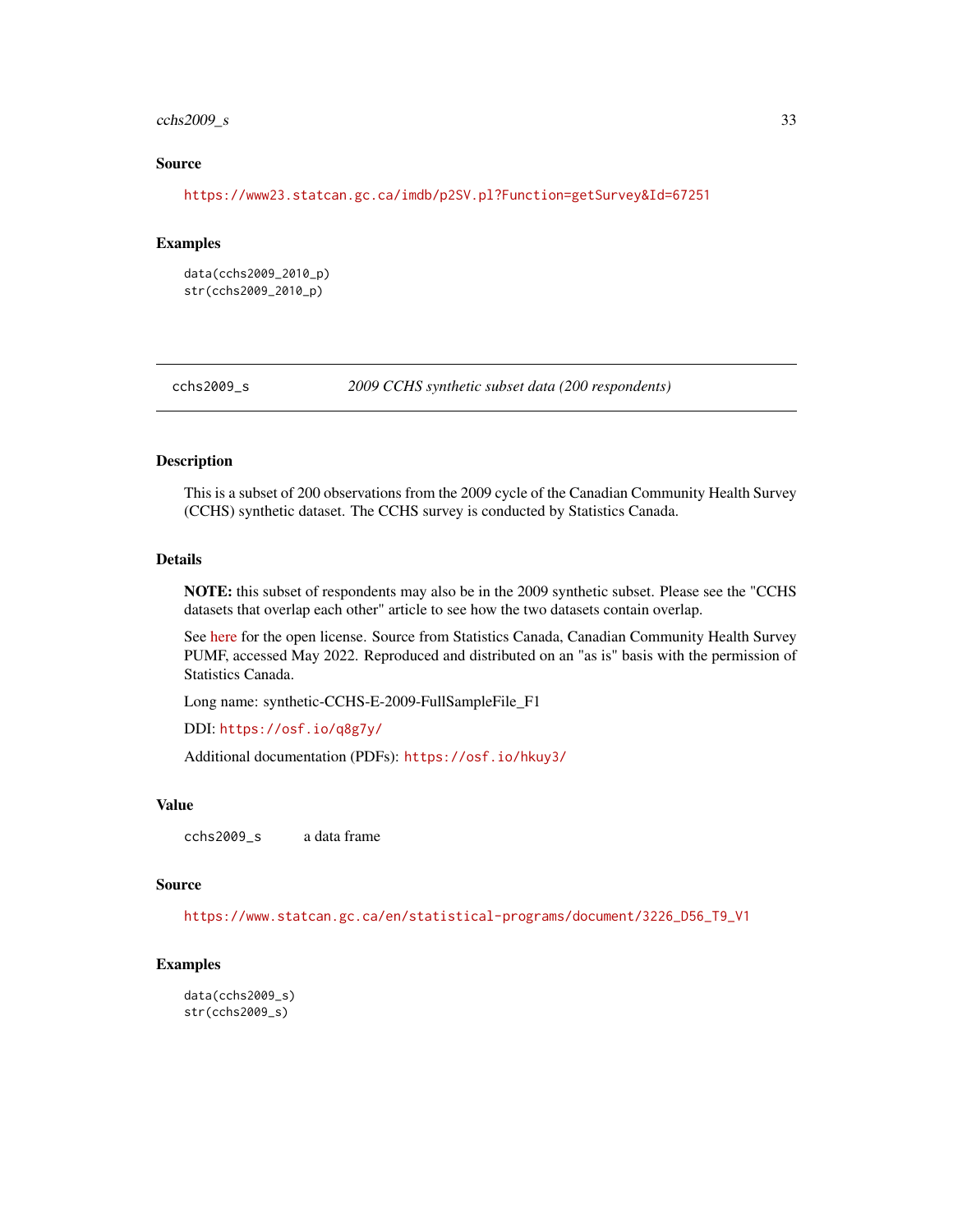## Description

This is a subset of 200 observations from the 2010 cycle of the Canadian Community Health Survey (CCHS) Public Use Microdata file (PUMF) dataset. The CCHS survey is conducted by Statistics Canada.

## Details

NOTE: this subset of respondents may also be in the 2009-2010 PUMF subset. Please see the "CCHS datasets that overlap each other" article to see how the two datasets contain overlap.

See [here](https://www.statcan.gc.ca/en/reference/licence) for the open license. Source from Statistics Canada, Canadian Community Health Survey PUMF, accessed Jan 2020. Reproduced and distributed on an "as is" basis with the permission of Statistics Canada.

Long name: CCHS-82M0013-E-2010-AnnualComponent

DDI: <https://osf.io/7stpz/>

Additional documentation (PDFs): <https://osf.io/hkuy3/>

#### Value

cchs2010\_p a data frame

## Source

<https://www23.statcan.gc.ca/imdb/p2SV.pl?Function=getSurvey&Id=81424>

# Examples

data(cchs2010\_p) str(cchs2010\_p)

cchs2010\_s *2010 CCHS synthetic subset data (200 respondents)*

# Description

This is a subset of 200 observations from the 2010 cycle of the Canadian Community Health Survey (CCHS) synthetic dataset. The CCHS survey is conducted by Statistics Canada.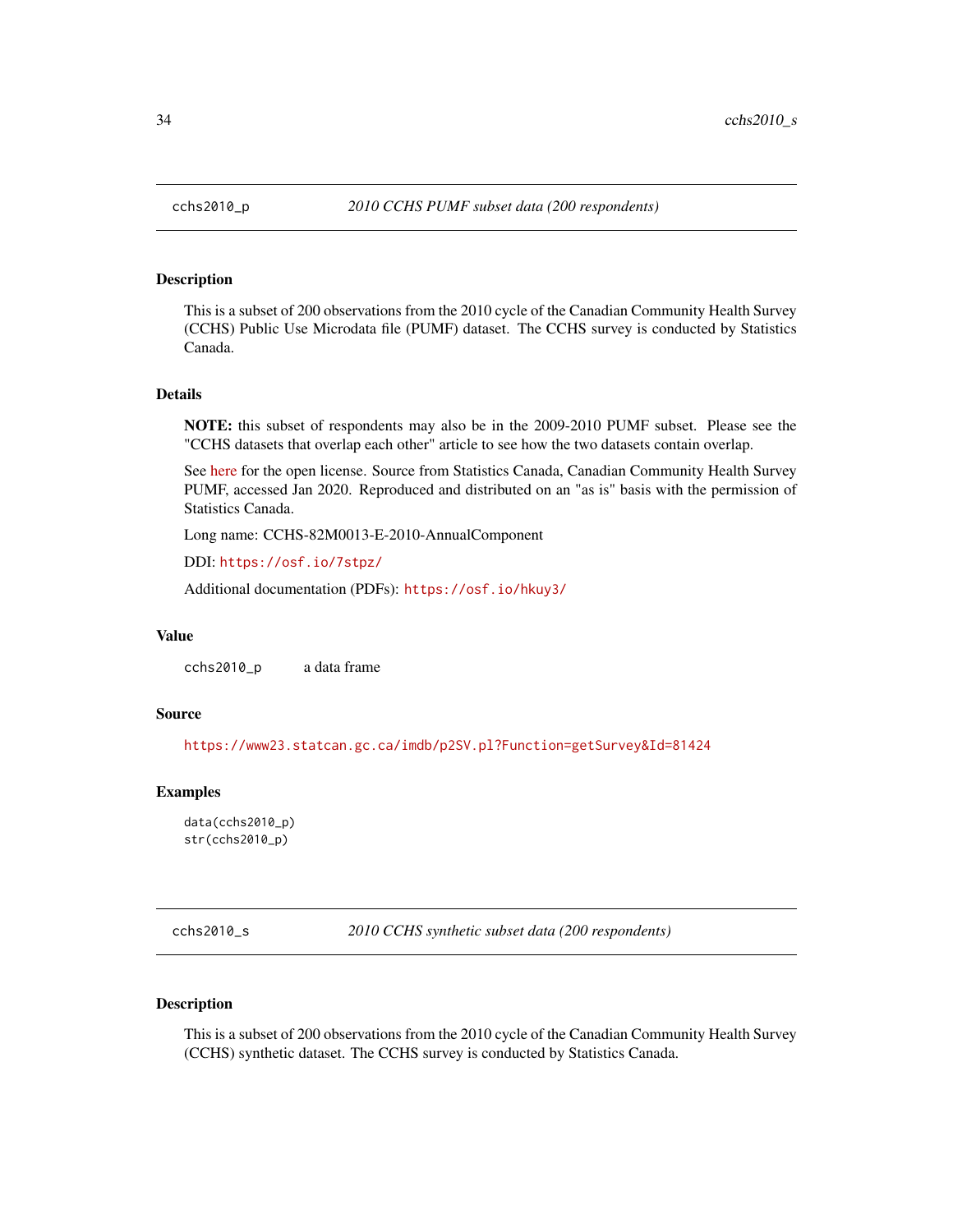#### <span id="page-34-0"></span>Details

NOTE: this subset of respondents may also be in the 2010 synthetic subset. Please see the "CCHS datasets that overlap each other" article to see how the two datasets contain overlap.

See [here](https://www.statcan.gc.ca/en/reference/licence) for the open license. Source from Statistics Canada, Canadian Community Health Survey PUMF, accessed May 2022. Reproduced and distributed on an "as is" basis with the permission of Statistics Canada.

Long name: synthetic-CCHS-E-2010-AnnualComponent\_F1

DDI: <https://osf.io/q8g7y/>

Additional documentation (PDFs): <https://osf.io/hkuy3/>

## Value

cchs2010\_s a data frame

## Source

[https://www.statcan.gc.ca/en/statistical-programs/document/3226\\_D56\\_T9\\_V1](https://www.statcan.gc.ca/en/statistical-programs/document/3226_D56_T9_V1)

## Examples

data(cchs2010\_s) str(cchs2010\_s)

cchs2011\_2012\_p *2011-2012 CCHS PUMF subset data (200 respondents)*

# Description

This is a subset of 200 observations from the 2011-2012 cycle of the Canadian Community Health Survey (CCHS) Public Use Microdata file (PUMF) dataset. The CCHS survey is conducted by Statistics Canada.

#### Details

See [here](https://www.statcan.gc.ca/en/reference/licence) for the open license. Source from Statistics Canada, Canadian Community Health Survey PUMF, accessed Jan 2020. Reproduced and distributed on an "as is" basis with the permission of Statistics Canada.

Long name: cchs-82M0013-E-2011-2012-Annual-component

DDI: <https://osf.io/zk2vw/>

Additional documentation (PDFs): <https://osf.io/hkuy3/>

### Value

cchs2011\_2012\_p a data frame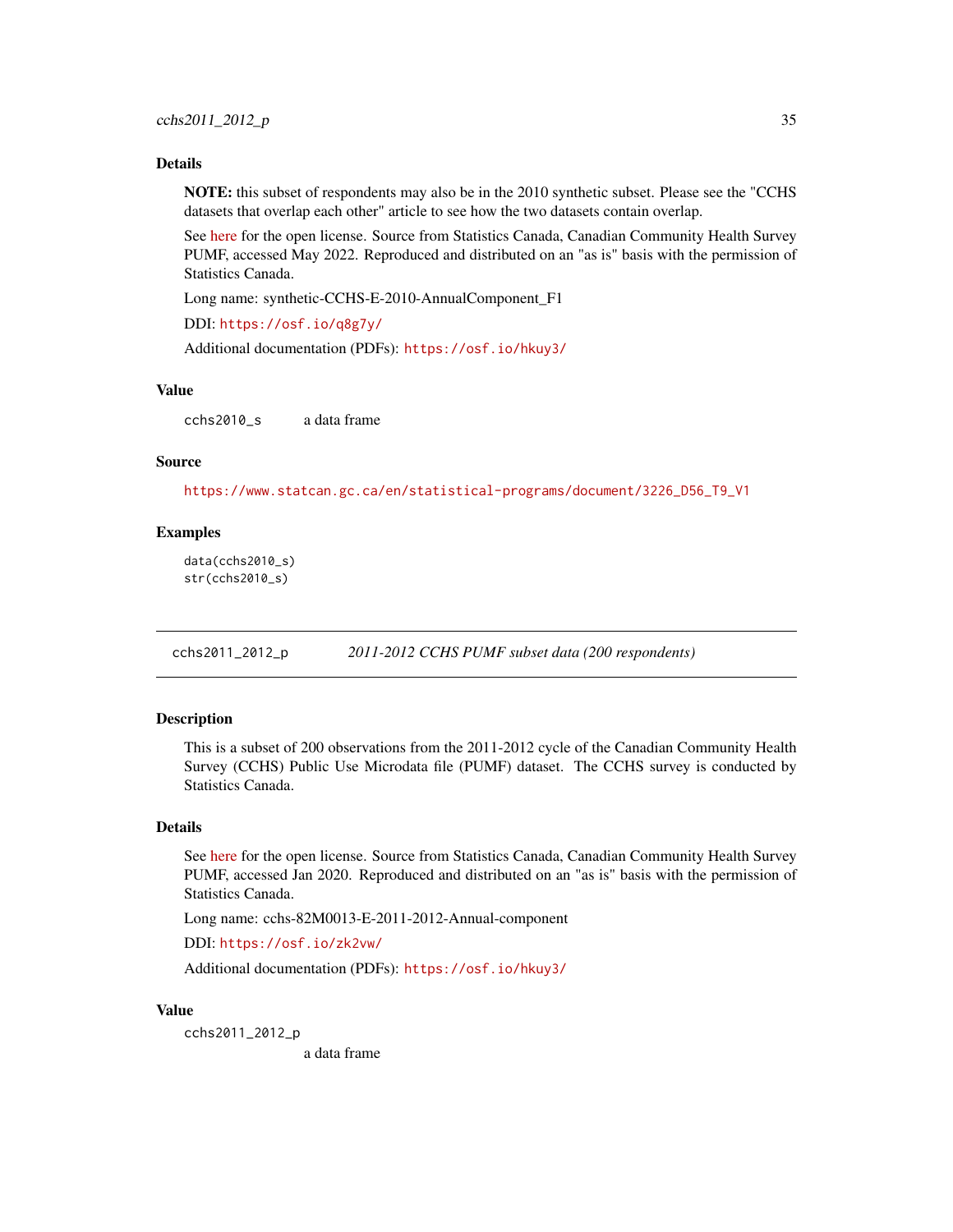## Source

<https://www23.statcan.gc.ca/imdb/p2SV.pl?Function=getSurvey&Id=114112>

#### Examples

data(cchs2011\_2012\_p) str(cchs2011\_2012\_p)

cchs2012\_p *2012 CCHS PUMF subset data (200 respondents)*

# Description

This is a subset of 200 observations from the 2012 cycle of the Canadian Community Health Survey (CCHS) Public Use Microdata file (PUMF) dataset. The CCHS survey is conducted by Statistics Canada.

## Details

NOTE: this subset of respondents may also be in the 2011-2012 PUMF subset. Please see the "CCHS datasets that overlap each other" article to see how the two datasets contain overlap.

See [here](https://www.statcan.gc.ca/en/reference/licence) for the open license. Source from Statistics Canada, Canadian Community Health Survey PUMF, accessed Jan 2020. Reproduced and distributed on an "as is" basis with the permission of Statistics Canada.

Long name: cchs-82M0013-E-2012-Annual-component

DDI: <https://osf.io/sbem8/>

Additional documentation (PDFs): <https://osf.io/hkuy3/>

## Value

cchs2012\_p a data frame

#### Source

<https://www23.statcan.gc.ca/imdb/p2SV.pl?Function=getSurvey&Id=135927>

## Examples

data(cchs2012\_p) str(cchs2012\_p)

<span id="page-35-0"></span>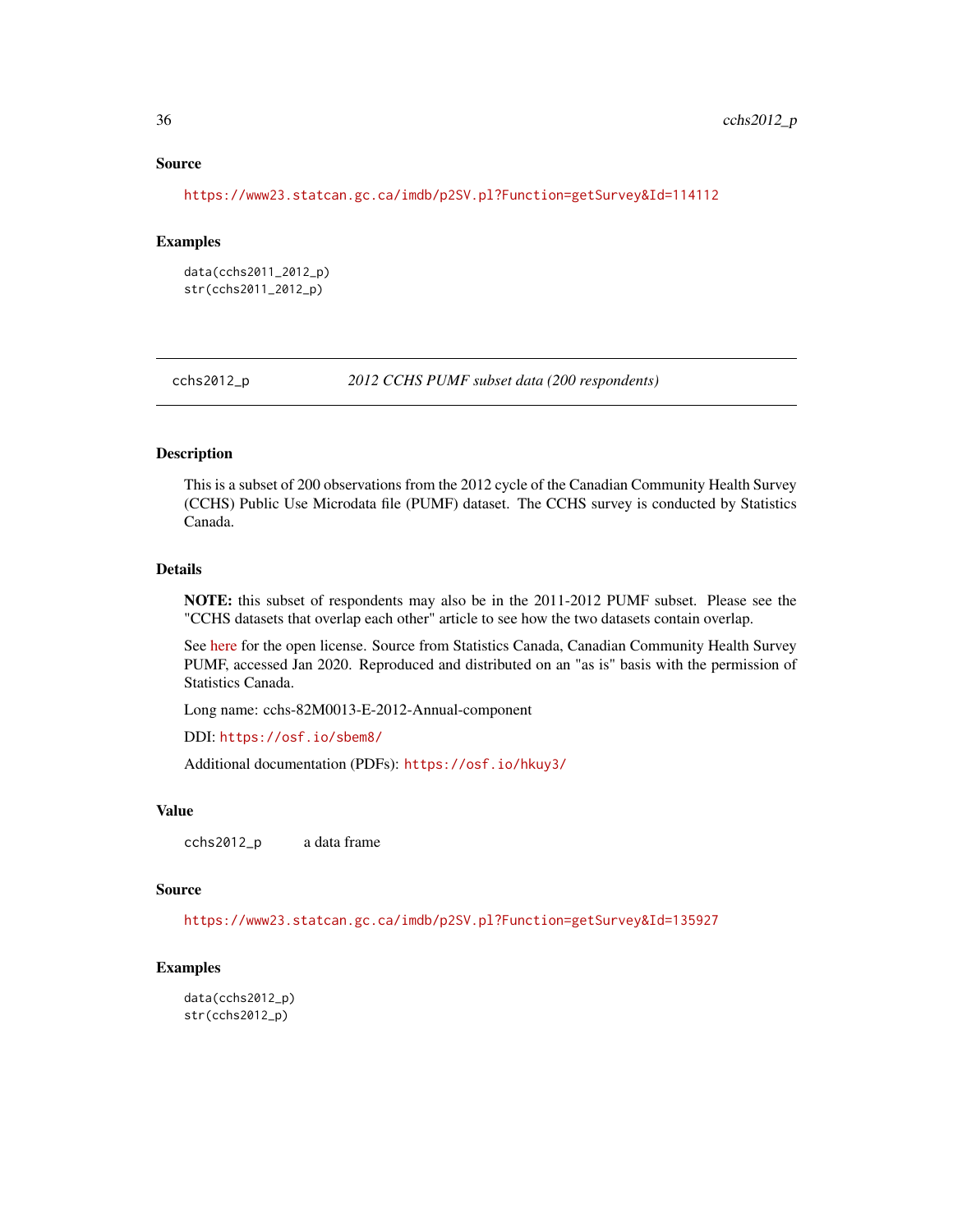This is a subset of 200 observations from the 2012 cycle of the Canadian Community Health Survey (CCHS) synthetic dataset. The CCHS survey is conducted by Statistics Canada.

## Details

NOTE: this subset of respondents may also be in the 2012 synthetic subset. Please see the "CCHS datasets that overlap each other" article to see how the two datasets contain overlap.

See [here](https://www.statcan.gc.ca/en/reference/licence) for the open license. Source from Statistics Canada, Canadian Community Health Survey PUMF, accessed May 2022. Reproduced and distributed on an "as is" basis with the permission of Statistics Canada.

Long name: synthetic-CCHS-E-2012-AnnualComponent\_F1

DDI: <https://osf.io/q8g7y/>

Additional documentation (PDFs): <https://osf.io/hkuy3/>

### Value

cchs2012\_s a data frame

## Source

[https://www.statcan.gc.ca/en/statistical-programs/document/3226\\_D56\\_T9\\_V1](https://www.statcan.gc.ca/en/statistical-programs/document/3226_D56_T9_V1)

### Examples

```
data(cchs2012_s)
str(cchs2012_s)
```
cchs2013\_2014\_p *2013-2014 CCHS PUMF subset data (200 respondents)*

#### Description

This is a subset of 200 observations from the 2013-2014 cycle of the Canadian Community Health Survey (CCHS) Public Use Microdata file (PUMF) dataset. The CCHS survey is conducted by Statistics Canada.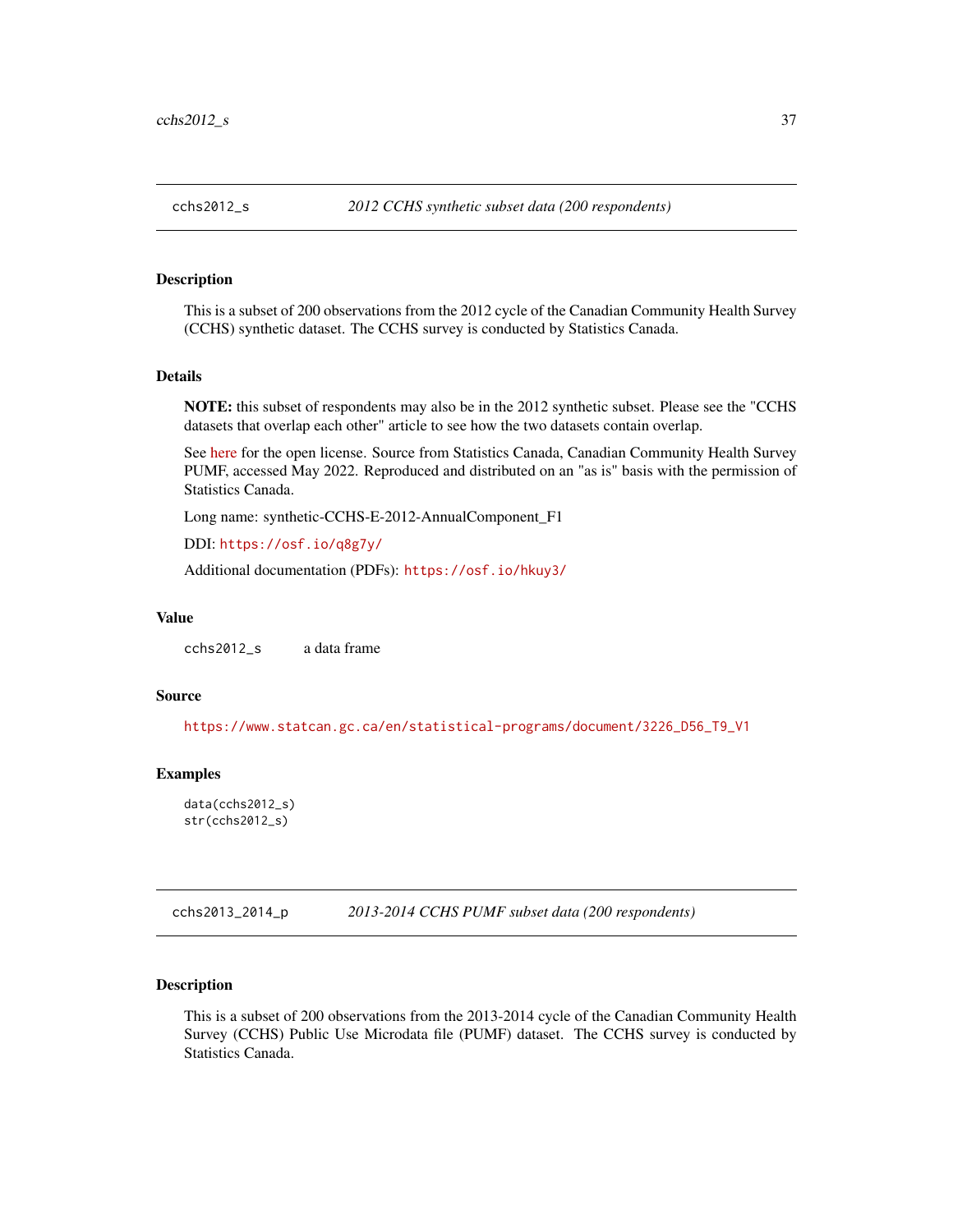## Details

See [here](https://www.statcan.gc.ca/en/reference/licence) for the open license. Source from Statistics Canada, Canadian Community Health Survey PUMF, accessed Jan 2020. Reproduced and distributed on an "as is" basis with the permission of Statistics Canada.

Long name: cchs-82M0013-E-2013-2014-Annual-component

DDI: <https://osf.io/gy25d/>

Additional documentation (PDFs): <https://osf.io/hkuy3/>

#### Value

cchs2013\_2014\_p

a data frame

#### Source

<https://www23.statcan.gc.ca/imdb/p2SV.pl?Function=getSurvey&Id=144170>

### Examples

data(cchs2013\_2014\_p) str(cchs2013\_2014\_p)

cchs2014\_p *2014 CCHS PUMF subset data (200 respondents)*

#### Description

This is a subset of 200 observations from the 2014 cycle of the Canadian Community Health Survey (CCHS) Public Use Microdata file (PUMF) dataset. The CCHS survey is conducted by Statistics Canada.

#### Details

NOTE: this subset of respondents may also be in the 2013-2014 PUMF subset. Please see the "CCHS datasets that overlap each other" article to see how the two datasets contain overlap.

See [here](https://www.statcan.gc.ca/en/reference/licence) for the open license. Source from Statistics Canada, Canadian Community Health Survey PUMF, accessed Jan 2020. Reproduced and distributed on an "as is" basis with the permission of Statistics Canada.

Long name: cchs-82M0013-E-2014-Annual-component

DDI: <https://osf.io/tbmdn/>

Additional documentation (PDFs): <https://osf.io/hkuy3/>

### Value

cchs2014\_p a data frame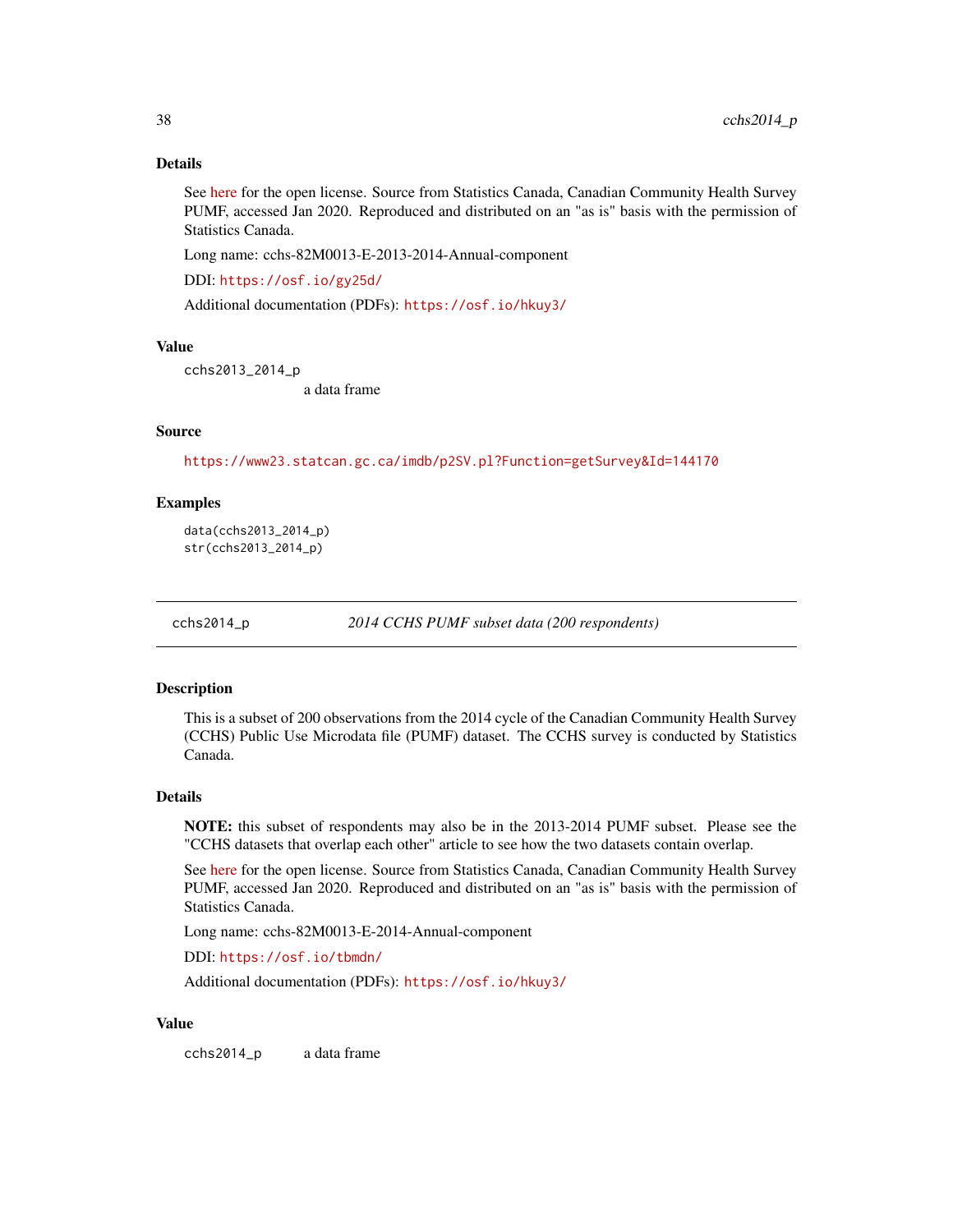## cchs2015\_2016\_p 39

### Source

<https://www23.statcan.gc.ca/imdb/p2SV.pl?Function=getSurvey&Id=164081>

#### Examples

data(cchs2014\_p) str(cchs2014\_p)

cchs2015\_2016\_p *2015-2016 CCHS PUMF subset data (200 respondents)*

### Description

This is a subset of 200 observations from the 2015-2016 cycle of the Canadian Community Health Survey (CCHS) Public Use Microdata file (PUMF) dataset. The CCHS survey is conducted by Statistics Canada.

## Details

NOTE: this subset of respondents may also be in the 2015-2016 PUMF subset. Please see the "CCHS datasets that overlap each other" article to see how the two datasets contain overlap.

See [here](https://www.statcan.gc.ca/en/reference/licence) for the open license. Source from Statistics Canada, Canadian Community Health Survey PUMF, accessed Oct 2021. Reproduced and distributed on an "as is" basis with the permission of Statistics Canada.

Long name: cchs-82M0013-E-2015-2016-Annual-component

DDI: <https://osf.io/m948q/>

Additional documentation (PDFs): <https://osf.io/hkuy3/>

#### Value

cchs2015\_2016\_p a data frame

## Source

<https://www23.statcan.gc.ca/imdb/p2SV.pl?Function=getSurvey&Id=238854>

# Examples

data(cchs2015\_2016\_p) str(cchs2015\_2016\_p)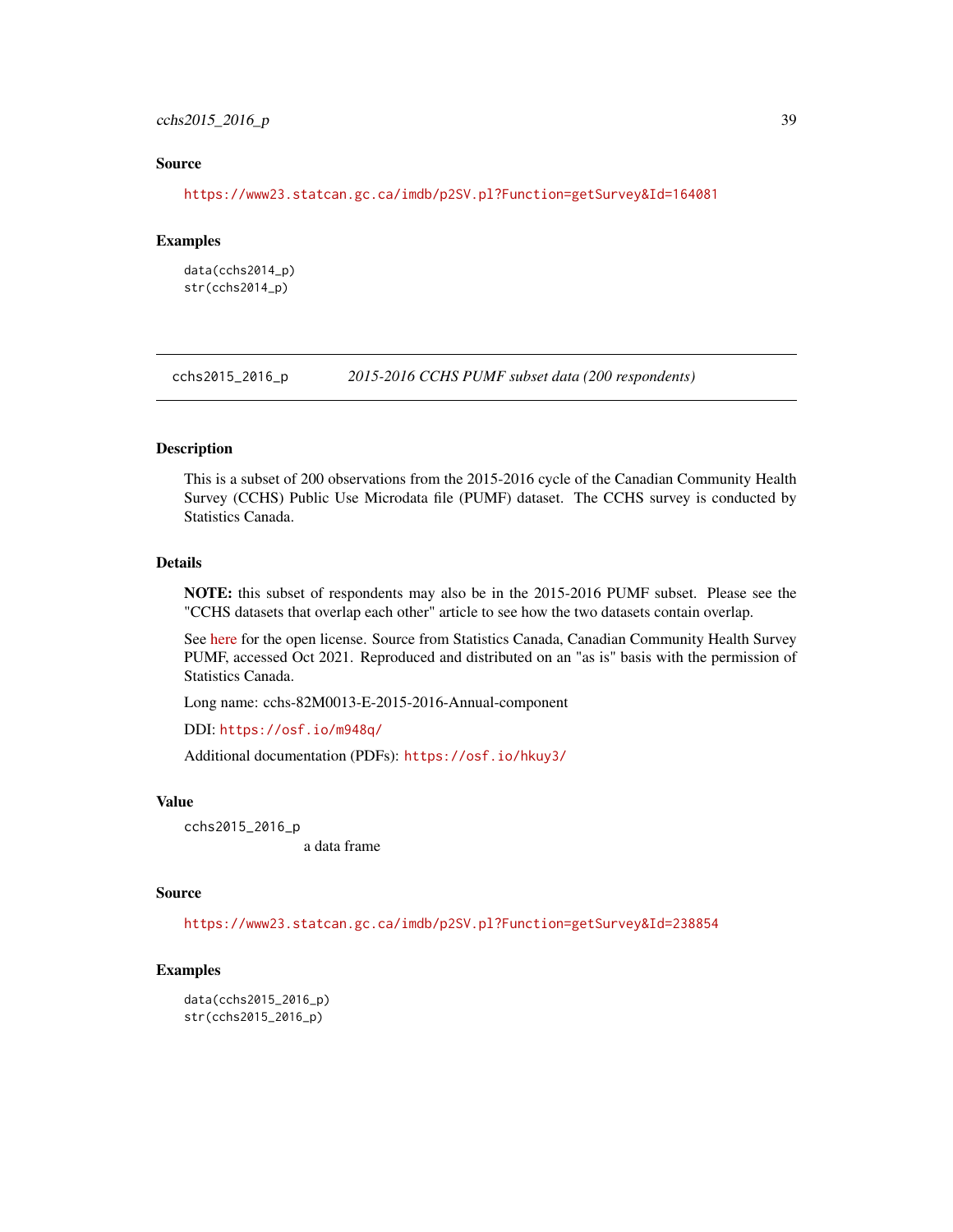This is a subset of 200 observations from the 2017-2018 cycle of the Canadian Community Health Survey (CCHS) Public Use Microdata file (PUMF) dataset. The CCHS survey is conducted by Statistics Canada.

## Details

NOTE: this subset of respondents may also be in the 2017-2018 PUMF subset. Please see the "CCHS datasets that overlap each other" article to see how the two datasets contain overlap.

See [here](https://www.statcan.gc.ca/en/reference/licence) for the open license. Source from Statistics Canada, Canadian Community Health Survey PUMF, accessed Oct 2021. Reproduced and distributed on an "as is" basis with the permission of Statistics Canada.

Long name: cchs-82M0013-E-2017-2018-Annual-component

DDI: <https://osf.io/q8g7y/>

Additional documentation (PDFs): <https://osf.io/hkuy3/>

#### Value

cchs2017\_2018\_p a data frame

### Source

<https://www23.statcan.gc.ca/imdb/p2SV.pl?Function=getSurvey&Id=329241>

## Examples

data(cchs2017\_2018\_p) str(cchs2017\_2018\_p)

compare\_value\_based\_on\_interval *Compare Value Based On Interval*

### Description

Compare values on the scientific notation interval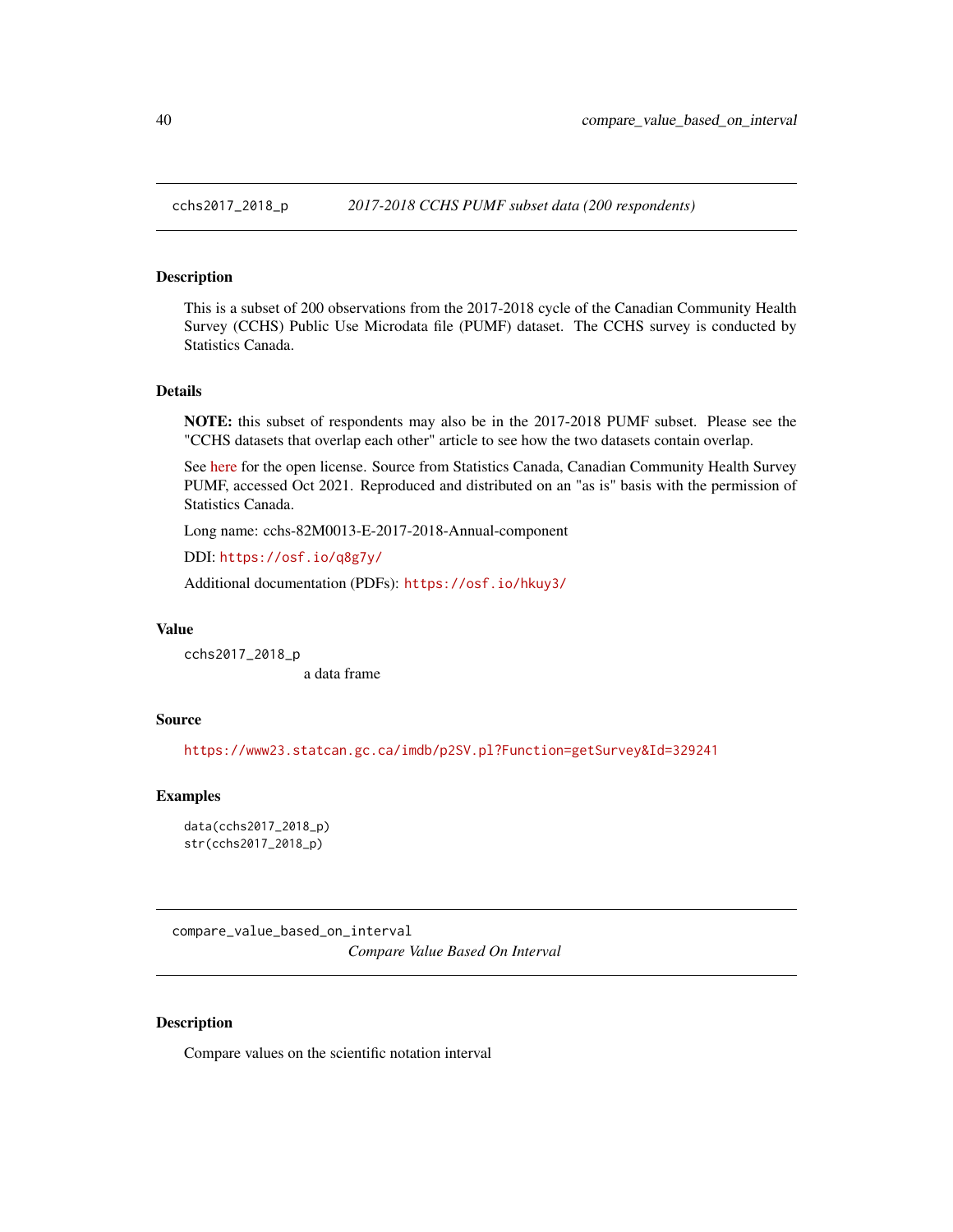## Usage

```
compare_value_based_on_interval(
  left_boundary,
  right_boundary,
  data,
  compare_columns,
  interval
)
```
## Arguments

| left_boundary the min value  |                                              |
|------------------------------|----------------------------------------------|
| right_boundary the max value |                                              |
| data                         | the data that contains values being compared |
| compare_columns              |                                              |
|                              | The columns inside data being checked        |
| interval                     | The scientific notation interval             |

## Value

a boolean vector containing true for rows where the comparison is true

COPD\_Emph\_der\_fun1 *COPD\_Emph\_der\_fun1*

## Description

This is one of 2 functions used to create a derived variable (COPD\_Emph\_der) that determines if a respondents has either COPD or Emphysema. 2 different functions have been created to account for the fact that different respiratory variables are used across CCHS cycles. This function is for CCHS cycles (2005-2008) that use COPD and Emphysema as a combined variable.

## Usage

```
COPD_Emph_der_fun1(DHHGAGE_cont, CCC_91E, CCC_91F)
```
## Arguments

| DHHGAGE cont | continuous age variable.                        |
|--------------|-------------------------------------------------|
| CCC 91E      | variable indicating if respondent has Emphysema |
| CCC 91F      | variable indicating if respondent has COPD      |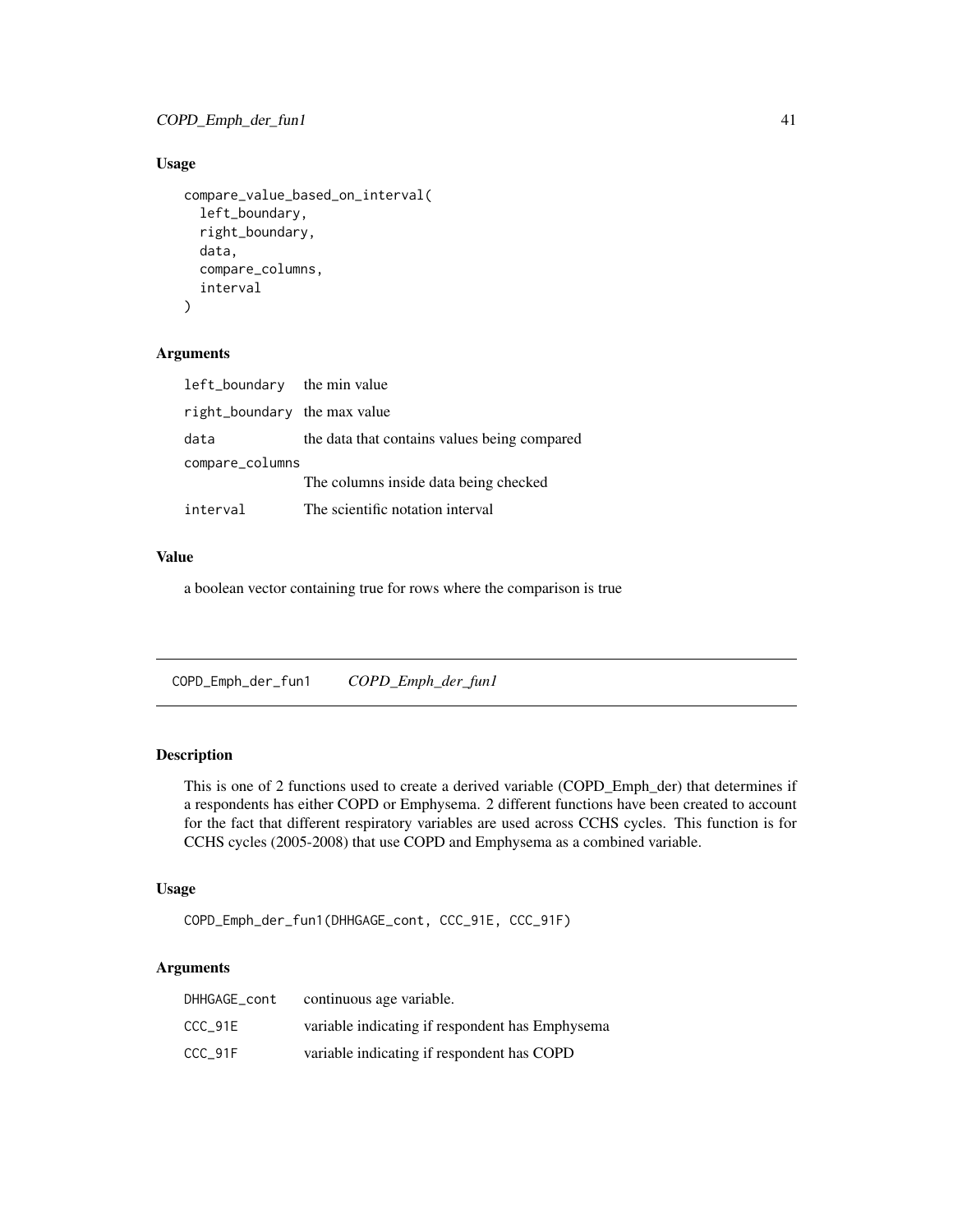a categorical variable (COPD\_Emph\_der) with 3 levels:

- 1. respondent is over the age of 35 and has a respiratory condition
- 2. respondent is under the age of 35 and has a respiratory condition
- 3. respondent does not have a respiratory condition

## See Also

[COPD\\_Emph\\_der\\_fun2](#page-42-0)

```
# COPD_Emph_der_fun1() to create values across CCHS cycles
# (2005-2008) COPD_Emph_der_fun1() is specified in
# variable_details.csv along with the CCHS variables and cycles included.
# To transform COPD_Emph_der, use rec_with_table() for each CCHS cycle
# and specify COPD_Emph_der, along with the various respiratory
# variables. Then by using merge_rec_data() you can combine COPD_Emph_der
# across cycles.
library(cchsflow)
COPD2005 <- suppressWarnings(rec_with_table(
  cchs2005_p, c(
    "DHHGAGE_cont", "CCC_91E", "CCC_91F",
    "COPD_Emph_der"
  )
))
head(COPD2005)
COPD2007_2008 <- suppressWarnings(rec_with_table(
  cchs2007_2008_p, c(
    "DHHGAGE_cont", "CCC_91E", "CCC_91F",
    "COPD_Emph_der"
  )
))
tail(COPD2007_2008)
combined_COPD <- suppressWarnings(merge_rec_data(COPD2005, COPD2007_2008))
head(combined_COPD)
tail(combined_COPD)
```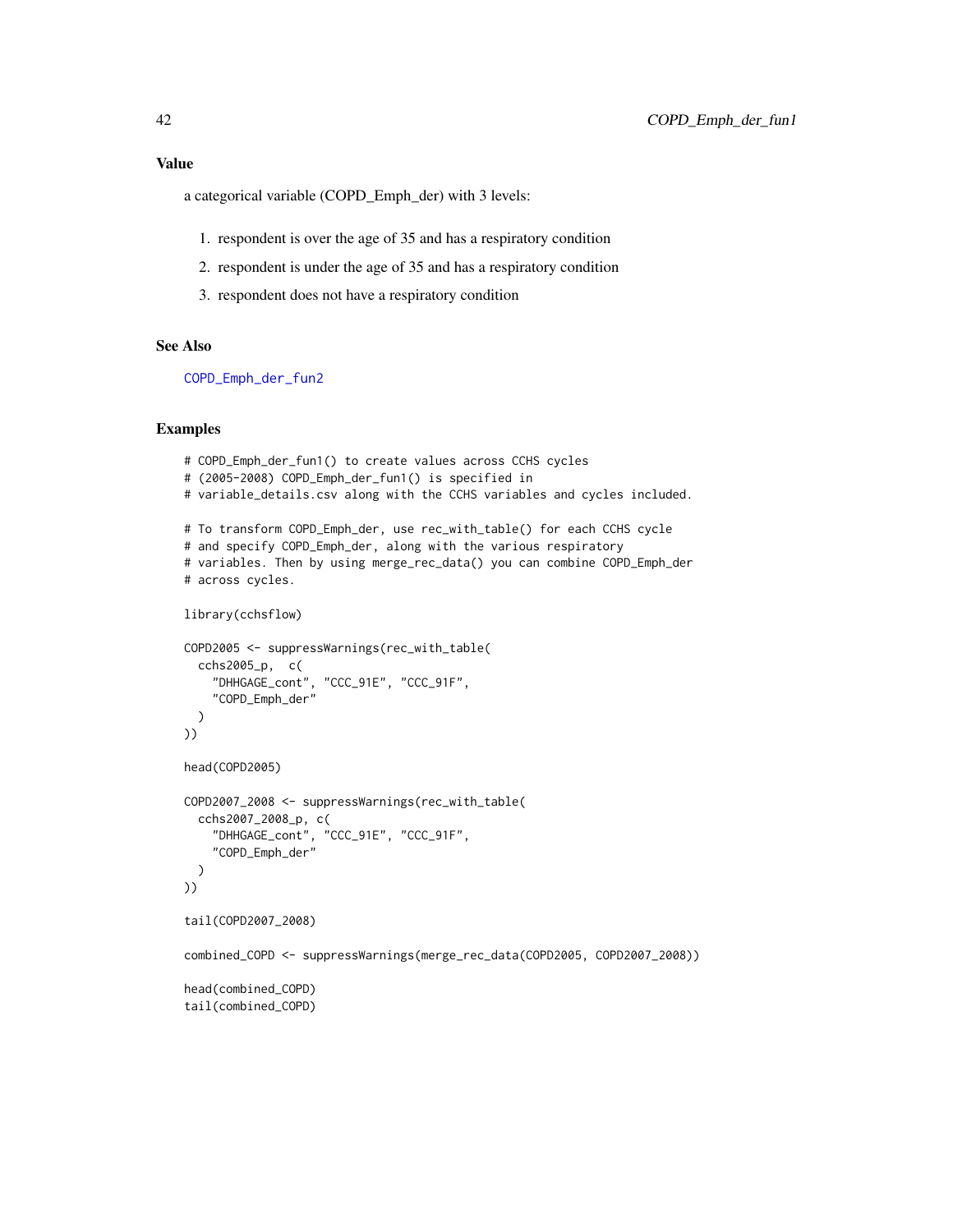<span id="page-42-0"></span>This is one of 2 functions used to create a derived variable (COPD\_Emph\_der) that determines if a respondents has either COPD or Emphysema. 2 different functions have been created to account for the fact that different respiratory variables are used across CCHS cycles. This function is for CCHS cycles (2001-2003, 2009-2014) that use COPD and Emphysema as a combined variable.

#### Usage

COPD\_Emph\_der\_fun2(DHHGAGE\_cont, CCC\_091)

#### Arguments

| DHHGAGE_cont | continuous age variable.                                       |
|--------------|----------------------------------------------------------------|
| CCC_091      | variable indicating if respondent has either COPD or Emphysema |

#### Value

a categorical variable (COPD\_Emph\_der) with 3 levels:

- 1. respondent is over the age of 35 and has a respiratory condition
- 2. respondent is under the age of 35 and has a respiratory condition
- 3. respondent does not have a respiratory condition

### See Also

[COPD\\_Emph\\_der\\_fun2](#page-42-0)

#### Examples

- # COPD\_Emph\_der\_fun2() to create values across CCHS cycles
- # (2001-2003, 2009-2014) COPD\_Emph\_der\_fun2() is specified in
- # variable\_details.csv along with the CCHS variables and cycles included.

```
# To transform COPD_Emph_der, use rec_with_table() for each CCHS cycle
```
# and specify COPD\_Emph\_der, along with the various respiratory

```
# variables. Then by using merge_rec_data() you can combine COPD_Emph_der
# across cycles.
```

```
library(cchsflow)
```

```
COPD2001 <- suppressWarnings(rec_with_table(
 cchs2001_p, c(
    "DHHGAGE_cont", "CCC_091",
    "COPD_Emph_der"
```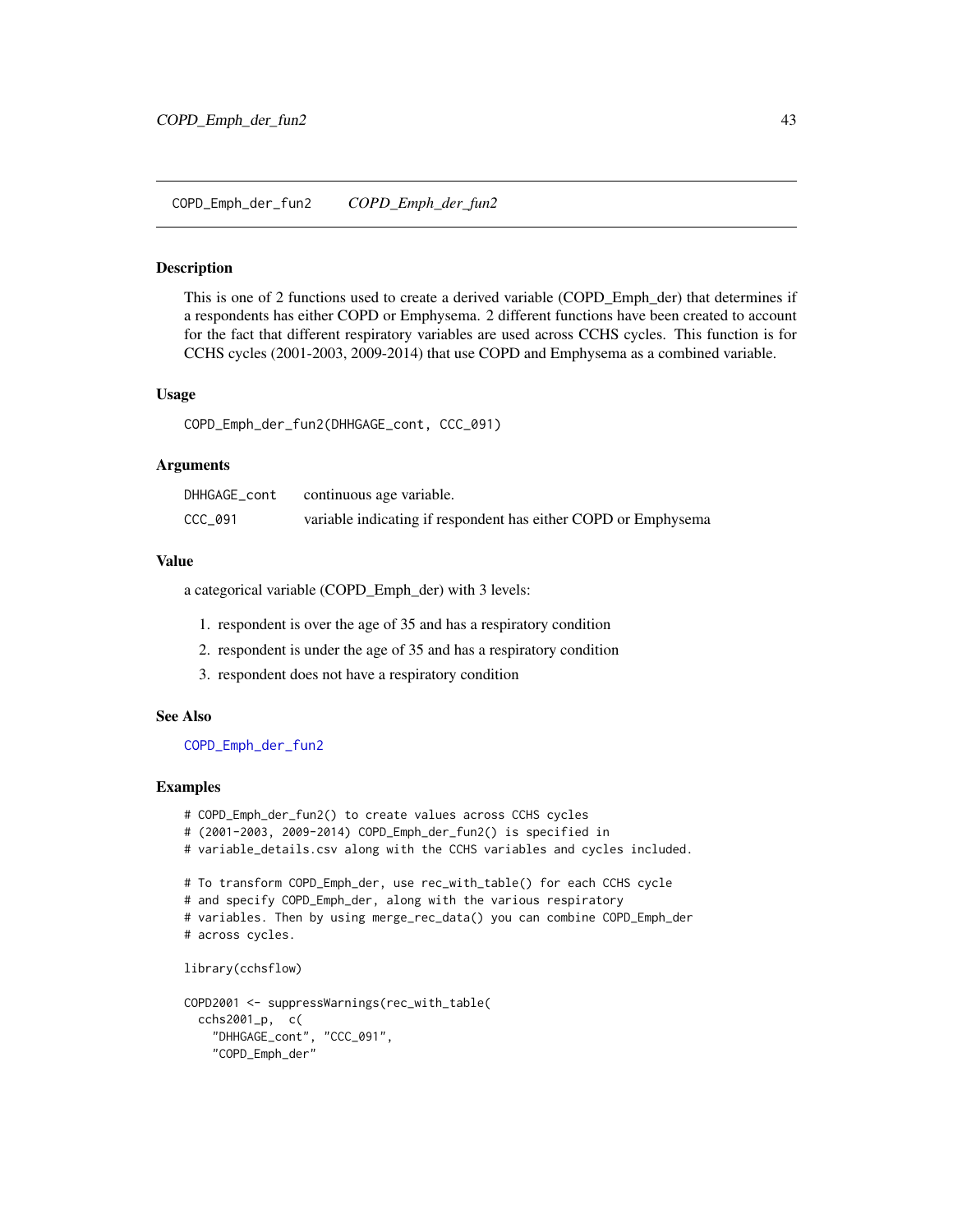```
)
))
head(COPD2001)
COPD2014 <- suppressWarnings(rec_with_table(
 cchs2007_2008_p, c(
    "DHHGAGE_cont", "CCC_091",
    "COPD_Emph_der"
 )
))
tail(COPD2014)
combined_COPD <- suppressWarnings(merge_rec_data(COPD2001, COPD2014))
head(combined_COPD)
tail(combined_COPD)
```
<span id="page-43-0"></span>diet\_score\_fun *Diet score*

### Description

This function creates a derived diet variable (diet\_score) based on consumption of fruit, salad, potatoes, carrots, other vegetables and juice. 2 baseline points plus summation of total points for diet attributes. Negative overall scores are recoded to 0, resulting in a range from 0 to 10.

- 1 point per daily fruit and vegetable consumption, excluding fruit juice (maximum 8 points).
- -2 points for high potato intake (>=7 (males), >=5 (females) times/week)
- -2 points for no carrot intake
- -2 points per daily frequency of fruit juice consumption greater than once/day (maximum -10 points)

### Usage

```
diet_score_fun(FVCDFRU, FVCDSAL, FVCDPOT, FVCDCAR, FVCDVEG, FVCDJUI, DHH_SEX)
```
## Arguments

| <b>FVCDFRU</b> | daily consumption of fruit            |
|----------------|---------------------------------------|
| <b>FVCDSAL</b> | daily consumption of green salad      |
| <b>FVCDPOT</b> | daily consumption of potatoes         |
| <b>FVCDCAR</b> | daily consumption of carrots          |
| <b>FVCDVEG</b> | daily consumption of other vegetables |
| FVCDJUI        | daily consumption of fruit juice      |
| DHH SEX        | sex; $1 =$ male, $2 =$ female         |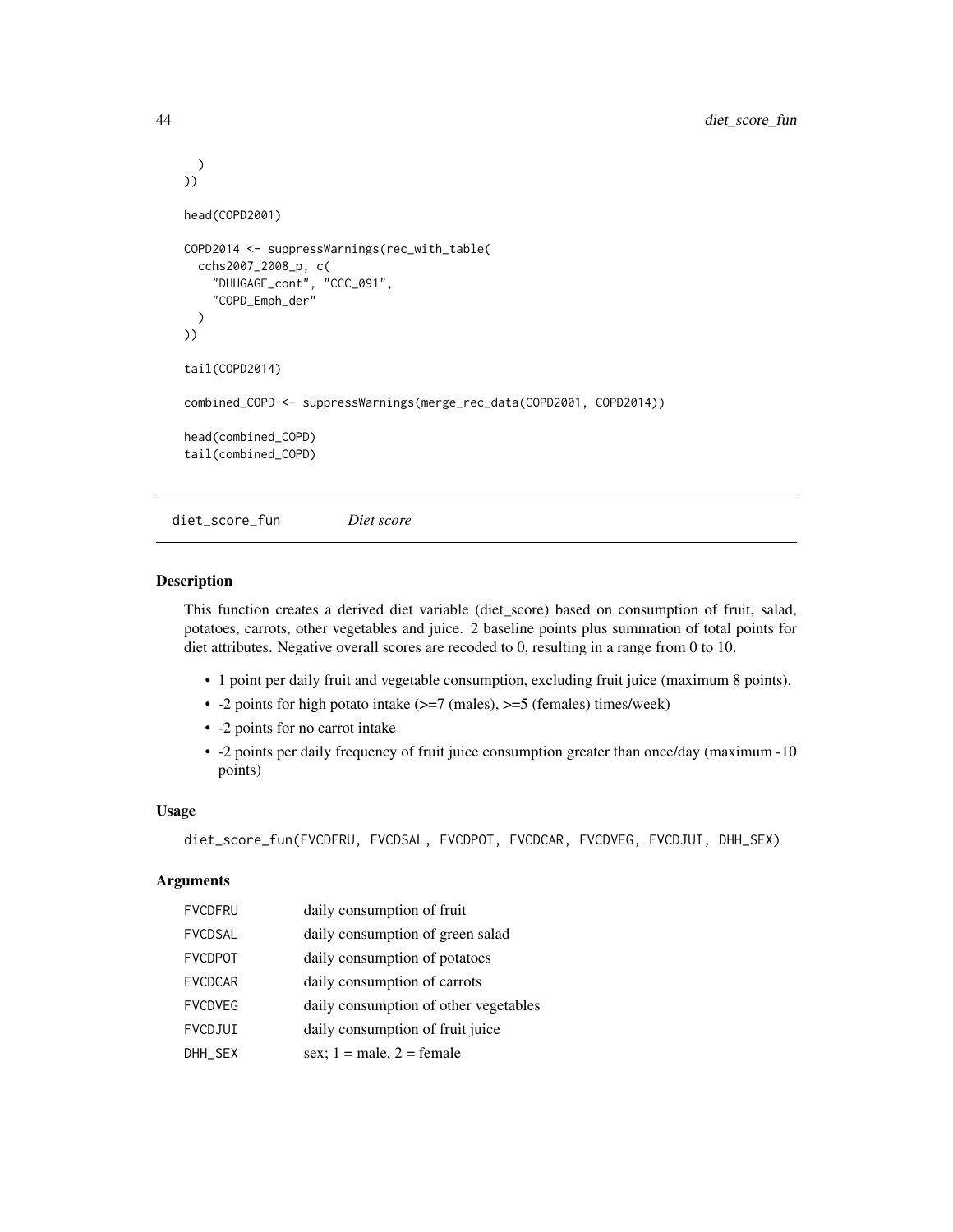## Details

While diet score can be calculated for all survey respondents, in the 2005 CCHS survey cycle, fruit and vegetable consumption was an optional section in which certain provinces had opted in to be asked to respondents. In this survey cycle, fruit and vegetable consumption was asked to respondents in British Columbia, Ontario, Alberta, and Prince Edward Island. As such, diet score has a large number of missing respondents for this cycle.

## Examples

```
# Using the diet_score_fun function to create the derived diet variable
# across CCHS cycles.
# diet_score_fun() is specified in the variable_details.csv.
# To create a harmonized diet_score variable across CCHS cycles, use
# rec_with_table() for each CCHS cycle and specify diet_score_fun and the
# required base variables.
# Using merge_rec_data(), you can combine diet_score across cycles.
library(cchsflow)
diet_score2009_2010 <- rec_with_table(
  cchs2009_2010_p, c(
    "FVCDFRU", "FVCDSAL", "FVCDPOT", "FVCDCAR", "FVCDVEG", "FVCDJUI",
    "DHH_SEX", "diet_score"
  )
\lambdahead(diet_score2009_2010)
diet_score2011_2012 <- rec_with_table(
  cchs2011_2012_p,c(
    "FVCDFRU", "FVCDSAL", "FVCDPOT", "FVCDCAR", "FVCDVEG", "FVCDJUI",
    "DHH_SEX", "diet_score"
  )
\mathcal{L}tail(diet_score2011_2012)
combined_diet_score <- suppressWarnings(merge_rec_data(diet_score2009_2010,
 diet_score2011_2012))
head(combined_diet_score)
tail(combined_diet_score)
```
diet\_score\_fun\_cat *Categorized diet score*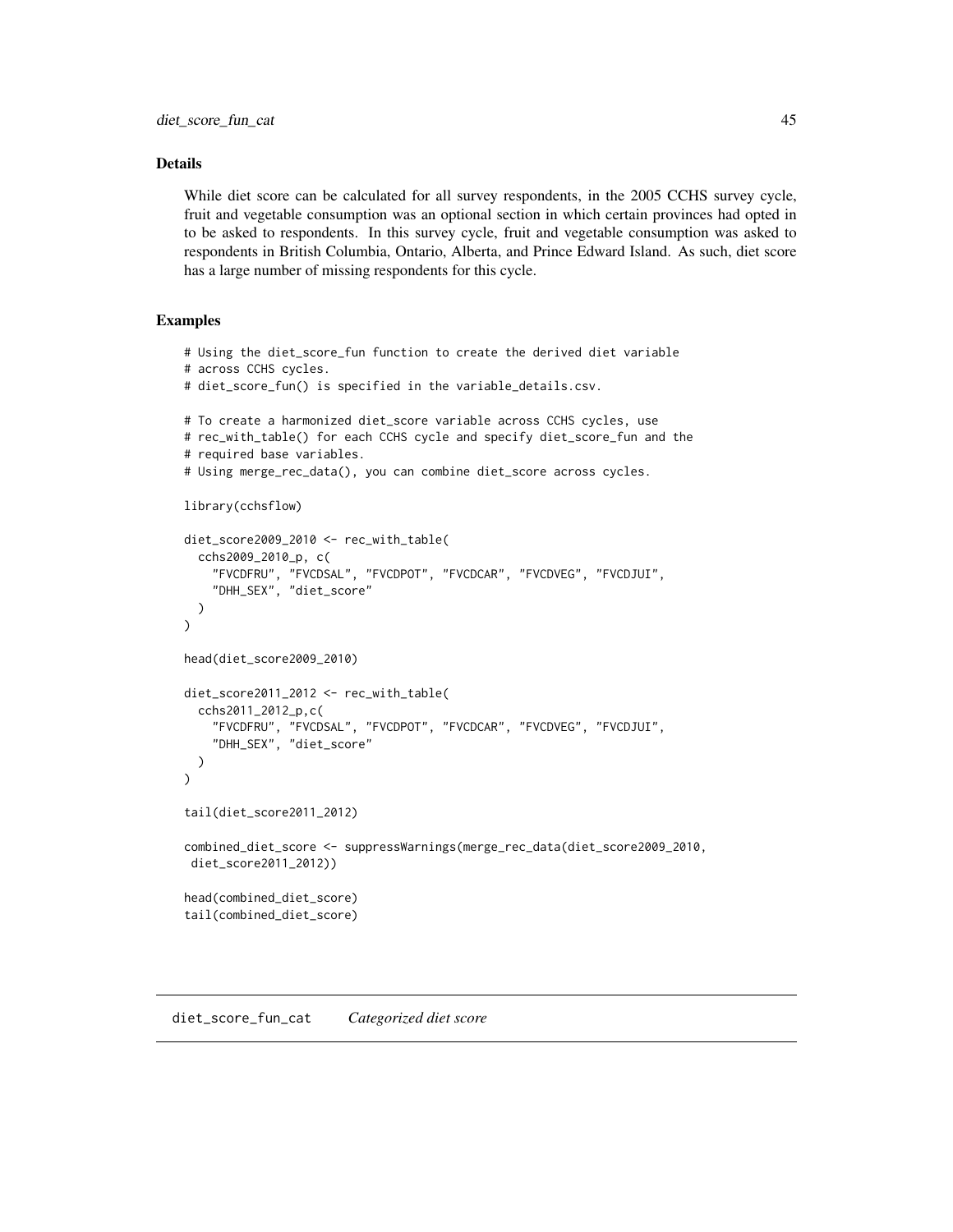This function creates a categorical derived diet variable (diet\_score\_cat3) that categorizes derived diet score (diet\_score).

#### Usage

```
diet_score_fun_cat(diet_score)
```
#### Arguments

diet\_score derived variable that calculates diet score. See [diet\\_score\\_fun](#page-43-0) for documentation on how variable was derived.

### Details

The diet score is based on consumption of fruit, salad, potatoes, carrots, other vegetables and juice. 2 baseline points plus summation of total points for diet attributes. Negative overall scores are recoded to 0, resulting in a range from 0 to 10.The categories were based on the Mortality Population Risk Tool (Douglas Manuel et al. 2016).

diet\_score\_cat3 uses the derived variable diet\_score. diet\_score uses sex, and fruit and vegetable variables that have been transformed by cchsflow (see documentation on diet\_score). In order to categorize diet across CCHS cycles, sex, and fruit and vegetable variables must be transformed and harmonized.

#### Value

value for diet score categories using diet\_score\_cat3 variable.

```
# Using the diet_score_fun_cat function to categorize the derived diet
# variable across CCHS cycles.
# diet_score_fun_cat() is specified in the variable_details.csv.
# To create a harmonized diet_score_cat3 variable across CCHS cycles, use
# rec_with_table() for each CCHS cycle.
# Since diet_score is also a derived variable, you will have to specify
# the variables that are derived from it.
# Using merge_rec_data(), you can combine diet_score_cat3 across cycles.
library(cchsflow)
diet_score_cat2009_2010 <- rec_with_table(
 cchs2009_2010_p, c(
   "FVCDFRU", "FVCDSAL", "FVCDPOT", "FVCDCAR", "FVCDVEG", "FVCDJUI",
    "DHH_SEX", "diet_score", "diet_score_cat3"
 )
\mathcal{L}head(diet_score_cat2009_2010)
```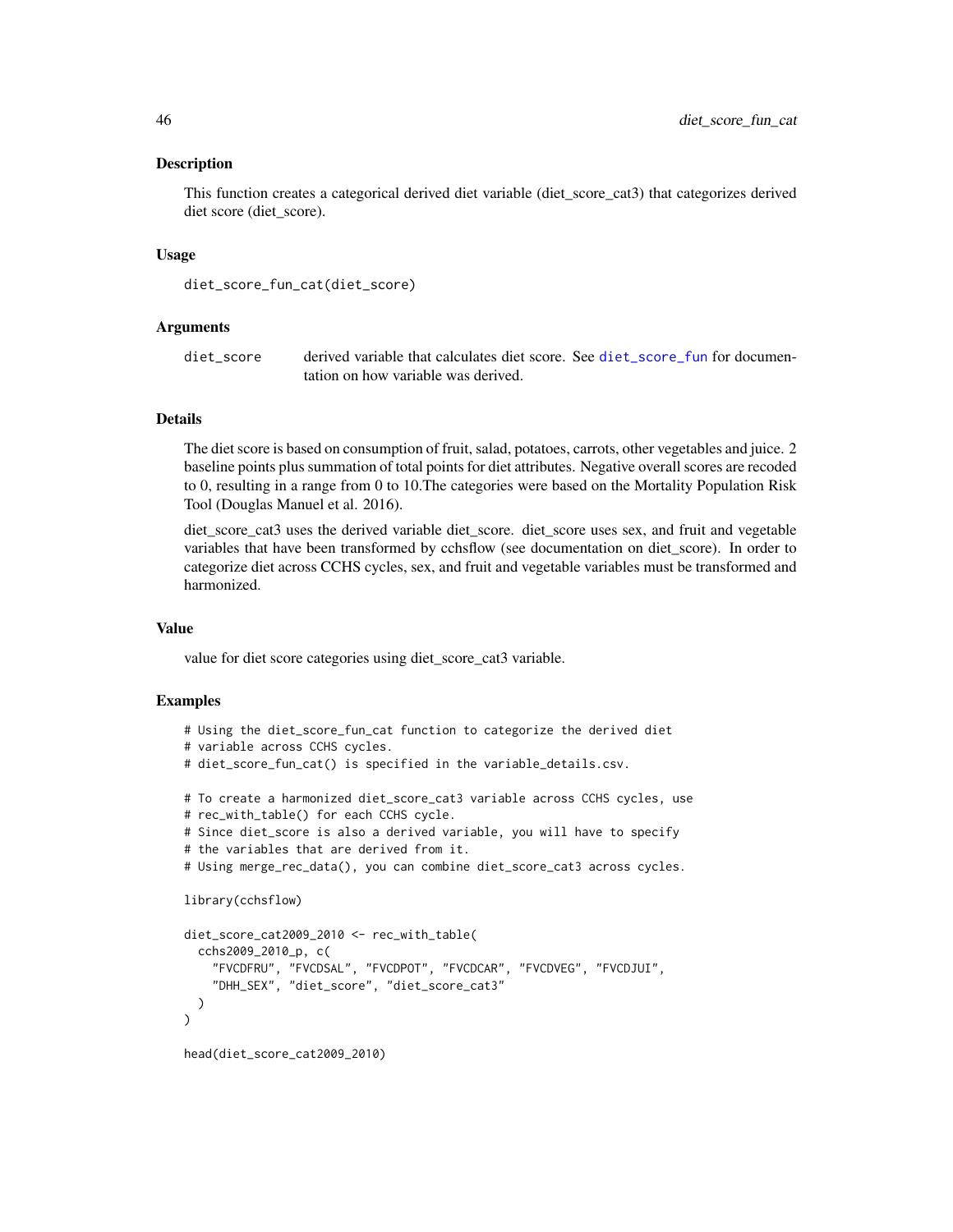### DPSDPP 47

```
diet_score_cat2011_2012 <- rec_with_table(
 cchs2011_2012_p,c(
    "FVCDFRU", "FVCDSAL", "FVCDPOT", "FVCDCAR", "FVCDVEG", "FVCDJUI",
    "DHH_SEX", "diet_score", "diet_score_cat3"
 )
)
tail(diet_score_cat2011_2012)
combined_diet_score_cat <- suppressWarnings(merge_rec_data(
diet_score_cat2009_2010, diet_score_cat2011_2012))
head(combined_diet_score_cat)
tail(combined_diet_score_cat)
```
<span id="page-46-0"></span>DPSDPP *Depression Scale - Predicted Probability*

#### **Description**

NOTE: this is not a function.

This is categorical variable derived by Statistics Canada that predicts the probability that a respondent would be diagnosed as having a major depressive episode if a diagnostic interview was completed. This variable is derived from [DPSDSF](#page-47-0) in which probabilities are assigned to respondents based on their depression scale score. For more details on how the variable was derived click [here.](https://osf.io/auqwh/)

### Usage

DPSDPP(DPSDPP)

#### Arguments

DPSDPP cchsflow variable name for derived depression scale predicted probability.

## Details

While this variable was considered to be categorical in CCHS documentation, the values range from 0 to 0.90 with no distinct names or metadata for each category. As such, this variable was specified as a continuous variable in cchsflow. This has no bearing on the final output of the variable as there are no recode changes. This means that a respondent who was coded with a probability of 0.50 will still have a probability value of 0.50 when the variable goes through harmonization.

This variable is present in every CCHS cycle used in cchsflow, and how it was derived remains consistent.

### See Also

[DPSDSF](#page-47-0)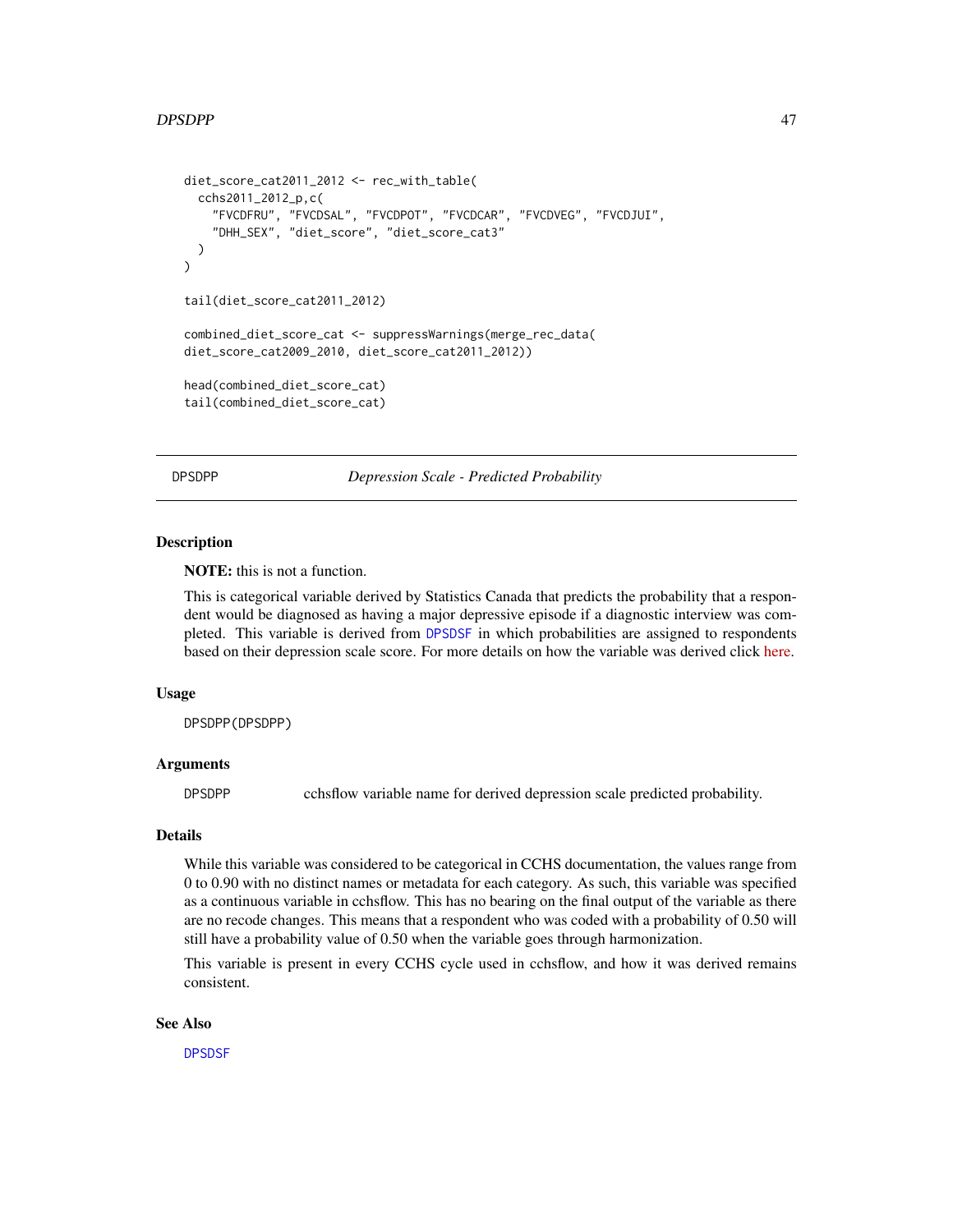### Examples

library(cchsflow) ?DPSDPP

<span id="page-47-0"></span>DPSDSF *Derived Depression Scale - Short Form Score*

### Description

NOTE: this is not a function.

This is a continuous variable derived by Statistics Canada that assesses the level of depression of respondents who have identified that they have felt depressed or loss of interest within the last two weeks. This variable is scaled from 0 to 8, with 0 indicating a respondent has not felt depressed or loss of interest, and 8 representing the highest level of depression.

## Usage

DPSDSF(DPSDSF)

#### Arguments

DPSDSF cchsflow variable name for derived depression scale.

## Details

The derivation of this variable is based on the work of Kessler & Mroczek from the University of Michigan. For more details on the items used and how the variable was derived click [here.](https://osf.io/auqwh/)

This variable is present in every CCHS cycle used in cchsflow, and how it was derived remains consistent.

### See Also

[DPSDPP](#page-46-0)

## Examples

library(cchsflow) ?DPSDSF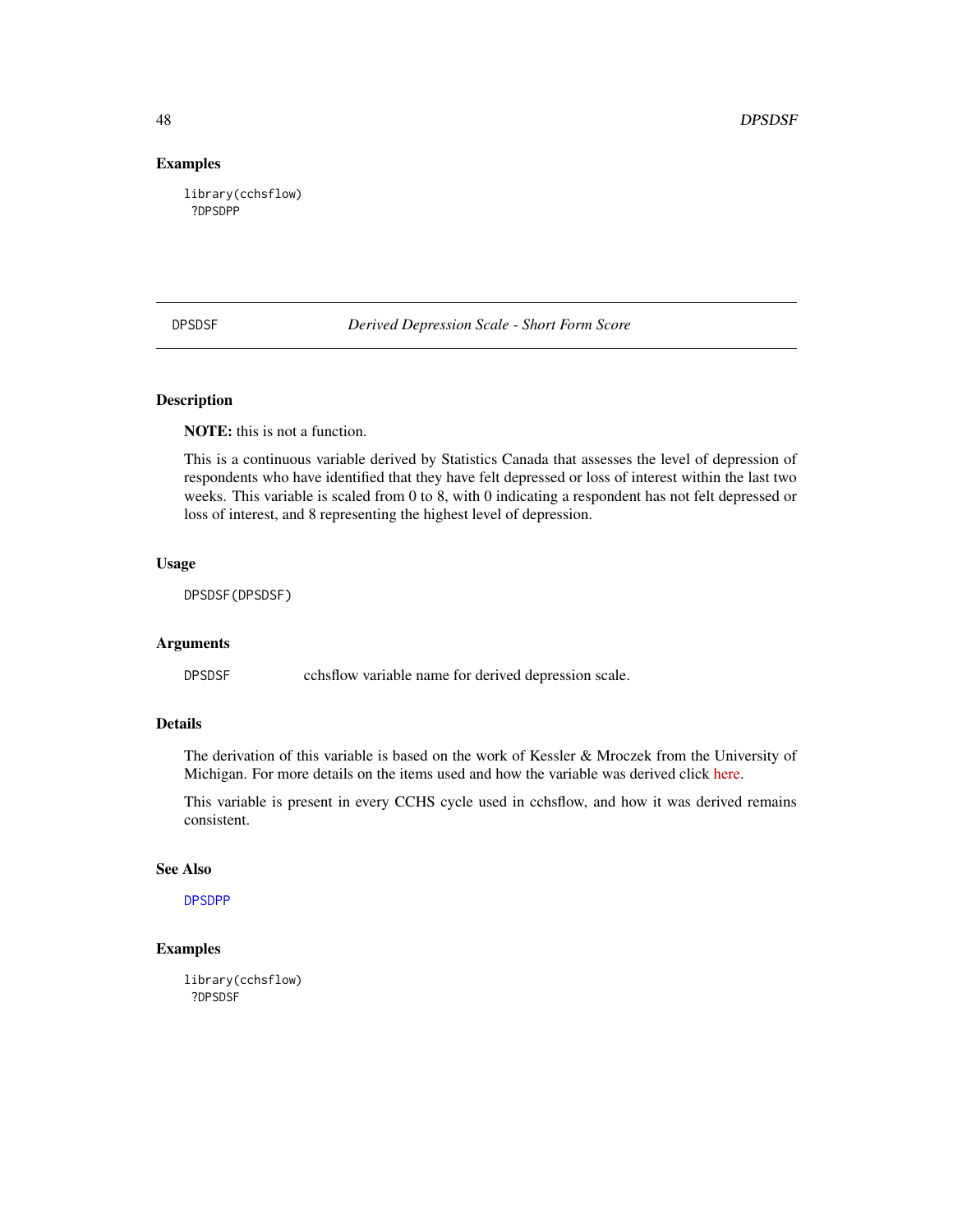This function creates a derived variable for daily leisure energy expenditure.A MET is a conceptual value that represents energy expended during physical activity. The volume of activity is calculated by multiplying the amount of minutes of activity (by level of intensity) by the MET value associated with that intensity. A MET (metabolic equivalent) is the energy cost of activity expressed as kilocalories expended per kilogram of body weight per hour of activity.

In CCHS 2001-2014, PACDEE is the variable used to determine the daily expenditure of leisure activity for all ages. In CCHS 2015-2018, ages 12-17 and 18+ years old have separate activity variables, where 12-17 year olds use PAY\_XXX and 18+ year olds use PAA\_XXX. Leisure activity is not directly measured. We used the derived variable, PAADVVOL, and removed active transportation in the new function. With this function, we combined leisure activity for ages 12+. We calculate the daily energy expenditure which uses the frequency and duration per session of the physical activity as well as the MET value (3 METS for leisure and 6 METS for vigorous activity).

EE (Daily Energy Expenditure) =  $((N X D X METvalue) / 60)/7$  Where: N = the number of times a respondent engaged in an activity over a 7 day period  $D =$  the average duration in minutes of the activity MET value = the energy cost of the activity expressed as kilocalories expended per kilogram of body weight per hour of activity (kcal/kg per hour)

### Usage

```
energy_exp_fun(
 DHHGAGE_cont,
 PAA_045,
 PAA_050,
  PAA_075,
 PAA_080,
  PAADVDYS,
  PAADVVIG,
  PAYDVTOA,
  PAYDVADL,
 PAYDVVIG,
  PAYDVDYS
)
```
### Arguments

| DHHGAGE_cont | continuous age variable.                                                                                                                      |
|--------------|-----------------------------------------------------------------------------------------------------------------------------------------------|
| PAA 045      | number of hours of sports, fitness, or recreational activity that make you sweat<br>or breathe harder for CCHS 2015-2018 for 18+ years old.   |
| PAA 050      | number of minutes of sports, fitness, or recreational activity that make you sweat<br>or breathe harder for CCHS 2015-2018 for 18+ years old. |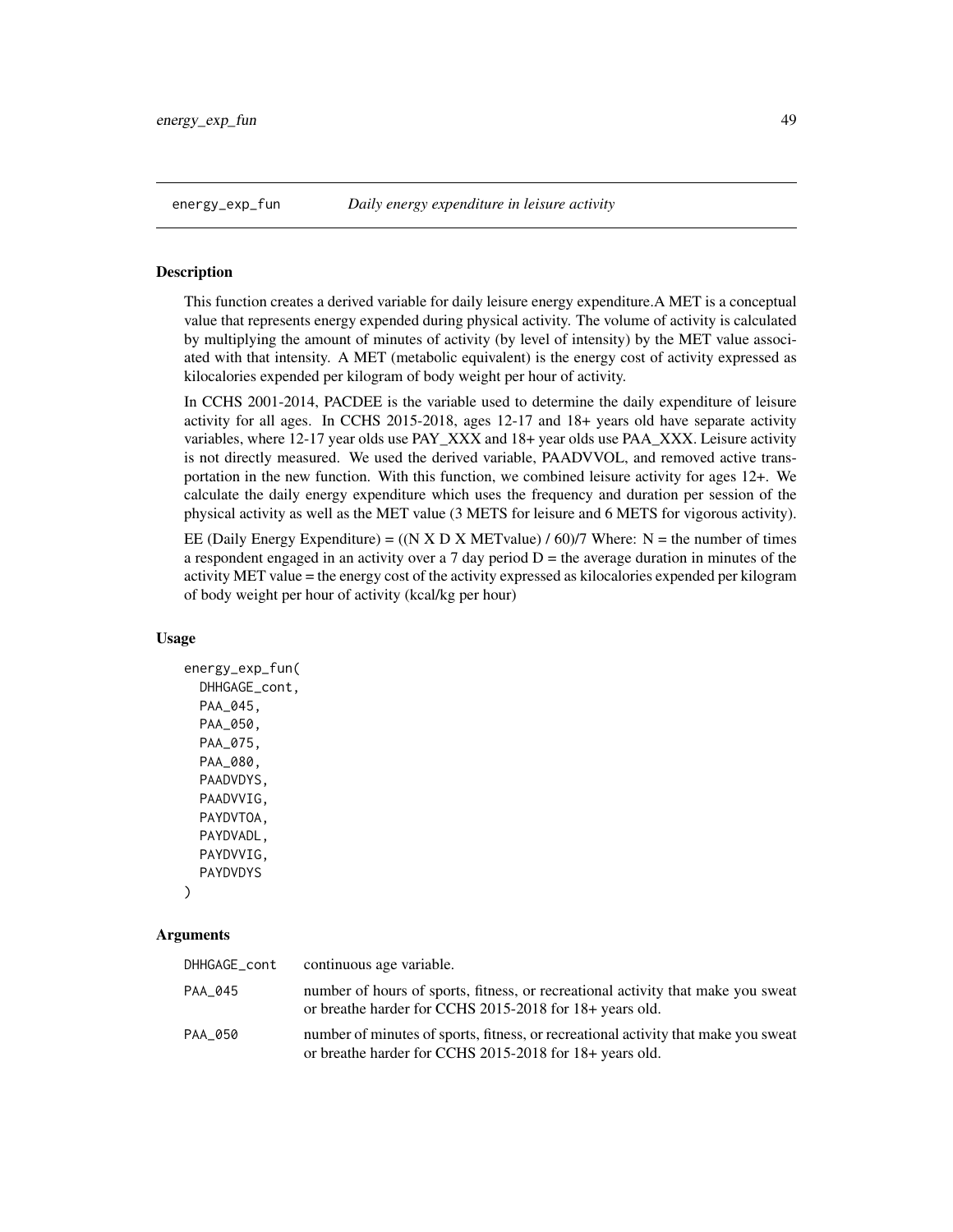| PAA_075         | number of hours of other physical activity while at work, home or volunteering<br>for CCHS 2015-2018 for 18+ years old.     |
|-----------------|-----------------------------------------------------------------------------------------------------------------------------|
| PAA_080         | number of minutes of other physical activity while at work, home or volunteer-<br>ing for CCHS 2015-2018 for 18+ years old. |
| <b>PAADVDYS</b> | number of active days - 7 day for CCHS 2015-2018 for 18+ years old.                                                         |
| PAADVVIG        | number of minutes of vigorous activity over 7 days or CCHS 2015-2018 for 18+<br>years old.                                  |
| <b>PAYDVTOA</b> | total minutes of other activities - 7 day for CCHS 2015-2018 for 12-17 years<br>old.                                        |
| PAYDVADL        | total minutes of physical activity - leisure - 7 day for CCHS 2015-2018 for 12-17<br>years old.                             |
| PAYDVVIG        | total minutes - vigorous physical activity - 7 d for CCHS 2015-2018 for 12-17<br>years old.                                 |
| PAYDVDYS        | total days physically active - 7 day for CCHS 2015-2018 for 12-17 years old.                                                |

## Value

Continuous variable for energy expenditure (energy\_exp)

```
# Using energy_exp_fun() to create energy expenditure values across CCHS
# cycles
# energy_exp_fun() is specified in variable_details.csv along with the CCHS
# variables and cycles included.
# To transform energy_exp across cycles, use rec_with_table() for each
# CCHS cycle and specify energy_exp, along with each activity variable.
# Then by using merge_rec_data(), you can combine energy_exp across
# cycles
library(cchsflow)
energy_exp2015_2016 <- rec_with_table(
  cchs2015_2016_p, c(
    "DHHGAGE_cont", "PAA_045", "PAA_050", "PAA_075", "PAA_080", "PAADVDYS",
    "PAADVVIG", "PAYDVTOA", "PAYDVADL", "PAYDVVIG", "PAYDVDYS", "energy_exp"
 )
\mathcal{L}head(energy_exp2015_2016)
energy_exp2017_2018 <- rec_with_table(
 cchs2017_2018_p, c(
    "DHHGAGE_cont", "PAA_045", "PAA_050", "PAA_075", "PAA_080", "PAADVDYS",
    "PAADVVIG", "PAYDVTOA", "PAYDVADL", "PAYDVVIG", "PAYDVDYS", "energy_exp"
 )
\mathcal{L}tail(energy_exp2015_2016)
```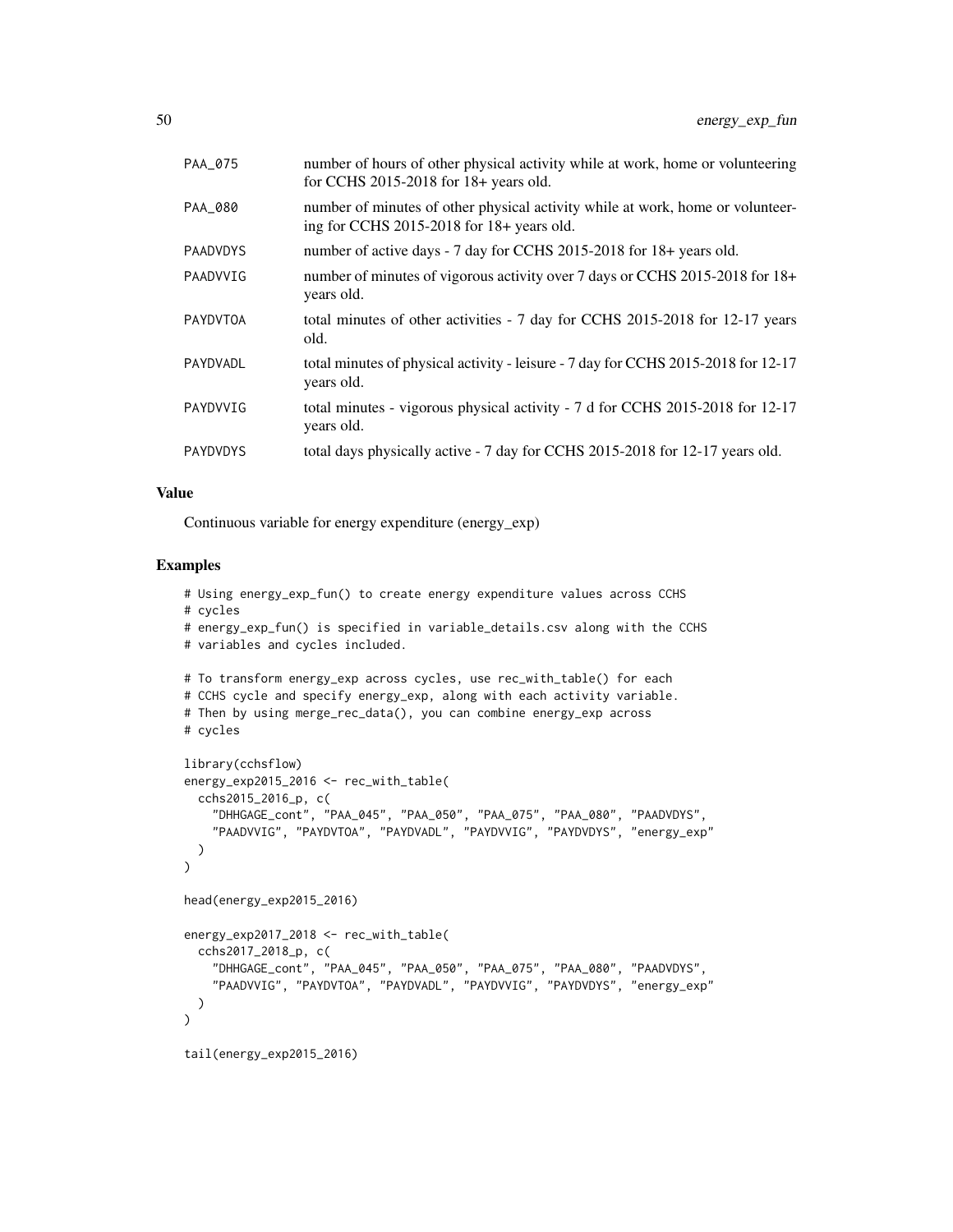food\_insecurity\_der 51

```
combined_energy_exp <- suppressWarnings(merge_rec_data(energy_exp2015_2016,
energy_exp2017_2018))
head(combined_energy_exp)
tail(combined_energy_exp)
```
food\_insecurity\_der *Food insecurity*

### Description

NOTE: this is not a function.

This is a derived variable that uses the different food insecurity variables from all CCHS cycles to generate food\_insecurity\_der that is harmonized across all cycles. food\_insecurity\_der is a categorical variable with two categories:

- 1. no food insecurity in the last 12 months
- 2. food insecurity in the last 12 months

#### Usage

food\_insecurity\_der(FINF1, FSCDHFS, FSCDHFS2)

### **Arguments**

| FINF1          | variable used in 2001 and 2003 survey cycles indicating food insecurity in the<br>past 12 months      |
|----------------|-------------------------------------------------------------------------------------------------------|
| <b>FSCDHFS</b> | variable used in the 2005 survey cycle measuring food insecurity $\&$ hunger in<br>the last 12 months |
| FSCDHFS2       | variable used in 2007-2014 survey cycles measuring household food insecurity<br>in the last 12 months |

## Details

Food insecurity is measured differently across CCHS cycles. In 2001 and 2003, FINF1 is used; in 2005, FSCDHFS is used; and in 2007 to 2014, FSCDHFS2 is used. Each variable examines food insecurity in the household over the past 12 months, but use different base variables to derive food insecurity.

If you are using cchsflow for CCHS survey years that use consistent food insecurity variables, it is appropriate to use FINF1, FSCDHFS, or FSCDHFS2 that are available on cchsflow. If you are using cchsflow for only the 2001 and 2003 cycles, it is appropriate to use FINF1. If you are using cchsflow for only the 2005 cycle, FSCDHFS is appropriate. If you are using cchsflow for cycles between 2007 and 2014, FSCDHFS2 is appropriate. For multiple CCHS survey years that do not use the same food insecurity variables (i.e. using cchsflow for years 2001 to 2007), food\_insecurity\_der is recommended.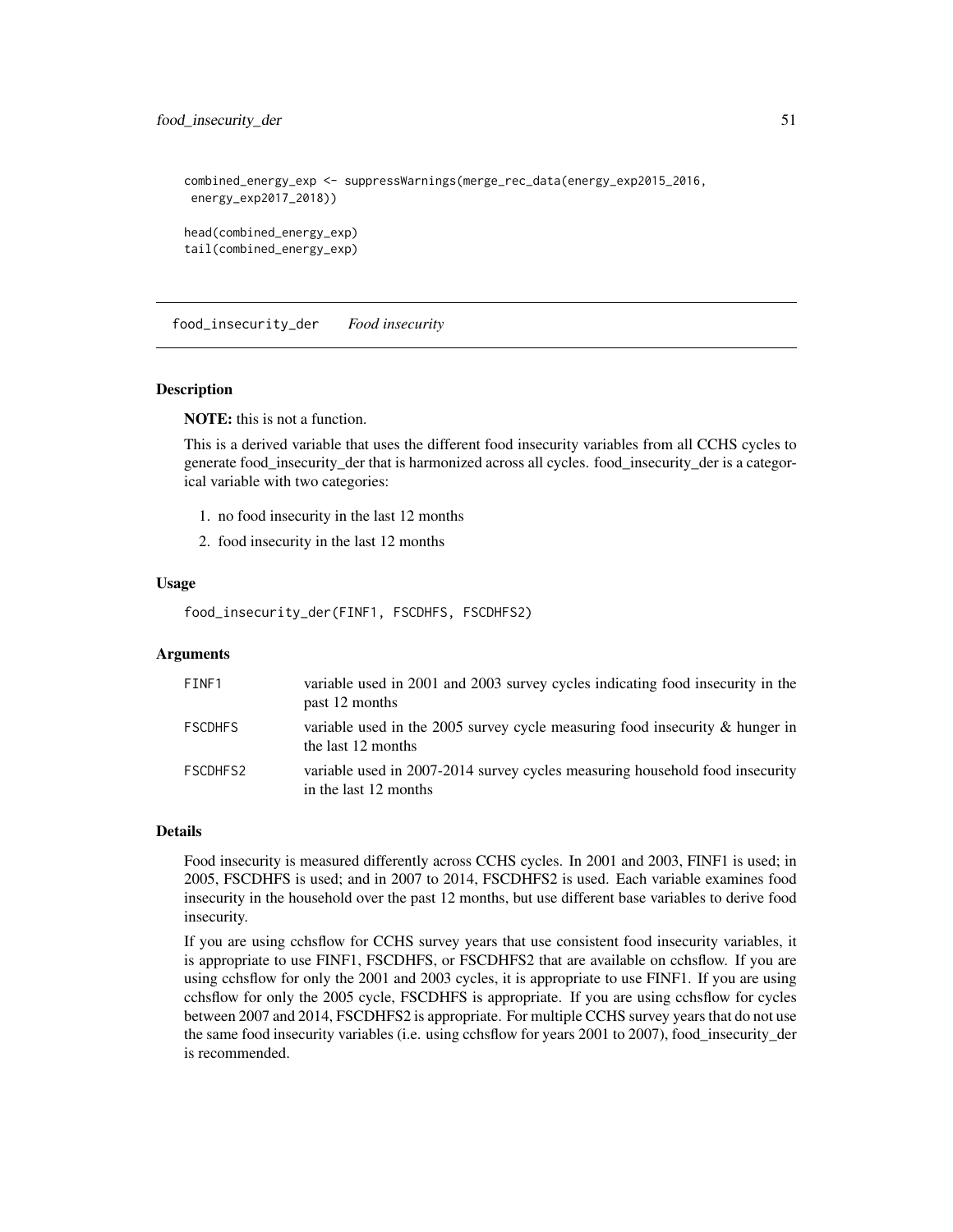### Examples

```
library(cchsflow)
?food_insecurity_der
```
### GEN\_02A2 *Satisfaction with life (GEN\_02A/GEN\_02A2)*

## Description

NOTE: this is not a function.

These are two variables asked in the CCHS that asks respondents to rate their satisfaction with their lives. The variable GEN\_02A is a categorical variable with 5 categories:

- 1. Very satisfied
- 2. Satisfied
- 3. Neither satisfied nor unsatisfied
- 4. Dissatisfied
- 5. Very dissatisfied

The GEN\_02A2 is a continuous variable from 0 to 10, where 0 represents very dissatisfied and 10 represents very satisfied.

## Usage

GEN\_02A2(GEN\_02A, GEN\_02A2)

#### Arguments

| GEN 02A  | - categorical life satisfaction variable asked from 2003-2007                              |
|----------|--------------------------------------------------------------------------------------------|
| GEN 02A2 | - continuous life satisfaction variable asked from 2009-2014, and derived for<br>2003-2007 |

#### Details

GEN\_02A was asked to respondents in the 2003, 2005, and 2007-2008 CCHS survey cycles; while GEN\_02A2 was asked to respondents in CCHS survey cycles from 2009 to 2014. To harmonize GEN\_02A2 across more cycles, GEN\_02A2 was derived for earlier cycles by converting GEN\_02A values to match the scale used in GEN\_02A2. The very satisfied category was converted to a score of 10; the satisfied category was converted to a score of 7; the neither satisfied nor unsatisfied category was converted to a score of 5; the dissatisfied category was converted to a score of 2; and the very dissatisfied category was converted to a score of 0.

When using earlier CCHS cycles (2003-2007), it is appropriate to use GEN\_02A. When using multiple CCHS cycles that include cycles from 2009-2014, GEN\_02A2 is recommended.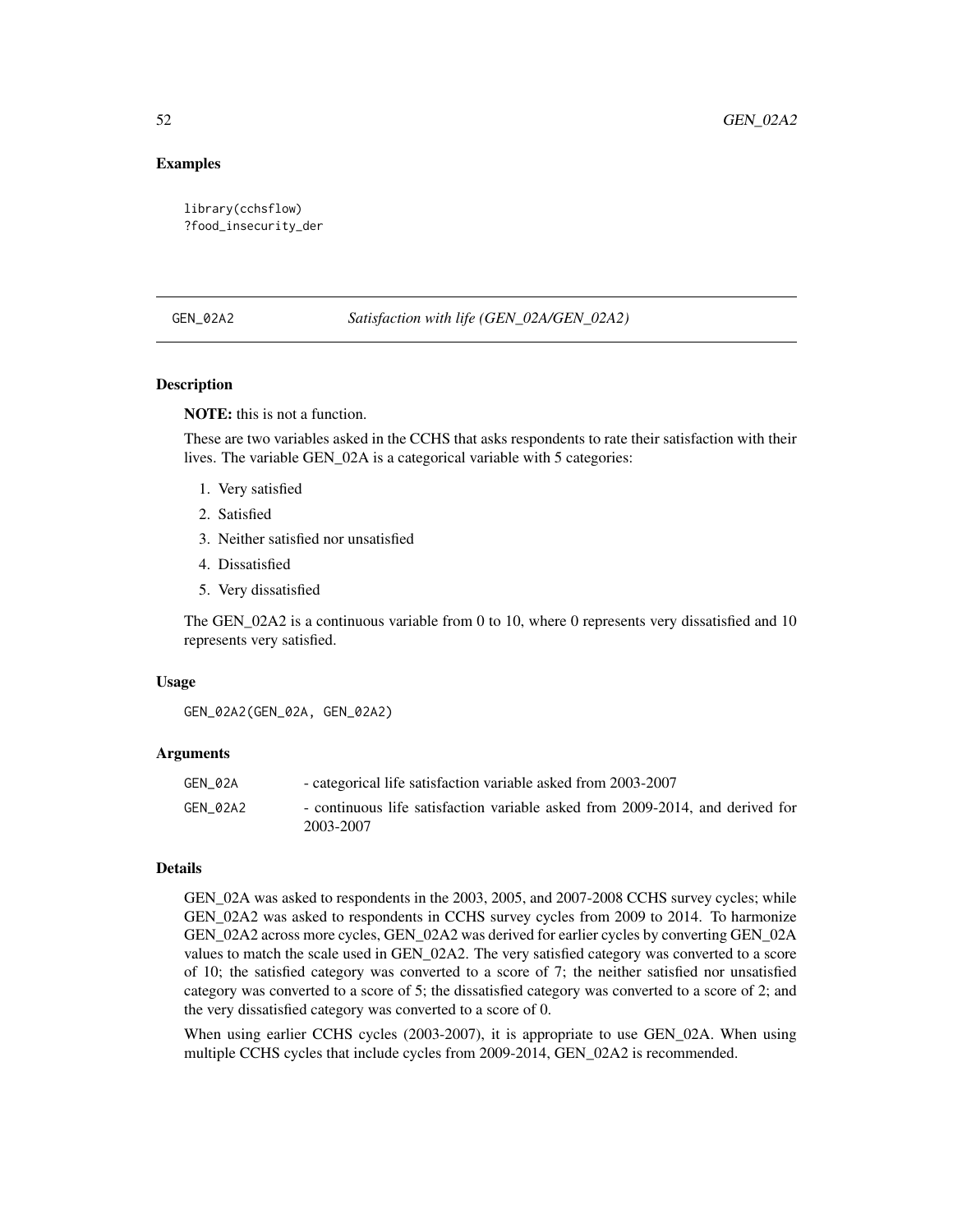get\_data\_variable\_name 53

# Examples

library(cchsflow) ?GEN\_02A2

get\_data\_variable\_name

*Get Data Variable Name*

# Description

Retrieves the name of the column inside data to use for calculations

## Usage

```
get_data_variable_name(
 data_name,
 data,
 row_being_checked,
 variable_being_checked
)
```
# Arguments

| data_name              | name of the database being checked                                       |
|------------------------|--------------------------------------------------------------------------|
| data                   | database being checked                                                   |
| row_being_checked      |                                                                          |
|                        | the row from variable details that contains information on this variable |
| variable_being_checked |                                                                          |
|                        | the name of the recoded variable                                         |

## Value

the data equivalent of variable\_being\_checked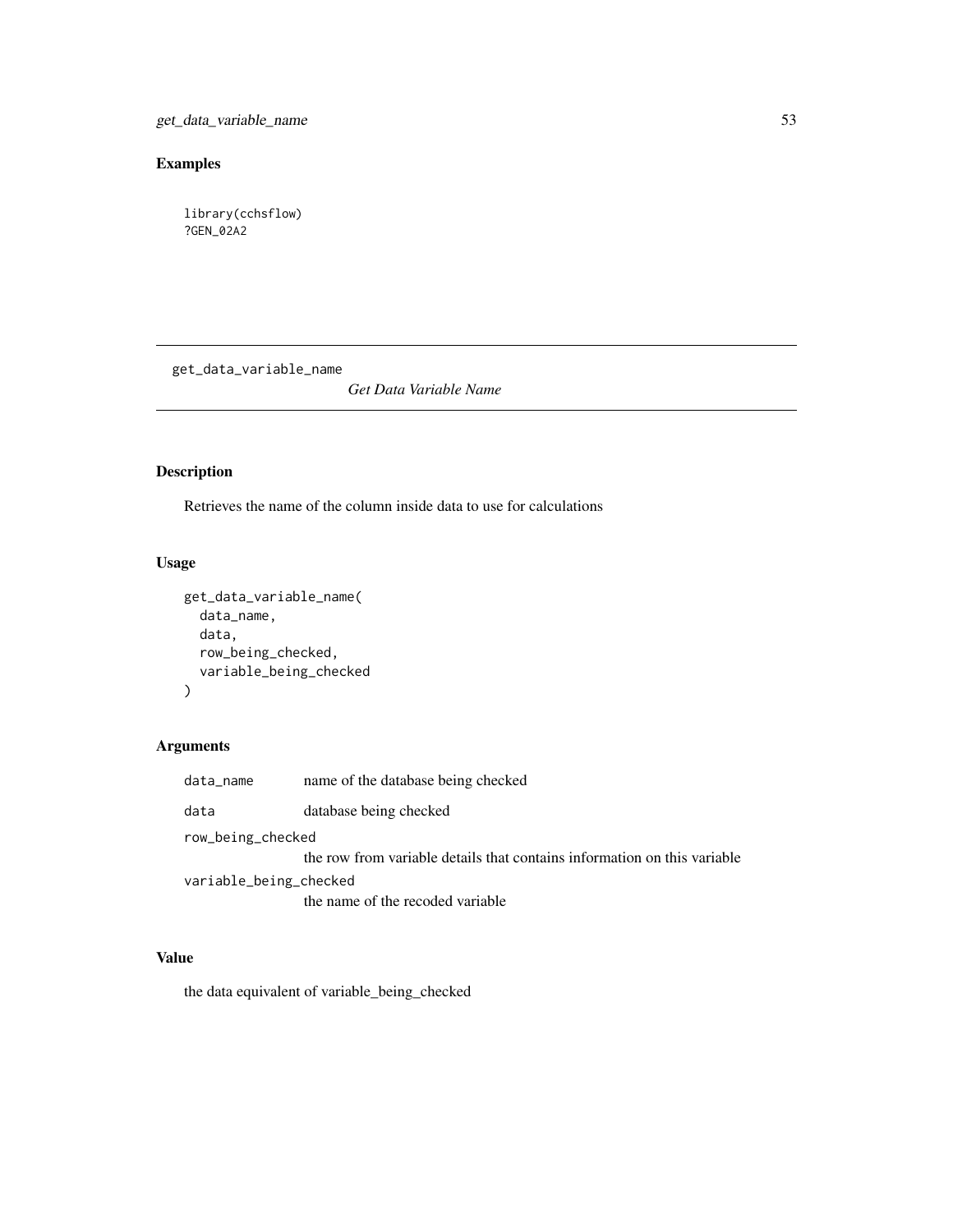if\_else2 *if\_else2*

## Description

Custom if else function that evaluates missing  $(NA)$  values. If the logical argument  $(x)$  compares to a value that is 'NA', it is set to 'FALSE'

#### Usage

if\_else2(x, a, b)

## Arguments

| $\mathsf{x}$ | A logical argument      |
|--------------|-------------------------|
| a            | value if 'x' is 'TRUE'  |
| h            | value if 'x' is 'FALSE' |

## Details

unlike the base ifelse() function, if\_else2() is able to evaluate NA as either a or b. In base ifelse(), anything compared to NA will produce NA, which can break a function. When dealing with large datasets like the CCHS, there are many missing (NA) values. That means a special ifelse function like if\_else2() is needed in order for other functions to not break

## Value

a or b based on the evaluation of x

```
age <-12status <- if_else2((age < 18), "child", "invalid age")
print(status)
age <- NA
status <- if_else2((age < 18), "child", "invalid age")
print(status)
```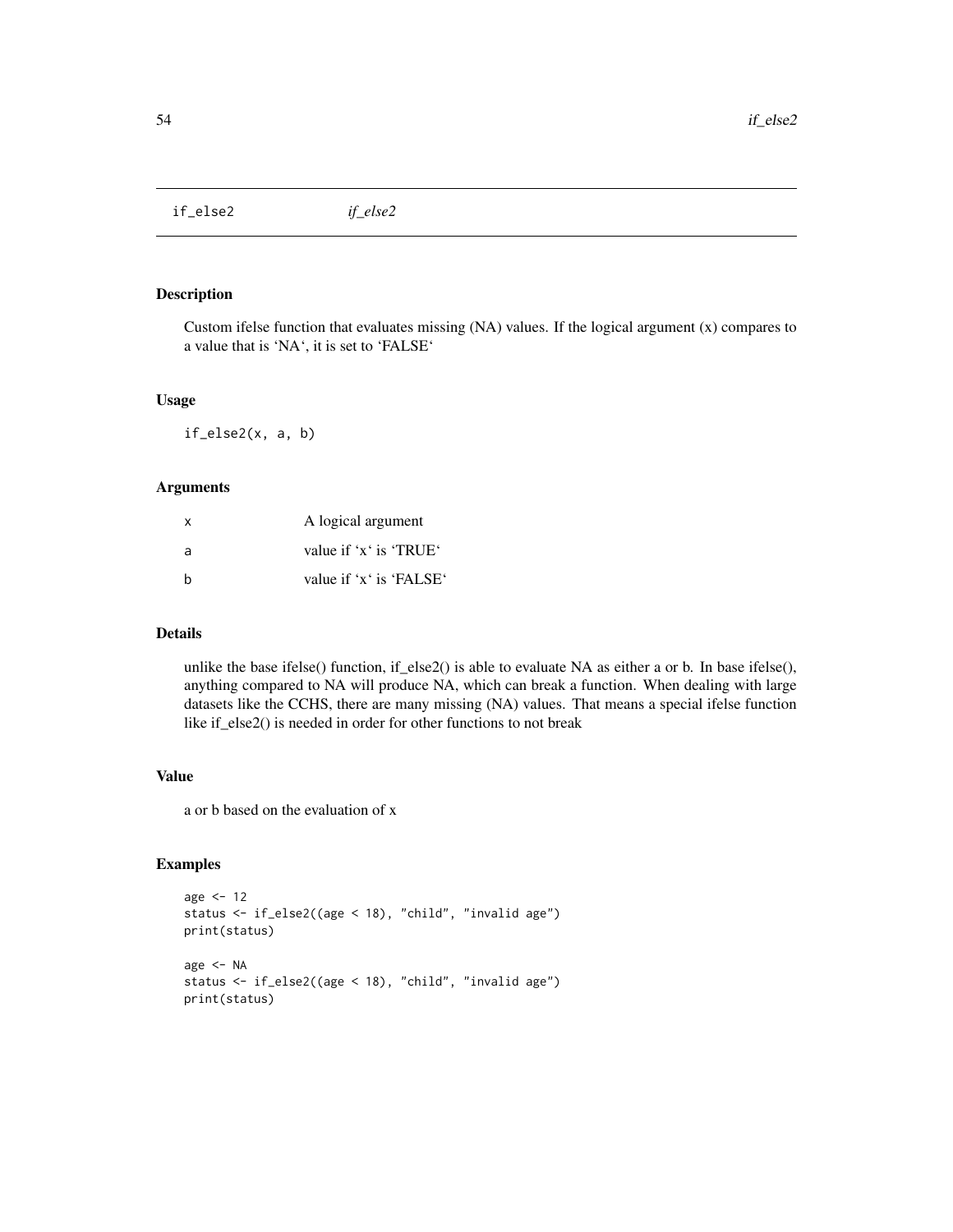immigration\_fun *Immigration by ethnicity and settlement*

#### **Description**

This function creates a categorical variable based on immigrant status (SDCFIMM), country of birth (SDCGCBG), ethnicity (SDCGCGT), and time in Canada (SDCGRES).

### Usage

immigration\_fun(SDCFIMM, SDCGCBG, SDCGCGT, SDCGRES)

### Arguments

| <b>SDCFIMM</b> | Immigrant status (1-immigrant, 2-non-immigrant)                               |
|----------------|-------------------------------------------------------------------------------|
| <b>SDCGCBG</b> | Country of birth (1-Canada, 2-Outside of Canada)                              |
| <b>SDCGCGT</b> | Cultural or racial origin (1-white, 2-visible minority)                       |
| <b>SDCGRES</b> | Length/time in Canada since immigration $(1 - 0 - 9$ years, $2 - 10 +$ years) |

### Details

immigration\_der uses the CCHS variables that have been transformed by cchsflow. In order to generate a value for BMI across CCHS cycles, the following SDC variables must be transformed and harmonized.

## Value

Categorical variable (immigration\_der) with six categories:

- 1 White Canada-born
- 2 Non-white Canadian born
- 3 White immigrant born outside of Canada (0-9 years in Canada)
- 4 Non-white immigrant born outside of Canada (0-9 years in Canada)
- 5 White immigrant born outside of Canada (10+ years in Canada)
- 6 Non-white immigrant born outside of Canada (10+ years in Canada)

- # Using immigration\_fun() to create immigration\_der values across CCHS cycles
- # immigration\_fun() is specified in variable\_details.csv along with the
- # CCHS variables and cycles included.
- # To transform immigration\_der, use rec\_with\_table() for each CCHS cycle
- # and specify immigration\_der, along with the various SDC variables.
- # Then by using merge\_rec\_data() you can combine immigration\_der across cycles.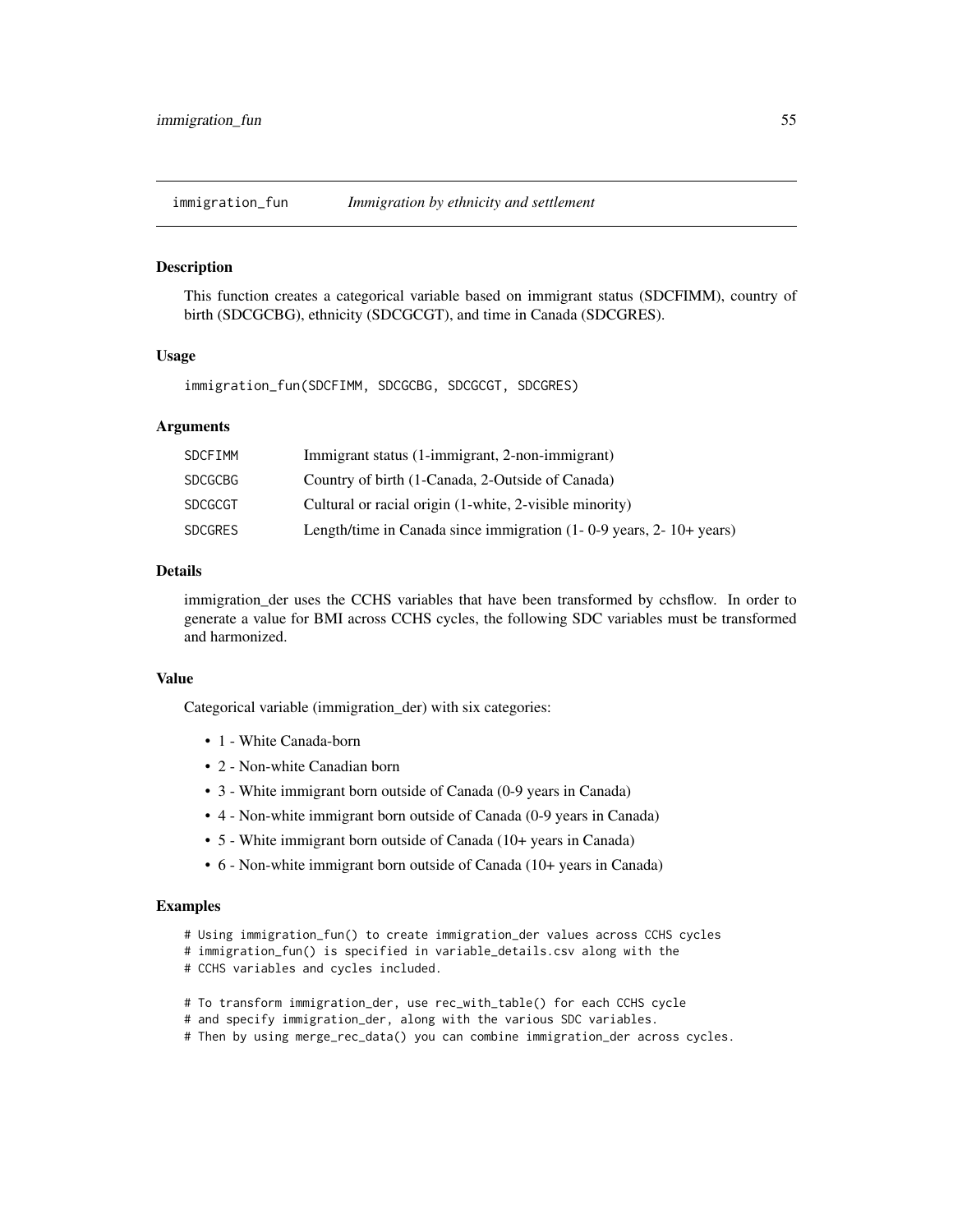```
library(cchsflow)
immigration2001 <- rec_with_table(
  cchs2001_p, c(
    "SDCFIMM", "SDCGCBG", "SDCGCGT", "SDCGRES", "immigration_der"
  )
\overline{\phantom{a}}head(immigration2001)
immigration2009_2010 <- rec_with_table(
  cchs2009_2010_p, c(
    "SDCFIMM", "SDCGCBG", "SDCGCGT", "SDCGRES", "immigration_der"
  )
\overline{\phantom{a}}tail(immigration2009_2010)
combined_immigration <- merge_rec_data(immigration2001, immigration2009_2010)
head(combined_immigration)
tail(combined_immigration)
```

|--|--|

Function to compare even with NA present This function returns TRUE wherever elements are the same, including NA's, and false everywhere else.

#### Usage

 $is$ <sub>equal</sub> $(v1, v2)$ 

### Arguments

| v1 | variable 1 |
|----|------------|
| v2 | variable 2 |

## Value

boolean value of whether or not v1 and v2 are equal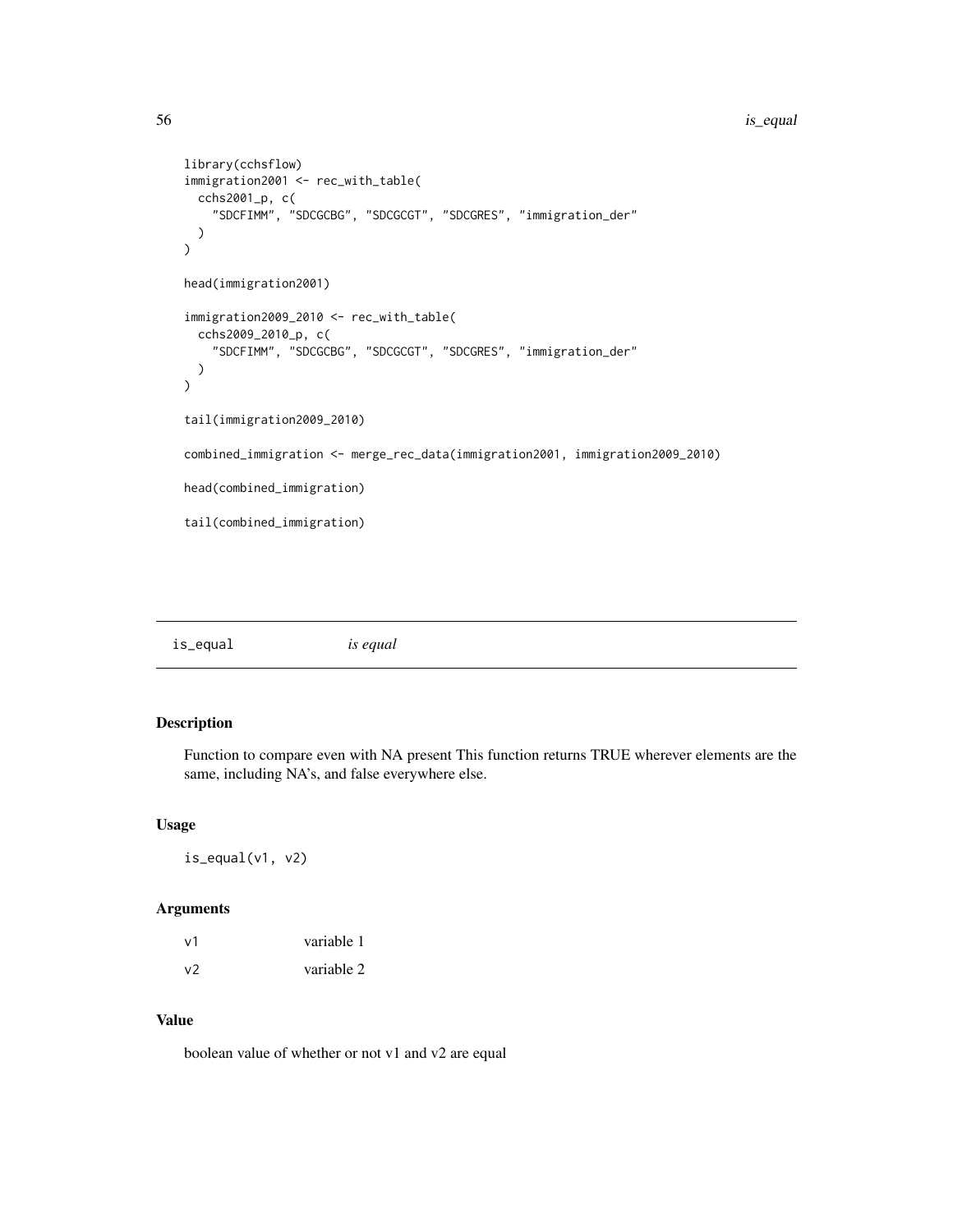label\_data 57

## Examples

```
library(cchsflow)
is_equal(1,2)
# FALSE
is_equal(1,1)
# TRUE
1 == NA# NA
is_equal(1,NA)
# FALSE
NA==NA
# NA
is_equal(NA,NA)
# TRUE
```
label\_data *label\_data*

## Description

Attaches labels to the DataToLabel to preserve metadata

# Usage

label\_data(label\_list, data\_to\_label)

## Arguments

| label_list |  | the label list object that contains extracted labels from variable details |  |
|------------|--|----------------------------------------------------------------------------|--|
|            |  |                                                                            |  |

data\_to\_label The data that is to be labeled

# Value

Returns labeled data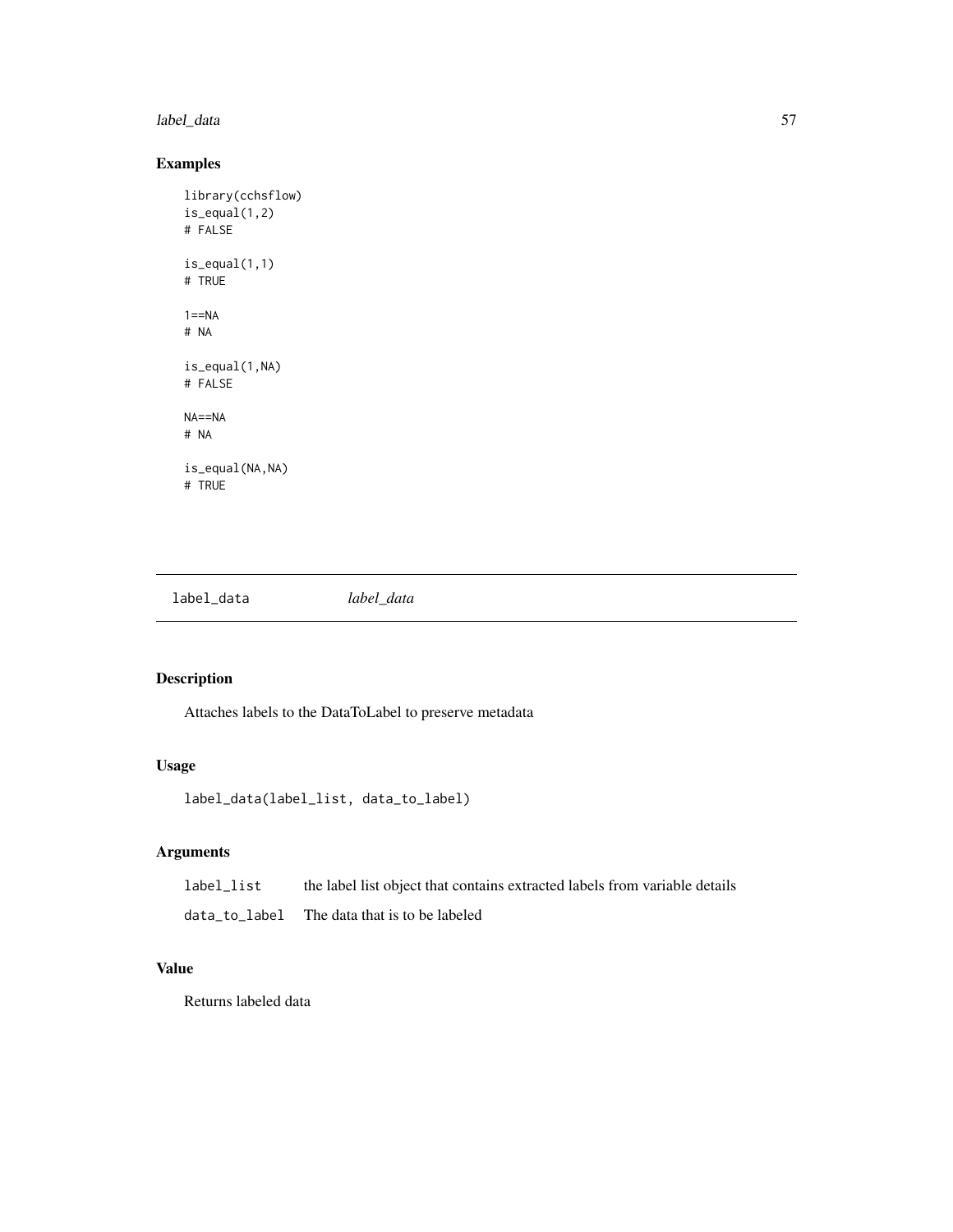<span id="page-57-0"></span>

NOTE: this is not a function.

This is a 9 category variable (LBFA\_31A) that is in the CCHS that asks which occupation group best describes a respondent. Occupation group is asked in the 2001 CCHS cycle and in CCHS cycles from 2007-2014.

#### Usage

LBFA\_31A(LBFA\_31A)

#### Arguments

LBFA\_31A cchsflow variable name for Occupation Group (9 categories)

### Details

While occupation group is asked in many survey cycles, the 2001 CCHS survey cycle is the only survey that has 9 categories. The categories are as follows:

- 1. Management
- 2. Professional (including accountants)
- 3. Technologist, Technician or Tech Occupation
- 4. Administrative, Financial or Clerical
- 5. Sales or Service
- 6. Trades, Transport or Equipment Operator
- 7. Farming, Forestry, Fishing, Mining
- 8. Processing, Manufacturing, Utilities
- 9. Other

To harmonize the 2001 CCHS cycle with other survey cycles, [LBFA\\_31A\\_a](#page-58-0) and [LBFA\\_31A\\_b](#page-59-0) were created in which categories in the 2001 survey cycle were collapsed.

## See Also

[LBFA\\_31A\\_a](#page-58-0), [LBFA\\_31A\\_b](#page-59-0)

## Examples

library(cchsflow) ?LBFA\_31A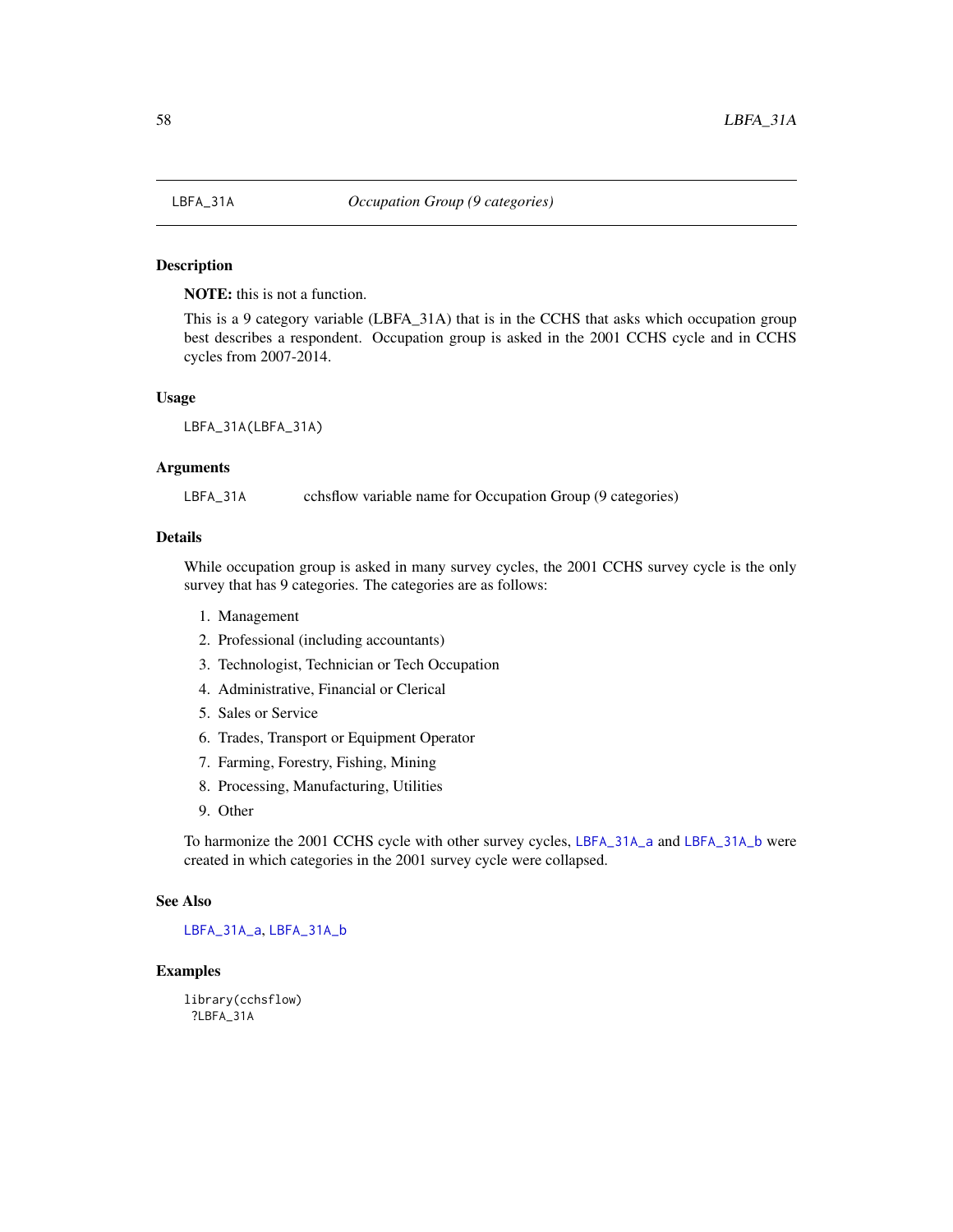<span id="page-58-0"></span>

NOTE: this is not a function.

This is a 5 category variable (LBFA\_31A\_a) that is in the CCHS that asks which occupation group best describes a respondent. Occupation group is asked in the 2001 CCHS cycle and in CCHS cycles from 2007-2014.

### Usage

```
LBFA_31A_a(LBFA_31A_a)
```
### Arguments

LBFA\_31A\_a cchsflow variable name for Occupation Group (5 categories)

#### Details

In the 2007-2014 CCHS survey cycles, occupation group has 5 categories. The categories are as follows:

- 1. Management, Health, Education, Art, Culture
- 2. Business, Finance, Admin
- 3. Sales or Service
- 4. Trades, Transport or Equipment Operator
- 5. Unique to Primary Industry/Processing/Manufacturing

In this variable, categories from the 2001 CCHS survey cycle were collapsed to harmonize with the other survey cycles. "Management, Professional (including accountants), Technologist, Technician or Tech Occupation" were combined into one category "Management, Health, Education, Art, Culture". "Farming, Forestry, Fishing, Mining" and "Processing, Manufacturing, Utilities", were combined into one category "Farming, Forestry, Fishing, Mining, Processing, Manufacturing, Utilities".

The "other" category in the 2001 CCHS survey cycle was assigned to missing (NA(b)). This is consistent with other studies (doi: [10.4103/IJCIIS.IJCIIS\\_43\\_18\)](https://doi.org/10.4103/IJCIIS.IJCIIS_43_18) that group the "other" category as "missing". [LBFA\\_31A\\_b](#page-59-0) is a 6 category variable that keeps the "other" category in the 2001 survey cycle as "other".

### See Also

[LBFA\\_31A](#page-57-0), [LBFA\\_31A\\_b](#page-59-0)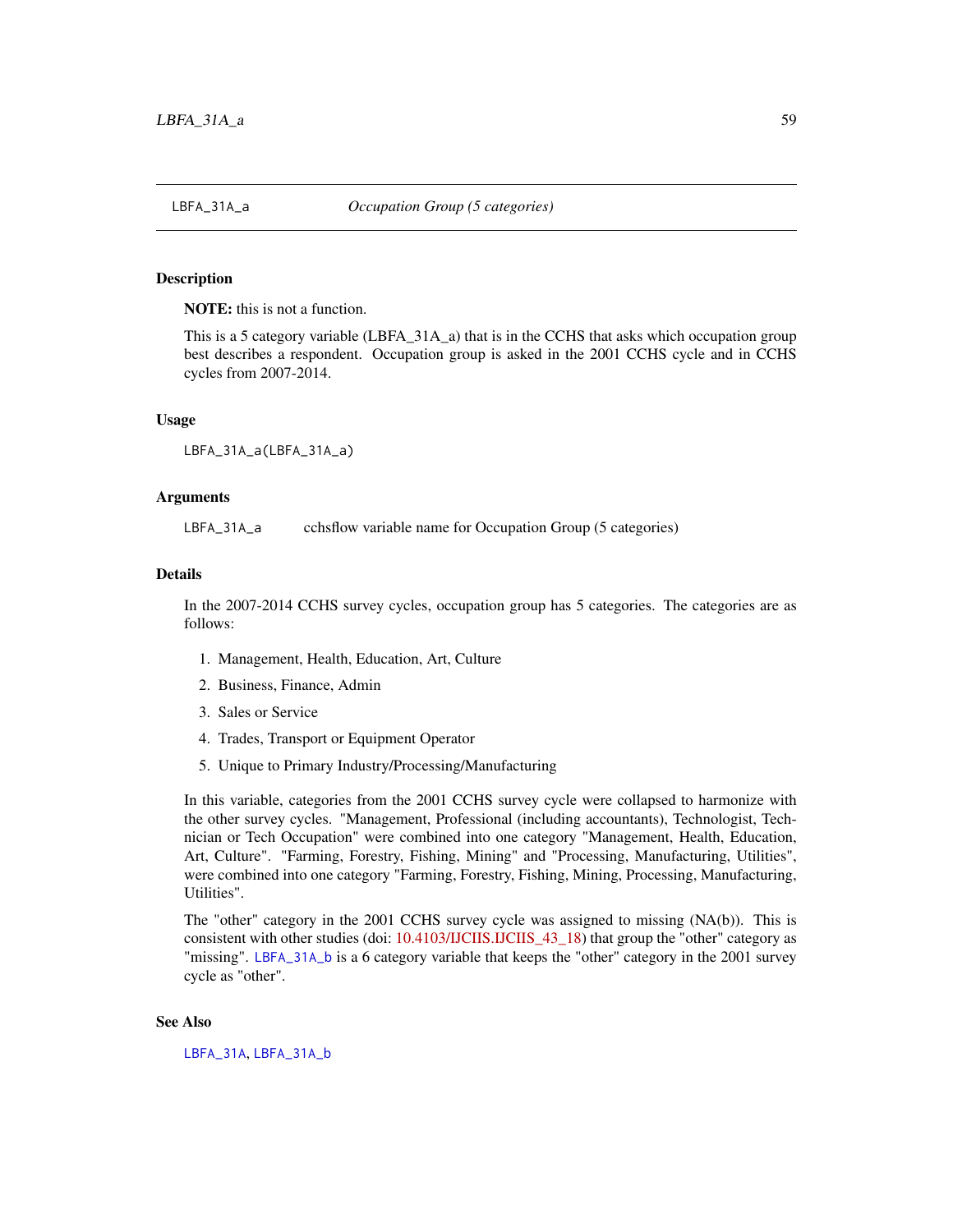### Examples

library(cchsflow) ?LBFA\_31A\_a

#### <span id="page-59-0"></span>LBFA\_31A\_b *Occupation Group (6 categories)*

## **Description**

NOTE: this is not a function.

This is a 6 category variable (LBFA\_31A\_b) that is in the CCHS that asks which occupation group best describes a respondent. Occupation group is asked in the 2001 CCHS cycle and in CCHS cycles from 2007-2014.

#### Usage

LBFA\_31A\_b(LBFA\_31A\_b)

### Arguments

LBFA\_31A\_b cchsflow variable name for Occupation Group (6 categories)

### Details

In the 2007-2014 CCHS survey cycles, occupation group has 5 categories. This variable, however, includes a sixth category to account for the "other" category asked in the 2001 CCHS survey cycle. The categories are as follows:

- 1. Management, Health, Education, Art, Culture
- 2. Business, Finance, Admin
- 3. Sales or Service
- 4. Trades, Transport or Equipment Operator
- 5. Unique to Primary Industry/Processing/Manufacturing
- 6. Other

In this variable, categories from the 2001 CCHS survey cycle were collapsed to harmonize with the other survey cycles. "Management, Professional (including accountants), Technologist, Technician or Tech Occupation" were combined into one category "Management, Health, Education, Art, Culture". "Farming, Forestry, Fishing, Mining" and "Processing, Manufacturing, Utilities", were combined into one category "Farming, Forestry, Fishing, Mining, Processing, Manufacturing, Utilities".

### See Also

[LBFA\\_31A](#page-57-0), [LBFA\\_31A\\_a](#page-58-0)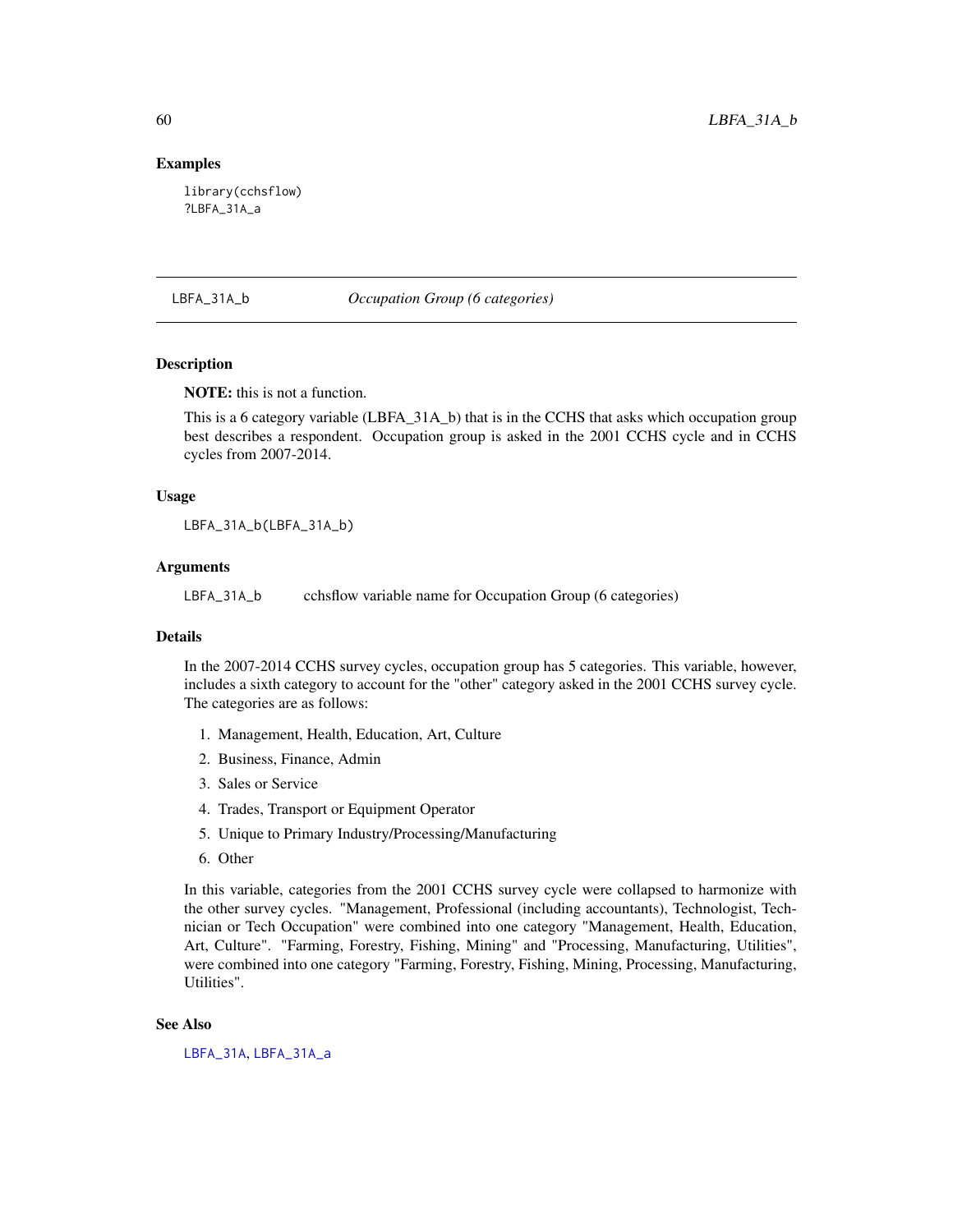low\_drink\_long\_fun 61

## Examples

library(cchsflow) ?LBFA\_31A\_b

low\_drink\_long\_fun *Long term risks due to drinking*

# Description

This function creates a categorical variable that flags for increased long term health risks due to their drinking habits, according to Canada's Low-Risk Alcohol Drinking Guideline.

### Usage

low\_drink\_long\_fun( DHH\_SEX, ALWDWKY,  $ALC_1$ ,  $ALW_1$ , ALW\_2A1, ALW\_2A2, ALW\_2A3, ALW\_2A4, ALW\_2A5, ALW\_2A6, ALW\_2A7

## Arguments

 $\mathcal{L}$ 

| DHH_SEX        | Sex of respondent $(1 - male, 2 - female)$  |
|----------------|---------------------------------------------|
| <b>ALWDWKY</b> | Number of drinks consumed in the past week  |
| $ALC_1$        | Drinks in the past year $(1 - yes, 2 - no)$ |
| $ALW_1$        | Drinks in the last week $(1 - yes, 2 - no)$ |
| $ALW_2A1$      | Number of drinks on Sunday                  |
| $ALW_2AA2$     | Number of drinks on Monday                  |
| $ALW_2A3$      | Number of drinks on Tuesday                 |
| ALW_2A4        | Number of drinks on Wednesday               |
| $ALW_2A5$      | Number of drinks on Thursday                |
| ALW_2A6        | Number of drinks on Friday                  |
| ALW_2A7        | Number of drinks on Saturday                |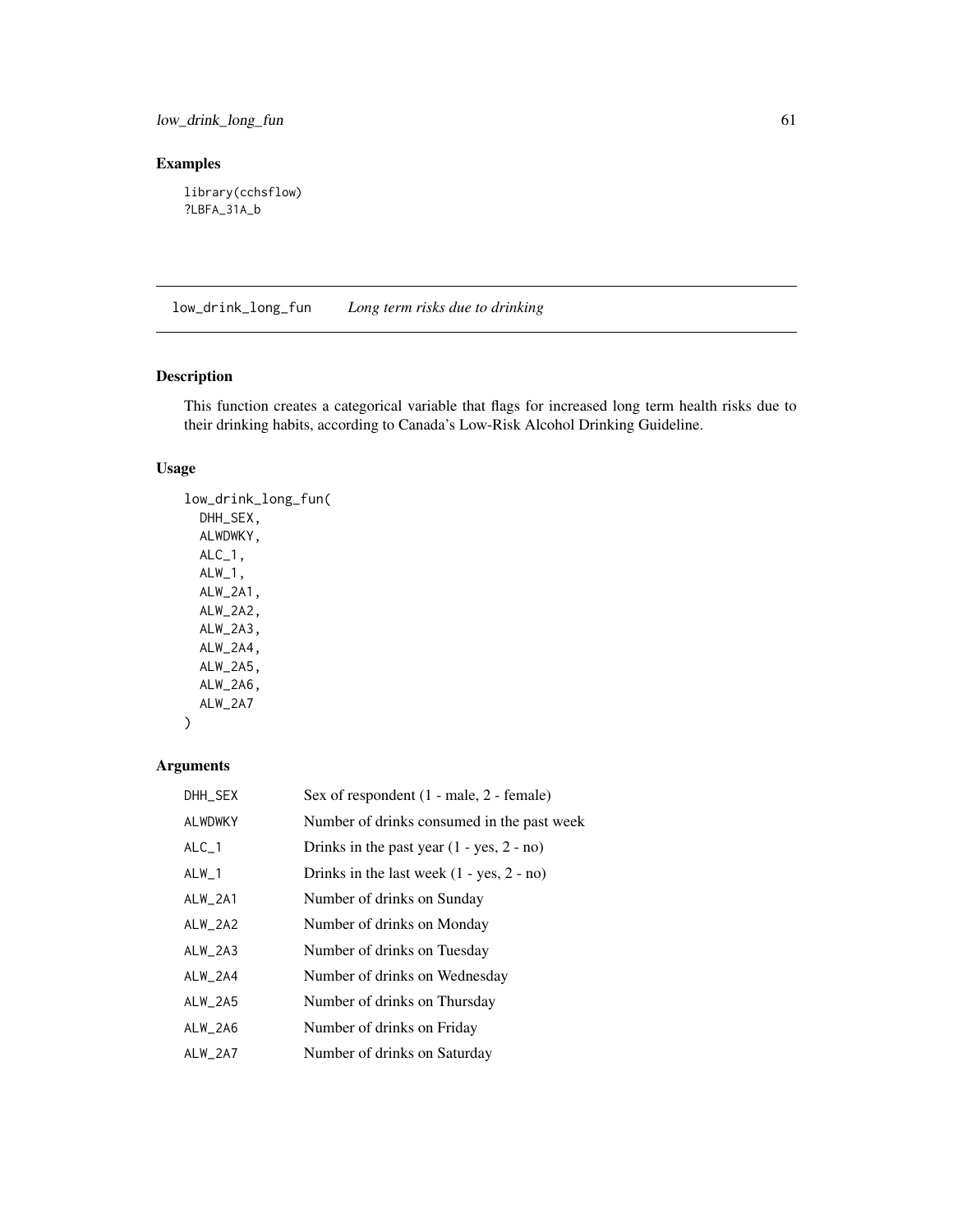#### Details

The classification of drinkers according to their long term health risks comes from guidelines in Alcohol and Health in Canada: A Summary of Evidence and Guidelines for Low-risk Drinking, and is based on the alcohol consumption reported over the past week. Short-term or acute risks include injury and overdose.

Categories are based on CCHS 2015-2016's variable (ALWDVLTR) where long term health risk are increased when drinking more than 10 drinks a week for women, with no more than 2 drinks a day most days, and more than 15 drinks a week for men, with no more than 3 drinks a day most days.

See <https://osf.io/ykau5/> for more details on the guideline. See <https://osf.io/ycxaq/> for more details on the derivation of the function on page 8.

### Value

Categorical variable (ALWDVLTR\_der) with two categories:

- 1 Increased long term health risk
- 2 No increased long term health risk

```
# Using low_drink_long_fun() to create ALWDVLTR_der values across CCHS cycles
# low_drink_long_fun() is specified in variable_details.csv along with the
# CCHS variables and cycles included.
# To transform ALWDVLTR_der, use rec_with_table() for each CCHS cycle
# and specify ALWDVLTR_der, along with the various alcohol and sex
# variables.
# Using merge_rec_data(), you can combine ALWDVLTR_der across cycles.
library(cchsflow)
long_low_drink2001 <- rec_with_table(
  cchs2001_p, c(
    "ALW_1", "DHH_SEX", "ALW_2A1", "ALW_2A2", "ALW_2A3", "ALW_2A4",
    "ALW_2A5", "ALW_2A6", "ALW_2A7", "ALWDWKY", "ALC_1","ALWDVLTR_der"
  )
)
head(long_low_drink2001)
long_low_drink2009_2010 <- rec_with_table(
  cchs2009_2010_p, c(
    "ALW_1", "DHH_SEX", "ALW_2A1", "ALW_2A2", "ALW_2A3", "ALW_2A4",
    "ALW_2A5", "ALW_2A6", "ALW_2A7", "ALWDWKY", "ALC_1","ALWDVLTR_der"
  )
\lambdatail(long_low_drink2009_2010)
```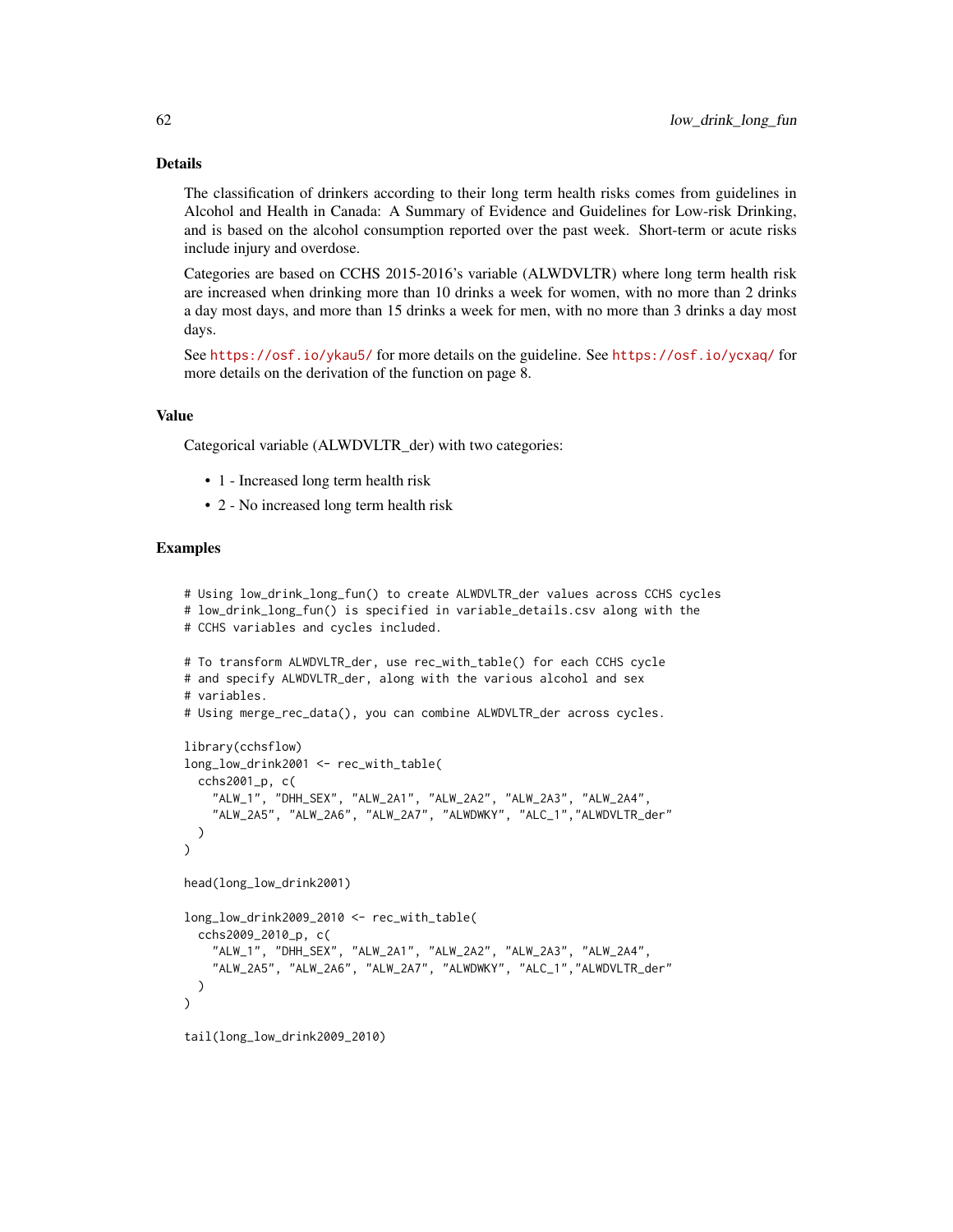```
combined_long_low_drink <- bind_rows(long_low_drink2001,
long_low_drink2009_2010)
head(combined_long_low_drink)
tail(combined_long_low_drink)
# Using low_drink_long_fun() to generate ALWDVLTR_der with user-inputted
# values.
#
# Let's say you are a male, you had drinks in the last week and in the last
# year. Let's say you had 5 drinks on Sunday, 1 drink on Monday, 6 drinks on
# Tuesday, 4 drinks on Wednesday, 4 drinks on Thursday, 8 drinks on Friday,
# and 2 drinks on Saturday with a total of 30 drinks in a week.
# Using low_drink_long_fun(), we can check if you would be classified as
# having an increased long term health risk due to drinking.
long_term_drink <- low_drink_long_fun(DHH_SEX = 1, ALWDWKY = 30, ALC_1 = 1,
ALW_1 = 1, ALW_2A1 = 5, ALW_2A2 = 1, ALW_2A3 = 6, ALW_2A4 = 4, ALW_2A5 = 4,
ALW_2A6 = 8, ALW_2A7 = 2print(long_term_drink)
```
low\_drink\_score\_fun *Low drinking score (all cycles)*

#### Description

This function creates a derived variable based on their drinking habits and flags for health and social problems from their pattern of alcohol use according to Canada's Low-Risk Alcohol Drinking Guideline.

### Usage

low\_drink\_score\_fun(DHH\_SEX, ALWDWKY)

### Arguments

| DHH_SEX        | Sex of respondent $(1 - male, 2 - female)$ |
|----------------|--------------------------------------------|
| <b>ALWDWKY</b> | Number of drinks consumed in the past week |

## Details

The low risk drinking score is based on the scoring system in Canada's Low-Risk Alcohol Drinking Guideline. The score is divided into two steps. Step 1 allocates points based on sex and the number of drinks that you usually have each week. In step 2, one point will be awarded for each item that is true related to drinking habits. The total score is obtained from adding the points in step 1 and step 2.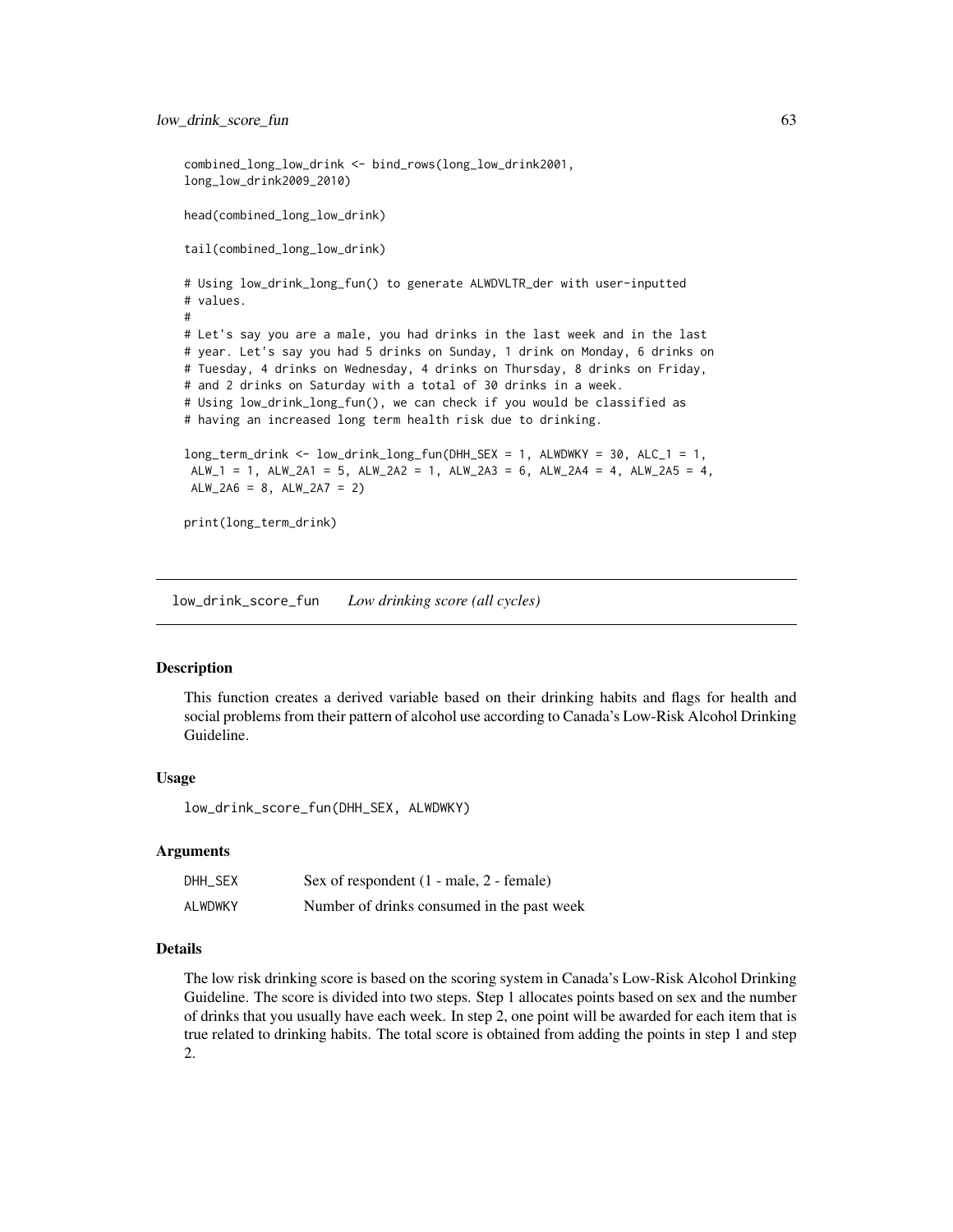## Value

Low risk drinking score (low\_drink\_score) with four categories:

- 1 Low risk (0 points)
- 2 Marginal risk (1-2 points)
- 3 Medium risk (3-4 points)
- 4 High risk (5-9 points)

### Note

Step 2 is not included in this function because the questions in step 2 are not asked in any of the CCHS cycles. The score is only based on step 1.

See <https://osf.io/eprg7/> for more details on the guideline and score.

```
# Using low_drink_score_fun() to create low_drink_score values across
# CCHS cycles low_drink_score_fun() is specified in variable_details.csv
# along with the CCHS variables and cycles included.
# To transform low_drink_score, use rec_with_table() for each CCHS cycle
# and specify low_drink_score, along with the various alcohol and sex
# variables.
# Using merge_rec_data(), you can combine low_drink_score across cycles.
library(cchsflow)
low_drink2001 <- rec_with_table(
  cchs2001_p, c(
    "DHH_SEX", "ALWDWKY", "low_risk_score"
  )
\mathcal{L}head(low_drink2001)
low_drink2009_2010 <- rec_with_table(
  cchs2009_2010_p, c(
    "DHH_SEX", "ALWDWKY", "low_risk_score"
  )
)
tail(low_drink2009_2010)
combined_low_drink <- bind_rows(low_drink2001,
low_drink2009_2010)
head(combined_low_drink)
tail(combined_low_drink)
```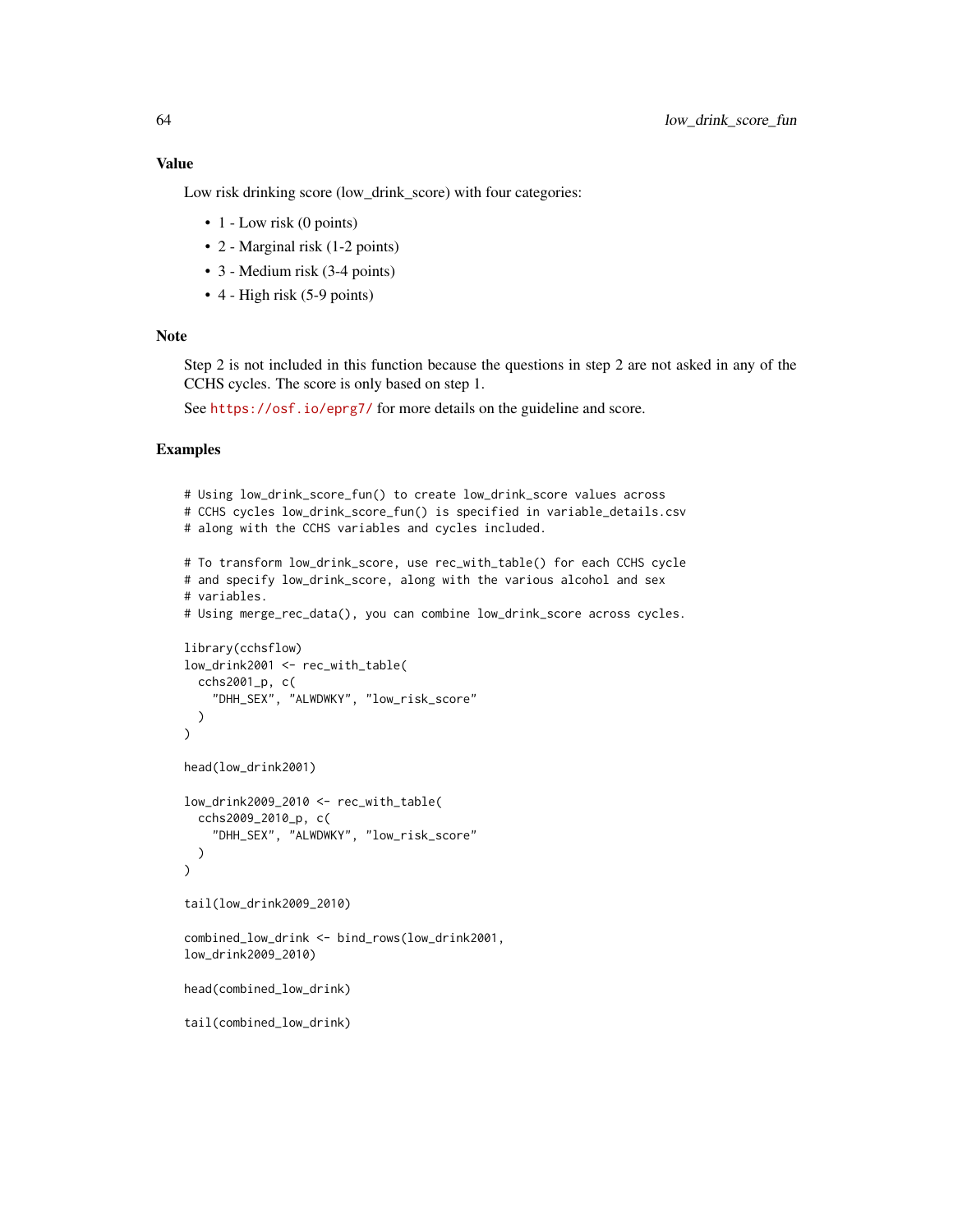low\_drink\_score\_fun1 *Low drinking score (select cycles)*

#### Description

This function creates a derived variable based on their drinking habits and flags for health and social problems from their pattern of alcohol use according to Canada's Low-Risk Alcohol Drinking Guideline.

#### Usage

```
low_drink_score_fun1(DHH_SEX, ALWDWKY, ALC_005, ALC_1)
```
#### Arguments

| DHH SEX | Sex of respondent (1 - male, 2 - female)             |
|---------|------------------------------------------------------|
| ALWDWKY | Number of drinks consumed in the past week           |
| ALC 005 | In lifetime, ever had a drink? $(1 - yes, 2 - no)$   |
| ALC 1   | Past year, have you drank alcohol? (1 - yes, 2 - no) |

## Details

The low risk drinking score is based on the scoring system in Canada's Low-Risk Alcohol Drinking Guideline. The score is divided into two steps. Step 1 allocates points based on sex and the number of drinks that you usually have each week. In step 2, one point will be awarded for each item that is true related to drinking habits. The total score is obtained from adding the points in step 1 and step 2.

This score has two 0 point categories: low risk (never drank) and low risk (former drinker). The two drinking groups are derived from 'ever had a drink in lifetime'. 'Ever had a drink in lifetime' is only available in CCHS 2001-2008 and 2015-2018.

#### Value

Low risk drinking score (low\_drink\_score1) with four categories:

- 1 Low risk never drank (0 points)
- 2 Low risk former drinker (0 points)
- 3 Marginal risk (1-2 points)
- 4 Medium risk (3-4 points)
- 5 High risk (5-9 points)

#### **Note**

Step 2 is not included in this function because the questions in step 2 are not asked in any of the CCHS cycles. The score is only based on step 1.

See <https://osf.io/eprg7/> for more details on the guideline and score.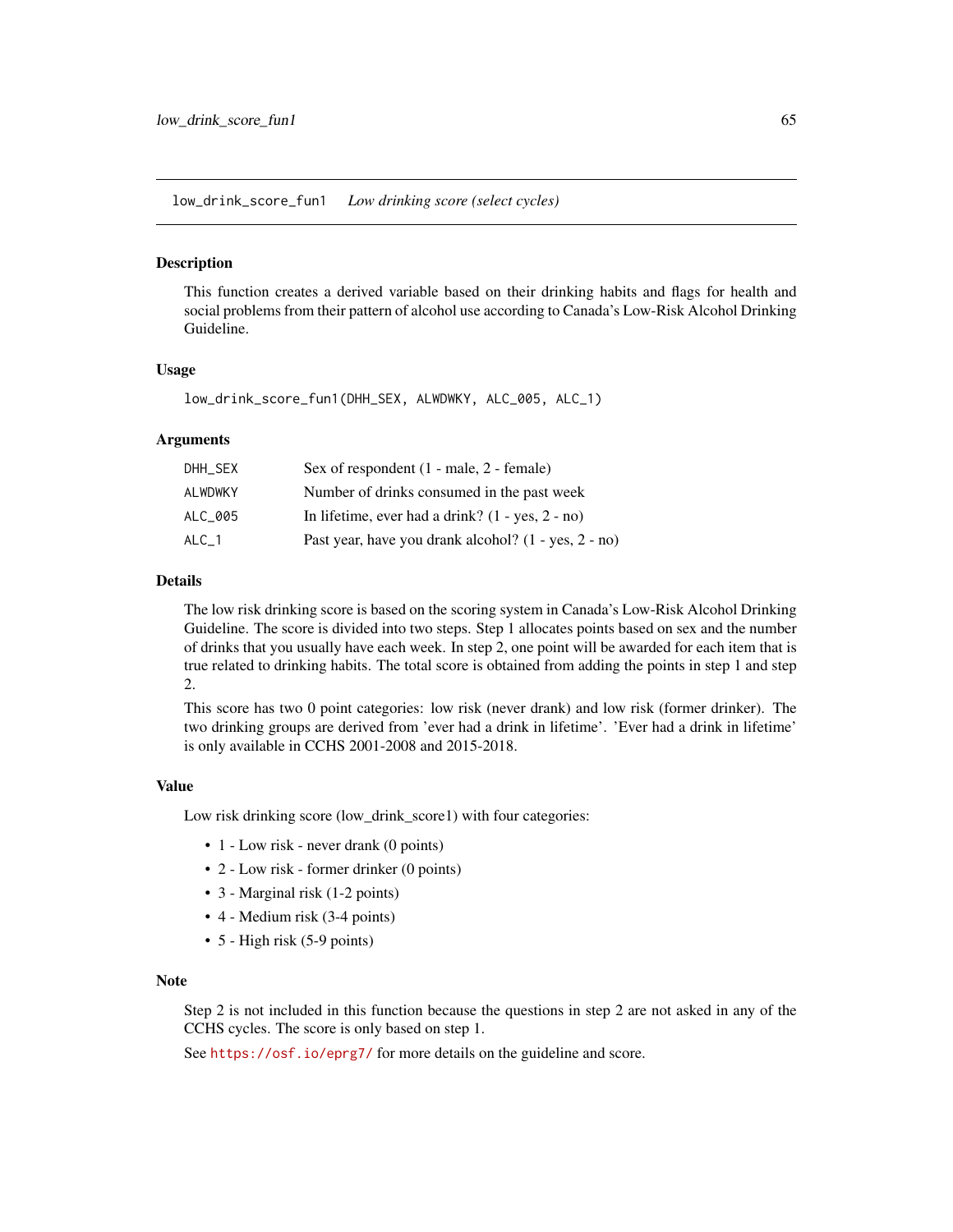### Examples

```
# Using low_drink_score_fun1() to create low_drink_score values across
# CCHS cycles low_drink_score_fun1() is specified in variable_details.csv
# along with the CCHS variables and cycles included.
# To transform low_drink_score1, use rec_with_table() for each CCHS cycle
# and specify low_drink_score1, along with the various alcohol and sex
# variables.
# Using merge_rec_data(), you can combine low_drink_score1 across cycles.
library(cchsflow)
low_drink2001 <- rec_with_table(
  cchs2001_p, c(
    "DHH_SEX", "ALWDWKY", "ALC_005", "ALC_1", "low_risk_score"
  )
\lambdahead(low_drink2001)
low_drink2009_2010 <- rec_with_table(
  cchs2009_2010_p, c(
    "DHH_SEX", "ALWDWKY", "ALC_005", "ALC_1", "low_risk_score"
  )
\lambdatail(low_drink2009_2010)
combined_low_drink1 <- bind_rows(low_drink2001,
low_drink2009_2010)
head(combined_low_drink1)
tail(combined_low_drink1)
```
low\_drink\_short\_fun *Short term risks due to drinking*

## Description

This function creates a categorical variable that flags for increased short term health risks due to their drinking habits, according to Canada's Low-Risk Alcohol Drinking Guideline.

### Usage

```
low_drink_short_fun(
  DHH_SEX,
 ALWDWKY,
```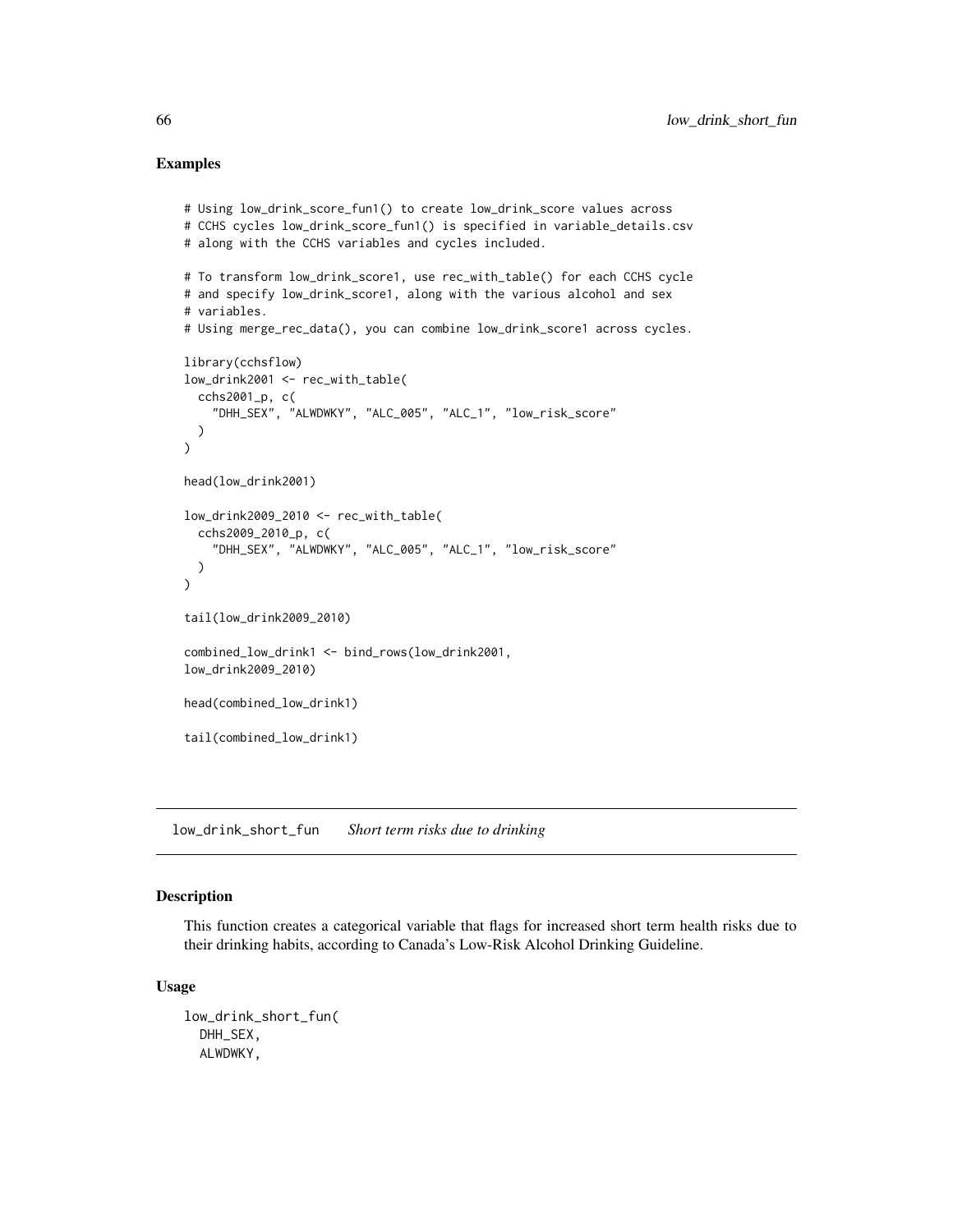## low\_drink\_short\_fun 67

| $ALC_1$ ,<br>$ALW_1,$<br>ALW_2A1,<br>ALW_2A2,<br>ALW_2A3,<br>ALW_2A4, |  |
|-----------------------------------------------------------------------|--|
| ALW_2A5,<br>$ALW_2A6$ ,<br>ALW 2A7                                    |  |
|                                                                       |  |

### Arguments

)

| DHH_SEX        | Sex of respondent $(1 - male, 2 - female)$  |
|----------------|---------------------------------------------|
| <b>ALWDWKY</b> | Number of drinks consumed in the past week  |
| $ALC_1$        | Drinks in the past year $(1 - yes, 2 - no)$ |
| $ALW_1$        | Drinks in the last week $(1 - yes, 2 - no)$ |
| ALW_2A1        | Number of drinks on Sunday                  |
| $ALW_2AA2$     | Number of drinks on Monday                  |
| ALW_2A3        | Number of drinks on Tuesday                 |
| ALW_2A4        | Number of drinks on Wednesday               |
| $ALW_2A5$      | Number of drinks on Thursday                |
| $ALW_2A6$      | Number of drinks on Friday                  |
| ALW_2A7        | Number of drinks on Saturday                |

## Details

The classification of drinkers according to their short term health risks comes from guidelines in Alcohol and Health in Canada: A Summary of Evidence and Guidelines for Low-risk Drinking, and is based on the alcohol consumption reported over the past week. Short-term or acute risks include injury and overdose.

Categories are based on CCHS 2015-2016's variable (ALWDVSTR) where short term health risk are increased when drinking more than 3 drinks (for women) or 4 drinks (for men) on any single occasion.

See <https://osf.io/ykau5/> for more details on the guideline. See <https://osf.io/ycxaq/> for more details on derivation of the function on page 9.

## Value

Categorical variable (ALWDVSTR\_der) with two categories:

- 1 Increased short term health risk
- 2 No increased short term health risk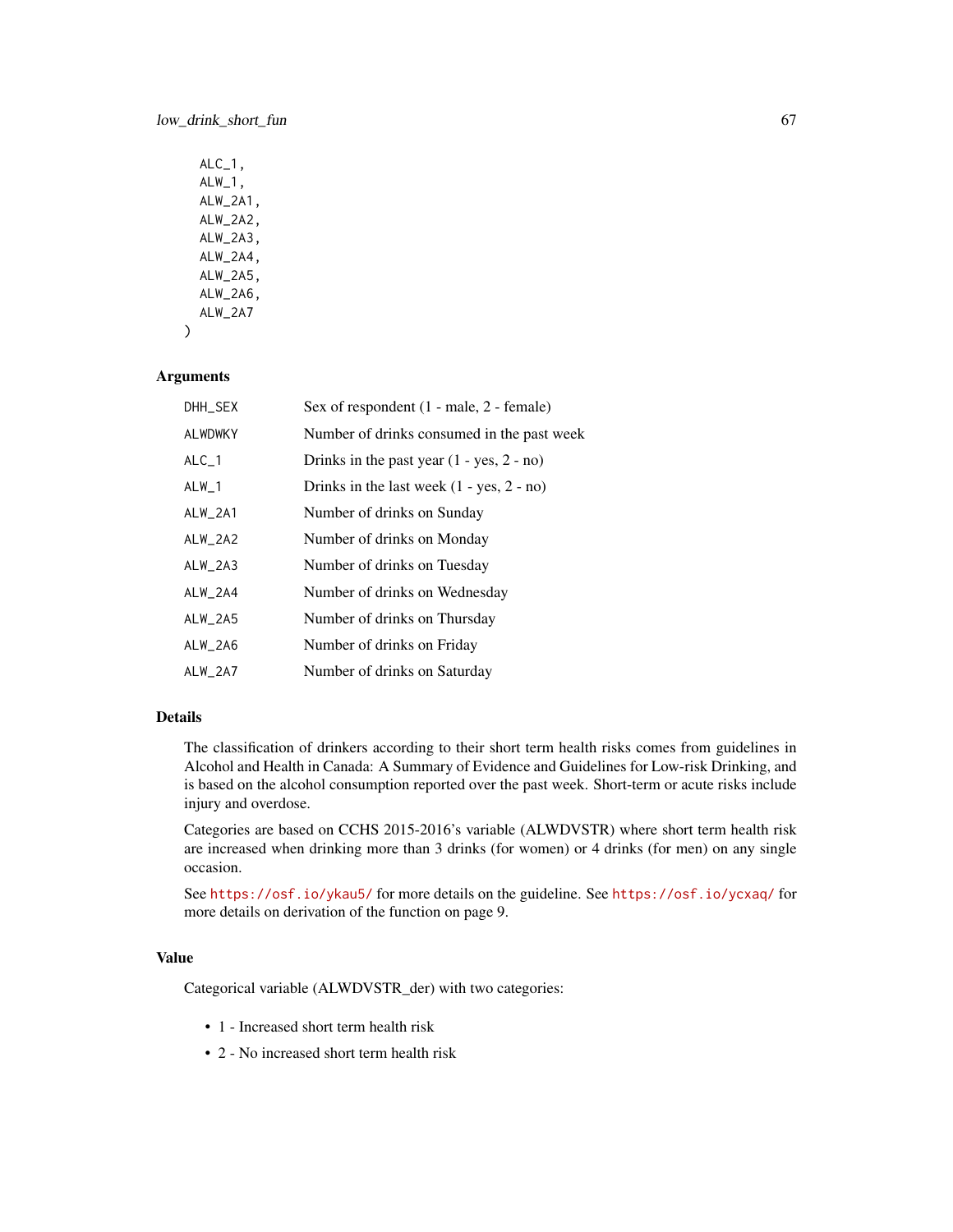```
# Using low_drink_short_fun() to create ALWDVSTR_der values across CCHS cycles
# low_drink_short_fun() is specified in variable_details.csv along with the
# CCHS variables and cycles included.
# To transform ALWDVSTR_der, use rec_with_table() for each CCHS cycle
# and specify ALWDVSTR_der, along with the various alcohol and sex
# variables.
# Using merge_rec_data(), you can combine ALWDVSTR_der across cycles.
library(cchsflow)
short_low_drink2001 <- rec_with_table(
  cchs2001_p, c(
    "ALW_1", "DHH_SEX", "ALW_2A1", "ALW_2A2", "ALW_2A3", "ALW_2A4",
    "ALW_2A5", "ALW_2A6", "ALW_2A7", "ALWDWKY", "ALC_1","ALWDVSTR_der"
  )
\lambdahead(short_low_drink2001)
short_low_drink2009_2010 <- rec_with_table(
  cchs2009_2010_p, c(
    "ALW_1", "DHH_SEX", "ALW_2A1", "ALW_2A2", "ALW_2A3", "ALW_2A4",
    "ALW_2A5", "ALW_2A6", "ALW_2A7", "ALWDWKY", "ALC_1","ALWDVSTR_der"
  )
\lambdatail(short_low_drink2009_2010)
combined_short_low_drink <- bind_rows(short_low_drink2001,
short_low_drink2009_2010)
head(combined_short_low_drink)
tail(combined_short_low_drink)
# Using low_drink_short_fun() to generate ALWDVSTR_der with user-inputted
# values.
#
# Let's say you are a male, you had drinks in the last week and in the last
# year. Let's say you had 5 drinks on Sunday, 1 drink on Monday, 6 drinks on
# Tuesday, 4 drinks on Wednesday, 4 drinks on Thursday, 8 drinks on Friday,
# and 2 drinks on Saturday with a total of 30 drinks in a week.
# Using low_drink_short_fun(), we can check if you would be classified as
# having an increased short term health risk due to drinking.
short_term_drink <- low_drink_short_fun(DHH_SEX = 1, ALWDWKY = 30, ALC_1 = 1,
ALW_1 = 1, ALW_2A1 = 5, ALW_2A2 = 1, ALW_2A3 = 6, ALW_2A4 = 4, ALW_2A5 = 4,
ALW_2AA = 8, ALW_2AA = 2print(short_term_drink)
```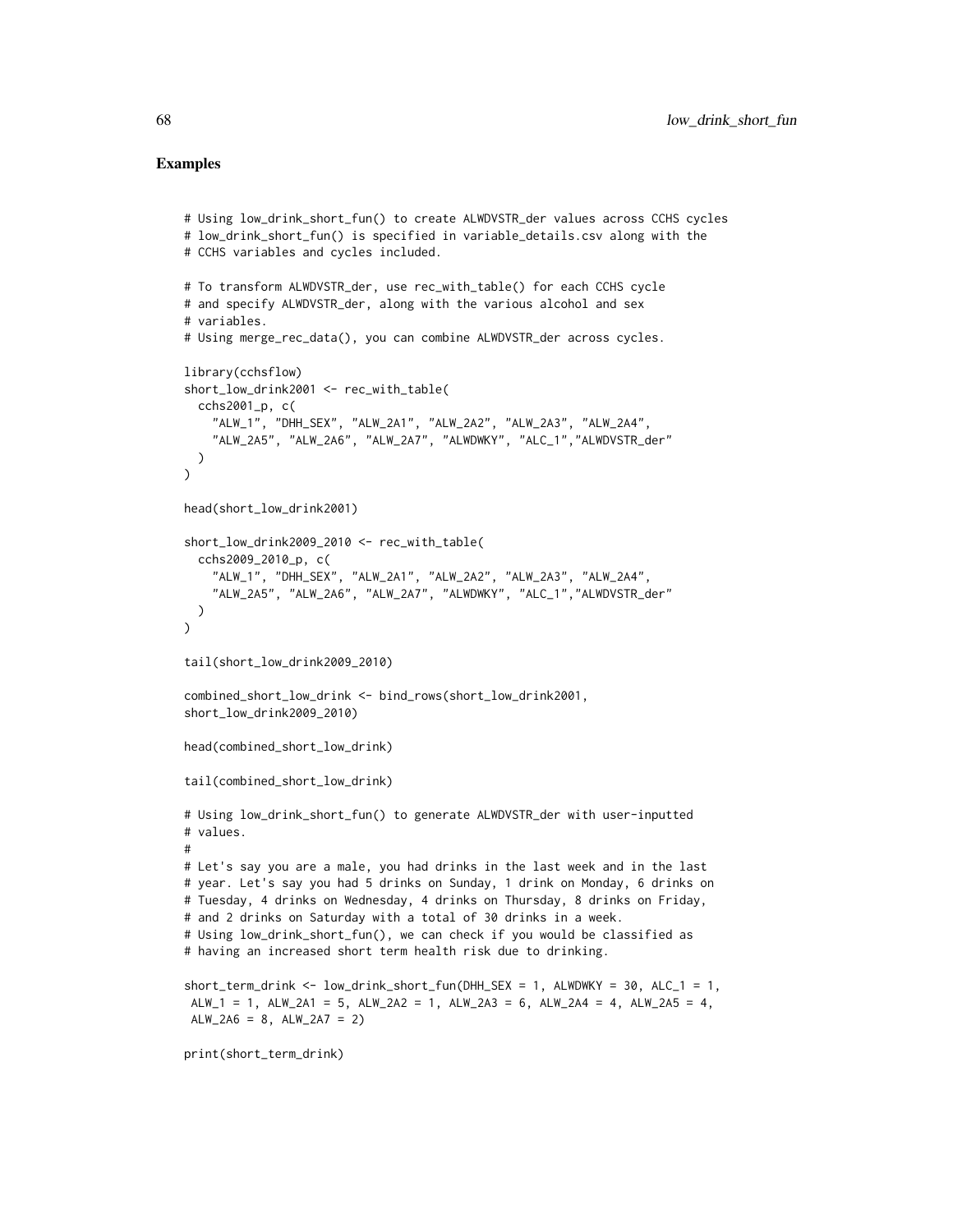This function allows users to merge CCHS data transformed by the [rec\\_with\\_table](#page-82-0) function. This function generates a labelled merged data frame with multiple transformed CCHS cycles.

#### Usage

merge\_rec\_data(...)

#### Arguments

... recoded data frames to be merged.

### Details

When merging recoded CCHS data, there are variables that are missing in certain CCHS cycles. This function tags missing variable observations as NA(c), indicating that the variable was not asked or included in the CCHS cycle of the respondent.

Click [here](https://big-life-lab.github.io/cchsflow/articles/tagged_na_usage.html) for more details on how NA's are treated in cchsflow.

## Value

a merged data frame consisting of multiple recoded CCHS cycles with labels for variable names and tags for variables not included in particular CCHS cycles.

### Examples

tail(income\_merged)

# Merging two CCHS cycles with variables missing in each cycle.

```
# INCGHH_A is a cchsflow variable available for the 2001 CCHS cycle, while
# INCGHH_B is a cchsflow variable available for the 2003 CCHS cycle.
# Using merge_rec_data(), datasets containing INCGHH_A & INCGHH_B can be
# merged and tagged.
library(cchsflow)
income2001 <- rec_with_table(cchs2001_p, "INCGHH_A")
income2003 <- rec_with_table(cchs2001_p, "INCGHH_B")
income_merged <- merge_rec_data(income2001, income2003)
head(income_merged)
```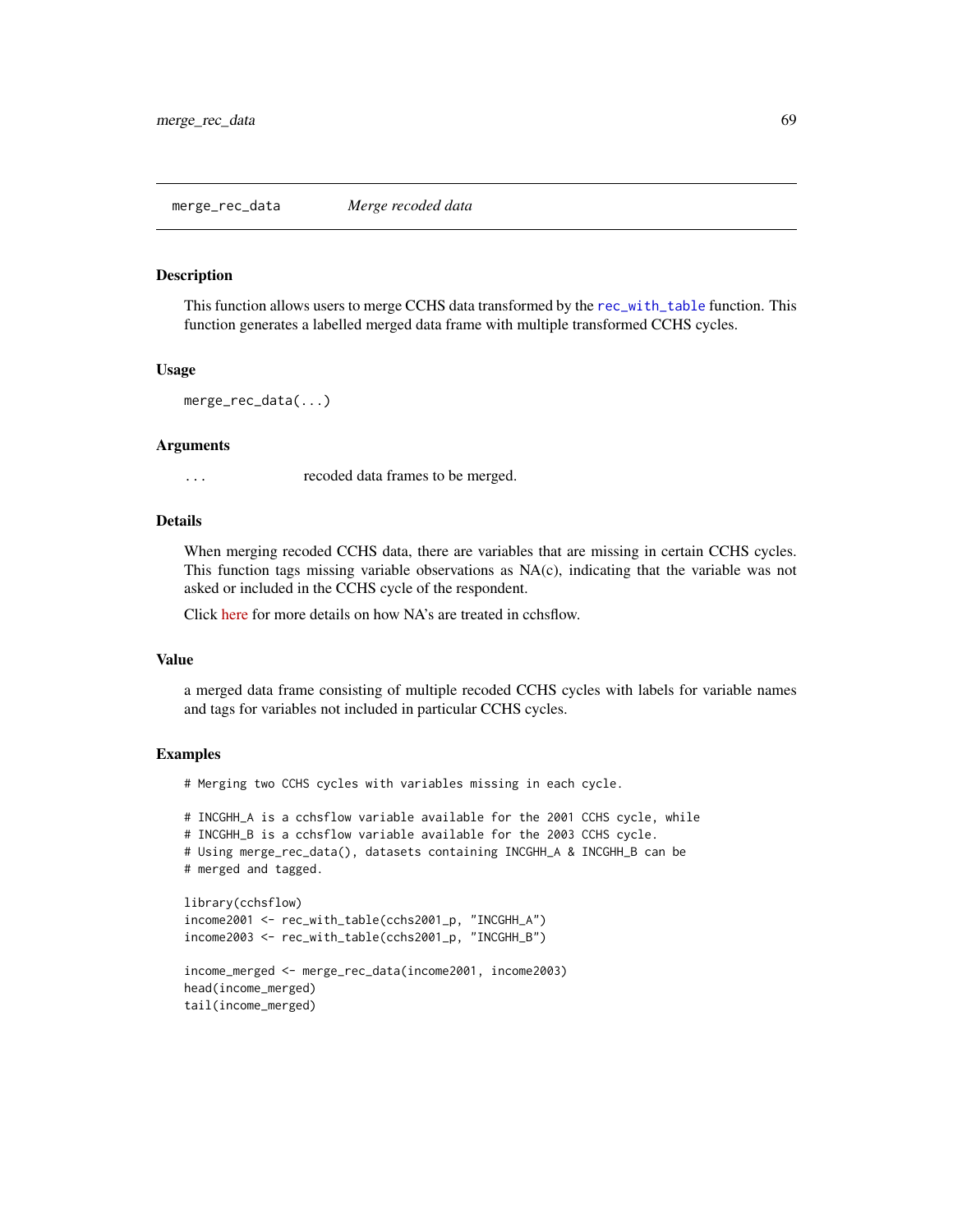```
multiple_conditions_fun1
```
*Number of chronic conditions (5 chronic conditions)*

## Description

This function generates a derived variable (number\_conditions) that counts the number of chronic conditions a respondent has. This function takes 5 CCHS-defined conditions (heart disease, cancer, stroke, bowel disorder, and arthritis), and well one derived variable (respiratory condition) to count the number of conditions a respondent has.

## Usage

```
multiple_conditions_fun1(
  CCC_121,
  CCC_131,
  CCC_151,
  CCC_171,
  resp_condition_der,
  CCC_051
\mathcal{L}
```
## Arguments

| $CCC_121$          | variable indicating if respondent has heart disease $(1 =$ respondent has heart<br>disease, $2$ = respondent does not have heart disease)                                                                                                                                                                                                                              |
|--------------------|------------------------------------------------------------------------------------------------------------------------------------------------------------------------------------------------------------------------------------------------------------------------------------------------------------------------------------------------------------------------|
| $CCC_131$          | variable indicating if respondent has active cancer $(1 =$ respondent has active<br>cancer, $2$ = respondent does not have active cancer)                                                                                                                                                                                                                              |
| $CCC_151$          | variable indicating if respondent suffers from the effects of a stroke $(1 = re$<br>spondent suffers from stroke effects, $2 =$ respondent does not suffer from stroke<br>effects)                                                                                                                                                                                     |
| $CCC_171$          | variable indicating if respondent has a bowel disorder $(1 =$ respondent has bowel<br>$disorder, 2 = respondent does not have a bowl disorder)$                                                                                                                                                                                                                        |
| resp_condition_der |                                                                                                                                                                                                                                                                                                                                                                        |
|                    | derived variable indicating if respondent has a respiratory condition $(1 =$ respon-<br>dent is over the age of 35 and has a respiratory condition, $2 =$ respondent is under<br>the age of 35 and has a respiratory conditions, $3 =$ respondent does not have a<br>respiratory condition). See resp_condition_fun1 for documentation on how<br>variable was derived. |
| CCC_051            | variable indicating if respondent has arthritis or rheumatism $(1 =$ respondent has<br>arthritis or rheumatism, $2 =$ respondent does not have arthritis or rheumatism)                                                                                                                                                                                                |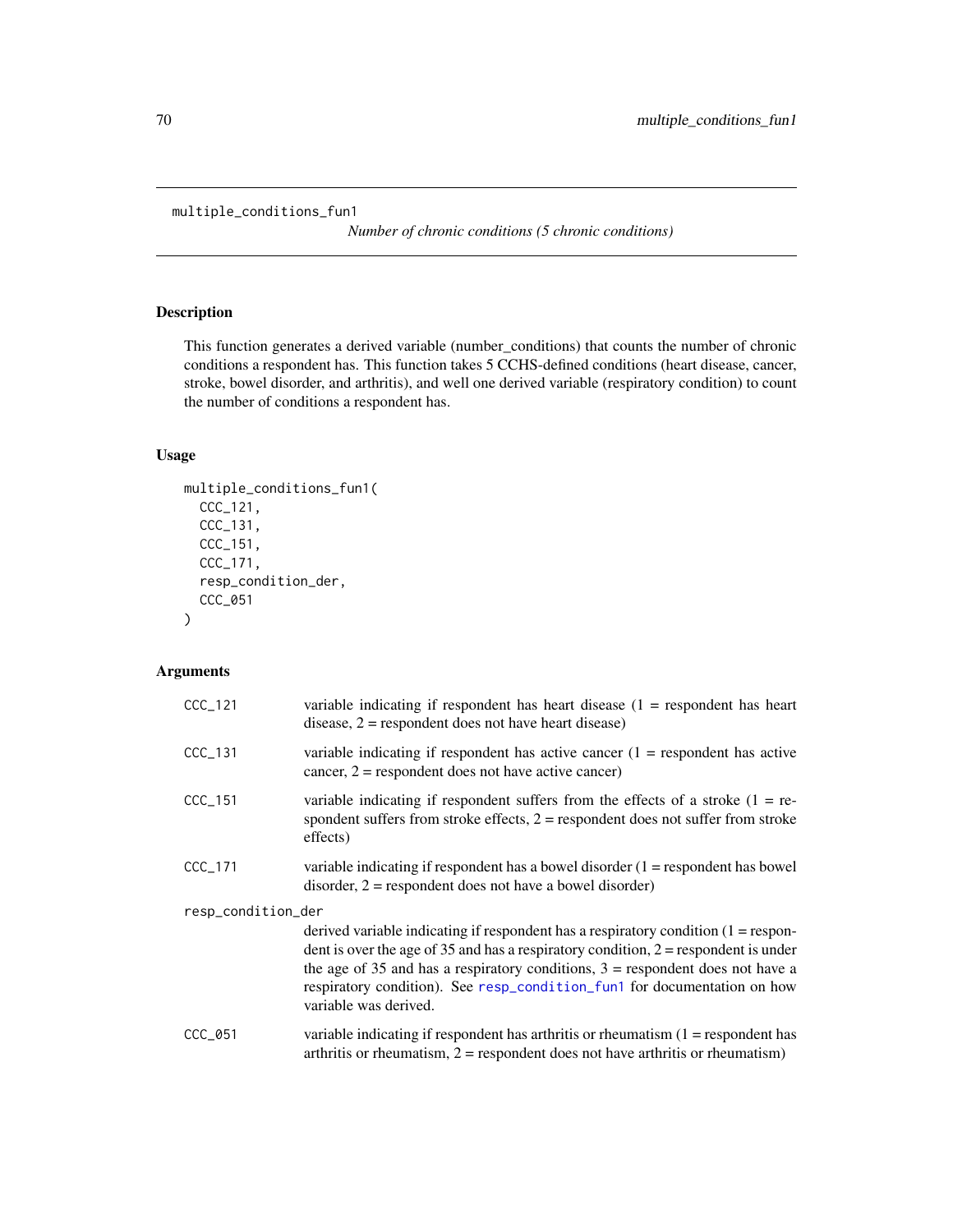### Details

mood disorder (CCC 280) was not asked to respondents in the 2001 CCHS survey cycle. This mean respondents in this cycle will only be able to have a maximum of 6 chronic conditions as opposed to 7 for respondents in other cycles. [multiple\\_conditions\\_fun2](#page-71-0) is used for CCHS cycles from 2003 to 2014.

#### Value

A categorical variable indicating the number of chronic conditions a respondent has. Respondents with 5 or more conditions are grouped in the "5+" category.

#### See Also

[multiple\\_conditions\\_fun2](#page-71-0)

#### Examples

# Using rec\_with\_table() to generate multiple\_conditions in a CCHS # cycle.

# multiple\_conditions\_fun1() is specified in variable\_details.csv along with # the CCHS variables and cycles included.

# To generate multiple\_conditions, use rec\_with\_table() and specify the # multiple\_conditions, along with the variables that are derived from it. # Since resp\_condition\_der is also a derived variable, you will have to # specify the variables that are derived from it. In this example, data # from the 2001 CCHS will be used, so DHHGAGE\_cont, CCC\_091, and CCC\_91A, # and CCC\_031 will be specified along with resp\_condition\_der.

```
library(cchsflow)
conditions_2001 <- suppressWarnings(rec_with_table(cchs2001_p,
c("DHHGAGE_cont", "CCC_091",
"CCC_91A", "CCC_031", "CCC_121","CCC_131","CCC_151", "CCC_171","CCC_280",
"resp_condition_der","CCC_051", "number_conditions")))
```
head(conditions\_2001)

```
# Generating multiple_conditions with user inputted values
# Let's say you are an individual that has heart disease, bowel disorder,
# and arthritis. multiple_conditions_fun1() can be used to count the number
# of chronic conditions you have
```

```
library(cchsflow)
```
num\_conditions <- multiple\_conditions\_fun1(CCC\_121 = 1, CCC\_131 = 2,  $CCC_151 = 2$ ,  $CCC_171 = 1$ ,  $resp\_condition\_der = 3$ ,  $CCC_051 = 1)$ 

print(num\_conditions)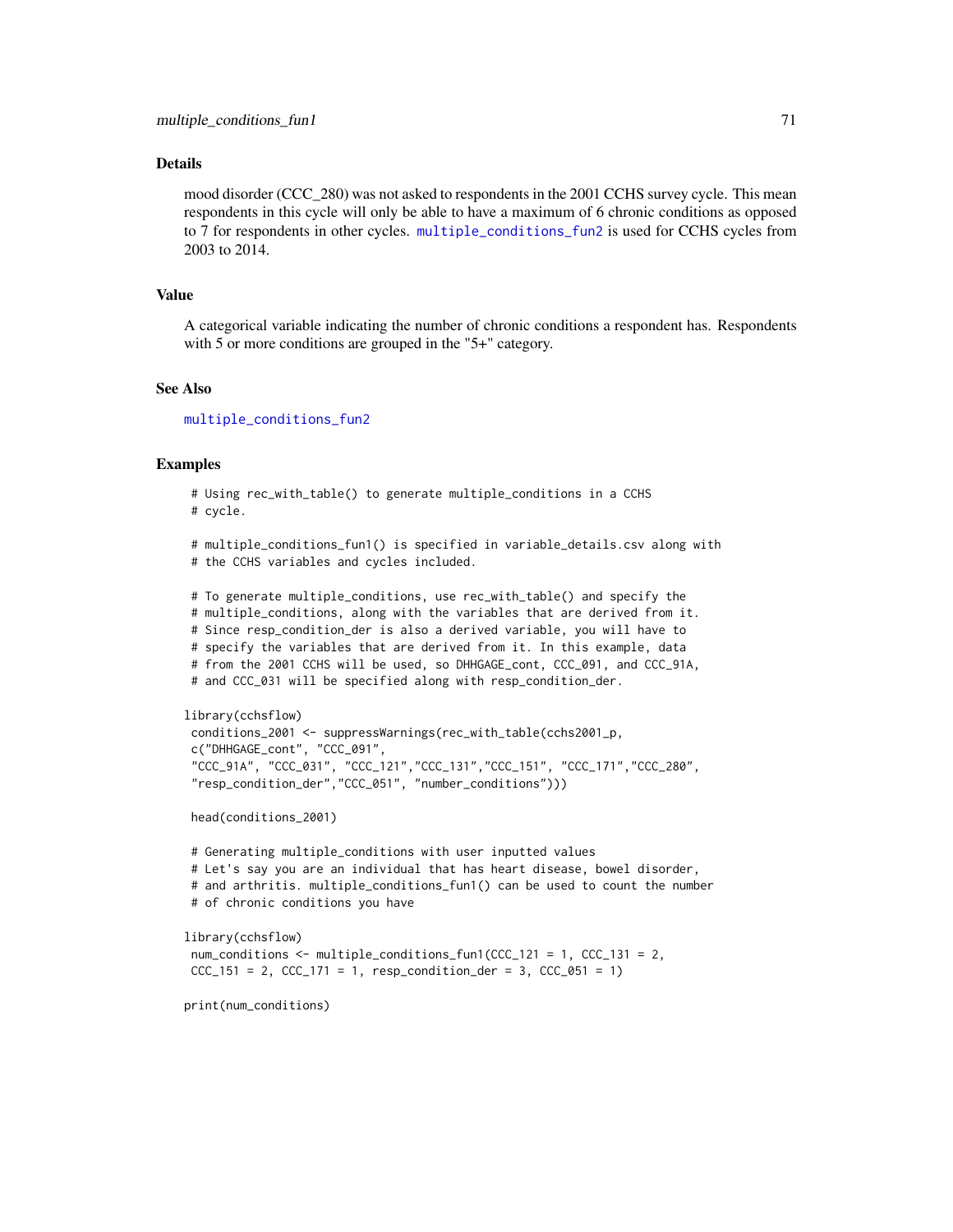```
multiple_conditions_fun2
```
*Number of chronic conditions (6 chronic conditions)*

## Description

This function generates a derived variable (number\_conditions) that counts the number of chronic conditions a respondent has. This function takes 6 CCHS-defined conditions (heart disease, cancer, stroke, bowel disorder, mood disorder and arthritis), and well one derived variable (respiratory condition) to count the number of conditions a respondent has.

### Usage

```
multiple_conditions_fun2(
  CCC_121,
 CCC_131,
 CCC_151,
  CCC_171,
  CCC_280,
  resp_condition_der,
  CCC_051
)
```
## Arguments

| $CCC_121$          | variable indicating if respondent has heart disease $(1 =$ respondent has heart<br>disease, $2$ = respondent does not have heart disease)                                                                                                                                                                                                                              |
|--------------------|------------------------------------------------------------------------------------------------------------------------------------------------------------------------------------------------------------------------------------------------------------------------------------------------------------------------------------------------------------------------|
| $CCC_131$          | variable indicating if respondent has active cancer $(1 =$ respondent has active<br>cancer, $2 =$ respondent does not have active cancer)                                                                                                                                                                                                                              |
| CCC_151            | variable indicating if respondent suffers from the effects of a stroke $(1 = re$<br>spondent suffers from stroke effects, $2 =$ respondent does not suffer from stroke<br>effects)                                                                                                                                                                                     |
| $CCC_1171$         | variable indicating if respondent has a bowel disorder $(1 =$ respondent has bowel<br>disorder, $2$ = respondent does not have a bowel disorder)                                                                                                                                                                                                                       |
| CCC_280            | variable indicating if respondent has a mood disorder $(1 =$ respondent has a<br>mood disorder, $2$ = respondent does not have a mood disorder. Note, variable<br>was not asked to respondents in the 2001 CCHS survey cycle.                                                                                                                                          |
| resp_condition_der |                                                                                                                                                                                                                                                                                                                                                                        |
|                    | derived variable indicating if respondent has a respiratory condition. $(1 = re$<br>spondent is over the age of 35 and has a respiratory condition, $2 =$ respondent<br>is under the age of 35 and has a respiratory conditions, $3 =$ respondent does not<br>have a respiratory condition). See resp_condition_fun1 for documentation on<br>how variable was derived. |
| $CCC_051$          | variable indicating if respondent has arthritis or rheumatism $(1 =$ respondent has<br>arthritis or rheumatism, $2 =$ respondent does not have arthritis or rheumatism)                                                                                                                                                                                                |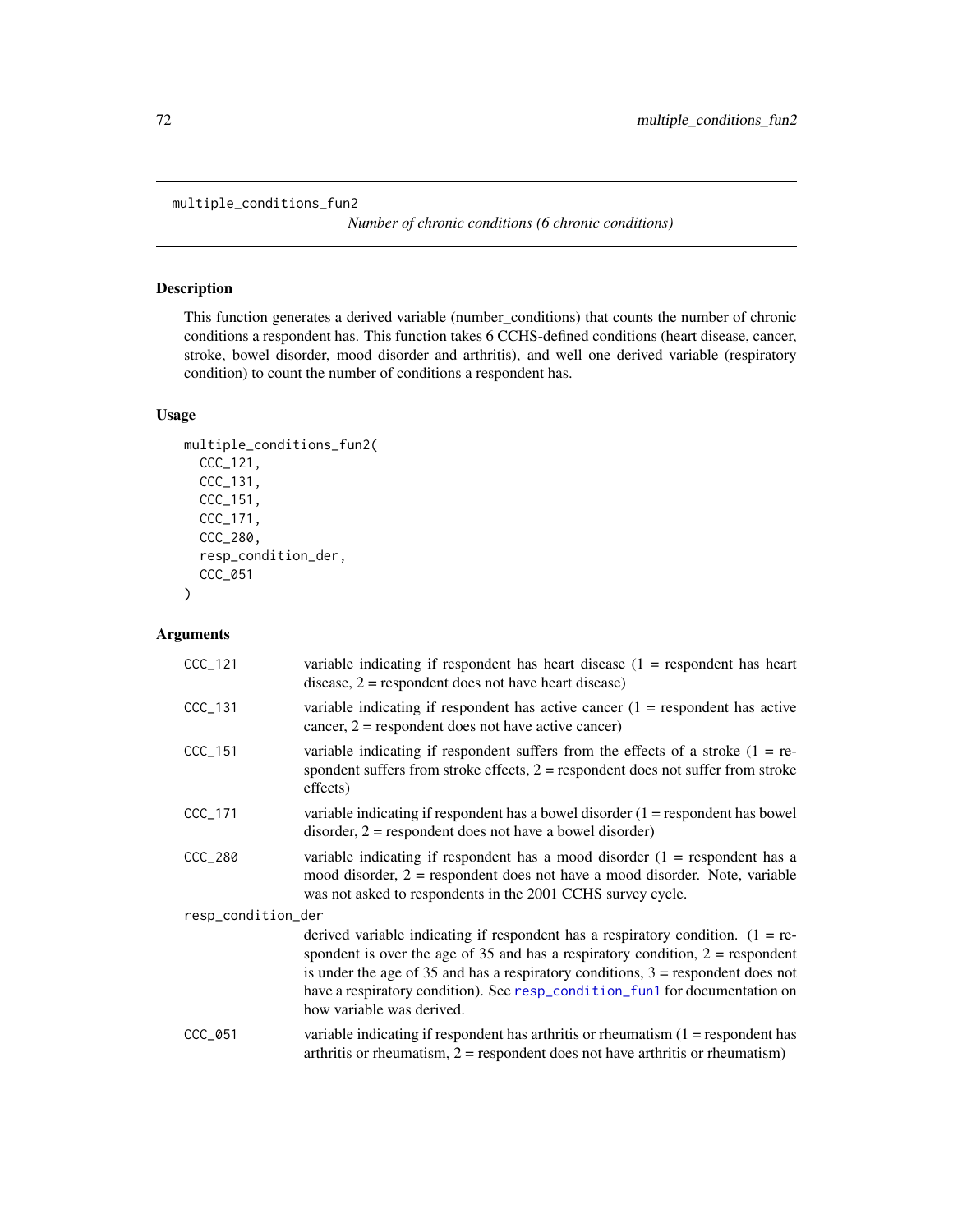#### <span id="page-72-0"></span>Details

mood disorder (CCC 280) was not asked to respondents in the 2001 CCHS survey cycle. This mean respondents in this cycle will only be able to have a maximum of 6 chronic conditions as opposed to 7 for respondents in other cycles. [multiple\\_conditions\\_fun1](#page-69-0) is used for CCHS cycles from 2003 to 2014.

#### Value

A categorical variable indicating the number of chronic conditions a respondent has. Respondents with 5 or more conditions are grouped in the "5+" category.

#### See Also

[multiple\\_conditions\\_fun1](#page-69-0)

#### Examples

# Using rec\_with\_table() to generate multiple\_conditions in a CCHS # cycle.

# multiple\_conditions\_fun2() is specified in variable\_details.csv along with # the CCHS variables and cycles included.

# To generate multiple\_conditions, use rec\_with\_table() and specify the # multiple\_conditions, along with the variables that are derived from it. # Since resp\_condition\_der is also a derived variable, you will have to # specify the variables that are derived from it. In this example, data # from the 2010 CCHS will be used, so DHHGAGE\_cont, CCC\_091, and CCC\_031 # will be specified along with resp\_condition\_der.

```
library(cchsflow)
conditions_2009_2010 <- suppressWarnings(rec_with_table(cchs2009_2010_p,
c("DHHGAGE_cont", "CCC_091",
"CCC_031", "CCC_121","CCC_131","CCC_151", "CCC_171","CCC_280",
"resp_condition_der","CCC_051", "number_conditions")))
```
head(conditions\_2009\_2010)

# Generating multiple\_conditions with user inputted values # Let's say you are an individual that has heart disease, bowel disorder, # and arthritis. multiple\_conditions\_fun2() can be used to count the number # of chronic conditions you have

library(cchsflow)

num\_conditions <- multiple\_conditions\_fun2(CCC\_121 = 1, CCC\_131 = 2,  $CCC_151 = 2$ ,  $CCC_171 = 1$ ,  $CCC_280 = 2$ ,  $resp_conditional_{der} = 3$ ,  $CCC_051 = 1)$ 

print(num\_conditions)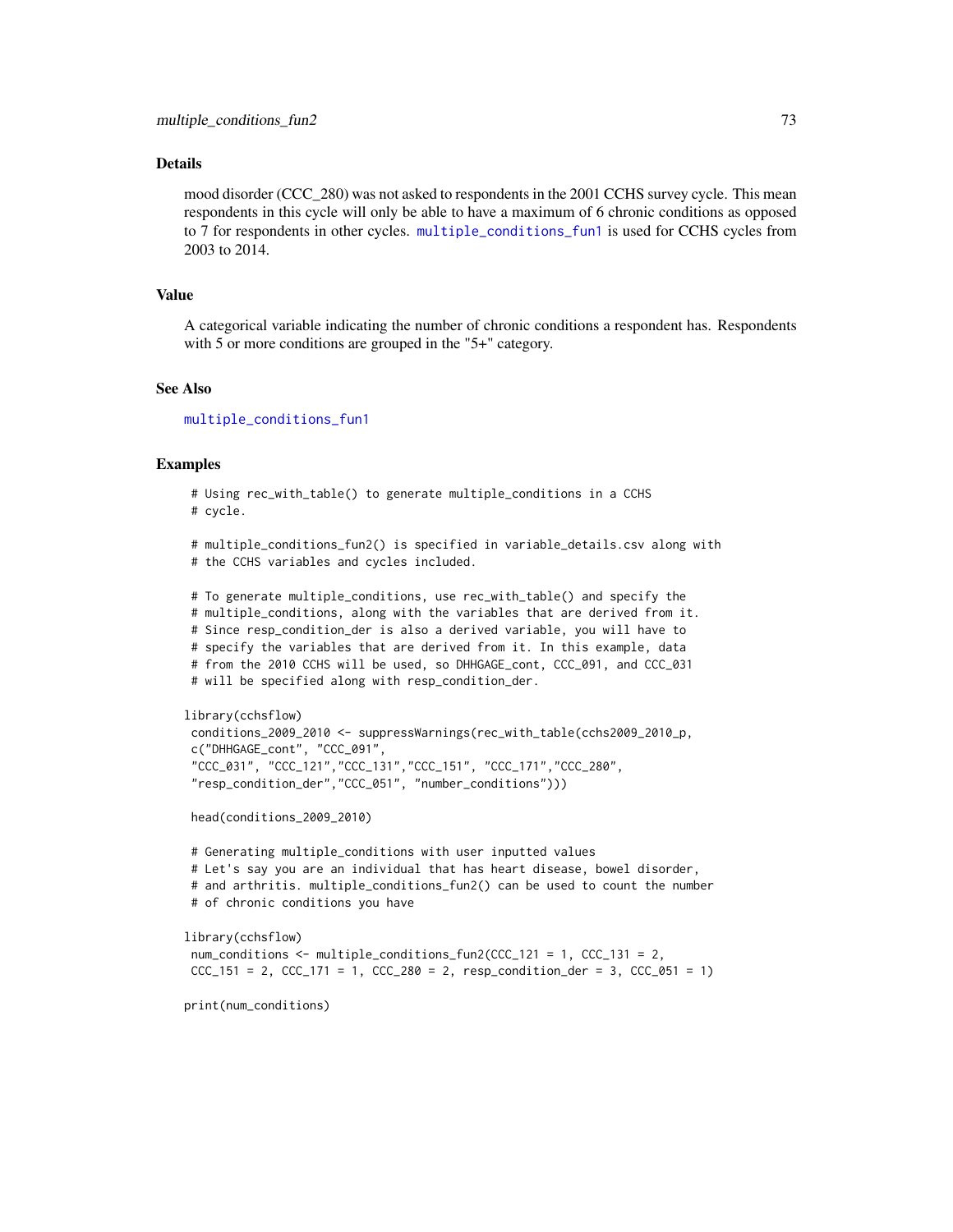<span id="page-73-1"></span><span id="page-73-0"></span>pack\_years\_fun *Smoking pack-years*

### Description

This function creates a derived variable (pack\_years\_der) that measures an individual's smoking pack-years based on various CCHS smoking variables. This is a popular variable used by researchers to quantify lifetime exposure to cigarette use.

### Usage

```
pack_years_fun(
  SMKDSTY_A,
  DHHGAGE_cont,
  time_quit_smoking,
  SMKG203_cont,
  SMKG207_cont,
  SMK_204,
  SMK_05B,
  SMK_208,
  SMK_05C,
  SMKG01C_cont,
  SMK_01A
\mathcal{L}
```
### Arguments

| SMKDSTY_A         | variable used in CCHS cycles 2001-2014 that classifies an individual's smoking<br>status.                                                                             |
|-------------------|-----------------------------------------------------------------------------------------------------------------------------------------------------------------------|
| DHHGAGE_cont      | continuous age variable.                                                                                                                                              |
| time_quit_smoking |                                                                                                                                                                       |
|                   | derived variable that calculates the approximate time a former smoker has quit<br>smoking. See time_quit_smoking_fun for documentation on how variable<br>was derived |
| SMKG203_cont      | age started smoking daily. Variable asked to daily smokers.                                                                                                           |
| SMKG207_cont      | age started smoking daily. Variable asked to former daily smokers.                                                                                                    |
| SMK_204           | number of cigarettes smoked per day. Variable asked to daily smokers.                                                                                                 |
| SMK_05B           | number of cigarettes smoked per day. Variable asked to occasional smokers                                                                                             |
| SMK_208           | number of cigarettes smoked per day. Variable asked to former daily smokers                                                                                           |
| SMK_05C           | number of days smoked at least one cigarette                                                                                                                          |
| SMKG01C_cont      | age smoked first cigarette                                                                                                                                            |
| SMK_01A           | smoked 100 cigarettes in lifetime $(y/n)$                                                                                                                             |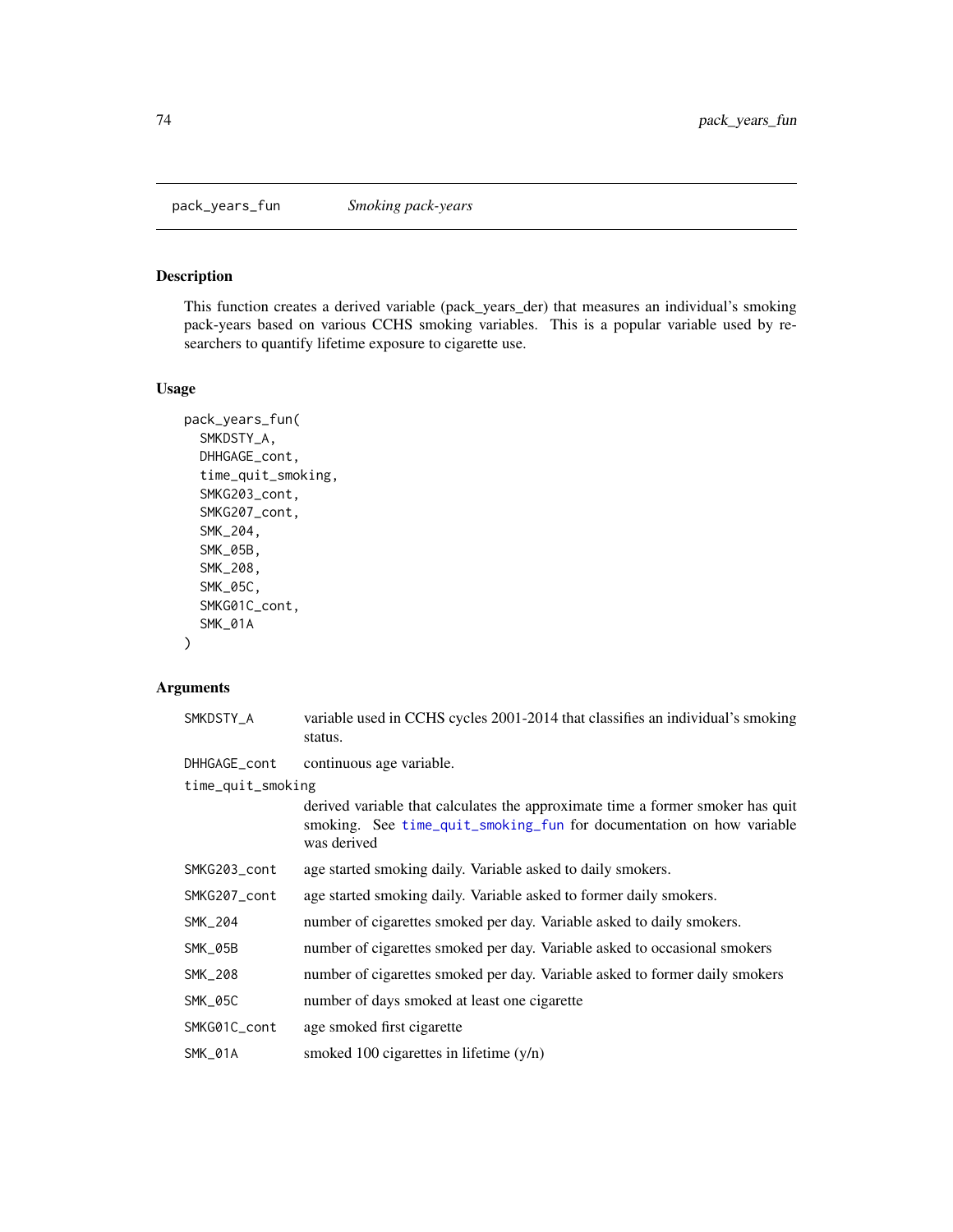#### Details

pack-years is calculated by multiplying the number of cigarette packs per day (20 cigarettes per pack) by the number of years. Example 1: a respondent who is a current smoker who smokes 1 package of cigarettes for the last 10 years has smoked 10 pack-years. Pack-years is also calculated for former smokers. Example 2: a respondent who started smoking at age 20 years and smoked half a pack of cigarettes until age 40 years smoked for 10 pack-years.

### Value

value for smoking pack-years in the pack\_years\_der variable

```
# Using pack_years_fun() to create pack-years values across CCHS cycles
# pack_years_fun() is specified in variable_details.csv along with the CCHS
# variables and cycles included.
# To transform pack_years_der across cycles, use rec_with_table() for each
# CCHS cycle and specify pack_years_der, along with each smoking variable.
# Since time_quit_smoking_der is also a derived
# variable, you will have to specify the variables that are derived from it.
# Then by using merge_rec_data(), you can combine pack_years_der across
# cycles
library(cchsflow)
pack_years2009_2010 <- rec_with_table(
  cchs2009_2010_p, c(
    "SMKDSTY_A", "DHHGAGE_cont", "SMK_09A_B", "SMKG09C", "time_quit_smoking",
    "SMKG203_cont", "SMKG207_cont", "SMK_204", "SMK_05B", "SMK_208",
    "SMK_05C", "SMK_01A", "SMKG01C_cont", "pack_years_der"
  )
)
head(pack_years2009_2010)
pack_years2011_2012 <- rec_with_table(
  cchs2011_2012_p,c(
    "SMKDSTY_A", "DHHGAGE_cont", "SMK_09A_B", "SMKG09C", "time_quit_smoking",
    "SMKG203_cont", "SMKG207_cont", "SMK_204", "SMK_05B", "SMK_208",
    "SMK_05C", "SMK_01A", "SMKG01C_cont", "pack_years_der"
  )
)
tail(pack_years2011_2012)
combined_pack_years <- suppressWarnings(merge_rec_data(pack_years2009_2010,
 pack_years2011_2012))
head(combined_pack_years)
tail(combined_pack_years)
```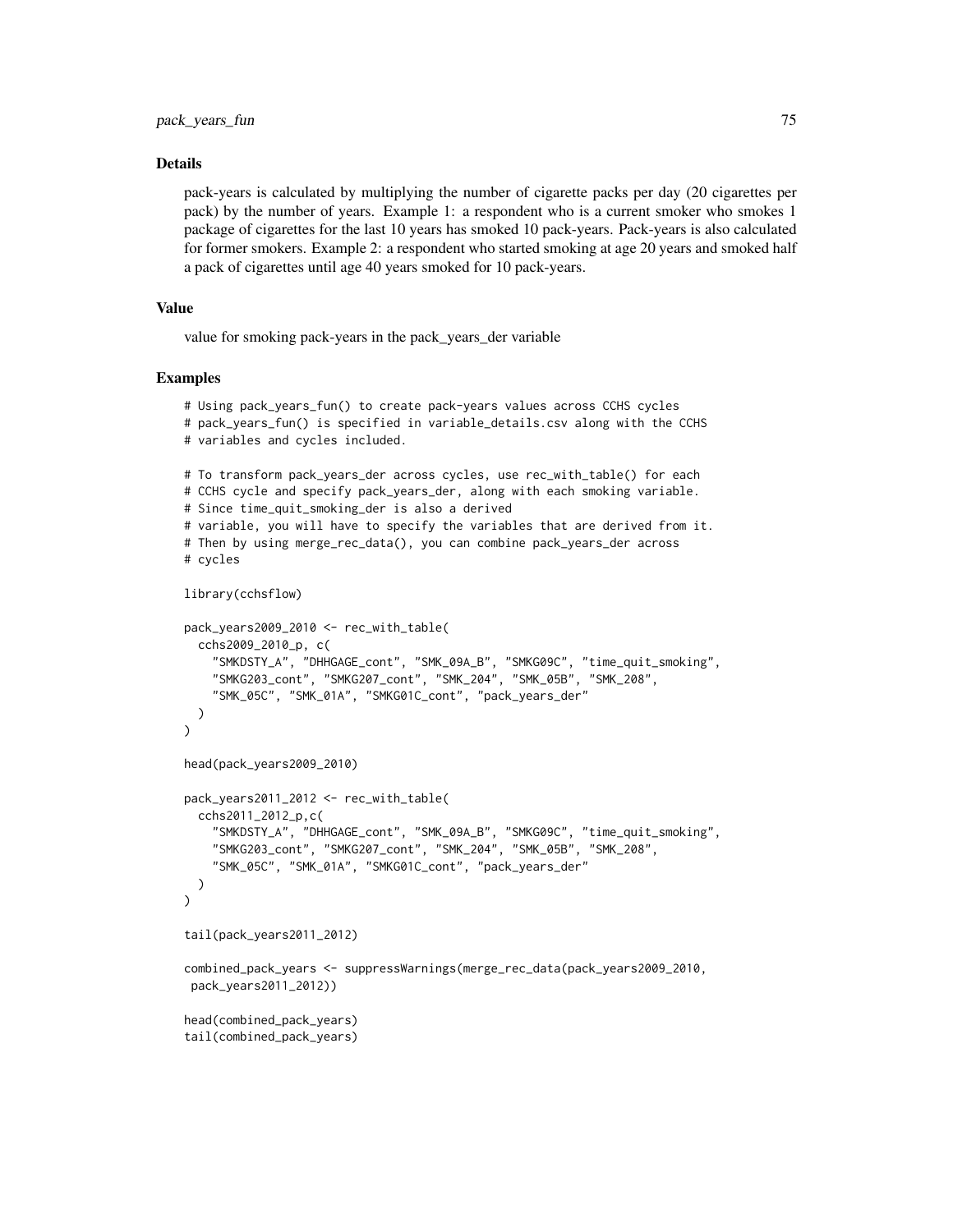<span id="page-75-0"></span>pack\_years\_fun\_cat *Categorical smoking pack-years*

#### Description

This function creates a categorical derived variable (pack\_years\_cat) that categorizes smoking packyears (pack\_years\_der).

#### Usage

pack\_years\_fun\_cat(pack\_years\_der)

#### Arguments

pack\_years\_der derived variable that calculates smoking pack-years See [pack\\_years\\_fun](#page-73-0) for documentation on how variable was derived.

### Details

pack-years is calculated by multiplying the number of cigarette packs per day (20 cigarettes per pack) by the number of years.The categories were based on the Cardiovascular Disease Population Risk Tool (Douglas Manuel et al. 2018).

pack\_years\_cat uses the derived variable pack\_years\_der. Pack\_years\_der uses age and various smoking variables that have been transformed by cchsflow (see documentation on pack\_year\_der). In order to categorize pack years across CCHS cycles, age and smoking variables must be transformed and harmonized.

#### Value

value for pack year categories in the pack\_years\_cat variable.

#### Examples

- # Using pack\_years\_fun\_cat() to categorize pack year values across CCHS cycles
- # pack\_years\_fun\_cat() is specified in variable\_details.csv along with the
- # CCHS variables and cycles included.
- # To transform pack\_years\_cat across cycles, use rec\_with\_table() for each
- # CCHS cycle and specify pack\_years\_cat.
- # Since pack\_year\_der is also also derived variable, you will have to specify
- # the variables that are derived from it.
- # Since time\_quit\_smoking\_der is also a derived variable in pack\_year\_der,
- # you will have to specify the variables that are derived from it.

# Then by using merge\_rec\_data(), you can combine pack\_years\_cat across # cycles.

library(cchsflow)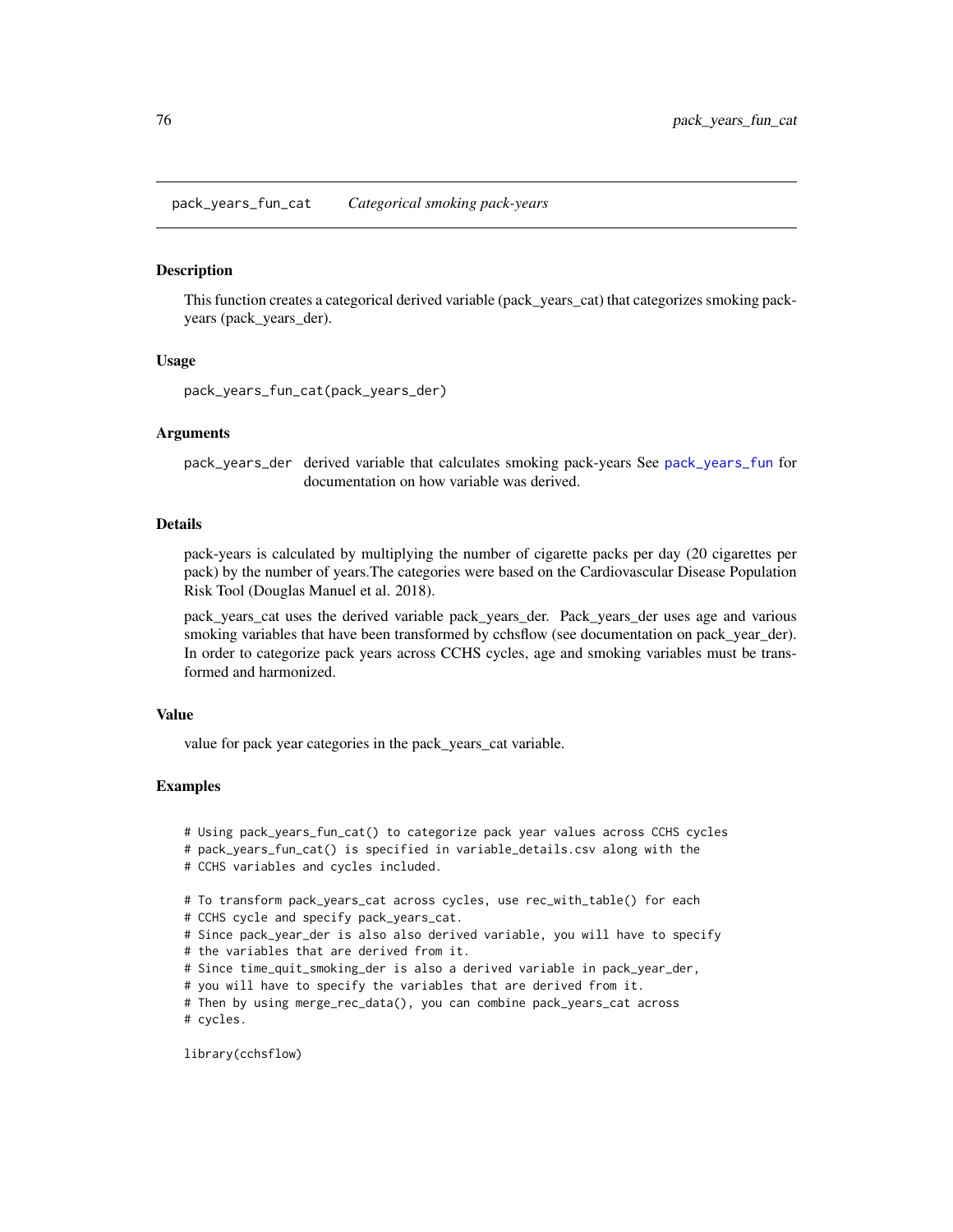```
pack_years_cat_2009_2010 <- rec_with_table(
  cchs2009_2010_p, c(
   "SMKDSTY_A", "DHHGAGE_cont", "SMK_09A_B", "SMKG09C", "time_quit_smoking",
    "SMKG203_cont", "SMKG207_cont", "SMK_204", "SMK_05B", "SMK_208",
    "SMK_05C", "SMK_01A", "SMKG01C_cont", "pack_years_der", "pack_years_cat"
  )
)
head(pack_years_cat_2009_2010)
pack_years_cat_2011_2012 <- rec_with_table(
  cchs2011_2012_p,c(
    "SMKDSTY_A", "DHHGAGE_cont", "SMK_09A_B", "SMKG09C", "time_quit_smoking",
    "SMKG203_cont", "SMKG207_cont", "SMK_204", "SMK_05B", "SMK_208",
    "SMK_05C", "SMK_01A", "SMKG01C_cont", "pack_years_der", "pack_years_cat"
  )
\mathcal{L}tail(pack_years_cat_2011_2012)
combined_pack_years_cat <- suppressWarnings(merge_rec_data
(pack_years_cat_2009_2010,pack_years_cat_2011_2012))
head(combined_pack_years_cat)
tail(combined_pack_years_cat)
```
<span id="page-76-0"></span>

| pct_time_fun | Percent time in Canada |  |  |
|--------------|------------------------|--|--|
|              |                        |  |  |

This function creates a derived variable (pct\_time\_der) that provides an estimated percentage of the time a person's life was spent in Canada.

### Usage

```
pct_time_fun(DHHGAGE_cont, SDCGCBG, SDCGRES)
```
### Arguments

| DHHGAGE cont   | continuous age variable.                                                                                                                                          |
|----------------|-------------------------------------------------------------------------------------------------------------------------------------------------------------------|
| <b>SDCGCBG</b> | whether or not someone was born in Canada (1 - born in Canada, 2 - born outside<br>Canada)                                                                        |
| <b>SDCGRES</b> | how long someone has lived in Canada. Note: in the PUMF CCHS datasets, this<br>is a categorical variable with two categories $(1 - 0.9$ years; $2 - 10 +$ years). |

### Value

Numeric value between 0 and 100 that represents percentage of a respondent's time in Canada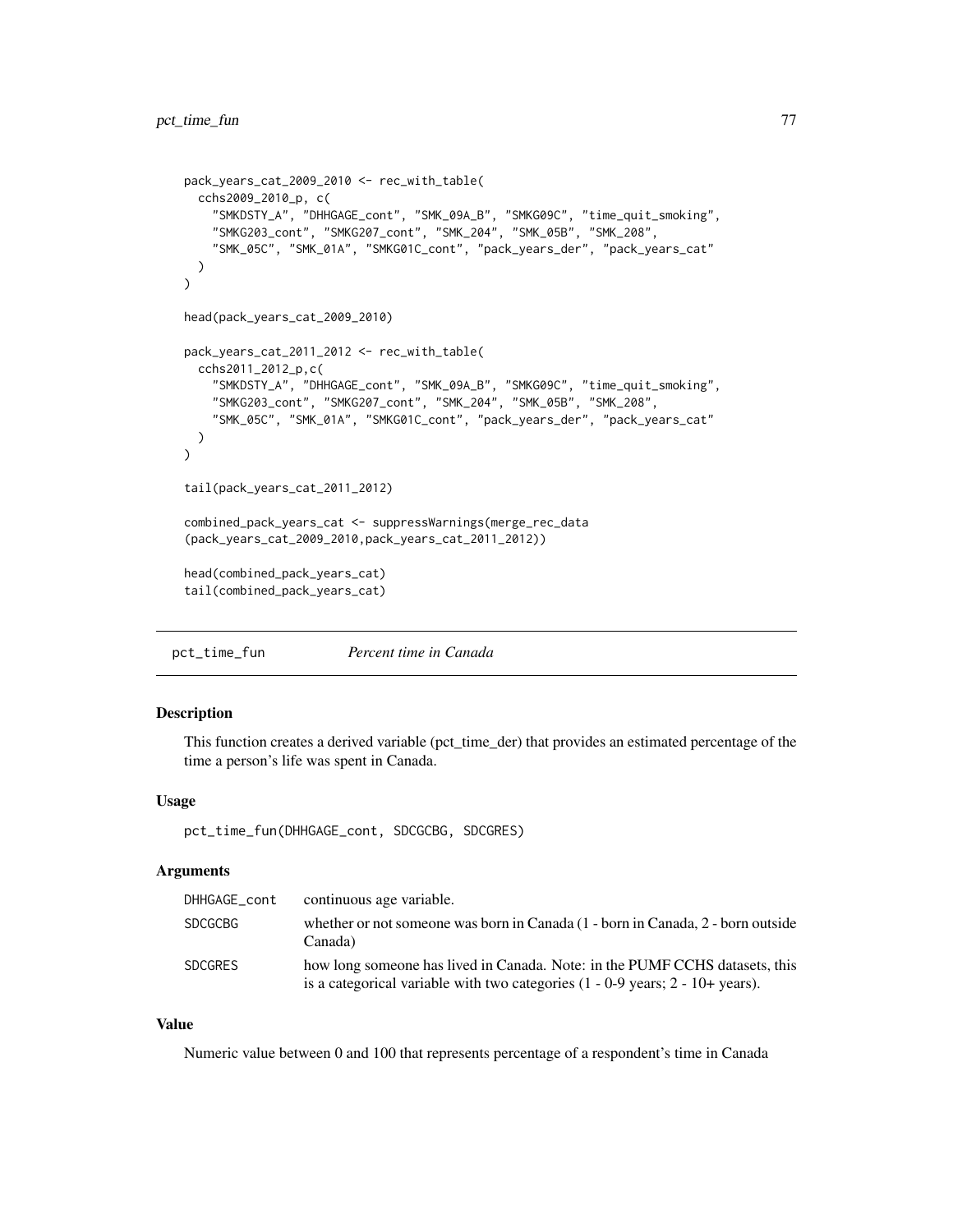Since SDCGRES is a categorical variable measuring length of time, we've set midpoints in the function. A respondent identified as being in Canada for 0-9 years is assigned a value of 4.5 years, and someone who has been in Canada for over 10 years is assigned a value of 15 years.

#### Examples

```
# Using pct_time_fun() to create percent time values between CCHS cycles
# pct_time_fun() is specified in variable_details.csv along with the CCHS
# variables and cycles included.
# To transform pct_time_der across cycles, use rec_with_table() for each CCHS
# cycle and specify pct_time_der, along with age (DHHGAGE_cont), whether or
# not someone was born in Canada (SDCGCBG), how long someone has lived in
# Canada (SDCGRES). Then by using merge_rec_data(), you can combine
# pct_time_der across cycles
library(cchsflow)
pct_time2009_2010 <- rec_with_table(
 cchs2009_2010_p, c(
    "DHHGAGE_cont", "SDCGCBG",
    "SDCGRES", "pct_time_der"
 )
)
head(pct_time2009_2010)
pct_time2011_2012 <- rec_with_table(
 cchs2011_2012_p, c(
    "DHHGAGE_cont", "SDCGCBG",
    "SDCGRES", "pct_time_der"
 )
)
tail(pct_time2011_2012)
combined_pct_time <- merge_rec_data(pct_time2009_2010, pct_time2011_2012)
head(combined_pct_time)
tail(combined_pct_time)
# Using pct_time_fun() to generate a value for percent time spent in Canada
# with user inputted values Let's say you are 27 years old who was born
# outside of Canada and have been living in Canada for less than 10 years.
# Your estimated percent time spent in Canada can be calculated as follows:
pct_time <- pct_time_fun(DHHGAGE_cont = 27, SDCGCBG = 2, SDCGRES = 1)
print(pct_time)
```
pct\_time\_fun\_cat *Categorical percent time in Canada*

### <span id="page-77-0"></span>**Note**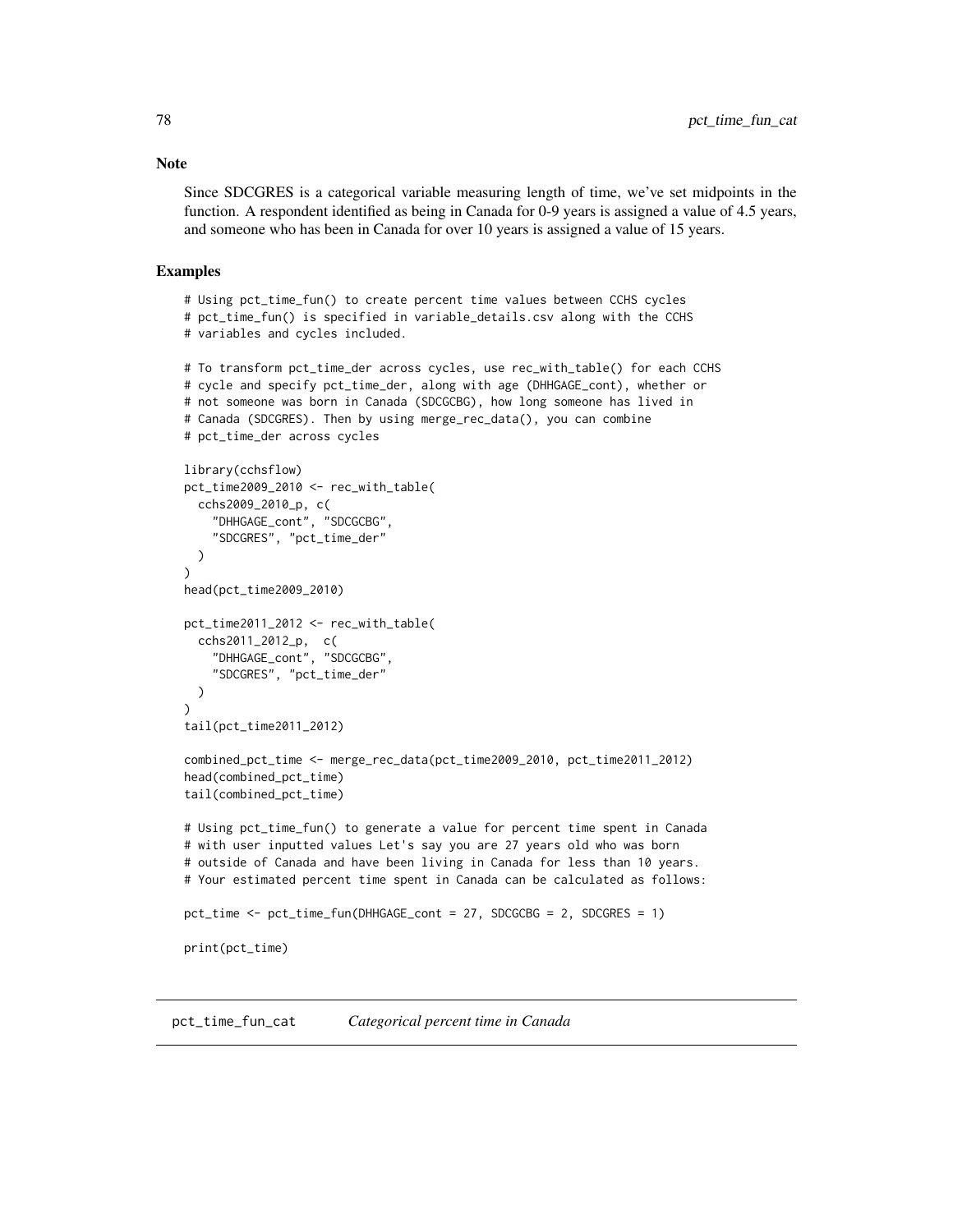<span id="page-78-0"></span>This function creates a categorical derived variable (pct\_time\_der\_cat10) that categorizes the derived percent time in Canada variable (pct\_time\_der).

#### Usage

```
pct_time_fun_cat(pct_time_der)
```
### Arguments

pct\_time\_der derived continuous percent time in Canada. See [pct\\_time\\_fun](#page-76-0) for documentation on how variable was derived.

### Details

The percent time in Canada provides an estimated percentage of the time a person's life was spent in Canada.The categorical percent time in Canada divides the continuous value into 10 percent intervals.

pct\_time\_der\_cat10 uses the derived variable pct\_time\_der. pct\_time\_der uses various variables that have been transformed by cchsflow (see documentation on pct\_time\_der). In order to categorize percent time in Canada across CCHS cycles, the variables must be transformed and harmonized.

### Value

value for categorical percent time in Canada using pct\_time\_der variable.

```
# Using pct_time_fun_cat() to create categorical percent time values
# between CCHS cycles.
# pct_time_fun_cat() is specified in variable_details.csv along with the CCHS
# variables and cycles included.
# To transform pct_time_der_cat10 across cycles, use rec_with_table() for
# each CCHS cycle.
# Since pct_time_der is a derived variable, you will have to specify the
# variables that are derived from it.
# Then by using merge_rec_data(), you can combine pct_time_der_cat10 across
# cycles.
library(cchsflow)
pct_time_cat2009_2010 <- rec_with_table(
  cchs2009_2010_p, c(
    "DHHGAGE_cont", "SDCGCBG",
    "SDCGRES", "pct_time_der", "pct_time_der_cat10"
  )
)
head(pct_time_cat2009_2010)
```

```
pct_time_cat2011_2012 <- rec_with_table(
 cchs2011_2012_p, c(
```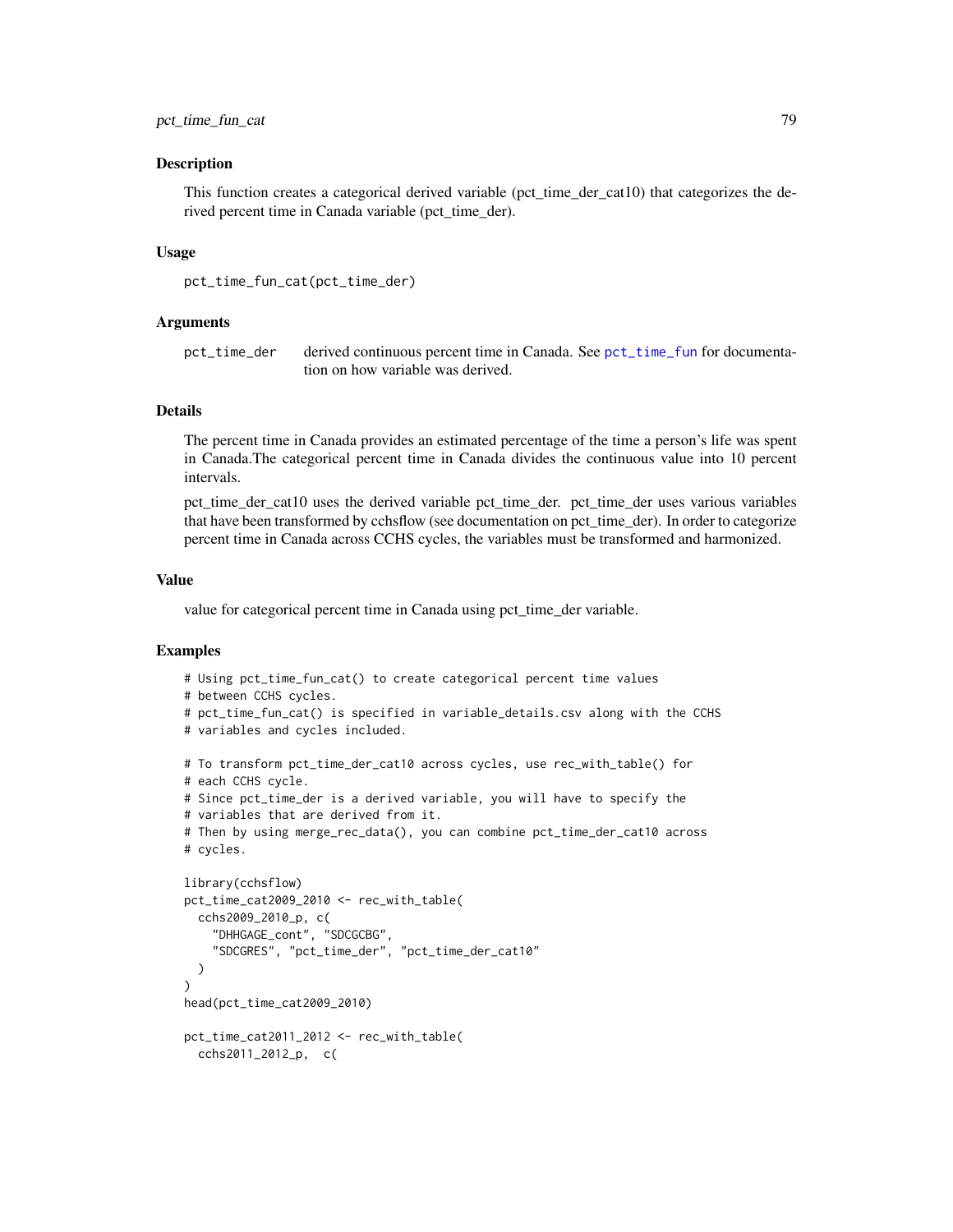### <span id="page-79-0"></span>80 RACDPAL\_fun

```
"DHHGAGE_cont", "SDCGCBG",
    "SDCGRES", "pct_time_der", "pct_time_der_cat10"
 )
\mathcal{L}tail(pct_time_cat2011_2012)
combined_pct_time_cat <- merge_rec_data(pct_time_cat2009_2010,
pct_time_cat2011_2012)
head(combined_pct_time_cat)
tail(combined_pct_time_cat)
```
RACDPAL\_fun *Participation and Activity Limitation*

### Description

This is a derived variable used in the CCHS (RACDPAL) to classify respondents according to the frequency with which they experience activity limitations due to disability.

### Usage

RACDPAL\_fun(RAC\_1, RAC\_2A, RAC\_2B, RAC\_2C)

### Arguments

| RAC 1  | Has difficulty with activities due to disability            |
|--------|-------------------------------------------------------------|
| RAC 2A | Reduction in activities at home due to disability           |
| RAC 2B | Reduction in activities at school or work due to disability |
| RAC 2C | Reduction in other activities                               |

### Details

This derived variable is generated in CCHS cycles 2003-2014. The 2001 CCHS cycle, however, contains the same base variables used to derive this variable. To include respondents in the 2001 CCHS cycle, this custom function was created using the same derivation conditions used in later cycles.

### Value

the CCHS derived variable RACDPAL with 3 categories:

- 1. Sometimes
- 2. Often
- 3. Never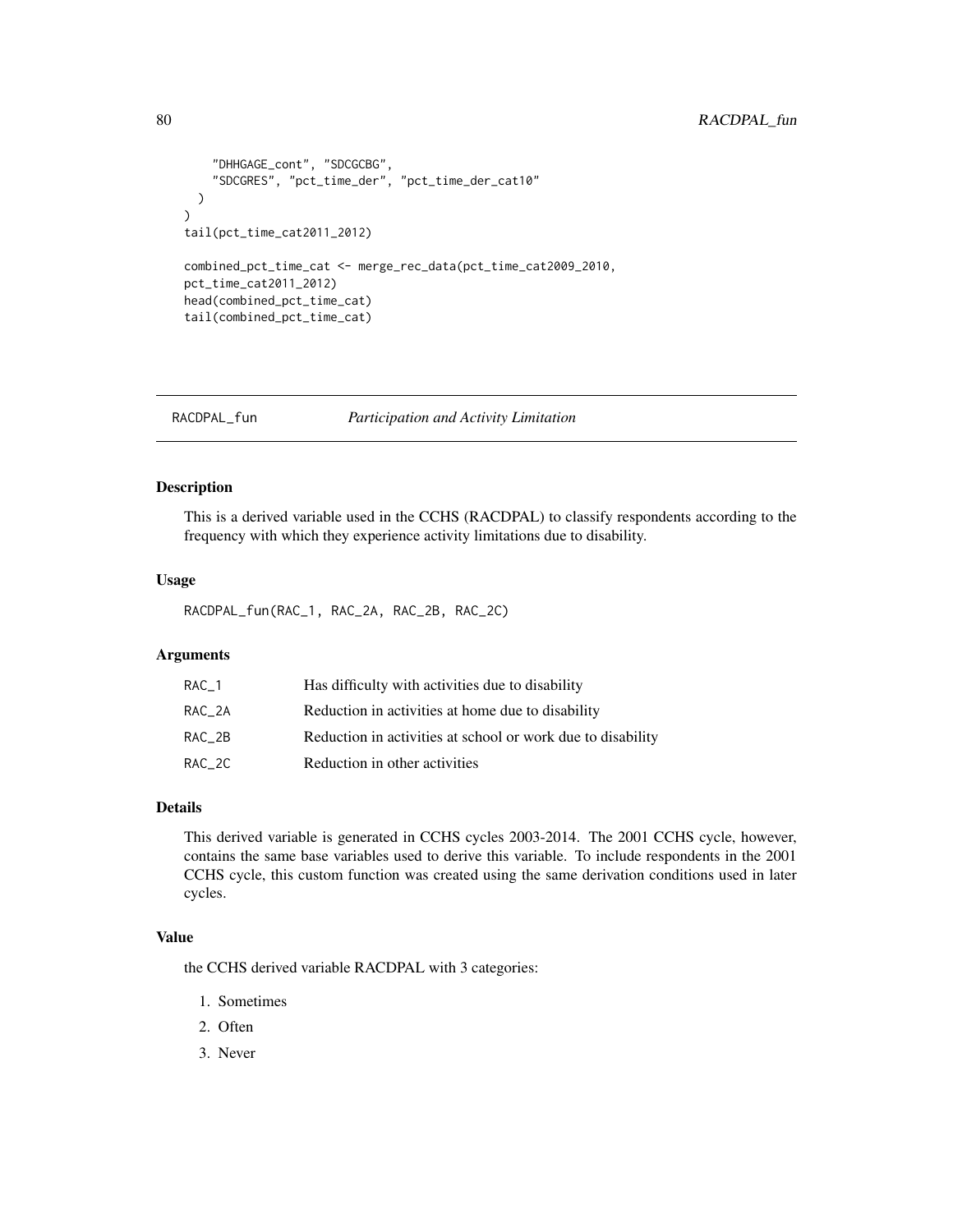### <span id="page-80-0"></span>recode\_columns 81

#### Examples

```
# Using RACDPAL_fun() to transform RACDPAL in 2001.
# RACDPAL_fun() is specified in variable_details.csv along with the
# CCHS variables and cycles included.
# To transform RACDPAL, use rec_with_table() for each the 2001 cycle
# and specify RACDPAL, along with the various ADL variables.
library(cchsflow)
RACDPAL_2001 <- rec_with_table(
  cchs2001_p, c(
    "RAC_1", "RAC_2A", "RAC_2B", "RAC_2C", "RACDPAL"
  )
\mathcal{L}head(RACDPAL_2001)
# Note: In other CCHS cycles you only need to specify RACDPAL as the variable
# was included in those survey cycles.
# Using RACDPAL_fun() with user inputted data.
# Let's say you're an individual that sometimes has difficulties with
# activities due to disability, sometimes has a reduction in activities at
# home, often has a reduction at school or work, and never has a reduction
# in other activities. Your participation and activity limitation can be
# determined as follows:
library(cchsflow)
RACDPAL <- RACDPAL_fun(1, 1, 2, 3)
print(RACDPAL)
```
recode\_columns *recode\_columns*

### Description

Recodes columns from passed row and returns just table with those columns and same rows as the data

### Usage

```
recode_columns(
  data,
  variables_to_process,
  data_name,
  log,
```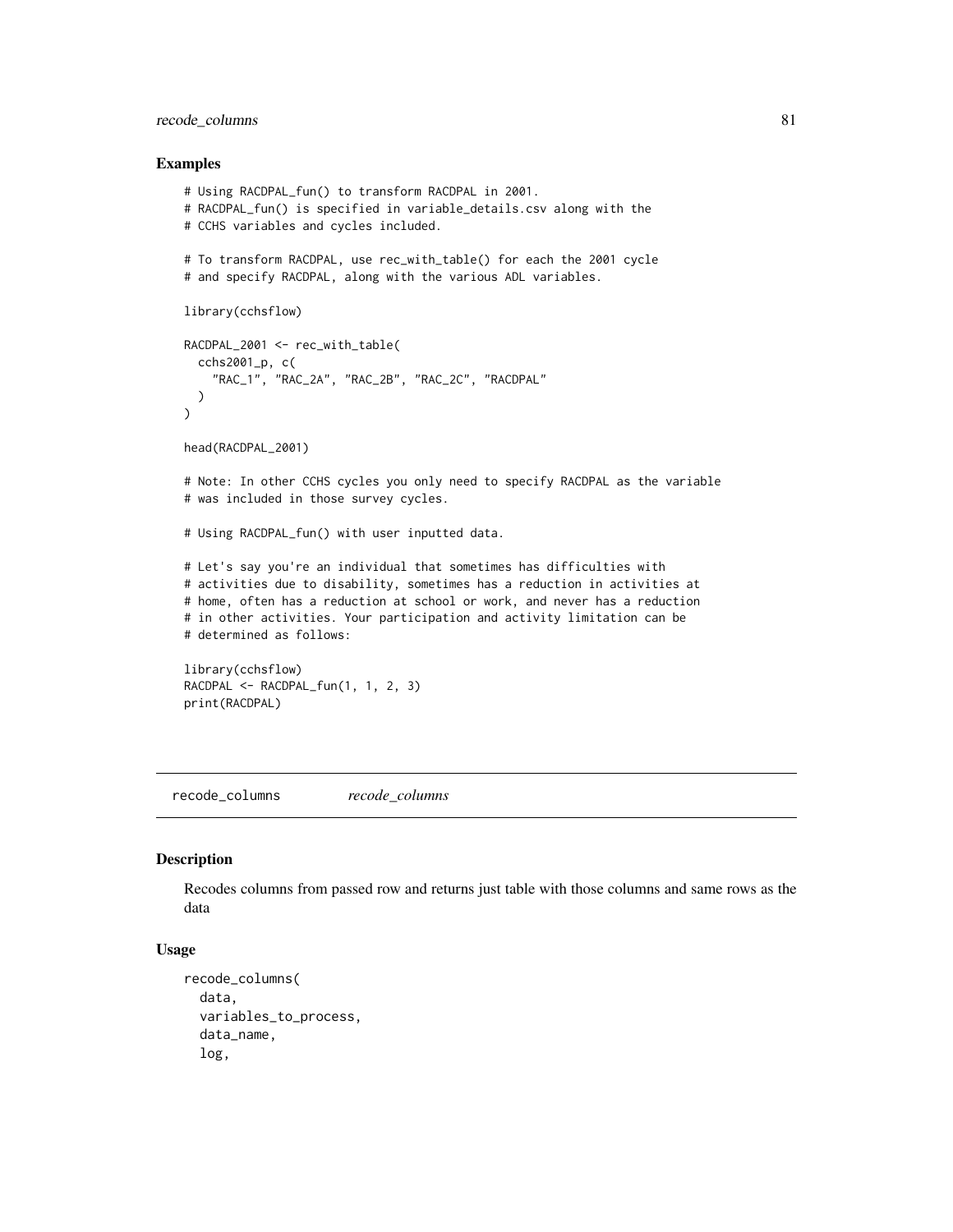```
print_note,
  else_default
\lambda
```
### Arguments

| data                 | The source database                                       |  |
|----------------------|-----------------------------------------------------------|--|
| variables_to_process |                                                           |  |
|                      | rows from variable details that are applicable to this DB |  |
| data_name            | Name of the database being passed                         |  |
| log                  | The option of printing log                                |  |
| print_note           | the option of printing the note columns                   |  |
| else_default         | default else value to use if no else is present           |  |

### Value

Returns recoded and labeled data

recode\_variable\_NA\_formating

*Recode NA formatting*

## Description

Recodes the NA depending on the var type

### Usage

```
recode_variable_NA_formating(cell_value, var_type)
```
## Arguments

| cell value | The value inside the recTo column |
|------------|-----------------------------------|
| var_type   | the toType of a variable          |

### Value

an appropriately coded tagged NA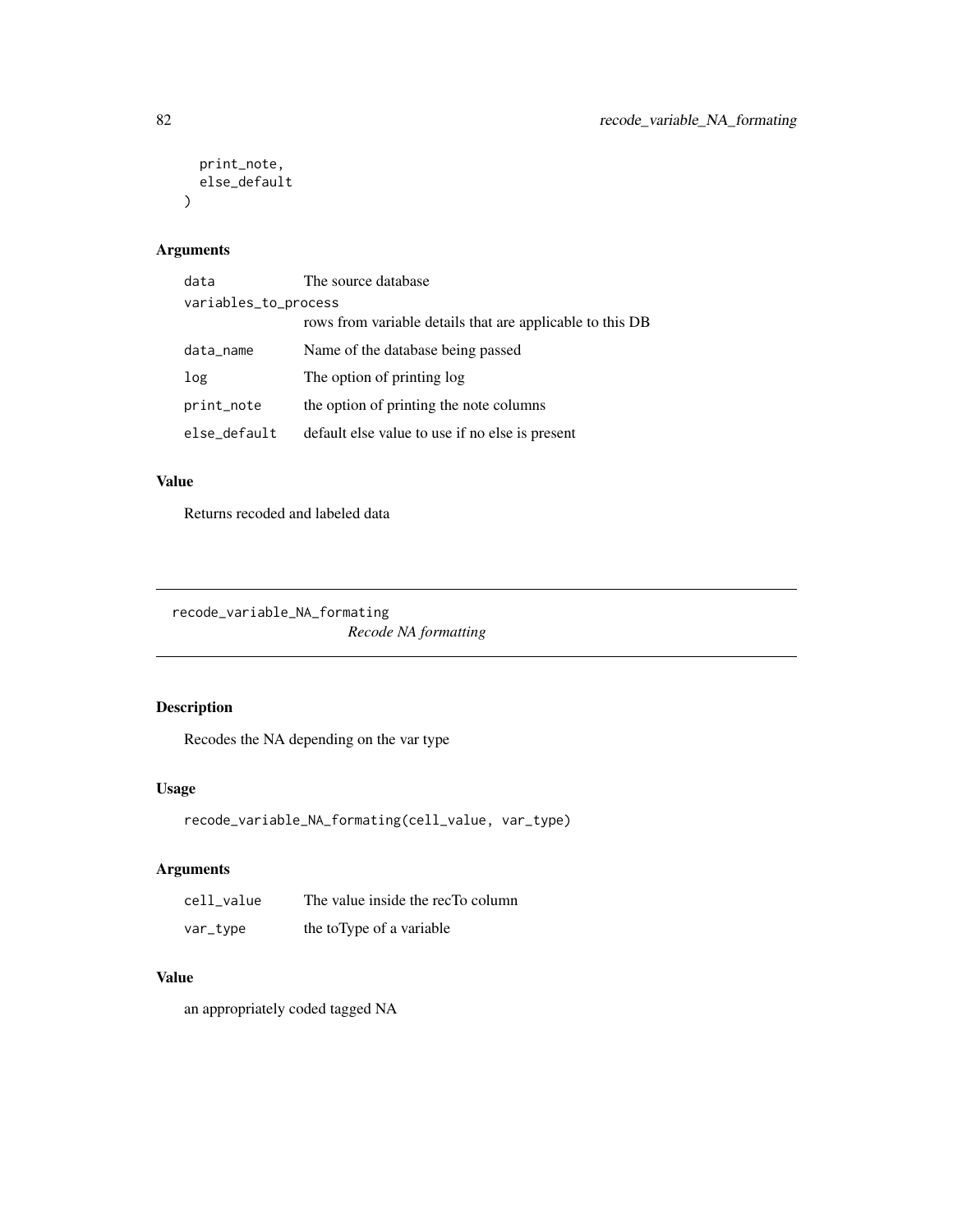<span id="page-82-0"></span>Recode with Table is responsible for recoding values of a dataset based on the specifications in variable\_details.

### Usage

```
rec_with_table(
  data,
  variables = NULL,
  database_name = NULL,
  variable_details = NULL,
  else_value = NA,
  append_to_data = FALSE,
  log = FALSE,notes = TRUE,
  var_labels = NULL,
  custom_function_path = NULL,
  attach_data_name = FALSE
\mathcal{L}
```
## Arguments

| data                 | A data frame containing the variables to be recoded. Can also be a list of data frames                                                              |  |
|----------------------|-----------------------------------------------------------------------------------------------------------------------------------------------------|--|
| variables            | character vector containing variable names to recode or a variables csy contain-<br>ing additional variable info                                    |  |
| database_name        | String, the name of the dataset containing the variables to be recoded. Can also<br>be a vector of strings if data is a list                        |  |
| variable_details     |                                                                                                                                                     |  |
|                      | A data frame containing the specifications (rules) for recoding.                                                                                    |  |
| else_value           | Value (string, number, integer, logical or NA) that is used to replace any values<br>that are outside the specified ranges (no rules for recoding). |  |
|                      | append to data Logical, if TRUE (default), recoded variables will be appended to the data.                                                          |  |
| log                  | Logical, if FALSE (default), a log of recoding will not be printed.                                                                                 |  |
| notes                | Logical, if FALSE (default), will not print the content inside the 'Note" column<br>of the variable being recoded.                                  |  |
| var_labels           | labels vector to attach to variables in variables                                                                                                   |  |
| custom_function_path |                                                                                                                                                     |  |
|                      | path to location of the function to load                                                                                                            |  |
| attach_data_name     |                                                                                                                                                     |  |
|                      |                                                                                                                                                     |  |

to attach name of database to end table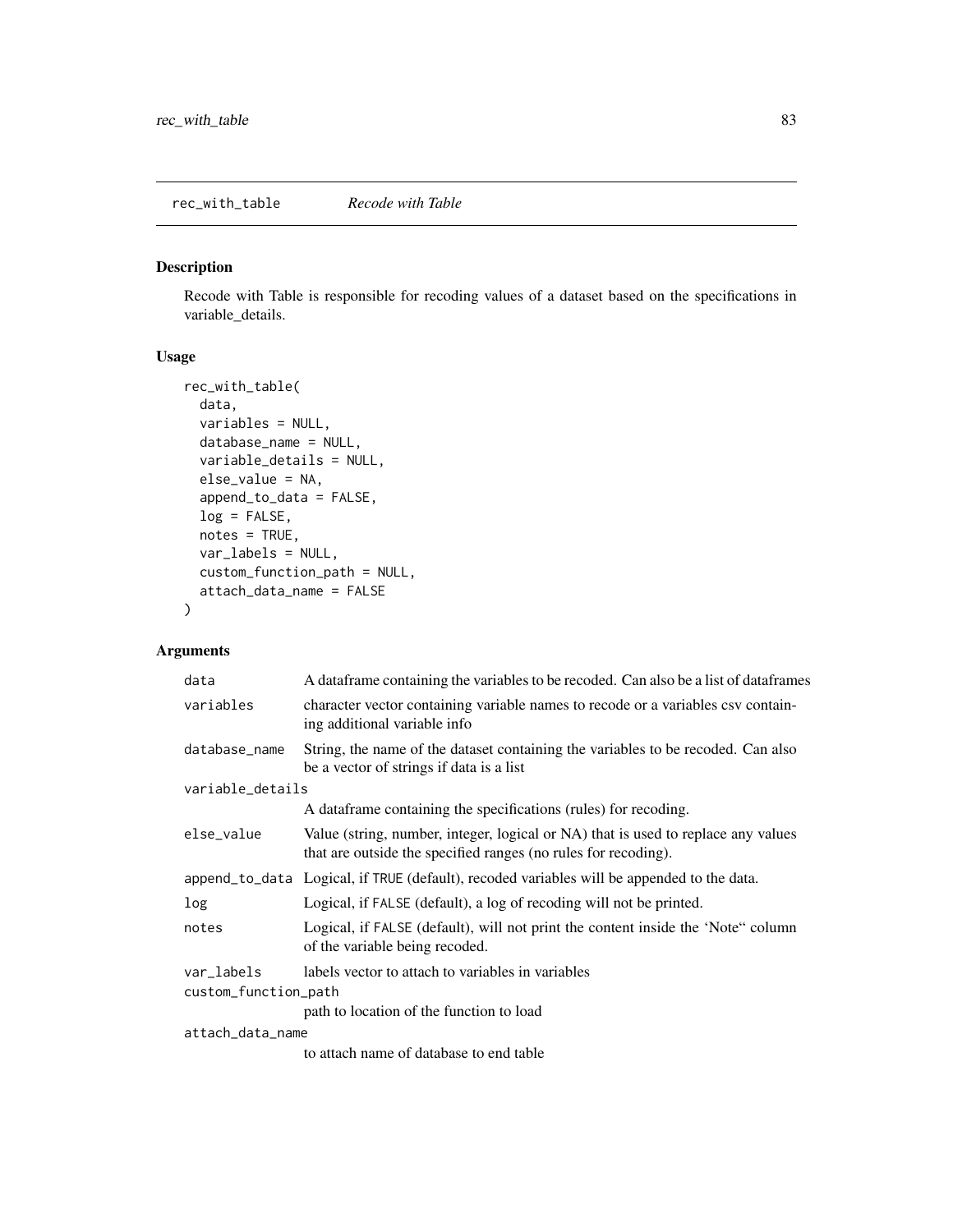#### Details

The [variable\\_details](https://github.com/Big-Life-Lab/cchsflow/blob/master/inst/extdata/variable_details.csv) dataframe needs the following variables to function:

variable name of new (mutated) variable that is recoded

toType type the variable is being recoded to *cat = categorical, cont = continuous*

databaseStart name of dataframe with original variables to be recoded

variableStart name of variable to be recoded

- fromType variable type of start variable. *cat = categorical or factor variable cont = continuous variable (real number or integer)*
- recTo Value to recode to

recFrom Value/range being recoded from

Each row in *variable\_details* comprises one category in a newly transformed variable. The rules for each category the new variable are a string in *recFrom* and value in *recTo*. These recode pairs are the same syntax as *sjmisc::rec()*, except in *sjmisc::rec()* the pairs are a string for the function attribute *rec =*, separated by '*=*'. For example in *rec\_w\_table variable\_details\$recFrom = 2; variable\_details\$recTo = 4* is the same as *sjmisc::rec(rec = "2=4")*. the pairs are obtained from the RecFrom and RecTo columns

recode pairs each recode pair is row. see above example or *PBC-variableDetails.csv*

- multiple values multiple old values that should be recoded into a new single value may be separated with comma, e.g. *recFrom = "1,2"; recTo = 1*
- **value range** a value range is indicated by a colon, e.g.  $recFrom = "1:4"; recTo = 1$  (recodes all values from 1 to 4 into 1)
- value range for doubles for double vectors (with fractional part), all values within the specified range are recoded; e.g.  $recFrom = "1:2.5'; recTo = 1$  recodes 1 to 2.5 into 1, but 2.55 would not be recoded (since it's not included in the specified range)
- *"min"* and *"max"* minimum and maximum values are indicates by *min* (or *lo*) and *max* (or *hi*), e.g.  $recFrom = "min:4"; recTo = 1$  (recodes all values from minimum values of *x* to 4 into 1)
- *"else"* all other values, which have not been specified yet, are indicated by *else*, e.g. *recFrom = "else"; recTo = NA* (recode all other values (not specified in other rows) to "NA")
- *"copy"* the *"else"*-token can be combined with *copy*, indicating that all remaining, not yet recoded values should stay the same (are copied from the original value), e.g. *recFrom = "else"; recTo = "copy"*
- *NA*'s *NA* values are allowed both as old and new value, e.g. *recFrom "NA"; recTo = 1. or "recFrom*  $=$  "3:5";  $recTo = "NA"$  (recodes all NA into 1, and all values from 3 to 5 into NA in the new variable)

#### Value

a dataframe that is recoded according to rules in variable\_details.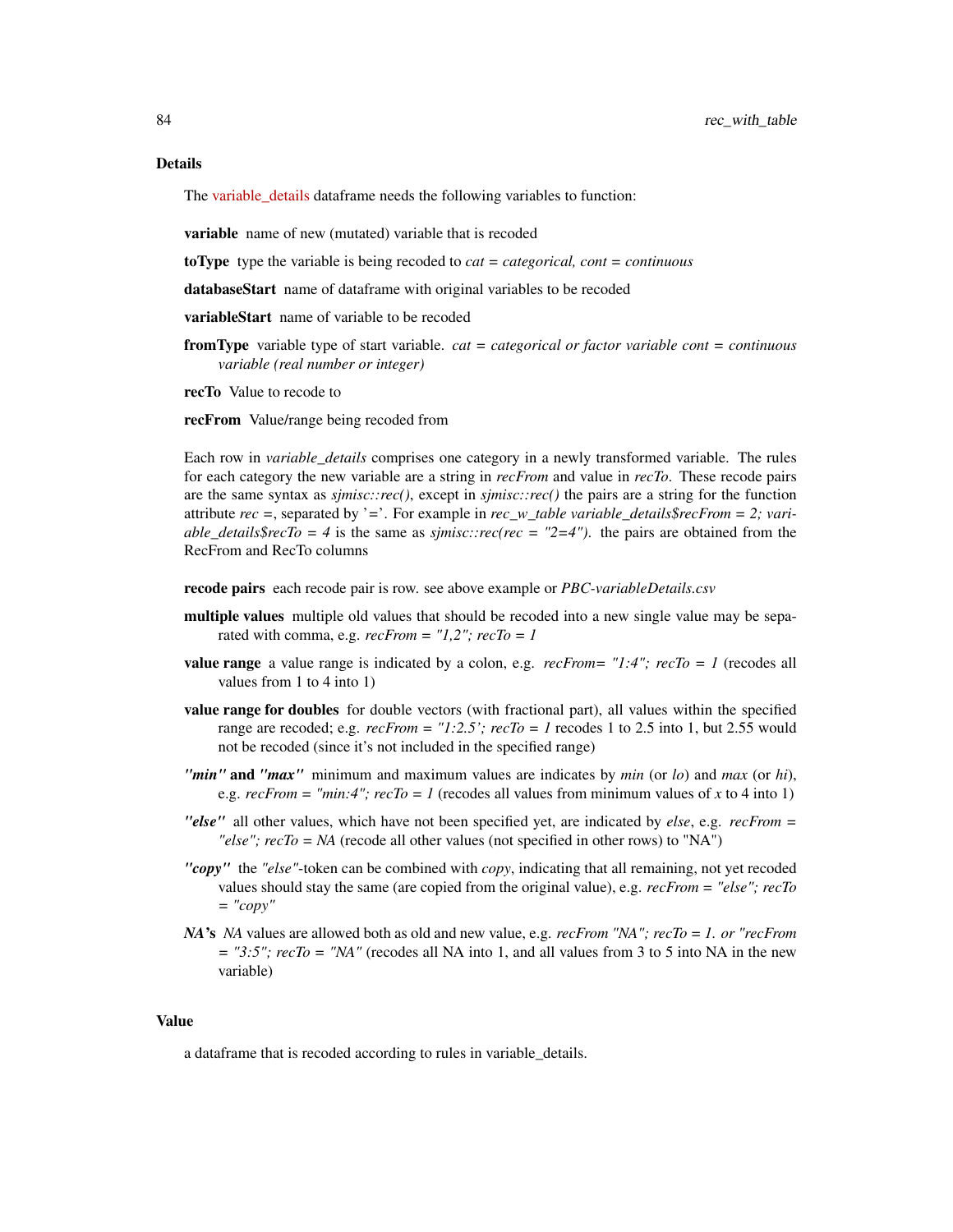### <span id="page-84-1"></span>resp\_condition\_fun1 85

### Examples

```
library(cchsflow)
bmi2001 <- rec_with_table(
  data = cchs2001_p, c("HWTGHTM",
    "HWTGWTK", "HWTGBMI_der"
 )
\mathcal{L}head(bmi2001)
bmi2011_2012 <- rec_with_table(
  data = cchs2011_2012_p, c(
    "HWTGHTM",
    "HWTGWTK", "HWTGBMI_der"
  )
)
tail(bmi2011_2012)
combined_bmi <- bind_rows(bmi2001, bmi2011_2012)
head(combined_bmi)
tail(combined_bmi)
```
<span id="page-84-0"></span>resp\_condition\_fun1 *resp\_condition\_fun1*

### Description

This is one of 3 functions used to create a derived variable (resp\_condition\_der) that determines if a respondents has a respiratory condition. 3 different functions have been created to account for the fact that different respiratory variables are used across CCHS cycles. This function is for CCHS cycles (2009-2014) that only use COPD and Emphysema as a combined variable. Asthma is used across CCHS cycles as a separate variable.

### Usage

```
resp_condition_fun1(DHHGAGE_cont, CCC_091, CCC_031)
```
### Arguments

| DHHGAGE_cont | continuous age variable.                                       |
|--------------|----------------------------------------------------------------|
| CCC 091      | variable indicating if respondent has either COPD or Emphysema |
| CCC 031      | variable indicating if respondent has asthma                   |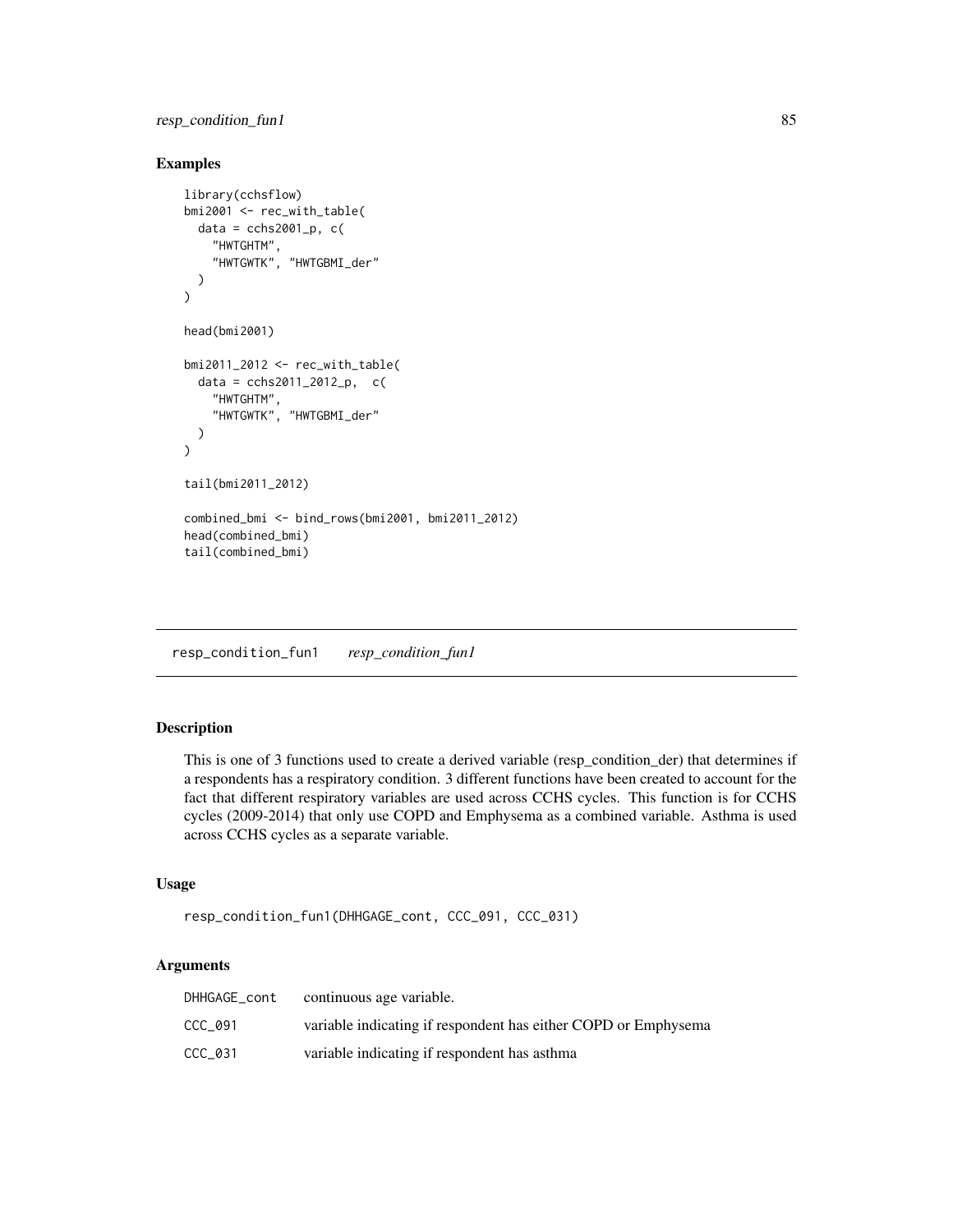<span id="page-85-0"></span>a categorical variable (resp\_condition\_der) with 3 levels:

- 1. respondent is over the age of 35 and has a respiratory condition
- 2. respondent is under the age of 35 and has a respiratory condition
- 3. respondent does not have a respiratory condition

### See Also

[resp\\_condition\\_fun2](#page-86-0), [resp\\_condition\\_fun3](#page-87-0)

```
# Using resp_condition_fun1() to create values across CCHS cycles
# (2009-2014) resp_condition_fun1() is specified in
# variable_details.csv along with the CCHS variables and cycles included.
# To transform resp_condition_der, use rec_with_table() for each CCHS cycle
# and specify resp_condition_der, along with the various respiratory
# variables. Then by using merge_rec_data() you can combine
# resp_condition_der across cycles.
library(cchsflow)
resp2009_2010 <- suppressWarnings(rec_with_table(
  cchs2009_2010_p, c(
    "DHHGAGE_cont", "CCC_091", "CCC_031",
    "resp_condition_der"
  \lambda))
head(resp2009_2010)
resp2011_2012 <- suppressWarnings(rec_with_table(
  cchs2011_2012_p, c(
    "DHHGAGE_cont", "CCC_091", "CCC_031",
    "resp_condition_der"
  )
))
tail(resp2011_2012)
combined_resp <-
 suppressWarnings(merge_rec_data(resp2009_2010, resp2011_2012))
head(combined_resp)
tail(combined_resp)
```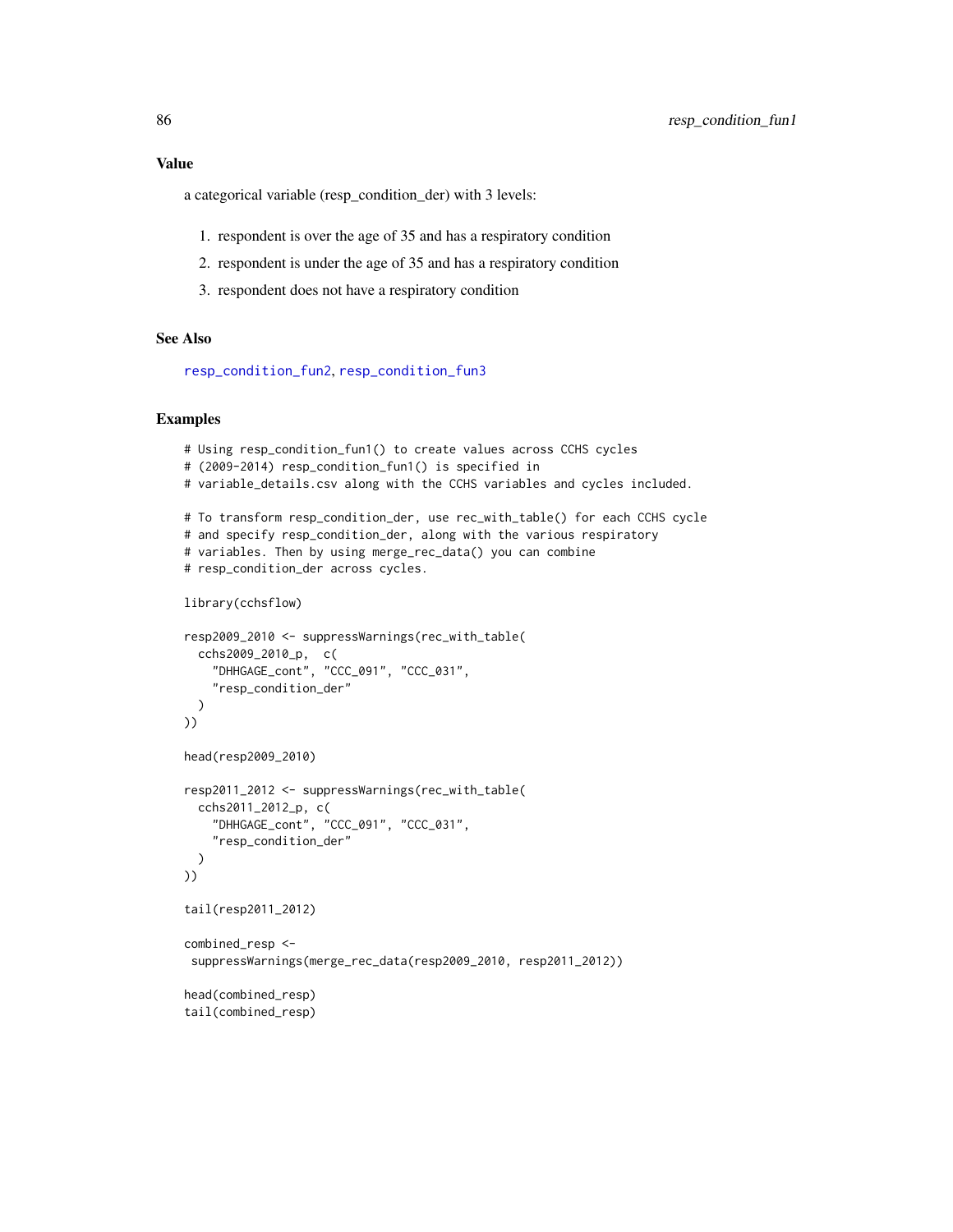<span id="page-86-1"></span><span id="page-86-0"></span>This is one of 3 functions used to create a derived variable (resp\_condition\_der) that determines if a respondents has a respiratory condition. This function is for CCHS cycles (2005-2007) that use COPD & Emphysema as separate variables, as well as Bronchitis. Asthma is used across CCHS cycles as a separate variable.

### Usage

```
resp_condition_fun2(DHHGAGE_cont, CCC_91E, CCC_91F, CCC_91A, CCC_031)
```
#### Arguments

| DHHGAGE_cont | continuous age variable.                                 |
|--------------|----------------------------------------------------------|
| $CCC_91E$    | variable indicating if respondent has emphysema          |
| CCC_91F      | variable indicating if respondent has COPD               |
| CCC_91A      | variable indicating if respondent has chronic bronchitis |
| $CCC_031$    | variable indicating if respondent has asthma             |

#### Value

a categorical variable (resp\_condition\_der) with 3 levels:

- 1. respondent is over the age of 35 and has a respiratory condition
- 2. respondent is under the age of 35 and has a respiratory condition
- 3. respondent does not have a respiratory condition

#### See Also

[resp\\_condition\\_fun1](#page-84-0), [resp\\_condition\\_fun3](#page-87-0)

### Examples

- # Using resp\_condition\_fun2() to create values across CCHS cycles
- # (2005-2007) resp\_condition\_fun2() is specified in
- # variable\_details.csv along with the CCHS variables and cycles included.
- # To transform resp\_condition\_der, use rec\_with\_table() for each CCHS cycle
- # and specify resp\_condition\_der, along with the various respiratory
- # variables. Then by using merge\_rec\_data() you can combine
- # resp\_condition\_der across cycles.

library(cchsflow)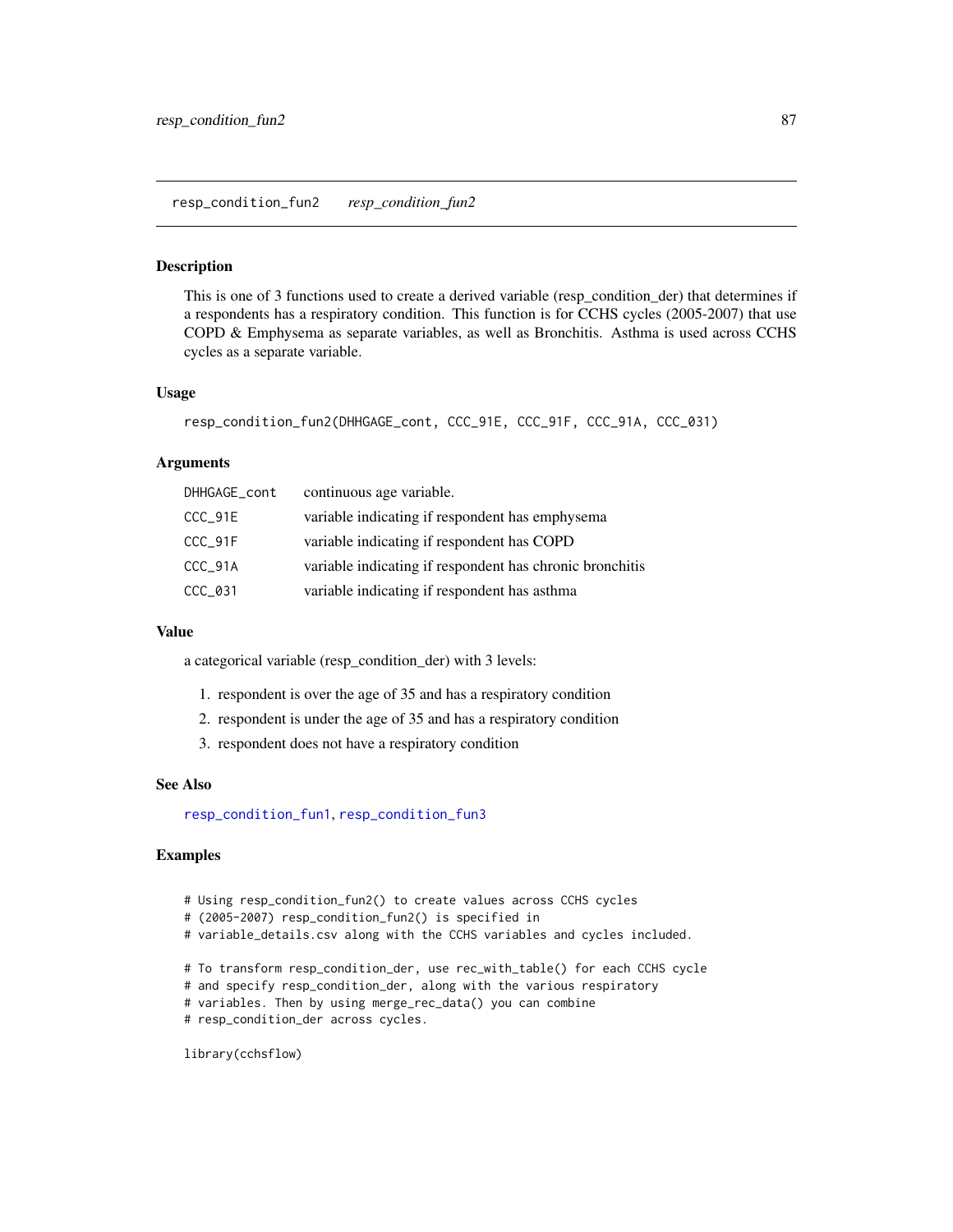```
resp2005 <- suppressWarnings(rec_with_table(
  cchs2005_p, c(
    "DHHGAGE_cont", "CCC_91E", "CCC_91F", "CCC_91A", "CCC_031",
    "resp_condition_der"
  )
))
head(resp2005)
resp2007_2008 <- suppressWarnings(rec_with_table(
  cchs2007_2008_p, c(
    "DHHGAGE_cont", "CCC_91E", "CCC_91F", "CCC_91A", "CCC_031",
    "resp_condition_der"
  )
))
tail(resp2007_2008)
combined_resp <- suppressWarnings(merge_rec_data(resp2005, resp2007_2008))
head(combined_resp)
tail(combined_resp)
```
<span id="page-87-0"></span>resp\_condition\_fun3 *resp\_condition\_fun3*

### Description

This is one of 3 functions used to create a derived variable (resp\_condition\_der) that determines if a respondents has a respiratory condition. This function for CCHS cycles (2001-2003) that use COPD and Emphysema as a combined variable, as well as Bronchitis. Asthma is used across CCHS cycles as a separate variable.

### Usage

```
resp_condition_fun3(DHHGAGE_cont, CCC_091, CCC_91A, CCC_031)
```
### Arguments

| DHHGAGE_cont | continuous age variable.                                       |
|--------------|----------------------------------------------------------------|
| CCC 091      | variable indicating if respondent has either COPD or Emphysema |
| CCC 91A      | variable indicating if respondent has chronic bronchitis       |
| CCC 031      | variable indicating if respondent has asthma                   |

<span id="page-87-1"></span>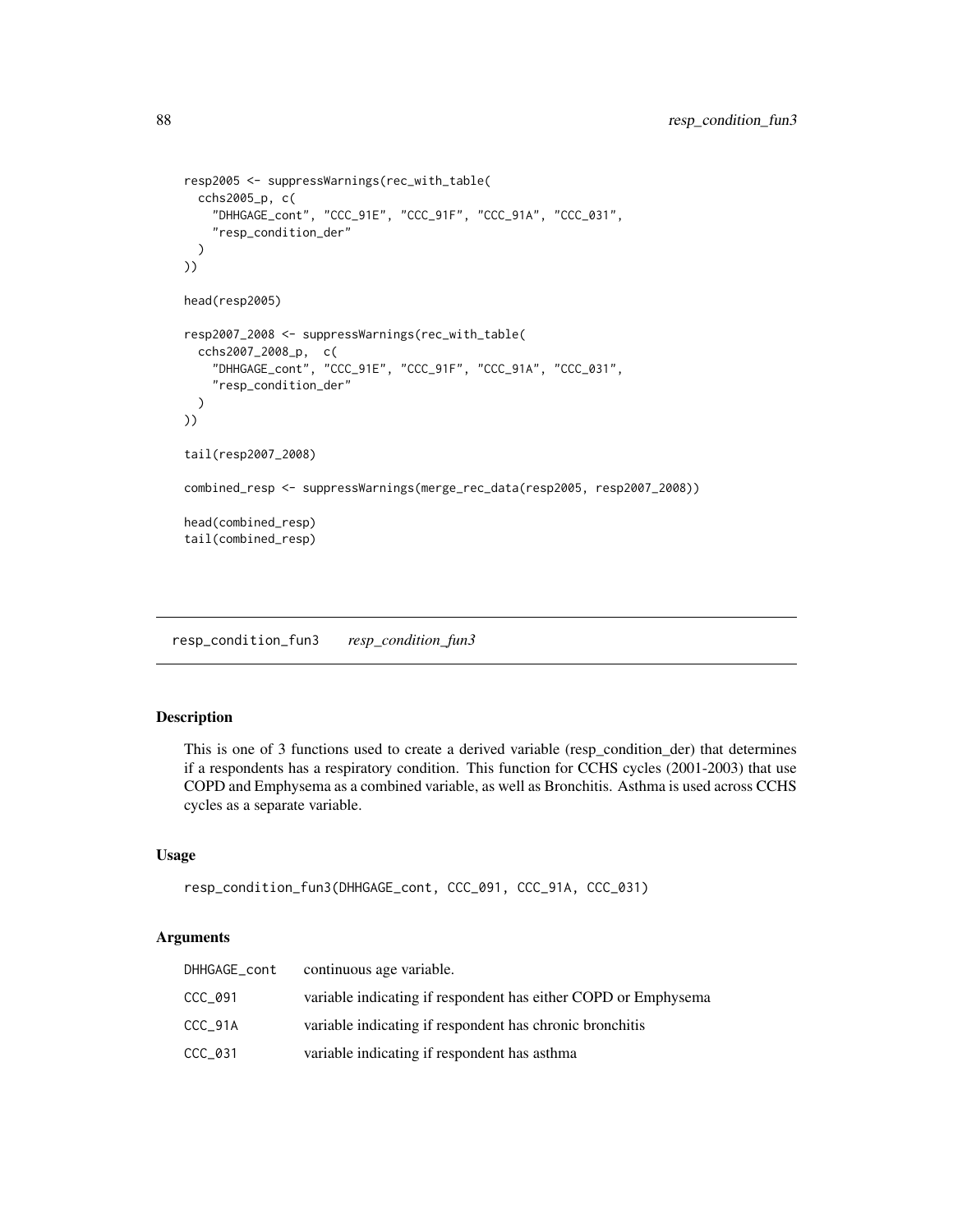### <span id="page-88-0"></span>Value

a categorical variable (resp\_condition\_der) with 3 levels:

- 1. respondent is over the age of 35 and has a respiratory condition
- 2. respondent is under the age of 35 and has a respiratory condition
- 3. respondent does not have a respiratory condition

### See Also

[resp\\_condition\\_fun1](#page-84-0), [resp\\_condition\\_fun2](#page-86-0)

```
# Using resp_condition_fun3() to create values across CCHS cycles
# (2001-2003) resp_condition_fun3() is specified in
# variable_details.csv along with the CCHS variables and cycles included.
# To transform resp_condition_der, use rec_with_table() for each CCHS cycle
# and specify resp_condition_der, along with the various respiratory
# variables. Then by using merge_rec_data() you can combine
# resp_condition_der across cycles.
library(cchsflow)
resp2001 <- suppressWarnings(rec_with_table(
 cchs2001_p, c(
    "DHHGAGE_cont", "CCC_091", "CCC_91A", "CCC_031",
    "resp_condition_der"
 )
))
head(resp2001)
resp2003 <- suppressWarnings(rec_with_table(
 cchs2003_p,c(
    "DHHGAGE_cont", "CCC_091", "CCC_91A", "CCC_031",
    "resp_condition_der"
 )
))
tail(resp2003)
combined_resp <- suppressWarnings(merge_rec_data(resp2001, resp2003))
head(combined_resp)
tail(combined_resp)
```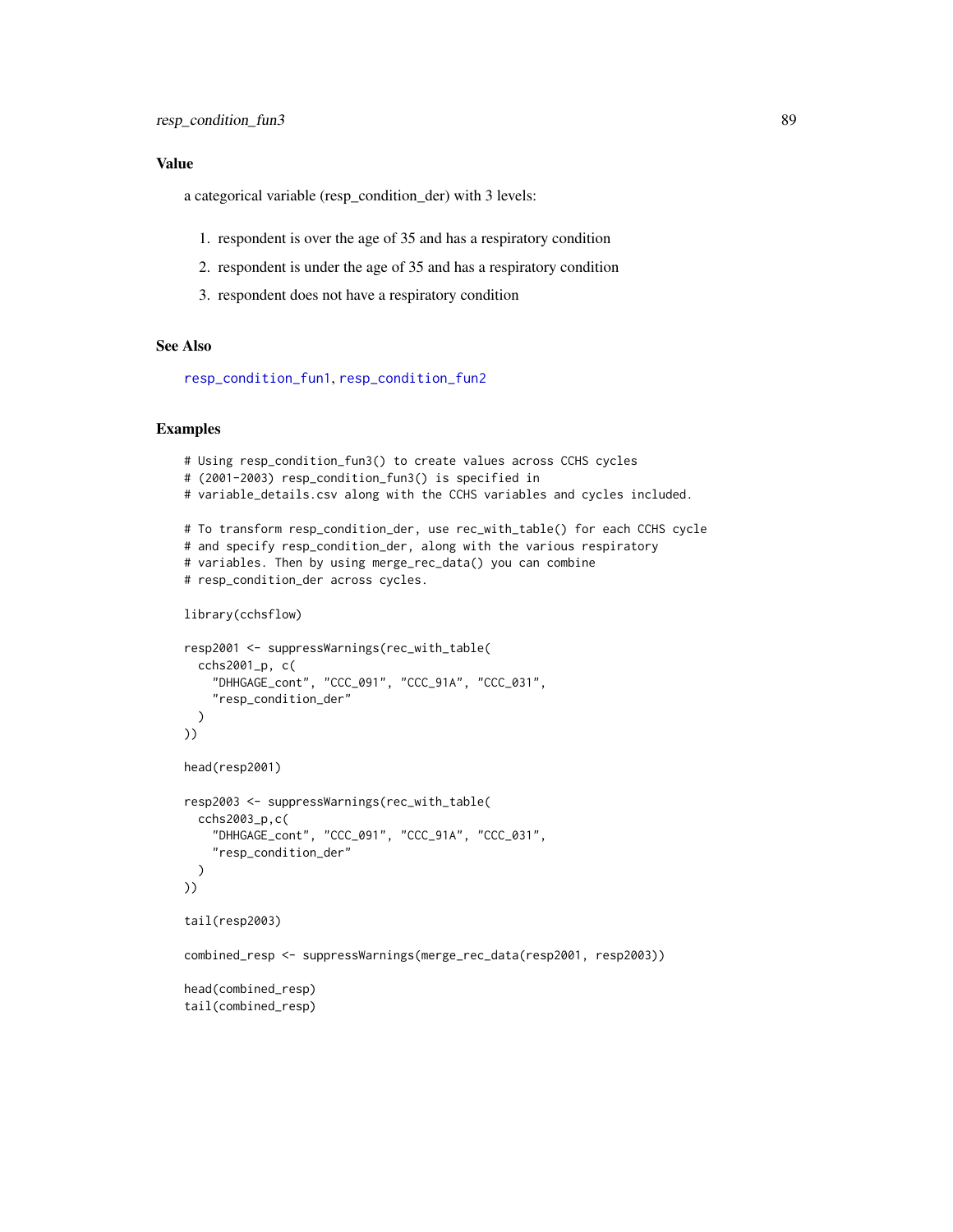<span id="page-89-0"></span>set\_data\_labels *Set Data Labels*

#### Description

sets labels for passed database, Uses the names of final variables in variable\_details/variables\_sheet as well as the labels contained in the passed dataframes

#### Usage

```
set_data_labels(data_to_label, variable_details, variables_sheet = NULL)
```
### Arguments

data\_to\_label newly transformed dataset variable\_details variable\_details.csv variables\_sheet variables.csv

#### Value

labeled data\_to\_label

```
library(cchsflow)
library(sjlabelled)
bmi2001 <- rec_with_table(
 cchs2001_p, c(
    "HWTGHTM",
    "HWTGWTK", "HWTGBMI_der"
  )
\mathcal{L}bmi2003 <- rec_with_table(
  cchs2003_p, c(
    "HWTGHTM",
    "HWTGWTK", "HWTGBMI_der"
  )
\mathcal{L}combined_bmi <- bind_rows(bmi2001, bmi2003)
get_label(combined_bmi)
labeled_combined_data <- set_data_labels(combined_bmi,
 variable_details,
 variables)
```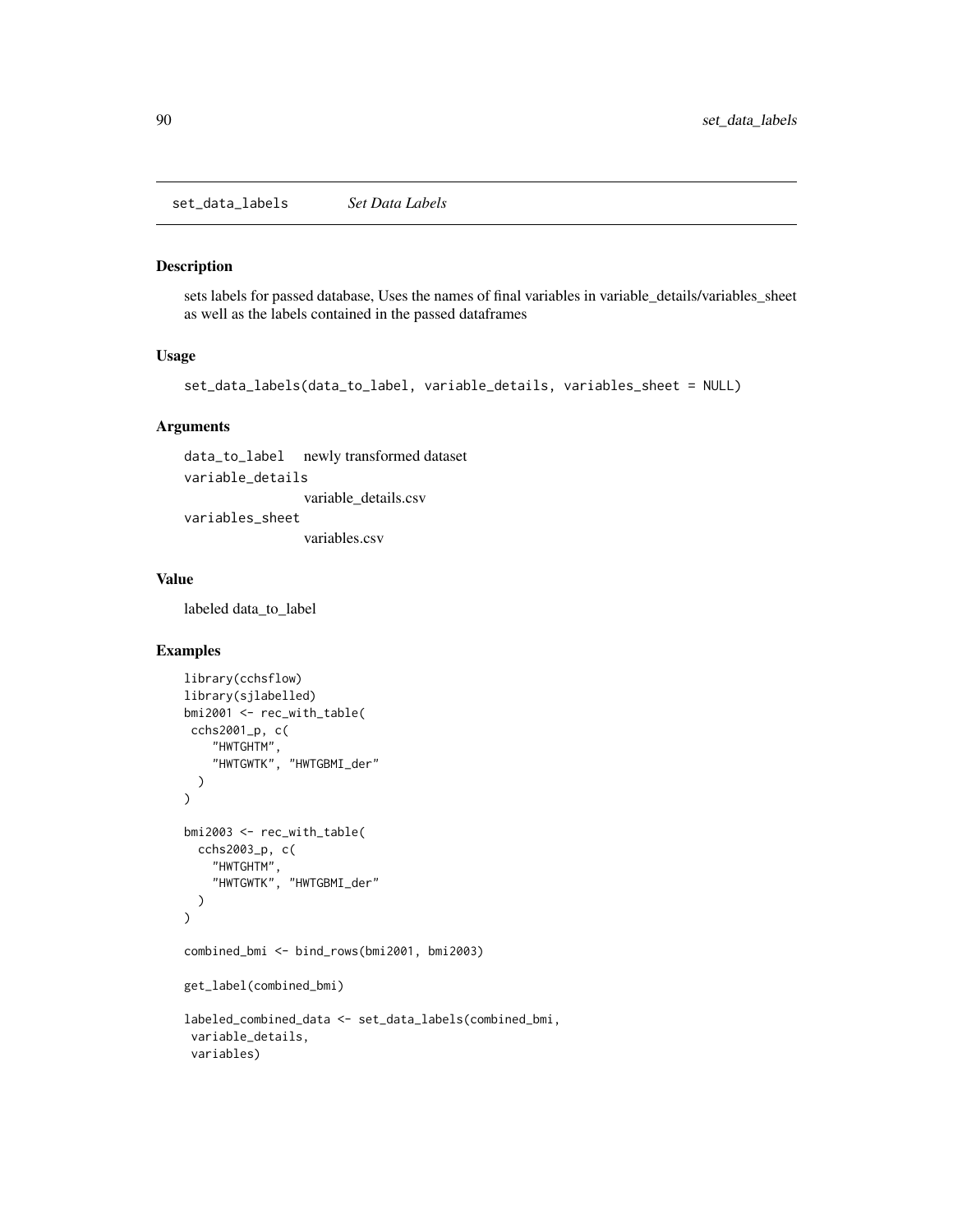<span id="page-90-0"></span>get\_label(labeled\_combined\_data)

SMKDSTY\_fun *Type of smokers*

### Description

This function creates a derived variable (SMKDSTY\_A) for smoker type with 5 categories:

- daily smoker
- current occasional smoker (former daily)
- current occasional smoker (never daily)
- current nonsmoker (former daily)
- current nonsmoker (never daily)
- nonsmoker

### Usage

SMKDSTY\_fun(SMK\_005, SMK\_030, SMK\_01A)

### Arguments

| SMK 005 | type of smoker presently                           |
|---------|----------------------------------------------------|
| SMK 030 | smoked daily - lifetime (occasional/former smoker) |
| SMK 01A | smoked 100 or more cigarettes in lifetime          |

### Details

For CCHS 2001-2014, smoker type is derived from smoking more than 100 cigarettes in lifetime, type of smoker at present time, and ever smoked daily. For CCHS 2015-2018, smoker type was derived differently with different variables and categories. A function was created for a consistent smoker status across all cycles.

### Value

value for smoker type in the SMKDSTY\_A variable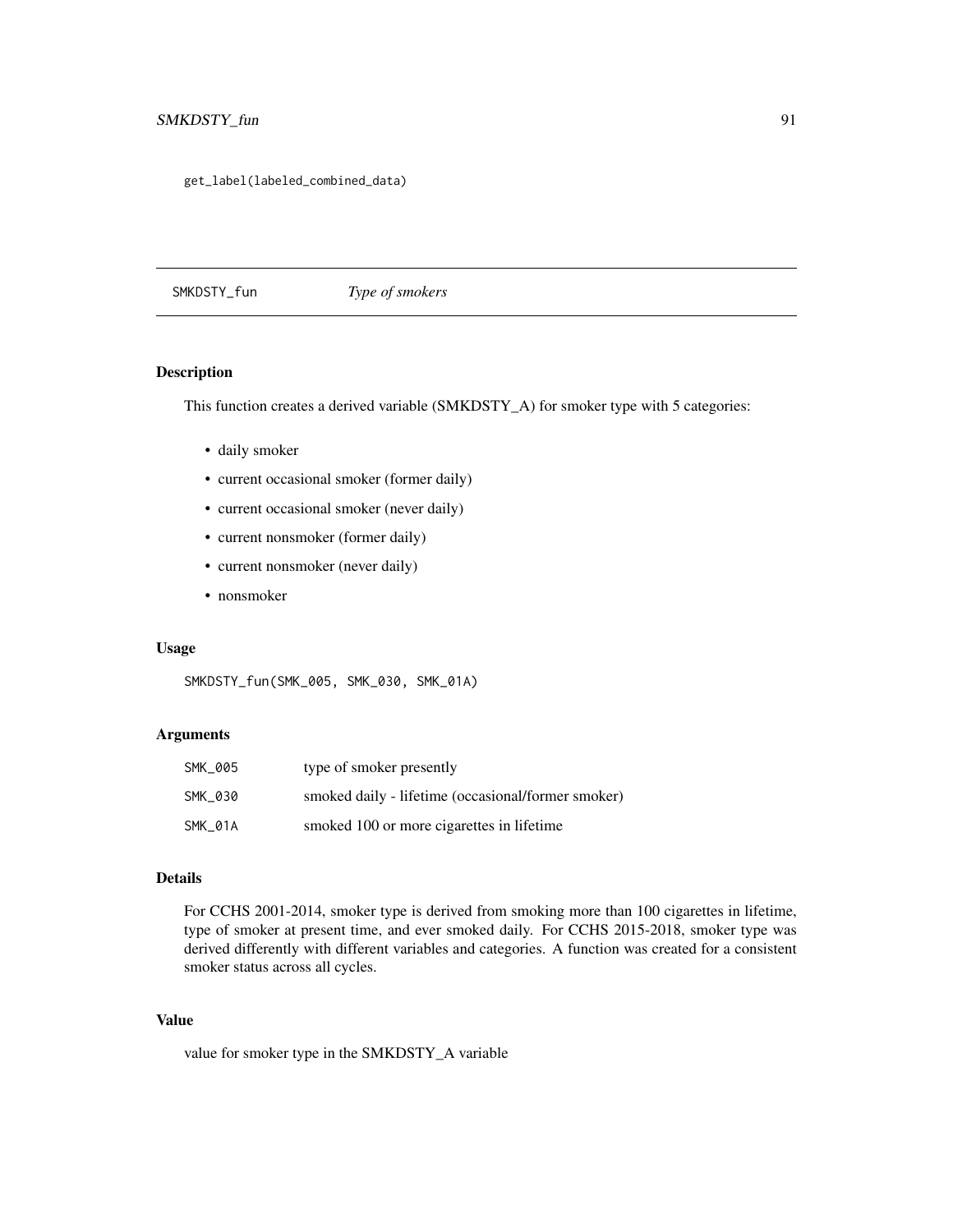### <span id="page-91-0"></span>Examples

```
# Using SMKDSTY_fun() to derive smoke type values across CCHS cycles
# SMKDSTY_fun() is specified in variable_details.csv along with the
# CCHS variables and cycles included.
# To transform SMKDSTY_A across cycles, use rec_with_table() for each
# CCHS cycle and specify SMKDSTY_A.
# For CCHS 2001-2014, only specify SMKDSTY_A for smoker type.
# For CCHS 2015-2018, specify the parameters and SMKDSTY_A for smoker type.
library(cchsflow)
smoker_type_2009_2010 <- rec_with_table(
  cchs2009_2010_p, "SMKDSTY_A")
head(smoker_type_2009_2010)
smoker_type_2017_2018 <- rec_with_table(
  cchs2017_2018_p,c(
    "SMK_01A", "SMK_005","SMK_030","SMKDSTY_A"
  )
)
tail(smoker_type_2017_2018)
combined_smoker_type <- suppressWarnings(merge_rec_data
(smoker_type_2009_2010,smoker_type_2017_2018))
head(combined_smoker_type)
tail(combined_smoker_type)
```
SMKG040\_fun *Age started smoking daily - daily/former daily smokers*

### Description

This function creates a continuous derived variable (SMKG040\_fun) that calculates the approximate age that a daily or former daily smoker began smoking daily.

### Usage

SMKG040\_fun(SMKG203\_cont, SMKG207\_cont)

### Arguments

| SMKG203_cont | age started smoking daily. Variable asked to daily smokers.        |
|--------------|--------------------------------------------------------------------|
| SMKG207_cont | age started smoking daily. Variable asked to former daily smokers. |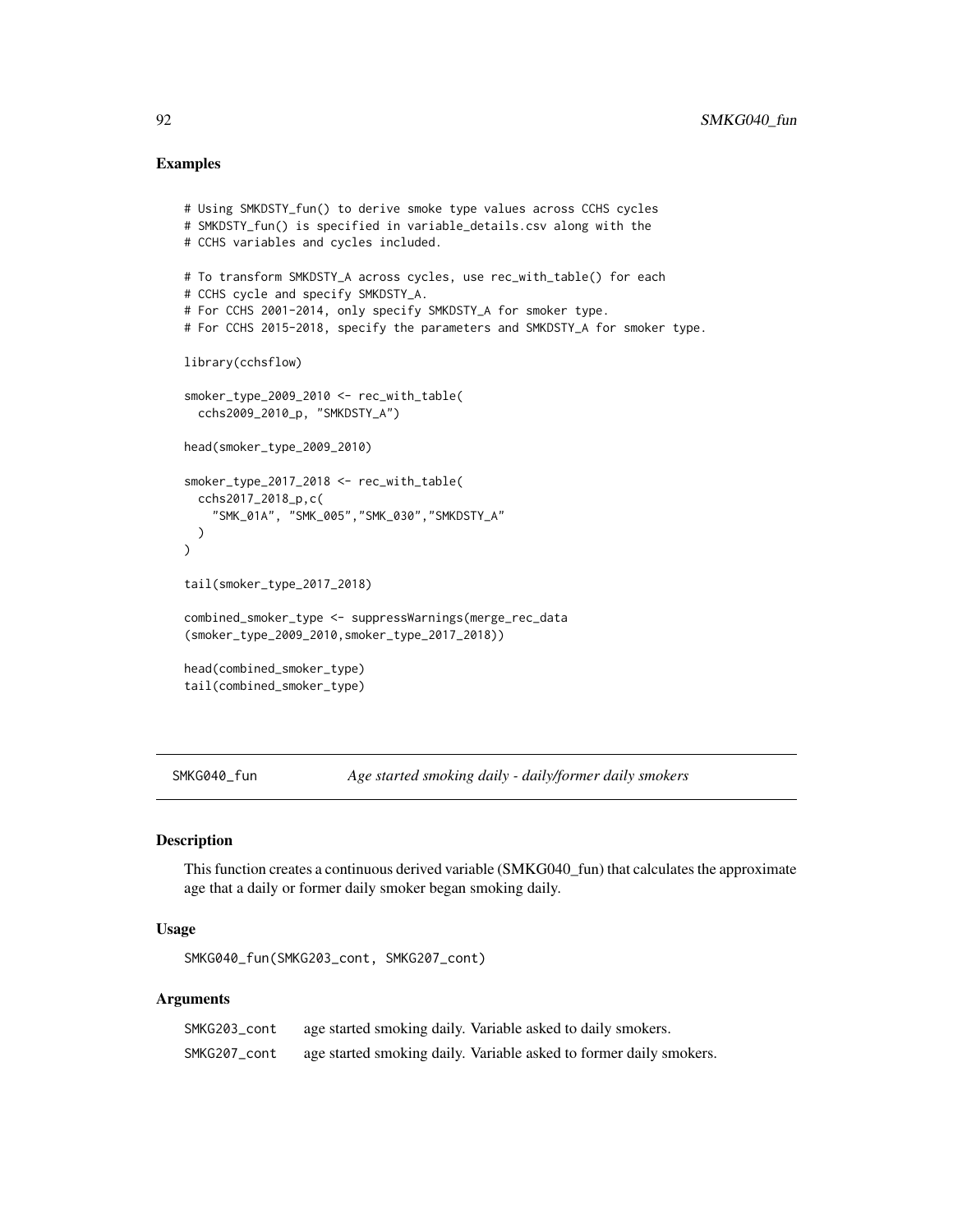### SMKG040\_fun 93

### Details

SMKG203 (daily smoker) and SMKG207 (former daily) are present in CCHS 2001-2014, and are separate variables. For CCHS 2015 and onward, SMKG040 (daily/former daily) combines the two previous variables. SMKG040\_fun takes the continuous functions (SMKG203\_cont and SMKG207\_cont) to create SMKG040 for 2001-2014.

#### Value

value for age started smoking daily for daily/former daily smokers in the SMKG040\_cont variable

#### Note

In previous cycles, both SMKG203 and SMKG207 included respondents who did not state their smoking status. From CCHS 2015 and onward, SMKG040 only included respondents who specified daily smoker or former daily smoker. As a result, SMKG040 has a large number of missing respondents for CCHS 2015 survey cycles and onward.

```
# Using SMKG040_fun() to create age values across CCHS cycles
# SMKG040_fun() is specified in variable_details.csv under SMKG040_cont.
# To create a continuous harmonized variable for SMKG040, use rec_with_table()
# for each CCHS cycle and specify SMKG040_cont.
library(cchsflow)
age_smoke_dfd_2009_2010 <- rec_with_table(
  cchs2009_2010_p, c(
    "SMKG203_cont", "SMKG207_cont","SMKG040_cont"
  )
)
head(age_smoke_dfd_2009_2010)
age_smoke_dfd_2011_2012 <- rec_with_table(
  cchs2011_2012_p,c(
    "SMKG203_cont", "SMKG207_cont","SMKG040_cont"
  )
)
tail(age_smoke_dfd_2011_2012)
combined_age_smoke_dfd <- suppressWarnings(merge_rec_data
(age_smoke_dfd_2009_2010,age_smoke_dfd_2011_2012))
head(combined_age_smoke_dfd)
tail(combined_age_smoke_dfd)
```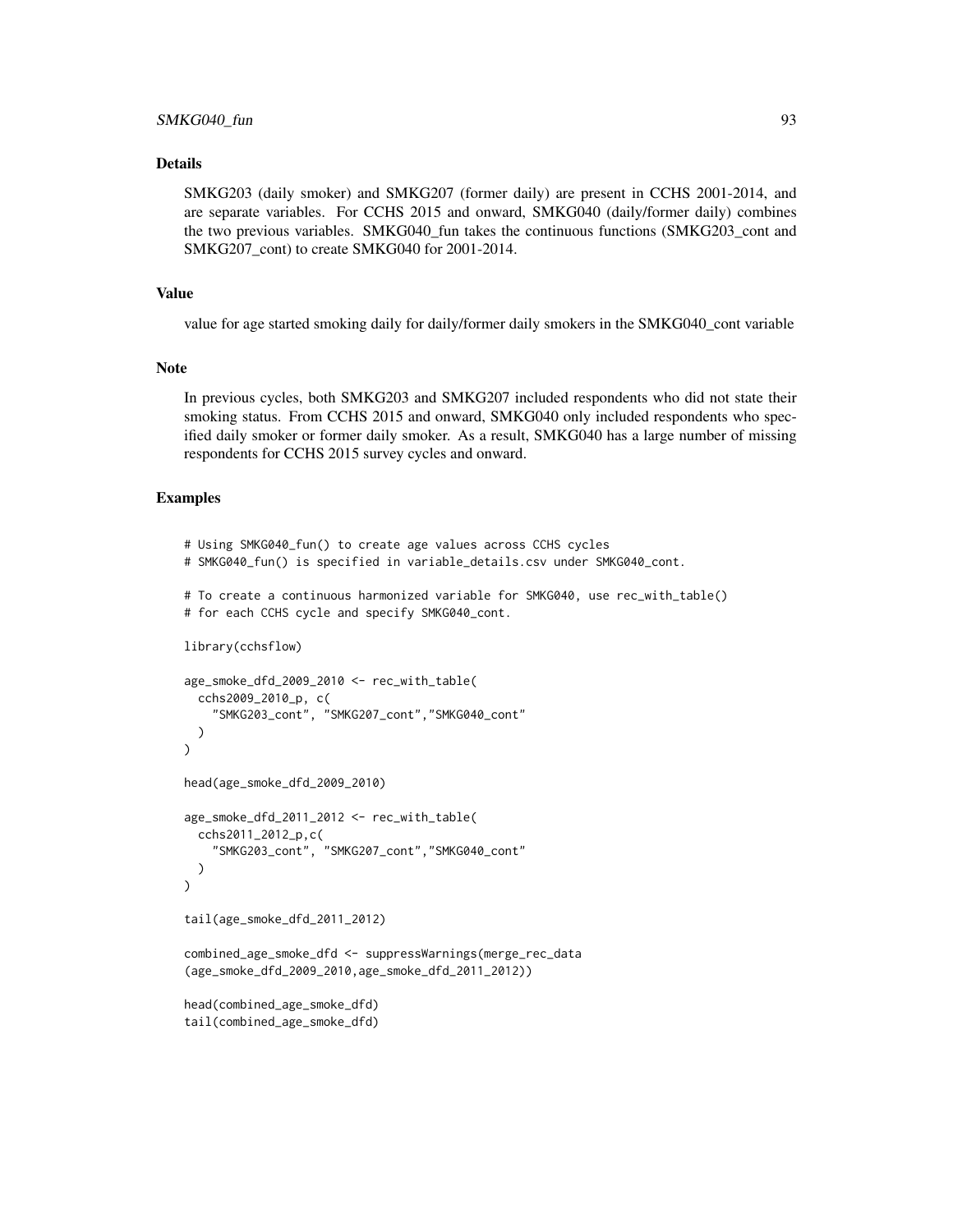<span id="page-93-0"></span>

This function creates a continuous derived variable (SMKG203\_cont) for age started to smoke daily for daily smokers.

#### Usage

SMKG203\_fun(SMK\_005, SMKG040)

### Arguments

| SMK 005 | type of smoker presently                               |
|---------|--------------------------------------------------------|
| SMKG040 | age started to smoke daily - daily/former daily smoker |

### Details

For CCHS 2015-2018, age started to smoke daily was combined for daily and former daily smokers.Previous cycles had separate variables for age started to smoke daily. Type of smoker presently is used to define daily smoker.

#### Value

value for continuous age started to smoke daily for daily smokers in the SMKG203\_cont variable

```
# Using SMKG203_fun() to derive age started to smoke daily values across
# CCHS cycles.
# SMKG203_fun() is specified in variable_details.csv along with the
# CCHS variables and cycles included.
# To transform SMKG203_A across cycles, use rec_with_table() for each
# CCHS cycle and specify SMKG203_A.
# For CCHS 2001-2014, only specify SMKG203_A.
# For CCHS 2015-2018, specify the parameters and SMKG203_A for daily smoker
# age.
library(cchsflow)
agecigd_2009_2010 <- rec_with_table(
 cchs2009_2010_p, "SMKG203_A")
head(agecigd_2009_2010)
agecigd_2017_2018 <- rec_with_table(
```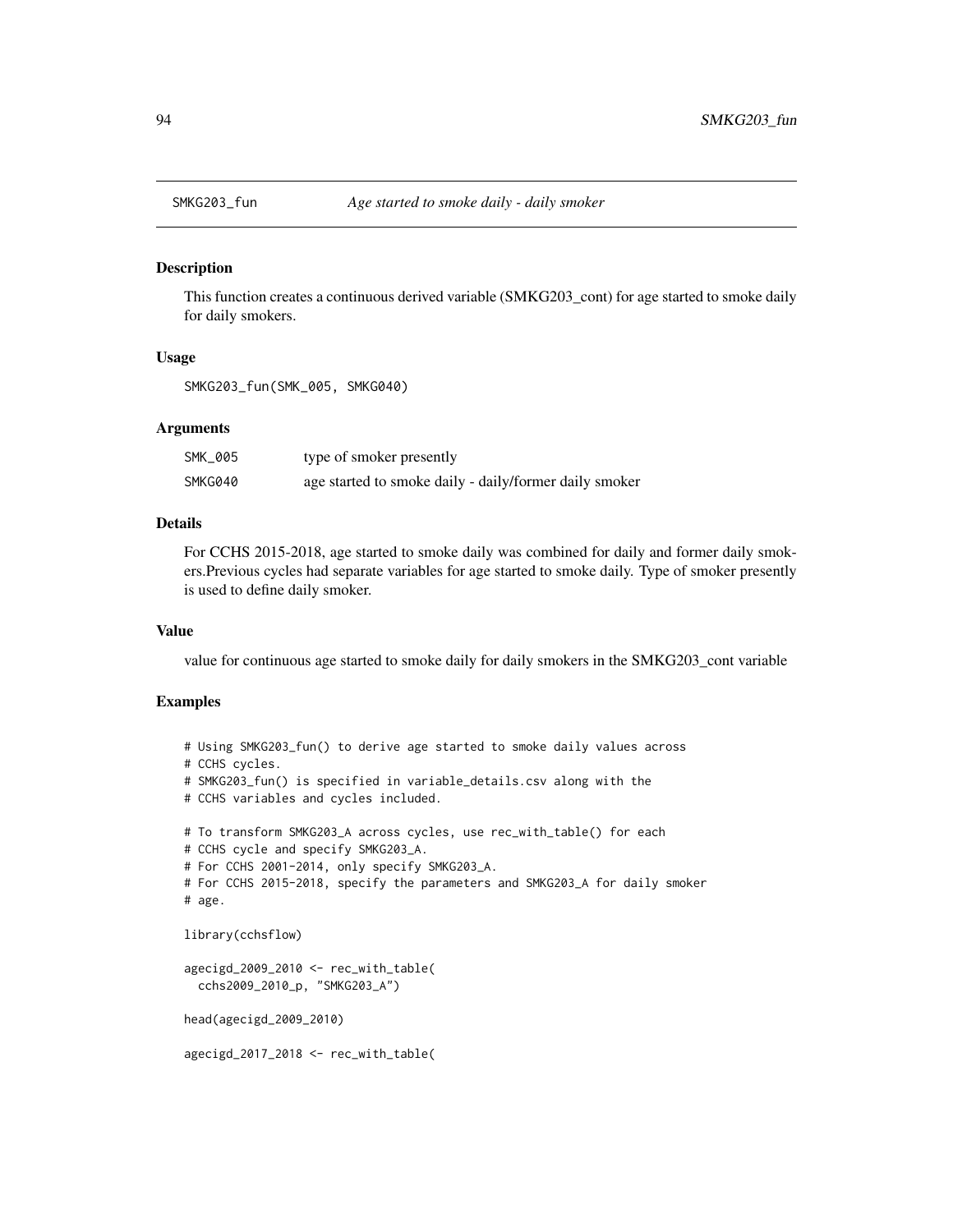### <span id="page-94-0"></span>SMKG207\_fun 95

```
cchs2017_2018_p,c(
    "SMK_005","SMKG040","SMKG203_A"
 )
\lambdatail(agecigd_2017_2018)
combined_agecigd <- suppressWarnings(merge_rec_data
(agecigd_2009_2010,agecigd_2017_2018))
head(combined_agecigd)
tail(combined_agecigd)
```
SMKG207\_fun *Age started to smoke daily - former daily smoker*

### Description

This function creates a continuous derived variable (SMKG207\_cont) for age started to smoke daily for former daily smokers.

### Usage

SMKG207\_fun(SMK\_030, SMKG040)

### Arguments

| SMK 030 | smoked daily - lifetime (occasional/former smoker)     |
|---------|--------------------------------------------------------|
| SMKG040 | age started to smoke daily - daily/former daily smoker |

### Details

For CCHS 2015-2018, age started to smoke daily was combined for daily and former daily smokers.Previous cycles had separate variables for age started to smoke daily. Smoked daily in lifetime is used to define former daily smoker.

### Value

value for continuous age started to smoke daily for former daily smokers in the SMKG207\_cont variable

```
# Using SMKG207_fun() to derive age started to smoke daily values across
```

```
# CCHS cycles.
```
- # SMKG207\_fun() is specified in variable\_details.csv along with the
- # CCHS variables and cycles included.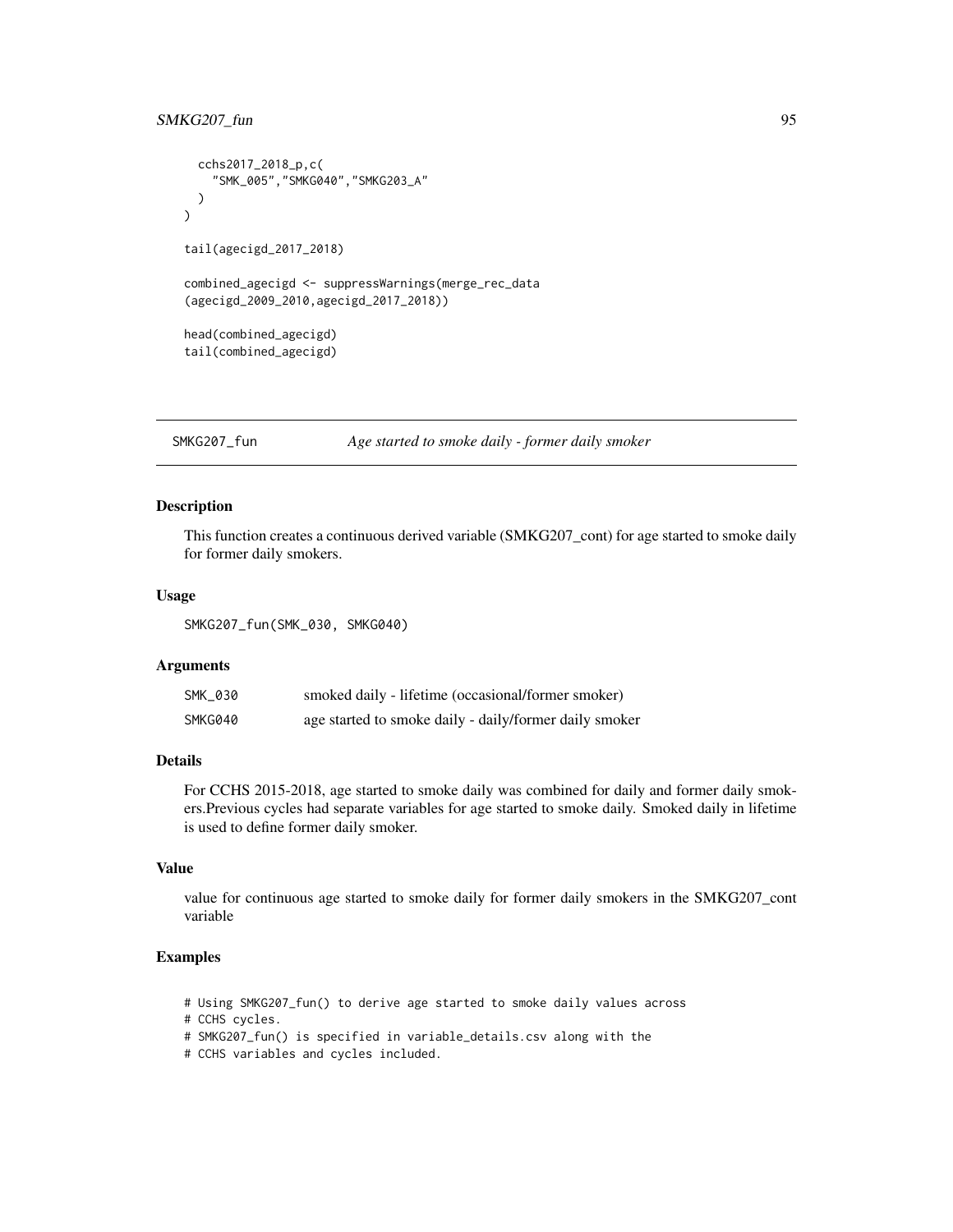```
# To transform SMKG207_A across cycles, use rec_with_table() for each
# CCHS cycle and specify SMKG207_A.
# For CCHS 2001-2014, only specify SMKG207_A.
# For CCHS 2015-2018, specify the parameters and SMKG207_A for former daily
# smoker age.
library(cchsflow)
agecigfd_2009_2010 <- rec_with_table(
  cchs2009_2010_p, "SMKG207_A")
head(agecigfd_2009_2010)
agecigfd_2017_2018 <- rec_with_table(
  cchs2017_2018_p,c(
    "SMK_030","SMKG040","SMKG207_A"
  )
\mathcal{L}tail(agecigfd_2017_2018)
combined_agecigfd <- suppressWarnings(merge_rec_data
(agecigfd_2009_2010,agecigfd_2017_2018))
head(combined_agecigfd)
tail(combined_agecigfd)
```
smoke\_simple\_fun *Simple smoking status*

#### Description

This function creates a derived smoking variable (smoke\_simple) with four categories:

- non-smoker (never smoked)
- current smoker (daily and occasional?)
- former daily smoker quit =<5 years or former occasional smoker
- former daily smoker quit > 5 years

#### Usage

```
smoke_simple_fun(SMKDSTY_cat5, time_quit_smoking)
```
<span id="page-95-0"></span>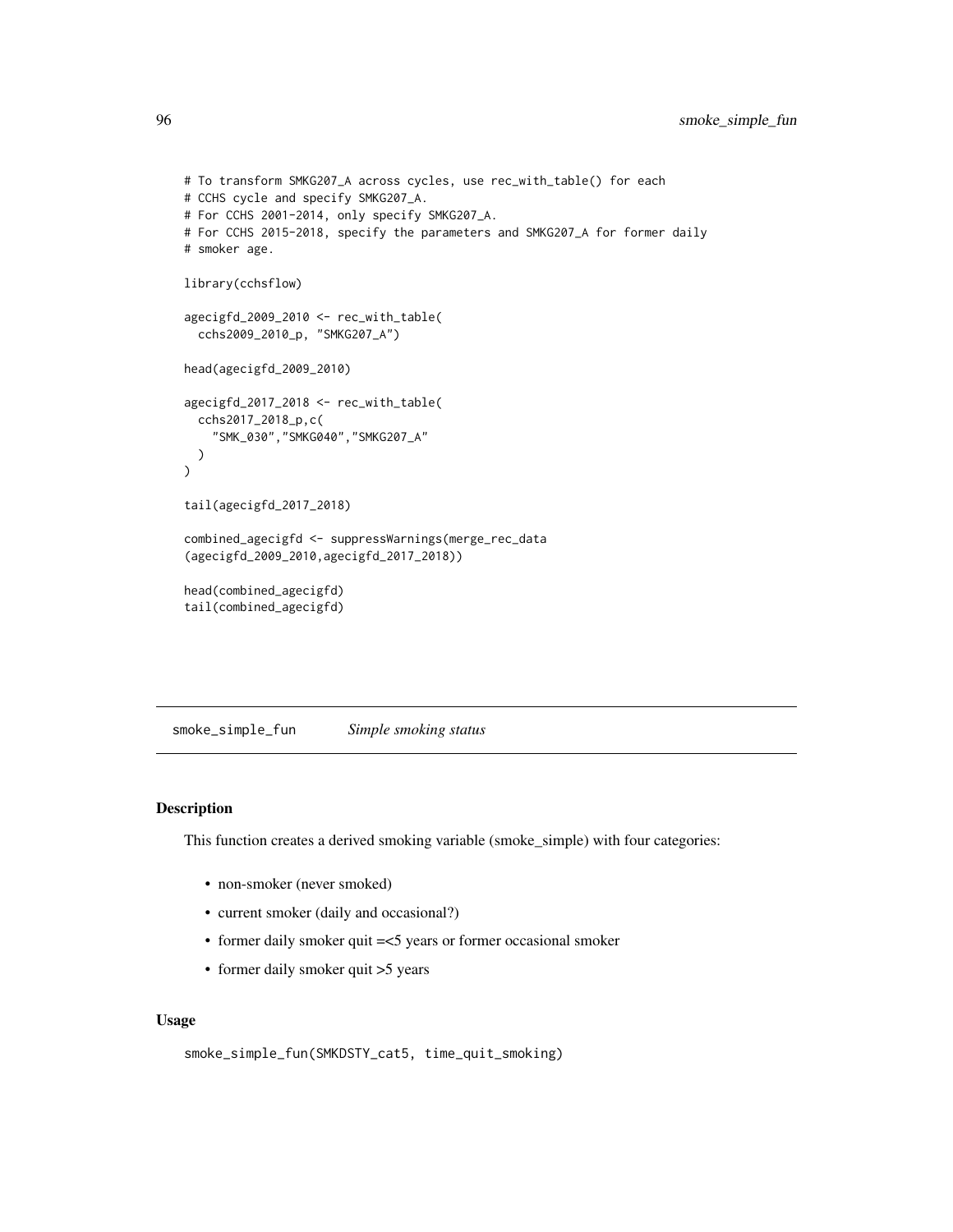<span id="page-96-0"></span> $SPS_5_f$  fun 97

#### Arguments

SMKDSTY\_cat5 derived variable that classifies an individual's smoking status. This variable captures cycles 2001-2018.

time\_quit\_smoking

derived variable that calculates the approximate time a former smoker has quit smoking. See [time\\_quit\\_smoking\\_fun](#page-98-0) for documentation on how variable was derived.

### Examples

```
# Using the 'smoke_simple_fun' function to create the derived smoking
# variable across CCHS cycles.
# smoke_simple_fun() is specified in the variable_details.csv
# To create a harmonized smoke_simple variable across CCHS cycles, use
# rec_with_table() for each CCHS cycle and specify smoke_simple_fun and
# the required base variables. Since time_quit_smoking_der is also a derived
# variable, you will have to specify the variables that are derived from it.
# Using merge_rec_data(), you can combine smoke_simple across cycles.
library(cchsflow)
smoke_simple2009_2010 <- rec_with_table(
 cchs2009_2010_p, c(
    "SMKDSTY", "SMK_09A_B", "SMKG09C", "time_quit_smoking",
    "smoke_simple"
 )
)
head(smoke_simple2009_2010)
smoke_simple2011_2012 <- rec_with_table(
 cchs2011_2012_p,c(
   "SMKDSTY", "SMK_09A_B", "SMKG09C", "time_quit_smoking",
   "smoke_simple"
 )
)
tail(smoke_simple2011_2012)
combined_smoke_simple <-
suppressWarnings(merge_rec_data(smoke_simple2009_2010,smoke_simple2011_2012))
head(combined_smoke_simple)
tail(combined_smoke_simple)
```
SPS\_5\_fun *Five-item social provision scale (SPS-5)*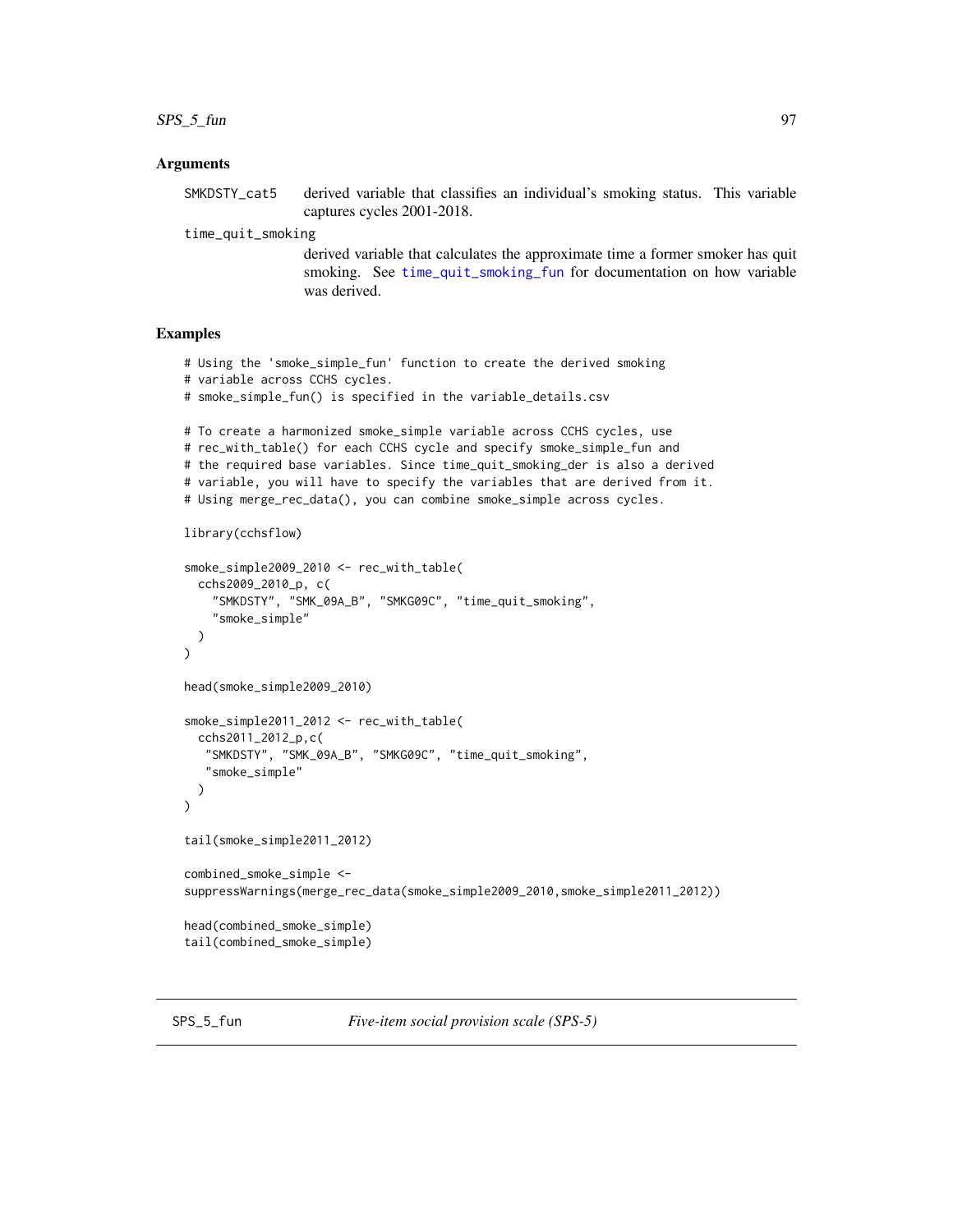This function creates a derived variable for the five-item social provision scale (SPS\_5\_fun). The range is 0-20, where a higher score reflects a higher level of perceived social support.

#### Usage

SPS\_5\_fun(SPS\_03, SPS\_04, SPS\_05, SPS\_07, SPS\_10)

### Arguments

| SPS_03   | close relationships that provide sense of emotional security and well-being |
|----------|-----------------------------------------------------------------------------|
| SPS_04   | talk to about important decisions with someone                              |
| SPS_05   | relationships where competence and skill are recognized                     |
| SPS_07   | part of a group who share attitudes and beliefs                             |
| $SPS_10$ | strong emotional bond with a least one person                               |
|          |                                                                             |

### Details

The Social Provisions Scale (SPS) is commonly used to measure social support. The ten-item social provisions scale (SPS-10) has been reduced to a five-item scale (SPS-5).Reducing the SPS-10 items by half decreases the respondent burden on surveys. SPS-5 is a valid measure of social support while maintaining adequate measurement properties (Orpana et al., 2019). Validation of SDS-5 using Canadian national survey data can be found [here.](https://www.canada.ca/en/public-health/services/reports-publications/health-promotion-chronic-disease-prevention-canada-research-policy-practice/vol-39-no-12-2019/original-quantitative-research-social-provisions-scale.html)

SPS-10 and their items were available in CCHS from 2011-2018.

```
# Using the SPS_5_fun function to create the derived SPS5_der variable
# across CCHS cycles.
# SPS_5_fun() is specified in the variable_details.csv.
# To create a harmonized SPS5_der variable across CCHS cycles, use
# rec_with_table() for each CCHS cycle and specify SPS_5_fun and the
# required base variables.
# Using merge_rec_data(), you can combine SPS5_der across cycles.
library(cchsflow)
SPS5_2011_2012 <- rec_with_table(
 cchs2011_2012_p, c(
    "SPS_03", "SPS_04", "SPS_05", "SPS_07", "SPS_10", "SPS5_der"
 )
\overline{)}head(SPS5_2011_2012)
SPS5_2017_2018 <- rec_with_table(
 cchs2017_2018_p,c(
    "SPS_03", "SPS_04", "SPS_05", "SPS_07", "SPS_10", "SPS5_der"
```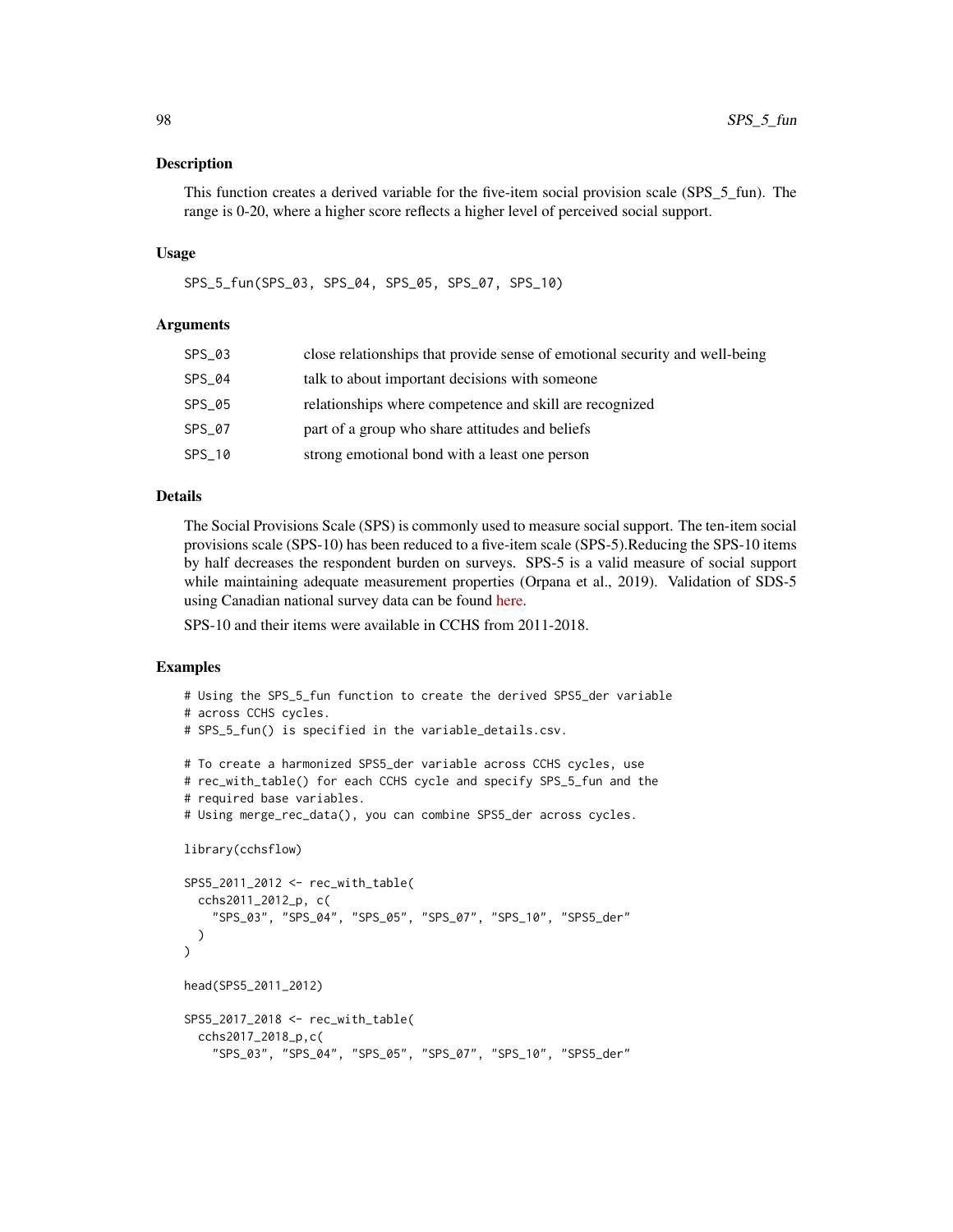```
)
\mathcal{L}tail(SPS5_2017_2018)
combined_SPS5 <- suppressWarnings(merge_rec_data(SPS5_2011_2012,
SPS5_2017_2018))
head(combined_SPS5)
tail(combined_SPS5)
```
<span id="page-98-0"></span>time\_quit\_smoking\_fun *Time since quit smoking*

#### Description

This function creates a derived variable (time\_quit\_smoking\_der) that calculates the approximate time a former smoker has quit smoking based on various CCHS smoking variables. This variable is for CCHS respondents in CCHS surveys 2003-2014.

### Usage

time\_quit\_smoking\_fun(SMK\_09A\_B, SMKG09C)

#### Arguments

| SMK 09A B | number of years since quitting smoking. Variable asked to former daily smokers<br>who quit $<$ 3 years ago.  |
|-----------|--------------------------------------------------------------------------------------------------------------|
| SMKG09C   | number of years since quitting smoking. Variable asked to former daily smokers<br>who quit $>=$ 3 years ago. |

#### Value

value for time since quit smoking in time\_quit\_smoking\_der.

### Examples

- # Using time\_quit\_smoking\_fun() to create pack-years values across CCHS
- # cycles.
- # time\_quit\_smoking\_fun() is specified in variable\_details.csv along with the
- # CCHS variables and cycles included.

# To transform time\_quit\_smoking across cycles, use rec\_with\_table() for each

# CCHS cycle and specify time\_quit\_smoking, along with each smoking variable.

# Then by using merge\_rec\_data(), you can combine time\_quit\_smoking across # cycles.

```
library(cchsflow)
```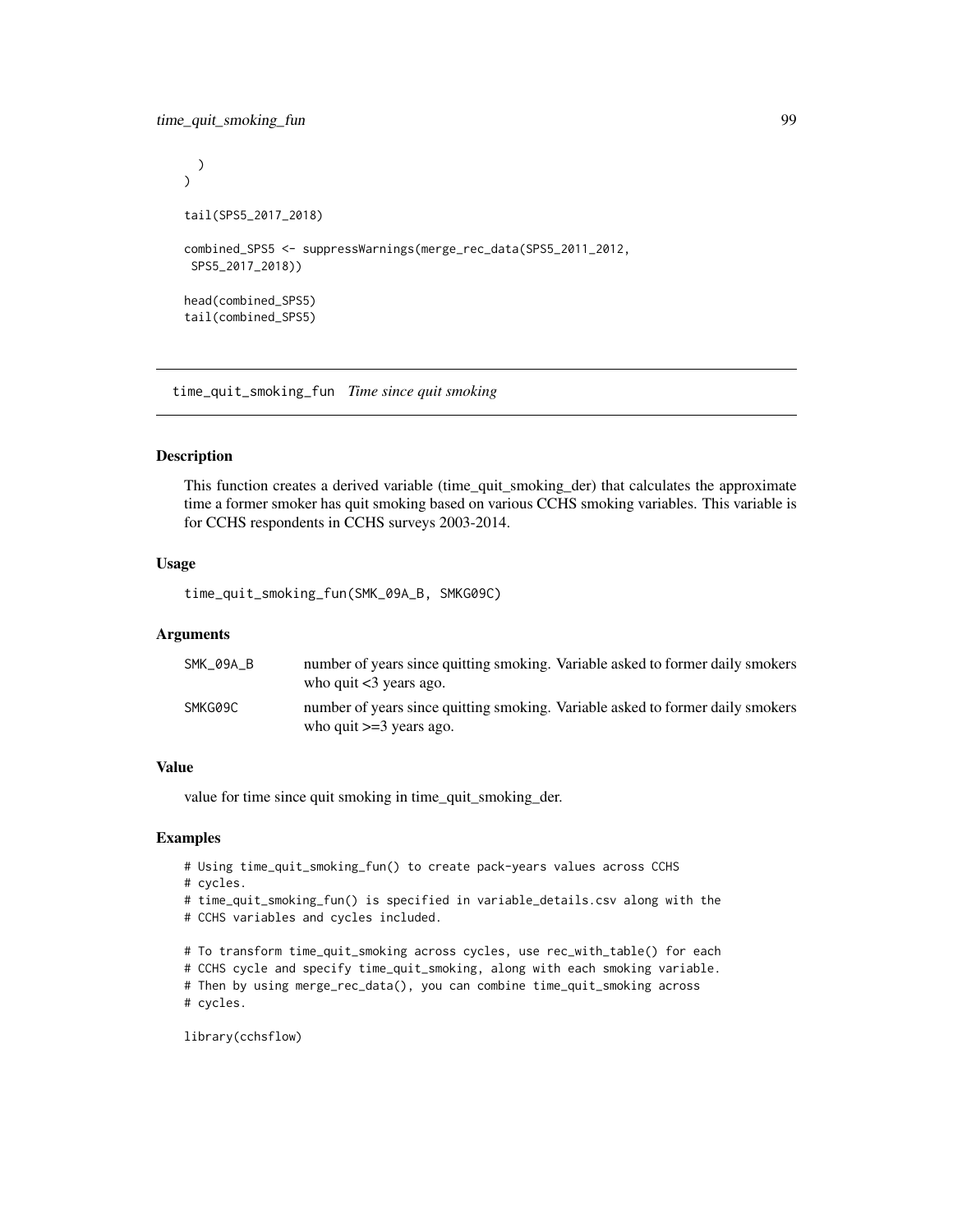#### <span id="page-99-0"></span>100 variables and the contract of the contract of the contract of the contract of the contract of the contract of the contract of the contract of the contract of the contract of the contract of the contract of the contract

```
time_quit2009_2010 <- rec_with_table(
  cchs2009_2010_p, c(
    "SMK_09A_B", "SMKG09C", "time_quit_smoking"
  )
\mathcal{L}head(time_quit2009_2010)
time_quit2011_2012 <- rec_with_table(
  cchs2011_2012_p, c(
    "SMK_09A_B", "SMKG09C", "time_quit_smoking"
  )
\mathcal{L}tail(time_quit2011_2012)
combined_time_quit <- suppressWarnings(merge_rec_data(time_quit2009_2010,
 time_quit2011_2012))
head(combined_time_quit)
tail(combined_time_quit)
```
variables *variables.csv*

### Description

This dataset lists all the variables that are present in cchsflow.

### Details

See the below link for more details about how the worksheet is structured [https://big-life-lab.](https://big-life-lab.github.io/cchsflow/articles/variables_sheet.html) [github.io/cchsflow/articles/variables\\_sheet.html](https://big-life-lab.github.io/cchsflow/articles/variables_sheet.html)

### Value

variables a data frame

```
data(variables)
str(variables)
```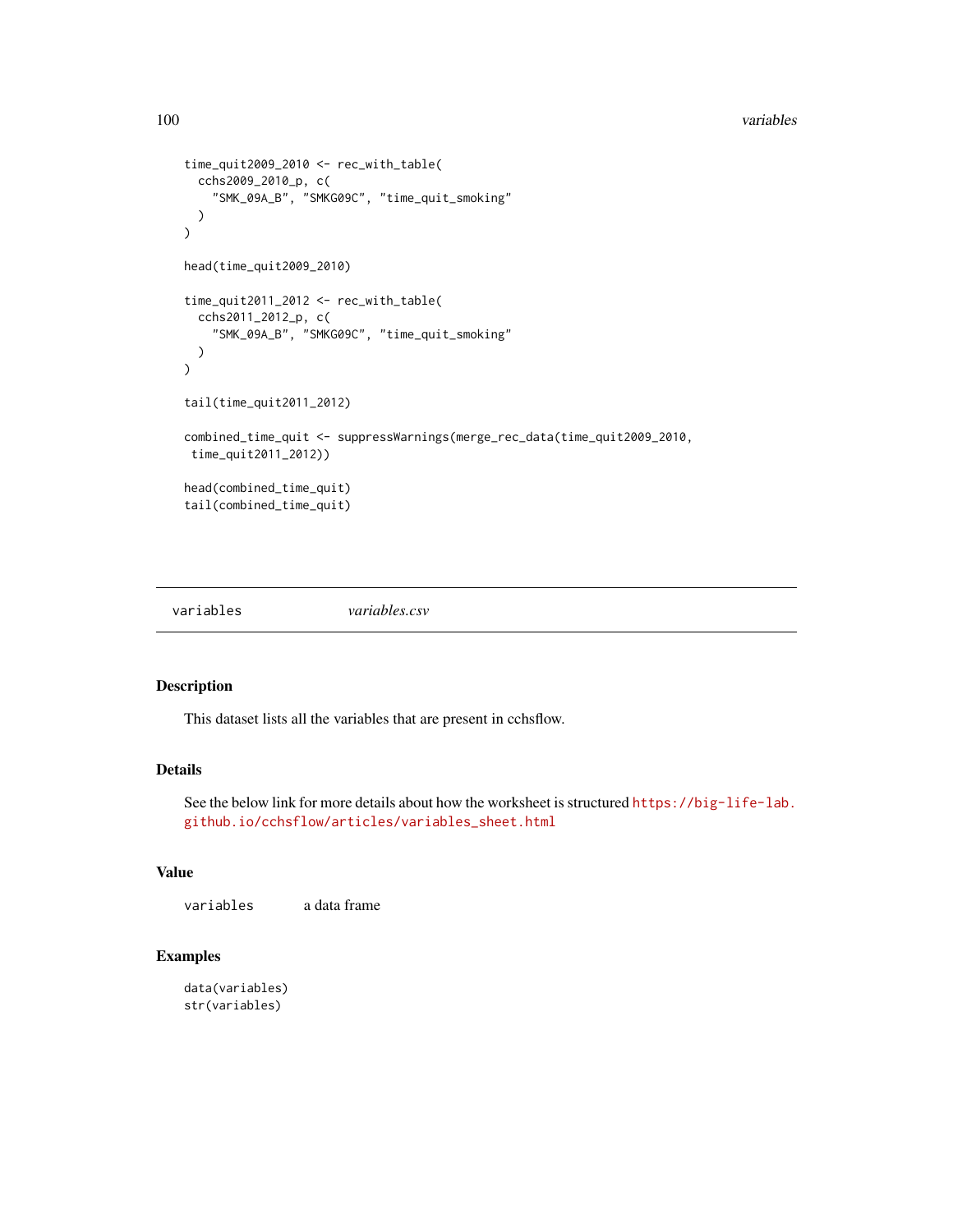<span id="page-100-0"></span>This dataset provides details on how variables are recoded in cchsflow.

### Details

See the below link for more details about how the worksheet is structured [https://big-life-lab.](https://big-life-lab.github.io/cchsflow/articles/variable_details.html) [github.io/cchsflow/articles/variable\\_details.html](https://big-life-lab.github.io/cchsflow/articles/variable_details.html)

### Value

variable\_details

a data frame

### Examples

data(variable\_details) str(variable\_details)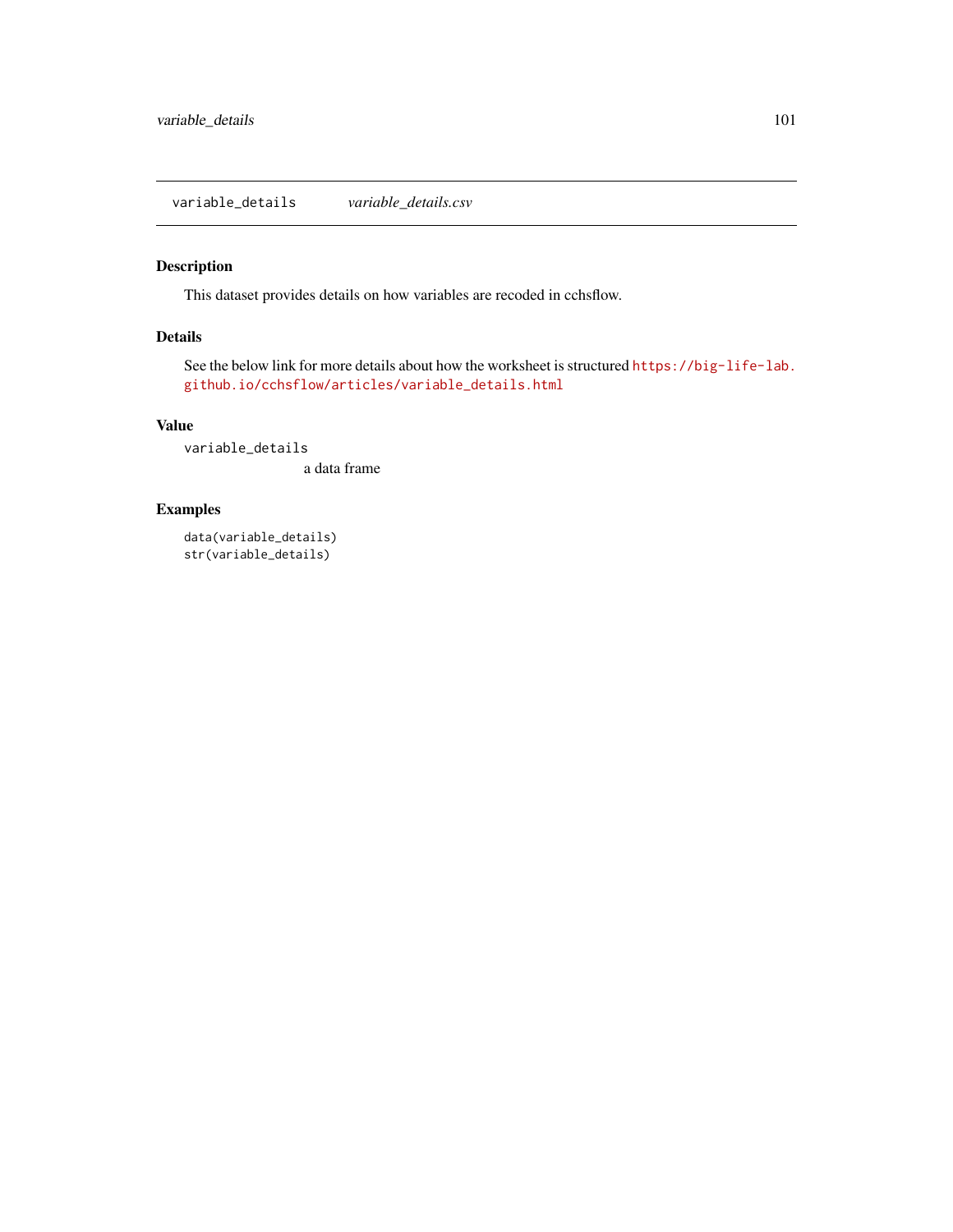# Index

∗ datasets cchs2001\_p, [29](#page-28-0) cchs2003\_p, [30](#page-29-0) cchs2005\_p, [31](#page-30-0) cchs2007\_2008\_p, [31](#page-30-0) cchs2009\_2010\_p, [32](#page-31-0) cchs2009\_s, [33](#page-32-0) cchs2010\_p, [34](#page-33-0) cchs2010\_s, [34](#page-33-0) cchs2011\_2012\_p, [35](#page-34-0) cchs2012\_p, [36](#page-35-0) cchs2012\_s, [37](#page-36-0) cchs2013\_2014\_p, [37](#page-36-0) cchs2014\_p, [38](#page-37-0) cchs2015\_2016\_p, [39](#page-38-0) cchs2017\_2018\_p, [40](#page-39-0) variable\_details, [101](#page-100-0) variables, [100](#page-99-0) active\_transport1\_fun, [4](#page-3-0) active\_transport2\_fun, [5](#page-4-0) active\_transport3\_fun, [6](#page-5-0) adjusted\_bmi\_fun, [7](#page-6-0) adl\_fun, [9](#page-8-0) adl\_score\_5\_fun, [11](#page-10-0) age\_cat\_fun, [13](#page-12-0) ALCDTTM, [14](#page-13-0) ALCDTYP, [15](#page-14-0) ALW\_1, [17](#page-16-0) ALW\_2A1, [18](#page-17-0) ALW\_2A2, [19](#page-18-0) ALW\_2A3, [20](#page-19-0) ALW\_2A4, [20](#page-19-0) ALW\_2A5, [21](#page-20-0) ALW\_2A6, [22](#page-21-0) ALW\_2A7, [23](#page-22-0) ALWDDLY, [16](#page-15-0) ALWDWKY, [17](#page-16-0)

binge\_drinker\_fun, [24](#page-23-0)

bmi\_fun, [26,](#page-25-0) *[28](#page-27-0)* bmi\_fun\_cat, [28](#page-27-0) cchs2001\_p, [29](#page-28-0) cchs2003\_p, [30](#page-29-0) cchs2005\_p, [31](#page-30-0) cchs2007\_2008\_p, [31](#page-30-0) cchs2009\_2010\_p, [32](#page-31-0) cchs2009\_s, [33](#page-32-0) cchs2010\_p, [34](#page-33-0) cchs2010\_s, [34](#page-33-0) cchs2011\_2012\_p, [35](#page-34-0) cchs2012\_p, [36](#page-35-0) cchs2012\_s, [37](#page-36-0) cchs2013\_2014\_p, [37](#page-36-0) cchs2014\_p, [38](#page-37-0) cchs2015\_2016\_p, [39](#page-38-0) cchs2017\_2018\_p, [40](#page-39-0) compare\_value\_based\_on\_interval, [40](#page-39-0) COPD\_Emph\_der\_fun1, [41](#page-40-0) COPD\_Emph\_der\_fun2, *[42,](#page-41-0) [43](#page-42-0)*, [43](#page-42-0) diet\_score\_fun, [44,](#page-43-0) *[46](#page-45-0)* diet\_score\_fun\_cat, [45](#page-44-0) DPSDPP, [47,](#page-46-0) *[48](#page-47-0)* DPSDSF, *[47](#page-46-0)*, [48](#page-47-0) energy\_exp\_fun, [49](#page-48-0) food\_insecurity\_der, [51](#page-50-0) GEN\_02A2, [52](#page-51-0) get\_data\_variable\_name, [53](#page-52-0) if\_else2, [54](#page-53-0)

immigration\_fun, [55](#page-54-0) is\_equal, [56](#page-55-0)

label\_data, [57](#page-56-0) LBFA\_31A, [58,](#page-57-0) *[59,](#page-58-0) [60](#page-59-0)* LBFA\_31A\_a, *[58](#page-57-0)*, [59,](#page-58-0) *[60](#page-59-0)*